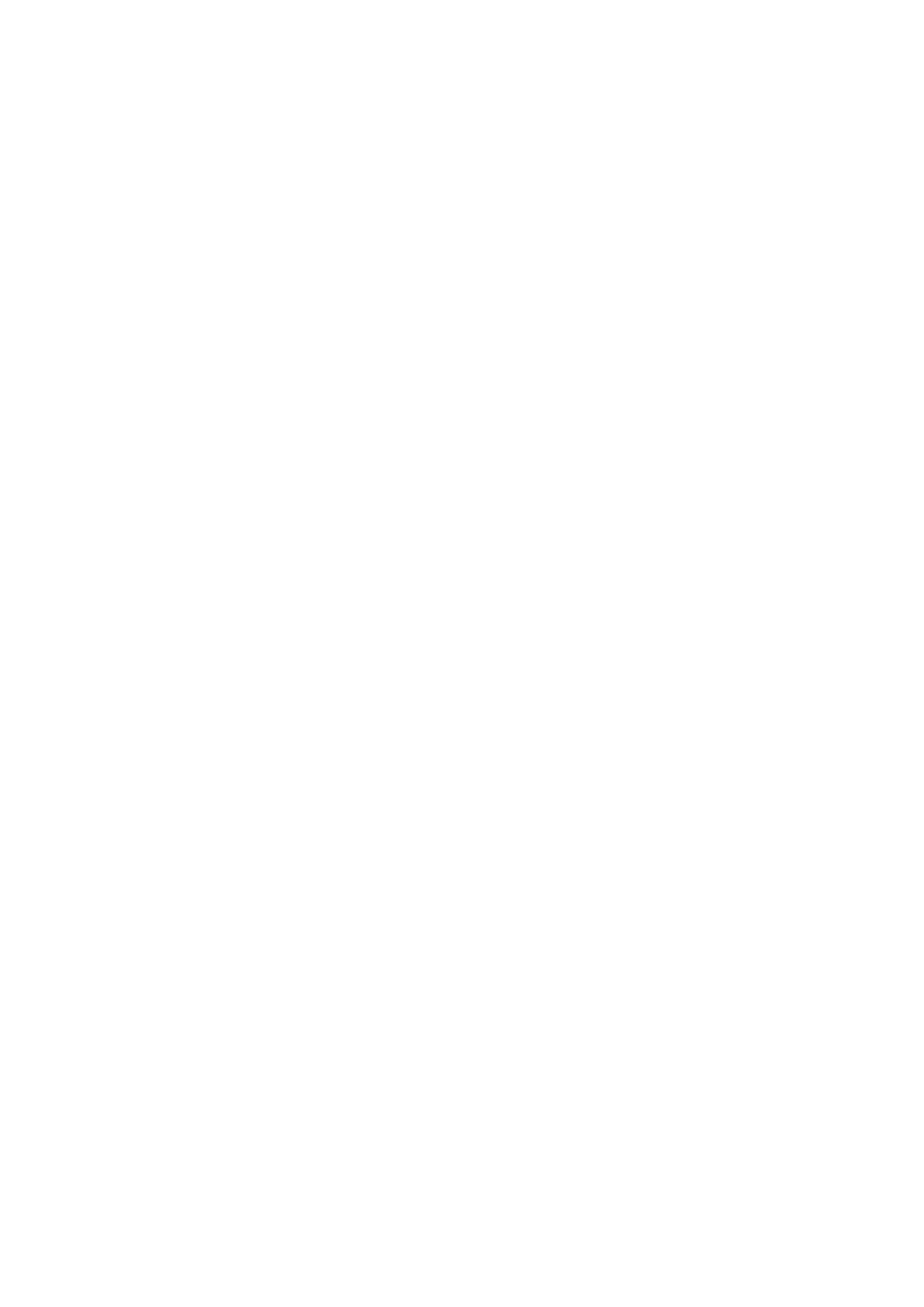

**Australian Government** 

**Rural Industries Research and Development Corporation** 

# **Flowering Ecology of Honey-Producing Flora in South-East Australia**

by Melanie J Birtchnell and Maria Gibson

July 2008

RIRDC Publication No. 08/098 RIRDC Project No. UD-3A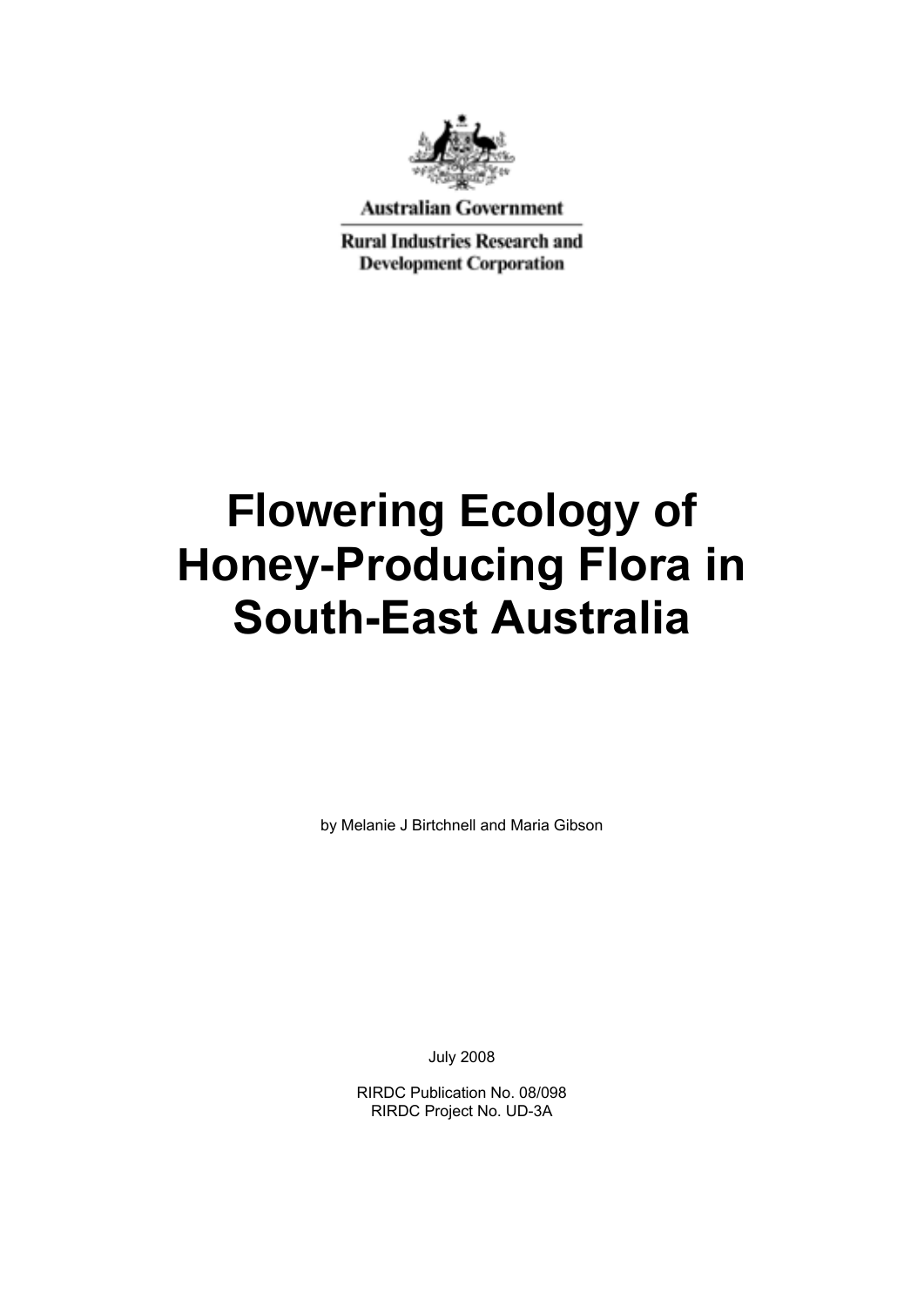© 2008 Rural Industries Research and Development Corporation. All rights reserved.

ISBN 1 74151 686 2 ISSN 1440-6845 *Flowering Ecology of Honey-Producing Flora in South-East Australia* 

*Publication No. 08/098 Project No. UD-3A* 

The information contained in this publication is intended for general use to assist public knowledge and discussion and to help improve the development of sustainable regions. You must not rely on any information contained in this publication without taking specialist advice relevant to your particular circumstances.

While reasonable care has been taken in preparing this publication to ensure that information is true and correct, the Commonwealth of Australia gives no assurance as to the accuracy of any information in this publication.

The Commonwealth of Australia, the Rural Industries Research and Development Corporation (RIRDC), the authors or contributors expressly disclaim, to the maximum extent permitted by law, all responsibility and liability to any person, arising directly or indirectly from any act or omission, or for any consequences of any such act or omission, made in reliance on the contents of this publication, whether or not caused by any negligence on the part of the Commonwealth of Australia, RIRDC, the authors or contributors.

The Commonwealth of Australia does not necessarily endorse the views in this publication.

This publication is copyright. Apart from any use as permitted under the *Copyright Act 1968*, all other rights are reserved. However, wide dissemination is encouraged. Requests and inquiries concerning reproduction and rights should be addressed to the RIRDC Publications Manager on phone 02 6271 4165

#### **Researcher Contact Details**

Dr Maria Gibson School of Life and Environmental Sciences Deakin University 221 Burwood Highway Burwood VIC 3125

Phone: 03 9251 7466 Fax: Email: Maria.Gibson@deakin.edu.au

In submitting this report, the researcher has agreed to RIRDC publishing this material in its edited form.

#### **RIRDC Contact Details**

Rural Industries Research and Development Corporation Level 2, 15 National Circuit BARTON ACT 2600 PO Box 4776 KINGSTON ACT 2604

Phone: 02 6271 4100 Fax: 02 6271 4199 Email: rirdc@rirdc.gov.au Web: http://www.rirdc.gov.au

Published in July 2008 by Union Offset, Canberra.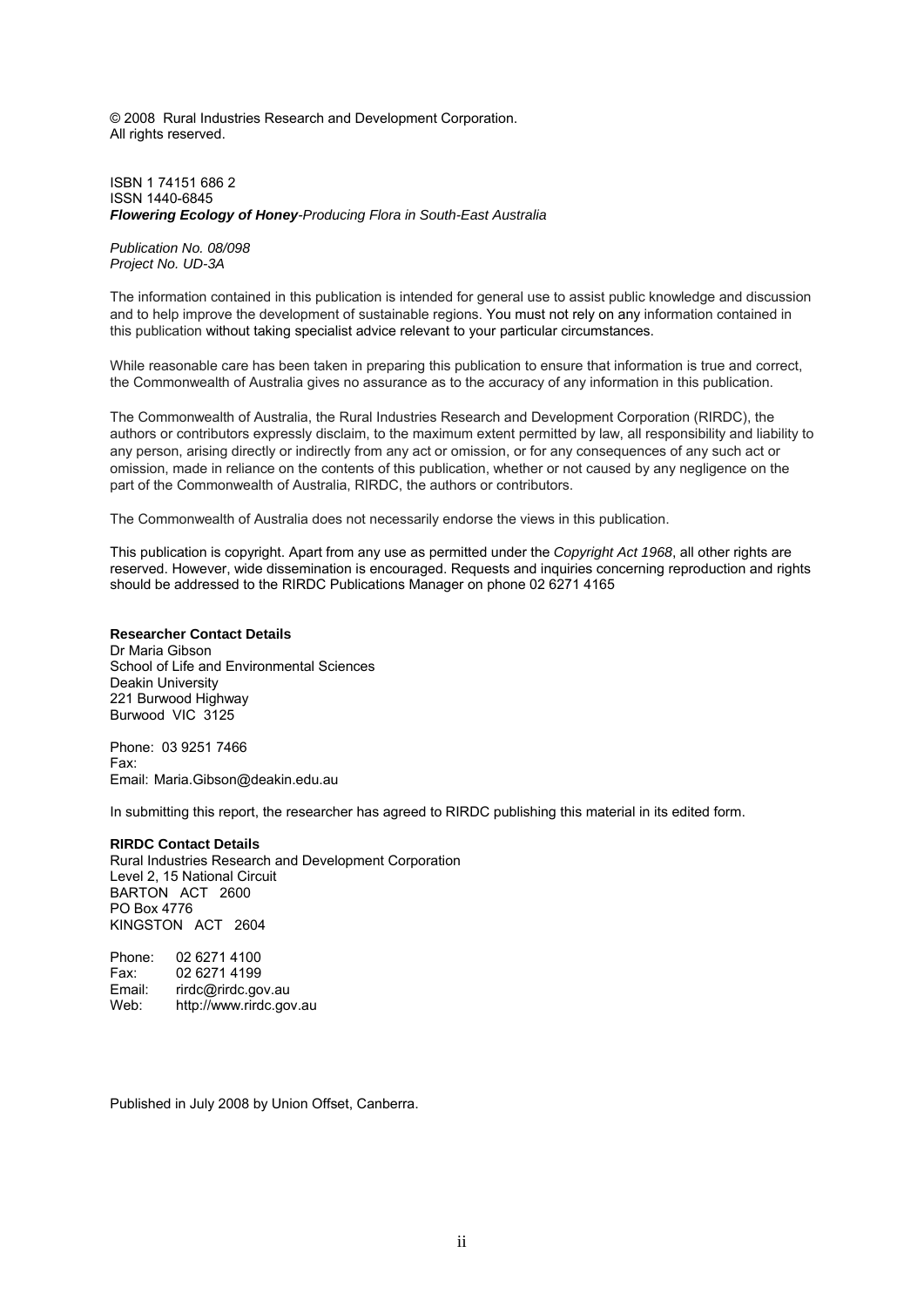### **Foreword**

Flowering ecology, which encompasses flowering patterns and the production of floral resources (i.e. nectar and pollen), is core to the survival of flora *and* fauna as well as many industries, including the Australian beekeeping industry. In particular, an understanding of long-term flowering patterns is critical to enable more effective resource management and to recognise conditions which trigger certain events, some of which can be devastating to honey production. Despite this, there is little research into long-term flowering ecology.

This report presents a detailed dissertation on flowering ecology of Australian melliferous (honeyproducing) flora, as observed by highly experienced commercial apiarists. The research is the most detailed and long-term study of flowering ecology in melliferous species. Furthermore, it plays a vital role in recording anecdotal information, which often is not recorded formally by apiarists and, therefore, can be lost following their death.

The key findings of the report were; (i) frequency, intensity, timing and duration of flowering varied between melliferous species and, often, between sites used for honey production; (ii) flowering patterns and nectar production displayed short-term variation, largely influenced by environmental conditions; (iii) the relationship between flowering intensity and nectar production is not linear and, often, is unreliable; (iv) long-term decreases have affected flowering intensity and nectar production and may relate to climate change; (v) Bogong Moths (*Agrotis infusa*) and logging impact on nectar and/or honey production; (vi) reports of 'drunken' honeybees, high honeybee mortality, reduced honey yields and other impacts were related to nectar fermentation; and (vii) inter- and intra-specific variation in pollen quality occurs; (viii) intra-specific variation may be due to site specific differences;  $(ix)$  the bulk of pollen comes from only a few species;  $(x)$  the bulk of pollen comes from native species; (xi) bees have favourite pollen sources; (xii) 'toxic' pollen occurs which has immediate affects on bee and hive health; (xiii) beekeepers judge pollen quality holistically; (xiv) there are several important indicators for pollen quality; (xv) pollen quality can be poor in terms of nutrition but not detrimental with time if there is an abundant supply.

This project was funded from industry revenue which is matched by funds provided by the Australian Government.

This report, an addition to RIRDC's diverse range of over 1 800 research publications, forms part of our Honeybee R&D program, which aims to improve the productivity and profitability of the Australian beekeeping industry.

Most of our publications are available for viewing, downloading or purchasing online through our website <www.rirdc.gov.au>.

**Peter O'Brien**  Managing Director Rural Industries Research and Development Corporation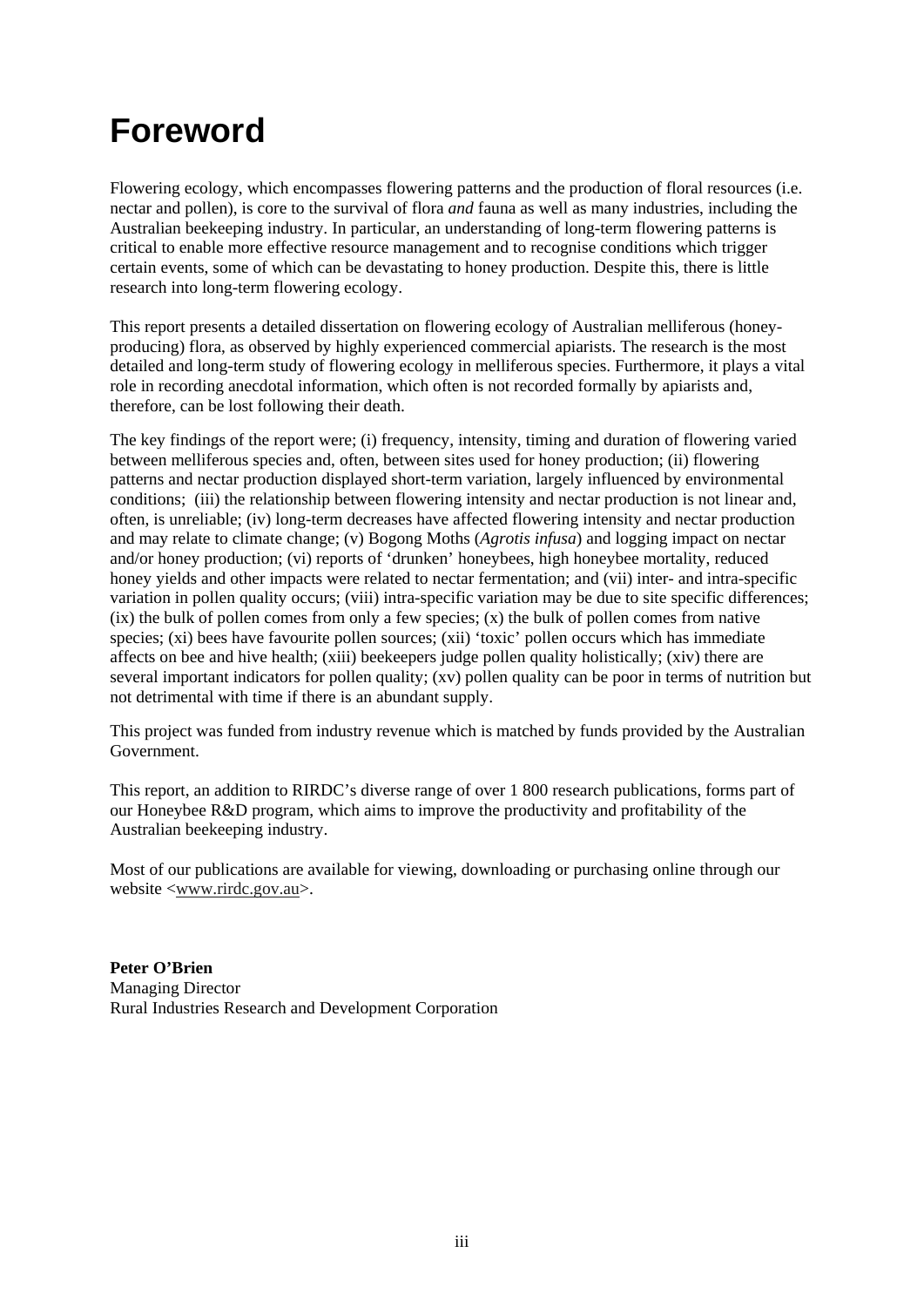# **Acknowledgements**

The authors are sincerely grateful to the apiarists who generously donated their time and expertise to complete interviews and surveys used as the basis of this research. Their knowledge of long-term flowering ecology of species used for honey production cannot be valued highly enough and we are honoured to have been privy to their insights. The ongoing support and enthusiasm for our research by apiarists also is gratefully acknowedged.

Thanks to Steve Asirvadem, Mahli Asirvadem, Rob Manning and apiarists Ray and Mark Hall, Colin Fleay, Bronwyn Shalders, Max Kane, Len Green, Ken Gell and Bob McDonald for assistance with fieldwork.

Dr David Guest and Dr Peter Beech provided methodological advice regarding nectar collection whilst Dr Rob Manning and Dr Michael Hornitzky provided advice on mycological matters. Dr Doug Somerville kindly provided direction and improvement to the pollen quality and nutrition surveys used for this research. Reporting was improved by assistance from Dr David Phelan, Dr Amanda Mercuri and Leanne Forster. Tim Sanders, Maria Amodio and Linda Moon provided invaluable technical assistance. Kerry Weeks deserves much thanks for her efforts in identifying the yeasts isolated from nectar.

Finally, the authors extend their thanks to the Honeybee Research and Development Committee and, more generally, the Rural Industries and Development Corporation (RIRDC) for their enthusiasm and financial support, both of which facilitated the continuation of this research. Funding also was provided generously by the Holsworth Wildlife Research Fund.

# **Abbreviations**

% v/v percent volume per volume: describes the volume of the solute in mL per 100mL of the resulting solution (e.g. 20% v/v ethanol solution contains 20mL ethanol per 100 mL total volume).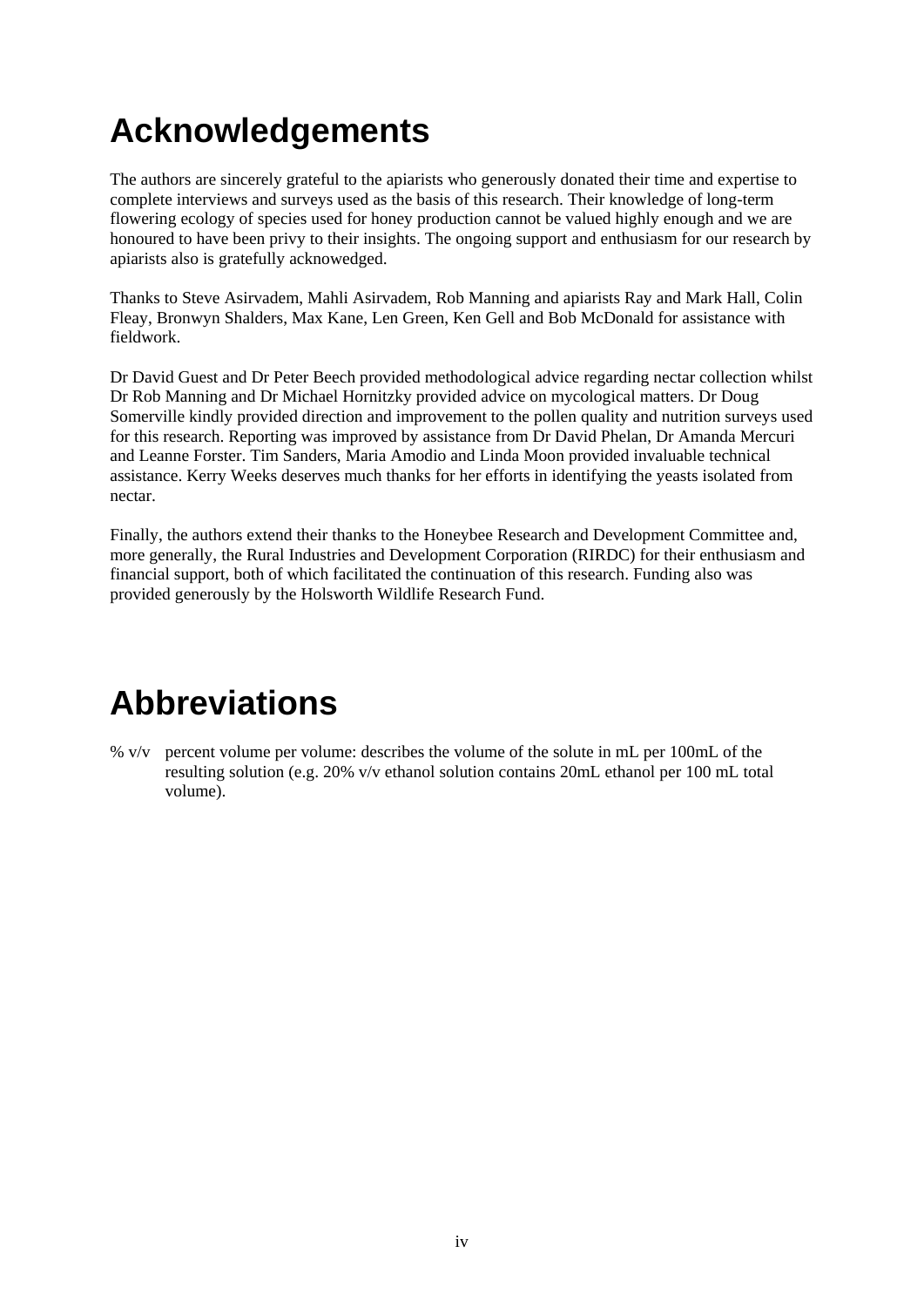# **Contents**

| 1.  |  |
|-----|--|
|     |  |
| 1.2 |  |
|     |  |
|     |  |
|     |  |
|     |  |
|     |  |
|     |  |
|     |  |
|     |  |
|     |  |
| 2.  |  |
|     |  |
|     |  |
|     |  |
|     |  |
|     |  |
|     |  |
|     |  |
|     |  |
|     |  |
| 3.  |  |
|     |  |
|     |  |
|     |  |
|     |  |
|     |  |
|     |  |
|     |  |
|     |  |
|     |  |
|     |  |
|     |  |
|     |  |
|     |  |
|     |  |
|     |  |
|     |  |
|     |  |
|     |  |
|     |  |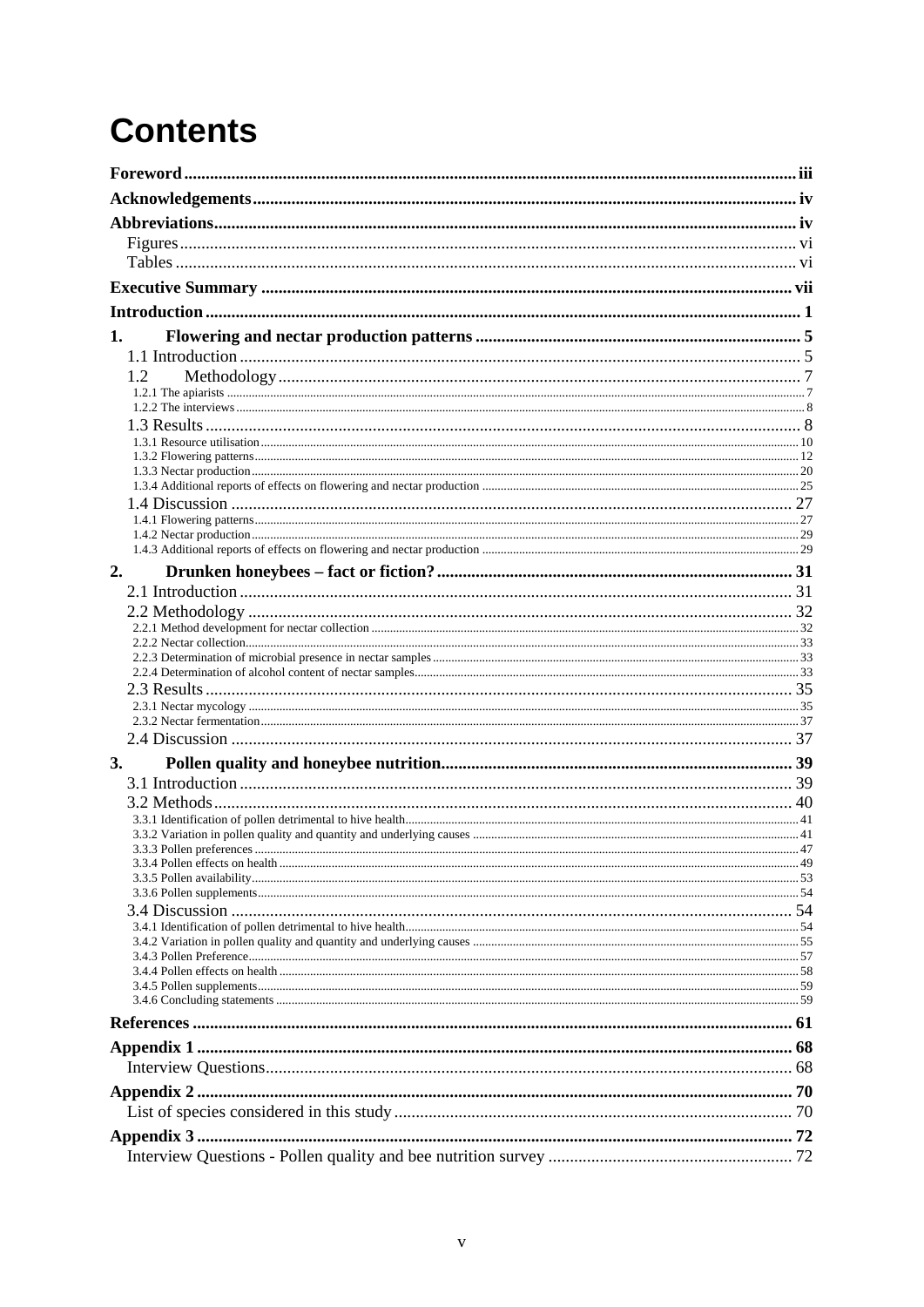### **Figures**

| Figure 1.1 |                                                                                                       |  |
|------------|-------------------------------------------------------------------------------------------------------|--|
| Figure 1.2 | Duration of apicultural experience for each apiarist interviewed for this study 8                     |  |
| Figure 1.3 | Number of first, second, third or fourth generational apiarists involved in this study.  9            |  |
| Figure 1.4 | Minimum average number of hives managed by each apiarist involved in this study.  9                   |  |
| Figure 1.5 |                                                                                                       |  |
| Figure 1.6 |                                                                                                       |  |
| Figure 1.7 |                                                                                                       |  |
| Figure 1.8 |                                                                                                       |  |
| Figure 1.9 | Melliferous species reported to have a regular flowering frequency 14                                 |  |
|            |                                                                                                       |  |
|            | Figure 1.11 'Tools' used by apiarists to predict the likelihood of a flowering event occurring in     |  |
|            |                                                                                                       |  |
|            |                                                                                                       |  |
|            |                                                                                                       |  |
|            | Figure 1.14 Influencing long-term variation in nectar production by melliferous flora.  23            |  |
|            | Figure 1.15 'Tools' used by apiarists to predict the likelihood of a flowering event occurring in     |  |
|            |                                                                                                       |  |
|            |                                                                                                       |  |
|            | Figure 1.17 Factors 'triggering' pollen and/or nectar toxicity of melliferous flora to honeybees.  27 |  |
|            |                                                                                                       |  |
| Figure 2.2 | Method used to determine yeast presence and ethanol concentrations in nectar collected                |  |
|            |                                                                                                       |  |
| Figure 2.3 | Ethanol (% v/v) found in nectar collected from native melliferous species.  37                        |  |
| Figure 3.1 |                                                                                                       |  |
| Figure 3.2 |                                                                                                       |  |
| Figure 3.3 | Ranges of pollen quality as determined by beekeepers on a scale of 1-5  45                            |  |

### **Tables**

| Table 1.1 | Volume of honey produced by melliferous flora during a 'good' honey flow and expected        |  |
|-----------|----------------------------------------------------------------------------------------------|--|
|           |                                                                                              |  |
|           |                                                                                              |  |
| Table 2.1 |                                                                                              |  |
|           | Table 2.2 Comparison of yeasts isolated from trees within each native melliferous species 36 |  |
| Table 3.1 |                                                                                              |  |
| Table 3.2 |                                                                                              |  |
| Table 3.3 |                                                                                              |  |
| Table 3.4 |                                                                                              |  |
| Table 3.5 |                                                                                              |  |
| Table 3.6 | Responses to questions relating to pollen colour and effects of tree age and soil type 49    |  |
| Table 3.7 |                                                                                              |  |
| Table 3.8 |                                                                                              |  |
| Table 3.9 |                                                                                              |  |
|           |                                                                                              |  |
|           |                                                                                              |  |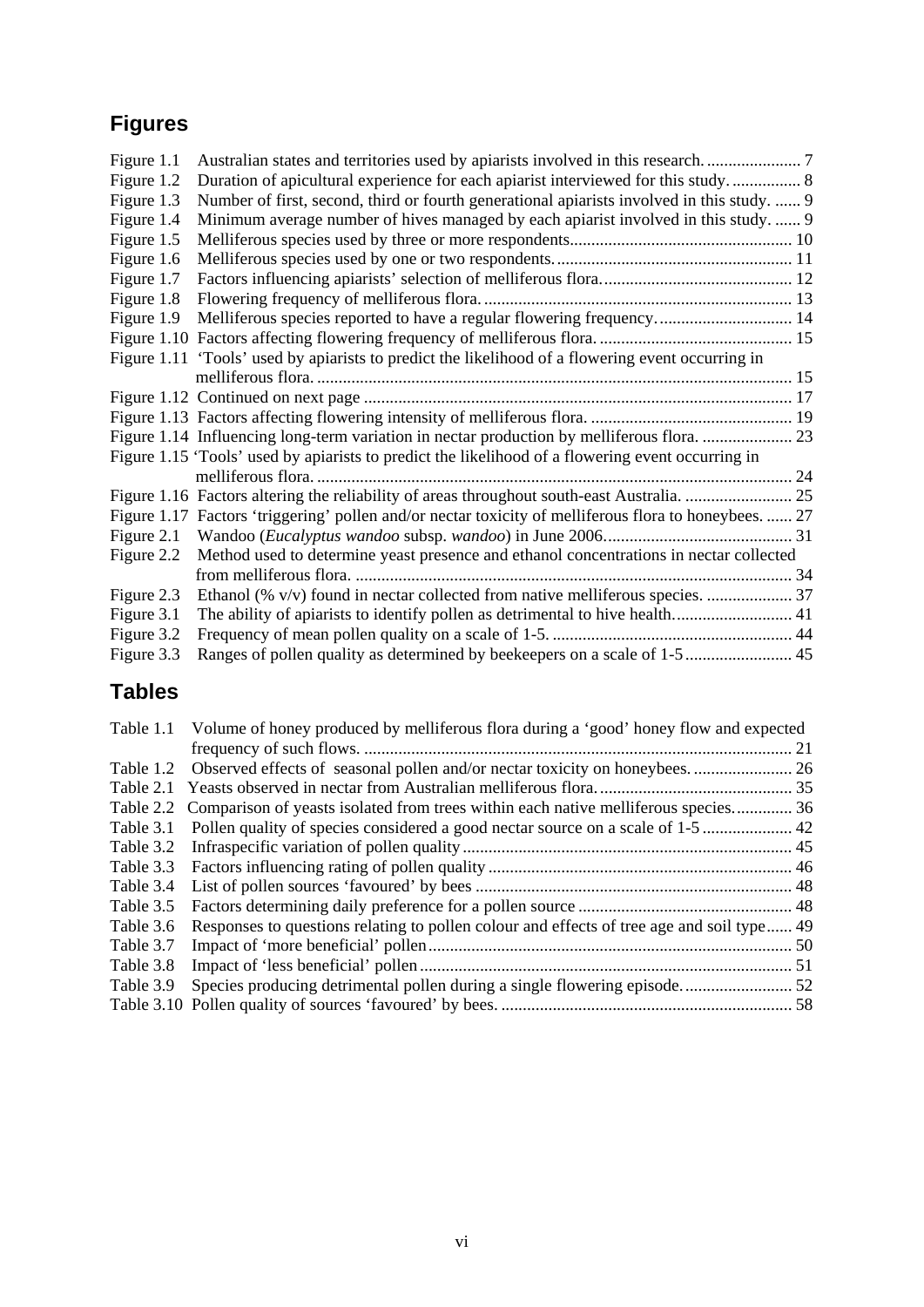# **Executive Summary**

### **What the report is about**

This report examines the flowering ecology (flowering patterns and the production of floral resources, i.e. nectar and pollen) of important Australian melliferous (honey-producing) flora. Aspects of flowering ecology that can have a negative impact on invertebrates, including honeybees, were also investigated. The research was based on information sourced by highly experienced, commercial beekeepers and, so, provides a valuable written record of long-term observations relating to flowering ecology which otherwise may be lost following the death of beekeepers. Results of this study are of far-reaching importance, not only to the beekeeping industry, but to land managers, the general public and the future of Australian flora and fauna.

**This research provides a valuable written record of long-term observations relating to flowering ecology. Results of this study are of far-reaching importance, not only to the beekeeping industry, but to land managers, the general public and the future of Australian flora and fauna.** 

### **Background**

An understanding of flowering ecology is vital for many reasons, including implementing appropriate management practices which ensure the sustainability and growth of natural resources and industries like the beekeeping industry. Despite the importance of such studies, very little research has considered flowering ecology in Australian flora. Furthermore, research often was based on short-term data; long-term data are widely acknowledged as being necessary in such research in order to determine 'real' flowering patterns. Thus, studies of flowering ecology which use long-term data are vital.

### **Aims**

The aims of this project were to: provide a written, accessible record of anecdotal information sourced from highly experienced apiarists; determine long-term flowering patterns of south-east Australian melliferous flora; investigate within Australian melliferous species the occurrence of nectar toxicity to honeybees; develop our understanding of pollen-related bee nutrition; and determine the effects of Bogong Moths and logging on nectar production in Australian melliferous flora.

### **Methods used**

Data relating to flowering patterns, nectar production and the effects of Bogong Moths and logging on nectar production, as well as preliminary information relating to nectar toxicity to honeybees, were obtained by conducting face-to-face interviews with 66 Australian apiarists. Each apiarist had operated commercially for a minimum of 30 years and had managed a minimum of 350 hives during their beekeeping experience. The same apiarists were asked to complete surveys relating to their knowledge of pollen-related bee nutrition; 30 apiarists returned completed surveys whilst a further eight were returned due to an apiarists' ill health or death.

Subsequent investigation of nectar toxicity to bees involved collection of nectar from the floral cups of four melliferous species, mycological analysis to determine the presence/absence of yeasts and gas chromatography to determine the presence/absence of alcohol.

### **Results**

The first section of the report presents information relating to flowering patterns and nectar production. Flowering frequency, period (timing and duration of flowering) and intensity are discussed, as are the quantity and frequency of nectar flows for each species. Factors which apiarists consider influence flowering patterns and nectar production are included. The most commonly cited factors were climatic factors, particularly rainfall. Spatial variation in flowering period within a species was observed, commonly northern areas of a species range flowered earlier than the southern areas. Bogong Moths and logging both were reported to affect nectar/honey yields. The relationship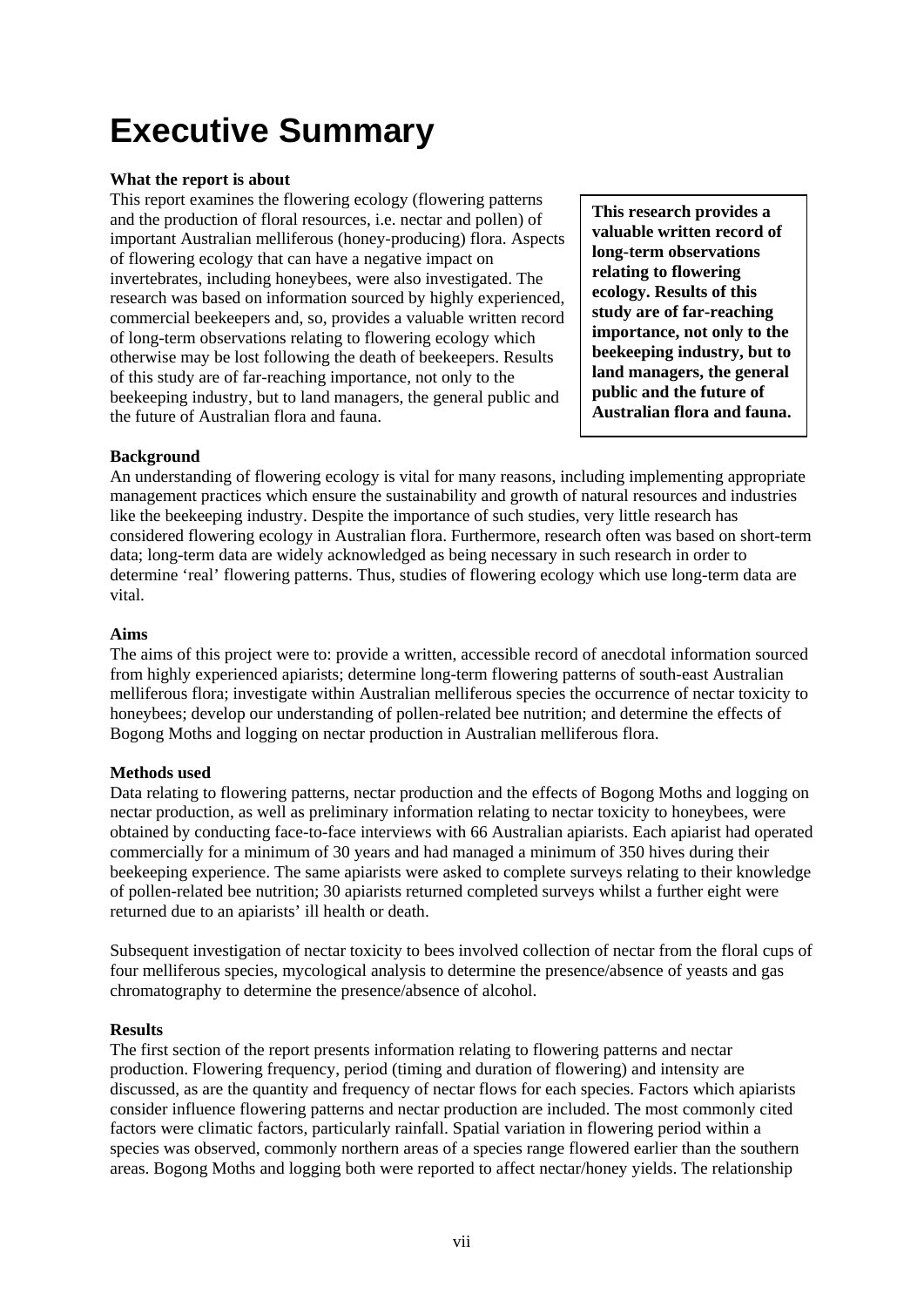between flowering and nectar production is not reliable and is not necessarily linear, therefore tools used by apiarists to successfully predict flowering and nectar production are presented. Flowering and nectar were affected by short-term perturbations, however, this study revealed that long-term decreases in flowering intensity and nectar yield were observed.

Section 2 of this report describes findings of investigations into nectar 'toxicity' to honeybees. Based on information provided by apiarists, we were able to show that 'toxicity' of nectar in the floral cup is caused by fermentation of yeasts. Furthermore, we explain how fermentation could cause those symptoms observed by apiarists of honeybees and hives. Species known to elicit such symptoms are provided.

The third section of the report describes aspects of pollen related nutrition. It was found that only half the beekeepers could recognise pollen detrimental to bee and hive health. Tools used by them to do this are presented. Inter- and intra-specific variation in pollen quality was noted. Intra-specific variation probably was due to site specific differences. The bulk of pollen comes from only a few species. Many of the important species providing pollen are native, which is quite different to what occurs overseas where most species are agricultural in nature (i.e. crops or weeds). This has implications for management. Bees were observed to have favourite pollen sources. 'Toxic' pollen was found to occur and had immediate affects on bee and hive health. It is explained that beekeepers judge pollen quality holistically so discrepancies can occur with chemical analyses. Several important indicators for pollen quality are documented and should aid beekeepers in management of their bees and hives. Finally, it is argued that pollen quality can be poor in terms of nutrition but not detrimental with time if there is an abundant supply.

### **Implications for relevant stakeholders**

We present important information which has contributed greatly to the database of Australian melliferous resources, which is of value to the beekeeping industry, science and the community. This information can be used to identify sites supporting key honey-producing species and so aid in maintaining beekeeper access to important resources. Land management, such as development and implementation of Regional Forest Agreements (RFAs), also can be guided by our research resulting in improved conservation practices. Furthermore, the study provides an accessible record of alternative nectar sources in the event of a failed flowering episode. This will be of most value to new apiarists and the wider community.

Our investigation into nectar toxicity to honeybees has shown links between flowering, climatic conditions and impacts on honeybees/yield; whilst further research is paramount, beekeepers will be able to use the information provided here to better manage their use of floral resources. Certainly, if climate change theories are correct, the importance of understanding how climate (particularly rainfall) impacts on honeybees and honey production is critical.

**This important research has contributed greatly to the database of Australian melliferous resources, and is of value to the beekeeping industry, science and the community.** 

Factors presented here which affect flowering and nectar production and pollen quality will enable predictive resource management by beekeepers and other land managers. This potential is increased by the publication of tools used by apiarists to predict floral resource availability. For example, zoologists can use this information to better understand faunal movement through the landscape and seed collectors will be able to improve their time collection efforts.

This research represents a strengthened relationship between scientists and the beekeeping industry, which ultimately provided the basis for this report. It is anticipated that faithful reporting of apiarists' observations and experience, such as that reported here, will strengthen this relationship further. Indeed, information provided by beekeepers provides vital baseline information which can be used by scientists for a raft of applications, the outcomes of which benefit the beekeeping industry.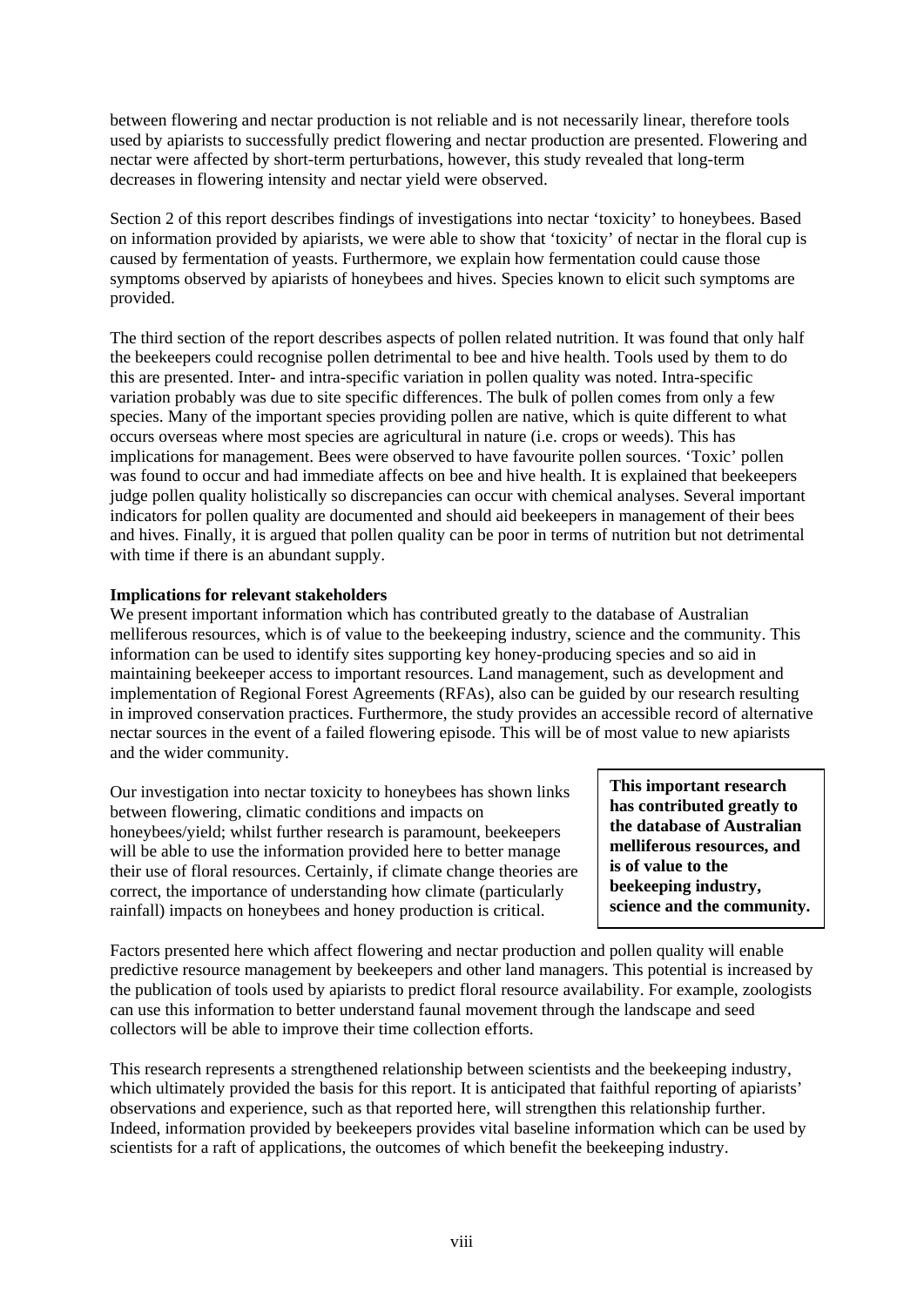#### **Recommendations**

Beekeepers can use the information here to increase productivity and reduce costs associated with honey production, namely transporting hives between sites. In addition, beekeepers will be able to predict the honey potential of flowering episodes *prior* to the onset of flowering. Also, they will be better equipped to judge the likelihood of being devastated by nectar toxicity and understand the factors which trigger such events. Our pollen quality surveys indicated that apiarists could benefit from learning which pollen flora were detrimental to hive health, which would further increase productivity.

We have highlighted many areas which require ongoing scientific research. Notably, these include: the potential impacts of climate change on flowering, nectar and honey production and pollen quality; how climate change will affect insect population dynamics; factors triggering nectar fermentation and pollen quality.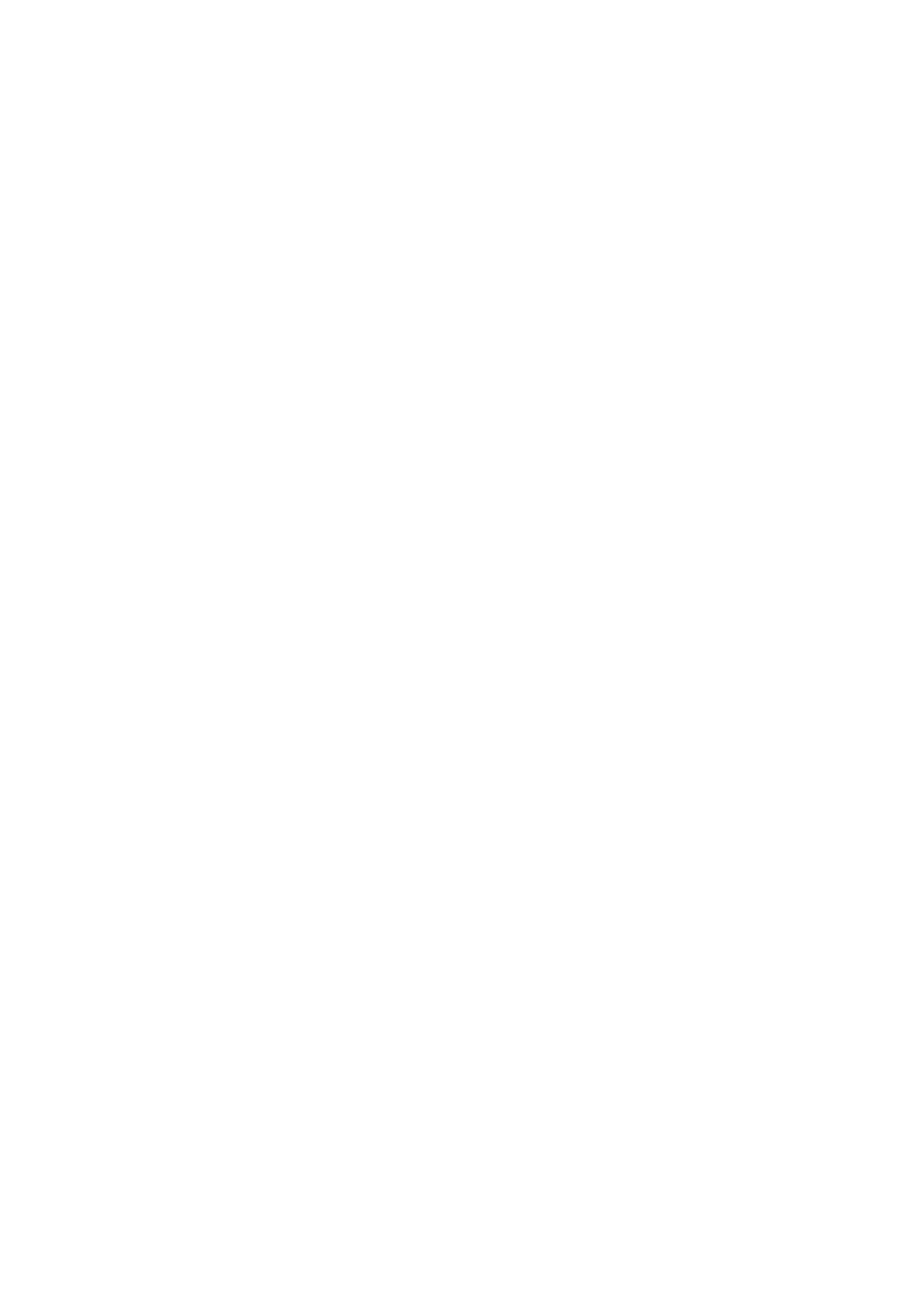# **Introduction**

Australia has a rich resource of melliferous plants. Understanding the floral ecology of these plants is vital for implementation of the correct or best management practices of their habitats. Understanding floral ecology and having best management practices is vital for the sustainability and growth of the honey industry. It aids understanding of potential honey production area, tonnage and, therefore, value; it aids prediction of resource availability, facilitates successful planning by apiarists for efficacious hive placements and capacity; and it provides important base-line information to guide habitat and biodiversity management. Many papers consider flowering patterns (e.g. Law et al. 2000) but most concern phenology of commercial crops (e.g. Clover, Soya Beans, Fava Beans, Wheat, Rape, Medics) while comparatively few consider native vegetation. Certainly commercial crops are important to the honey industry, but forest trees are the main honey resource. For example, 14 of 26 major honey sources in NSW were forest trees (Somerville and Nicholson 2004), and eucalypts provided about 70% of honey delivered to Capilano Pty Ltd by NSW-based producers (Somerville and Moncur 1997). Studies on nectar production are comparatively few although the last decade saw an increase in studies considering nectar production in Proteaceae (e.g. Nicolson and Van Wyk 1998; Lloye et al. 2002) and other Australian melliferous genera (e.g. Corbet 2003; Goldingay 2005; Mallick 2001).

For most studies on flower ecology, however, the prime importance seems to have been an associated nectarivorous vertebrate species, a view shared by Law and Chidel (2007). Many of these studies (e.g. Carthew et al. 1999; Franklin and Noske 2000; Oliver 2000; Saffer 2004; Sharpe and Goldingay 1998; Smith and Murray 2003) found that more research into flowering and nectar production patterns was vital for guiding future faunal studies. In addition, many studies investigated factors which might control flowering patterns (Moncur 1992; Wiltshire et al. 1998; Jordan et al. 2000), although most studies focussed only on a small number of factors (e.g. temperature, photoperiod or genetic influence). Somerville and Nicholson (2005) investigated primary melliferous flora associated with beekeeping within State forests of NSW but at the end of their study stated: 'The factors that trigger bud initiation, flowering periodicity and eventually nectar and pollen yields of individual species are still not clear. Given the extensive knowledge of melliferous flora possessed by beekeepers, there is an opportunity to record flowering patterns and possibly to identify factors influencing these patterns'.

The number of studies on pollen nutrition also has increased in recent years. Keller et al. (2005) reviewed pollen nutrition and colony development in honeybees with a focus on European studies. They found that the major proportion of pollen was collected from only a few floral sources with agricultural crops being those most commonly used. This is contrary to the results presented by Somerville and Nicholson (2004) for NSW. Keller et al. (2005) also noted that plant abundance was not the only factor affecting foraging of bees and stated that true preferences for certain pollen sources occurred in honeybees. Some studies claimed that bees are attracted to high quality pollens (Singh et al. 1999) but Kellerman et al. (2005) concluded that no experimental study showed this conclusively. Also, there is no consensus in the literature as to how pollen quality should be measured. It has been noted, however, that quality does vary. Chemical analyses show there are considerable differences in pollen collected from different species (e.g. Roulston et al. 2000; Somerville 2005). The principal reason cited for temporal variation was simply that different species had different pollen qualities and flowered at different times of the year. However Somerville (2005) showed that variation could occur within a species.

Few studies have considered nectar 'toxicity', yeasts in nectar or nectar fermentation other than incidentally (e.g. Keller et al. 2005; Spafford et al. 2004) or fermentation employed by insects to assist metabolic conversion and/or food preservation (Gilliam et al. 1985). Conversely, there is an expanding volume of anecdotal evidence provided by apiarists (Birtchnell and Gibson 2006; Birtchnell et al. 2005; R. Manning pers. Comm. 2005) and the wider community strongly indicating the morbid effect 'toxic' nectar and/or pollen exerts over *A. mellifera*.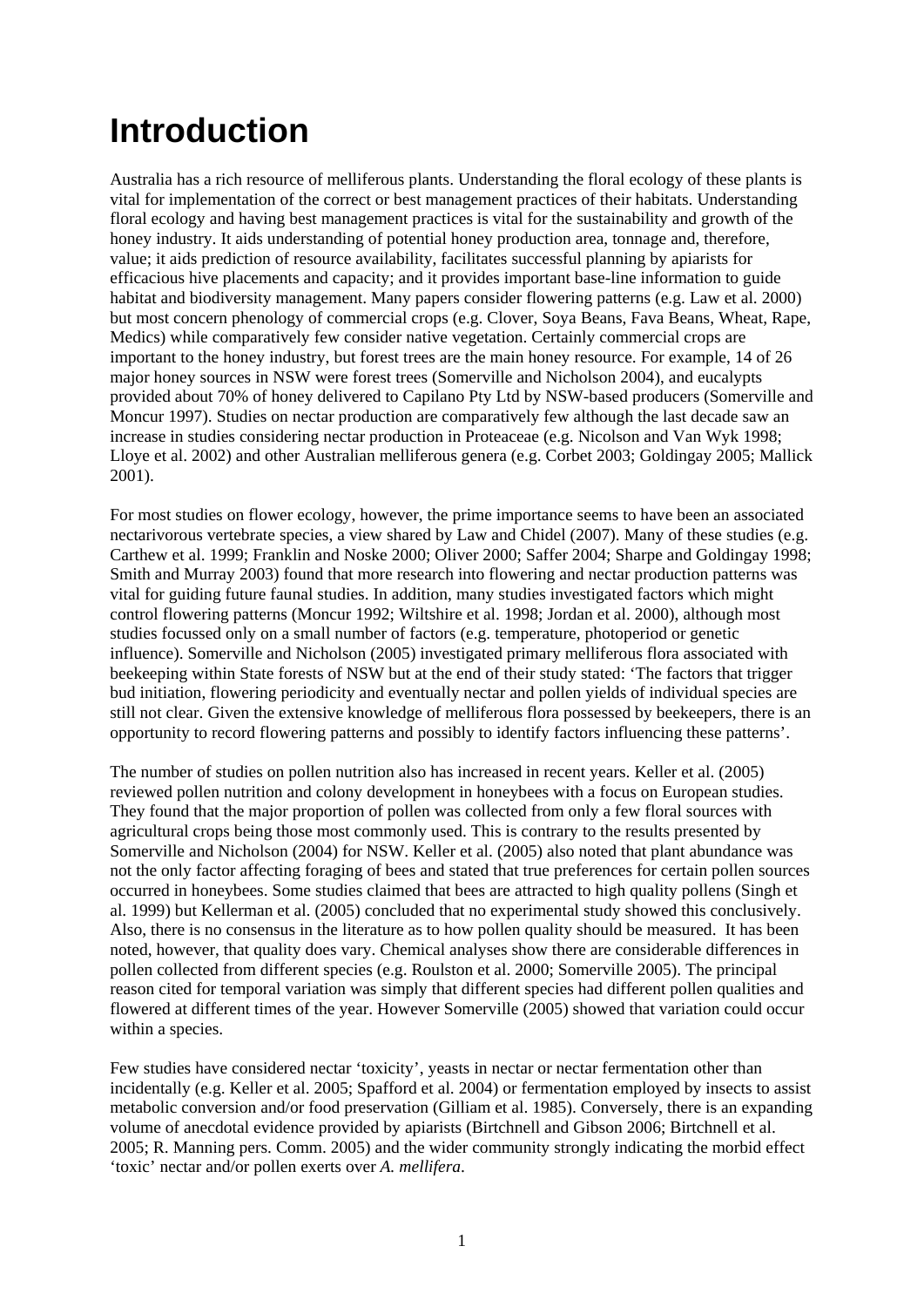Most studies dealing with any aspect of floral ecology have been short term studies. There is a critical paucity of long-term ecological studies, despite widespread and long-term acknowledgement of the necessity to determine 'real' flowering patterns rather than short-term aberrations (e.g. Franklin 1989; Pace and Cole 1989; Paini 2004; Specht and Brouwer 1975; Tilman 1989; White 1995). This deficiency is particularly evident in studies considering flowering patterns in temperate species; Law et al. (2000); Keatley et al. (2004) provided rare attention to long-term phenology of Australian species. Few studies have used anecdotal information as a basis for phenological research (see Keatley 2004), yet such information can provide a critical wealth upon which further research can be developed and is more expediently amassed than field assessments allow.

Long-term observations are critical for the determination of phenological cycles in long-lived species (Valiela et al. 1989) such as Eucalypts, yet few studies have monitored flowering patterns for more than five years (Ashton 1975; Porter 1978; Loneragan 1979; Dale and Hawkins 1983; Pook et al. 1997). Tilman (1989) found that 1.7: of 749 papers extracted from ecology over a ten year period involved research of more than five years duration. Furthermore, analysis of the few long-term studies indicated that even five years of observation was insufficient (Tilman 1989). Short-term studies may occur during years when flowering intensity is much reduced or nonexistent and so provide a false idea of normal patterns.

The case for long-term phenological research is further supported by proposals that rainfall data should span at least 30 years to show any patterns whilst patterns relating to temperature require between five and ten years (Bureau of Meteorology 1988). Likewise, Specht and Brouwer (1975) claimed that studies considering eucalypt shoot growth should span at least ten years to enable recognition of cyclical events and reduce 'perceived', rather than actual, variations. This could be extrapolated to research involving flowering cycles (Keatley 1999), although Newstrom et al. (1994) considered five years of data sufficient to describe variation in tropical flowering patterns. It is likely, however, that differences between tropical climates and the southern Australian climate contribute significantly to variations in plant phenological cycles: research into floral and fruit induction in arid Australia supported the notion that ten years was the minimum duration for research in this field (Freidel et al. 1993). It has also been argued that data should be collected over a period four times the length of the cycle under investigation, in order to reduce smaller scale variations and establish any long-term changes (Griffiths 1976; Specht and Brouwer 1975; Rathcke 1988; Freidel et al. 1993).

Long-term anecdotal records have been used extensively in many areas of scientific research (Creagh 1992; Finlayson and Brizga 1995; Lane 1997; Winklerprins 1999; Crowley and Garnett 2000; Endo et al. 2000; Johannes et al. 2000; Nursey-Bray 2000; Roberts and Sainty 2000; Kapoor 2001). In particular, the use of oral history as a methodology has increased significantly since the 1960s (Hamilton 1994) and has helped develop new perspectives of research directions (e.g. Lane 1997; Johannes et al. 2000; Roberts and Sainty 2000), however, it has rarely been used to examine flowering patterns. Porter (1978) was the first to use long-term observational data, i.e. anecdotal data, to determine eucalypt flowering, timing and frequency. The most thorough analysis, however, was by Keatley (1999) whose comparison between field data and anecdotal data found that the two were generally synonymous.

Apiarists are an important source of long-term observational data. Their understanding of flowering cycles and accuracy in assessing the relationship between flowering and nectar production is unparalleled, and is necessary considering the importance of this to their livelihood. Their observations, therefore, are likely to be significantly more accurate and continuous than any other anecdotal source. Furthermore, training is given from one generation to the next to remove differences in perception, thus data accrued over several generations can be considered as one 'long-term' study. Indeed, beekeepers' opinions were actively sought by forestry officers seeking clarification of 'unusual' events. In 1935, a forestry officer completing the Quarterly Budding and Flowering Report noted the formation of three stages of budding in *E. rubida* H. Deane and Miden. Having not observed the occurrence previously, the officer stated that conversations with beekeepers confirmed that this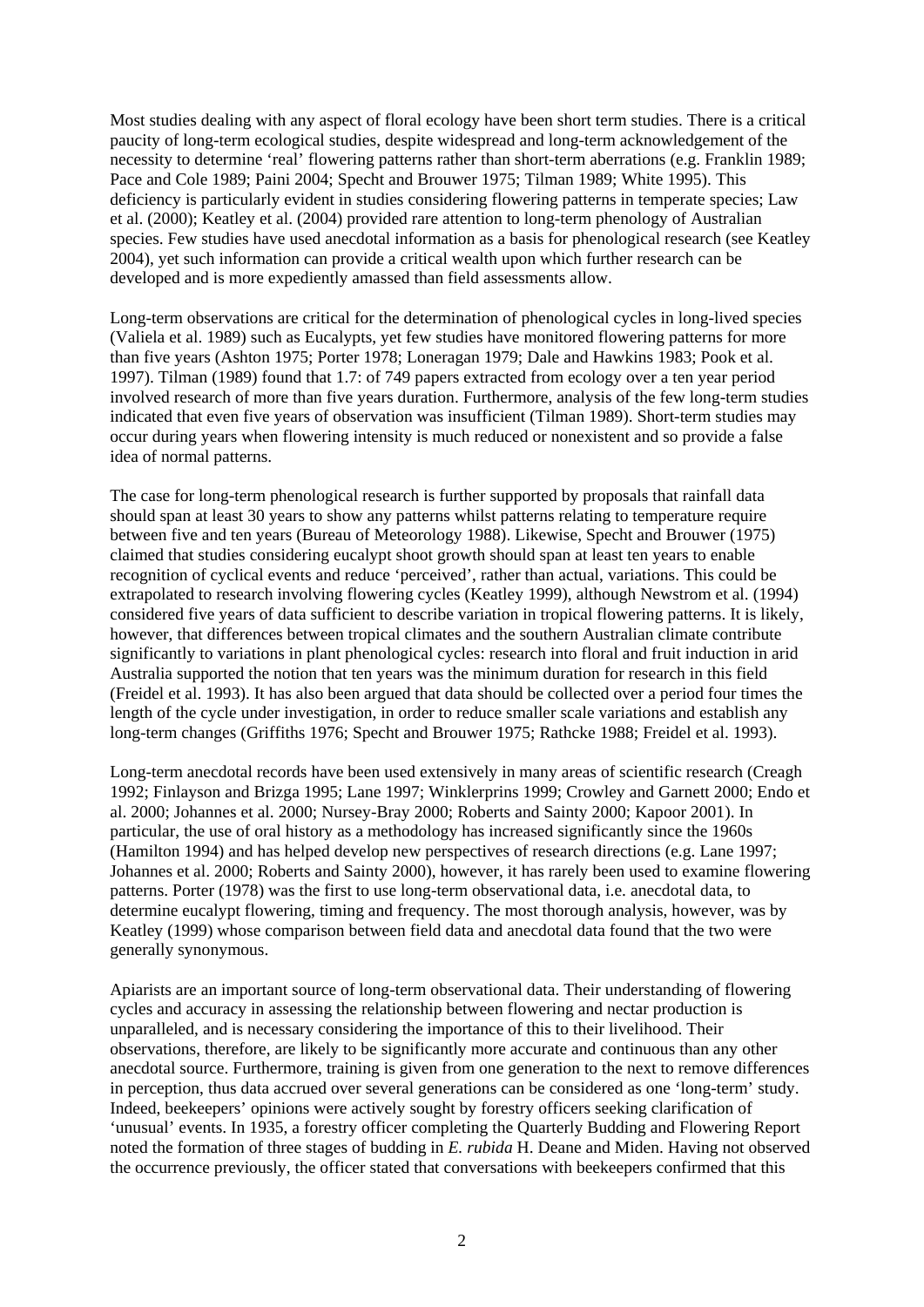occurred regularly across the state. It has been well known for some time that apiarists are invaluable for their intimate understanding of phenostages in eucalypts.

The importance of using traditional ecological knowledge such as that held by apiarists was discussed by Johannes et al. (2000): in a similar context, where long-term data sets were unavailable, older fishers were deemed the only source of information on historical changes in local fish resources and variations in marine environmental conditions. The implications of ignoring the critical information provided via oral history can, amongst other things, have serious practical consequences (Johannes et al. 2000).

To date, however, very little information from apiarists has been formally recorded and collated. This is despite efforts to do so: in 1920, the Victorian Apiarists Association (VAA) and the Department of Agriculture conducted a survey of beekeepers to collect information relating to flowering periods of eucalypts (Anon. 1920). Insufficient surveys were returned and the results were, therefore, inconclusive (Anon. 1921). Goodacre (1947) surveyed beekeepers on flowering behaviour and floral rewards of melliferous flora but also got insufficient returns. Goodman (2001) investigated the nectar and pollen resources at apiaries including the economic value of these resources. Information relating to flowering patterns was not obtained, nor was detailed information on the relationship between flowering and nectar production. Somerville (2004) examined various aspects of floral ecology but particularly nectar secretion measured by honey produced and the nutritional impact of pollen collected by bees.

Traditionally, bee keeping is a skill and profession which is passed down through generations, most typically from father to son, although occasionally to daughters. Many of today's apiarists are second or third generation beekeepers. Much of their success is owed to the invaluable information relating to flowering and nectar patterns of native melliferous plants observed by parents and grandparents. Recently, increased opportunities for younger generations to attain tertiary education and gain fulltime employment in alternative fields has contributed to an apparent decline in the number of offspring following the family tradition of becoming apiarists.

This project is an extension of a previous project (Birtchnell and Gibson 2006) originally proposed by Dr Robert F Parsons from the Department of Botany at La Trobe University in response to concerns raised by a semi-retired apiarist, whose offspring had chosen alternative professions. In a situation becoming more common, there is a growing unease that information relating to flowering patterns of native melliferous species will be lost following the death of experienced, elderly apiarists. Sadly, a number have died during the term of this study. Apiarists' observations are potentially more accurate and continuous than any other anecdotal source, given the dependency their livelihood has on such knowledge. Observations accrued over generations can be considered as one long-term study on flowering patterns, therefore it is vital to record this information before it is lost forever, especially as published information on long-term flowering patterns of melliferous species is scarce, time consuming and costly to amass.

This study fills several gaps identified above:

- 1. It provides a written, accessible record of anecdotal information sourced from highly experienced apiarists.
- 2. It determines long-term flowering patterns of south-east Australian melliferous flora such as:
	- frequency, intensity, timing and duration;
	- long-term temporal differences in both flowering patterns and nectar production;
	- spatial differences in flowering patterns within species;
	- relationship between flowering and nectar yield; and
	- contributing factors to variations in flowering patterns and nectar yield.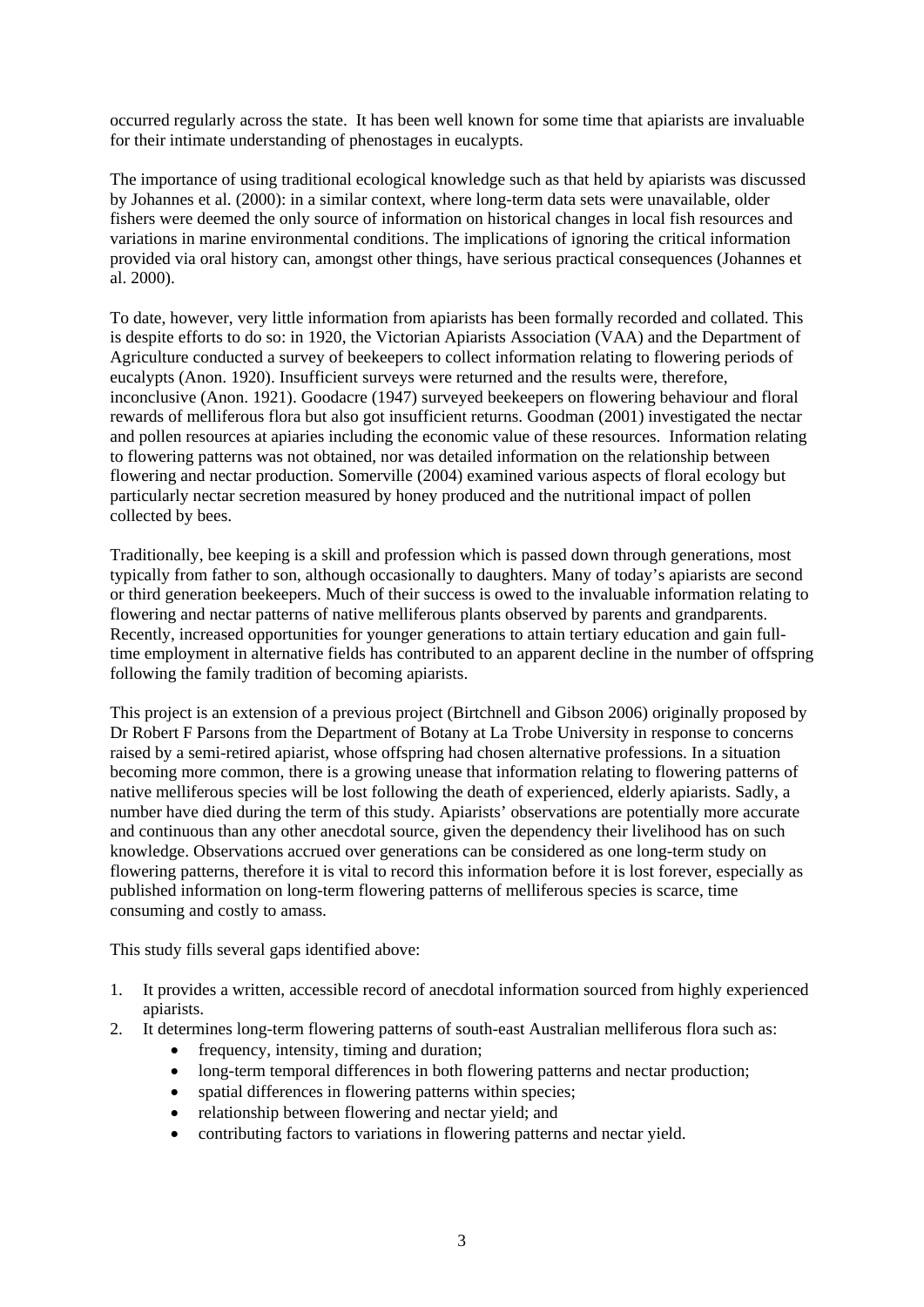- 3. It investigates occurrence of 'toxic' nectar in Victorian eucalypts, specifically:
	- reports of 'toxic' nectar on bee health;
	- which *Eucalyptus* species produce 'toxic' nectar;
	- relationships of 'toxic' nectar with occurrence of yeast in nectar; and
	- occurrence of different yeast strains in eucalypts.
- 4. It examines pollen-related bee nutrition such as:
	- Temporal and spatial variation in quality of pollen;
	- Factors affecting quality and quantity of pollen;
	- Pollen preferences;
	- Pollen effects on health; and
	- Pollen substitutes.
- 5. It also examines Bogong Moth visitation, logging and their effects on nectar production.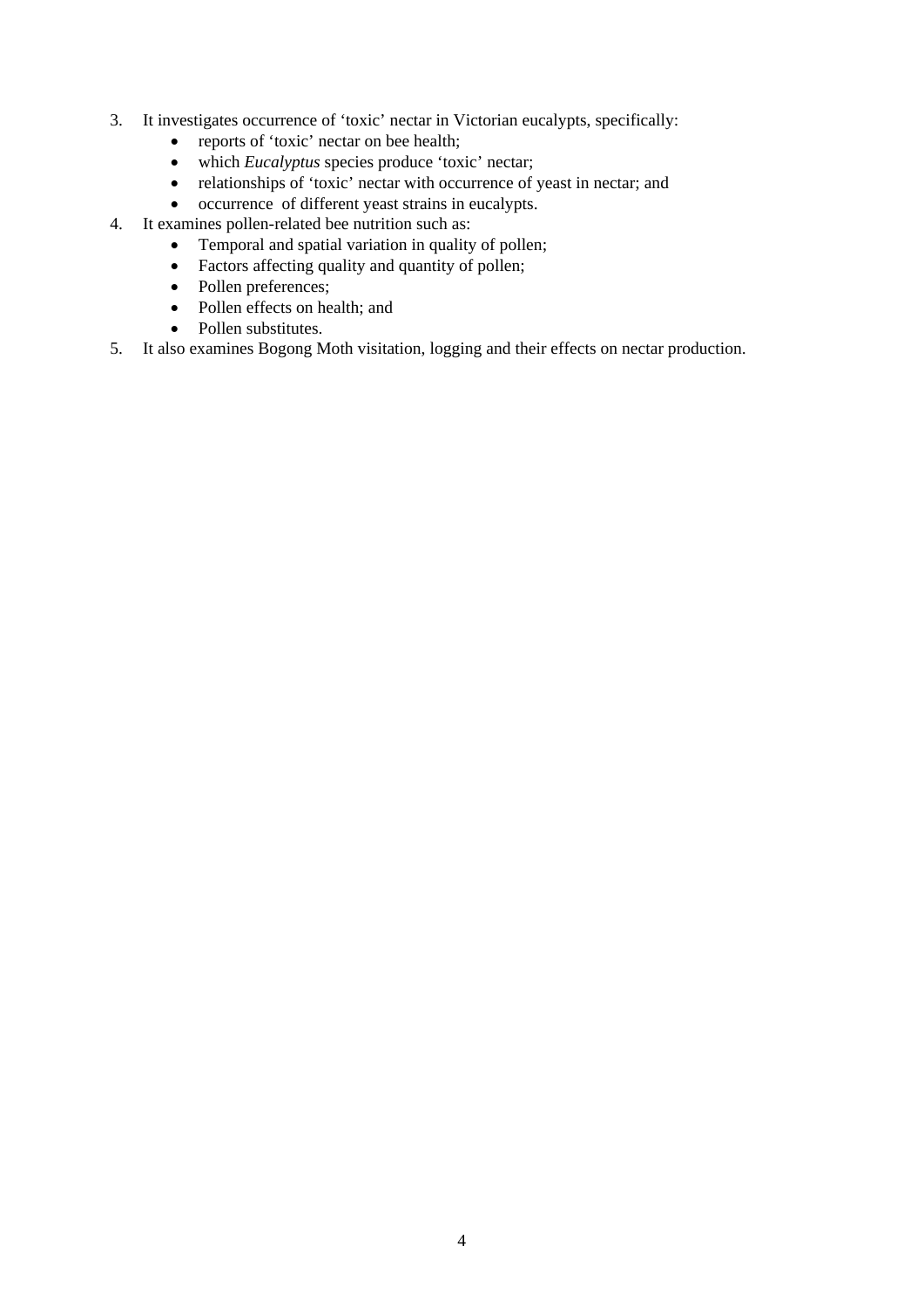# **1. Flowering and nectar production patterns**

### **1.1 Introduction**

Flowering patterns and nectar production are one of the least studied aspects of natural environments. The reasons for this possibly stem from historical reliance on field-based studies. Such studies are costly and time-consuming to implement and therefore rarely continue for long enough to reveal true patterns emerging in Australia's highly variable flora. This is particularly true of longer-lived species (Valiela et al. 1989), such as those used for honey production in Australia. Nonetheless, there is an increasing recognition that long-term studies of flowering ecology and its relationship to climate can be valuable in monitoring environmental patterns, particularly climate change (Sparks et al. 2000).

Flowering and nectar production are critical for successful ecological functioning: during flowering, nectar serves as a floral reward for a wide array of potential pollinators (although less so in *Eucalyptus melliodora* [Yellow Box] – see Moncur and Boland 1989), thus facilitating the reproduction of the floral species. Flowering not only ensures long-term survival of the plant species but also that of countless species dependent on the carbohydrates (nectar) and/or protein (pollen) produced during flowering events (for example, the Honey Possum *Tarsipes rostratus* - see Bradshaw and Bradshaw 1999). Understanding the timing of such events is vital, as it enables land managers and industries, such as the Australian beekeeping industry, to better manage floral resources and related products. Skills in predicting flowering intensity and nectar production further advance natural resource management and potentially have a significant positive impact on economics in a range of industries.

Previous research relating to flowering patterns of Australian flora mostly has involved short-term studies and largely were focused on 'measurable' aspects of flowering, that is, flowering frequency (e.g. Blakely 1955; Davis 1968; Ashton 1975; Moncur and Boland 1989; Beardsell et al. 1993; Keatley 1999; Somerville 1999; Law et al. 2000; Goodman 2001) and flowering period (Goodacre 1947; Davis 1968; Goodman 1973; Clemson 1985; Moncur and Boland 1989; Brooker and Kleinig 1990; Keatley 1999; Somerville 1999). Flowering frequency relates to the interval between flowering events and often is unpredictable; all eucalypt species examined by previous research exhibited high variability. Some research argues that flowering frequency largely has been ignored (Bawa et al. 2003), and this is certainly more true of temperate, long-lived species than those in tropical climates or of annual species. Flowering period, or the timing or commencement and cessation of flowering in species probably is the most accessible, owing to the many field guides which provide expected flowering periods (e.g. Costermans 1983; Boland et al. 1984; Brooker and Slee 1996).

Factors which affected the timing and duration of flowering were considered but often independently of other factors, thus repressing interaction between factors. The knowledge of such interactions is critical for predicting floral resource availability. Factors known to affect flowering patterns included climatic conditions such as temperature (e.g. Ashton 1975; Helenurm and Barrett 1987; Allen and Platt 1990; Moncur 1992; Kudo 1993; Lechowicz 1995; Law et al. 2000; Osborne et al. 2000; Sparks et al. 2000; Keatley et al. 2002), rainfall (e.g. Johnson 1992; Fenner 1998; Keatley et al. 2002), solar radiation (e.g. Moncur 1992) and humidity, especially in tropical species (see Proença and Gibbs 1994). The effects of fire and logging on melliferous flora have received limited consideration (Law et al. 2000; Birtchnell and Gibson 2006).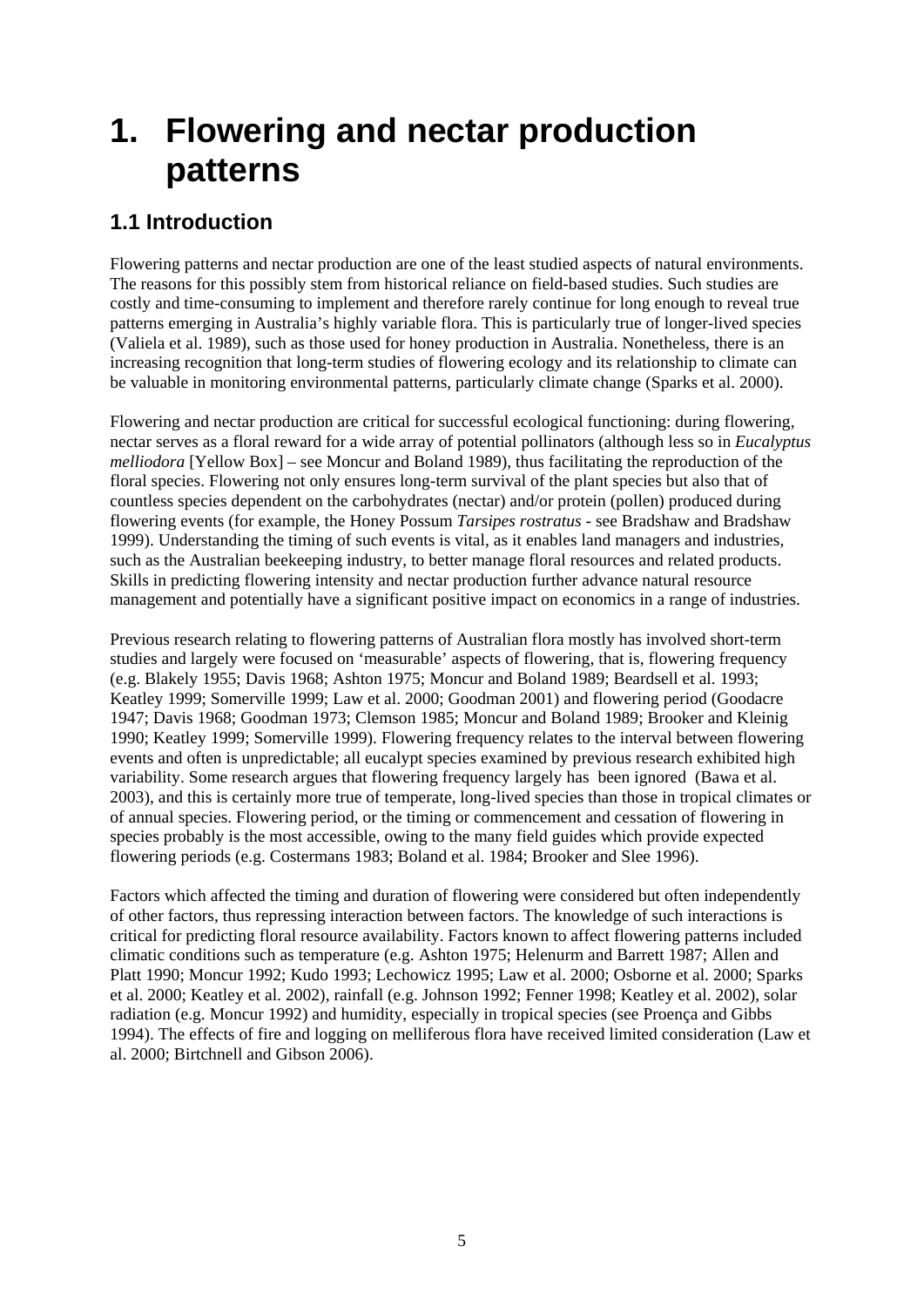Few studies considered nectar production or its relationship to flowering (but see Porter 1978; Clemson 1985; Horsking and Turner 1999; Goodman 2001). Climate, especially rainfall and resultant soil moisture, affected nectar production in eucalypts (Porter 1978; Law and Chidel 2007) and healthland Proteaceae (Wooller et al. 1998). Birtchnell (2002) found that the relationship between flowering and nectar production in Victorian melliferous eucalypts was highly unreliable and was affected by a range of factors including rainfall patterns, temperature and other environmental conditions as well as human-induced factors such as forest and land management practices. In 2002, apiarists indicated that additional factors affected nectar/honey production, none of which had been studied previously (Birtchnell 2002). The most disastrous of these in terms of honey production and the potential for impacts on native invertebrates and fauna were the impact of Bogong Moths (*Agrotis infusa*) and nectar/pollen toxicity on honeybees. Greater understanding of factors affecting nectar production in a wider range of Australian flora is critical for a range of applications such as resource availability assessment (e.g. Kavanagh 1987; Armstrong 1991) and requires the use of long-term data (see Law et al. 2000).

This study aimed to consider the flowering ecology (that is, flowering frequency, timing and duration, and intensity as well as nectar production) of Australian melliferous species using long-term data. Secondary aims were to determine factors which influenced flowering patterns and nectar production and tools which could be used to predict aspects of flowering and nectar production. Included in this was a detailed investigation of the impacts elicited by Bogong Moths and pollen/nectar toxicity to honeybees.

Importantly, the study provides long-term insights into flowering ecology, as it was based on observations made over several decades by highly experienced commercial apiarists. It represents the largest attempt at using oral history to explain flowering ecology anywhere in the world and provides information relating to melliferous flora from a greater area of Australia than any previous study. This research also plays a vital role in preserving invaluable knowledge which might otherwise be lost following the death of our elderly apiarists.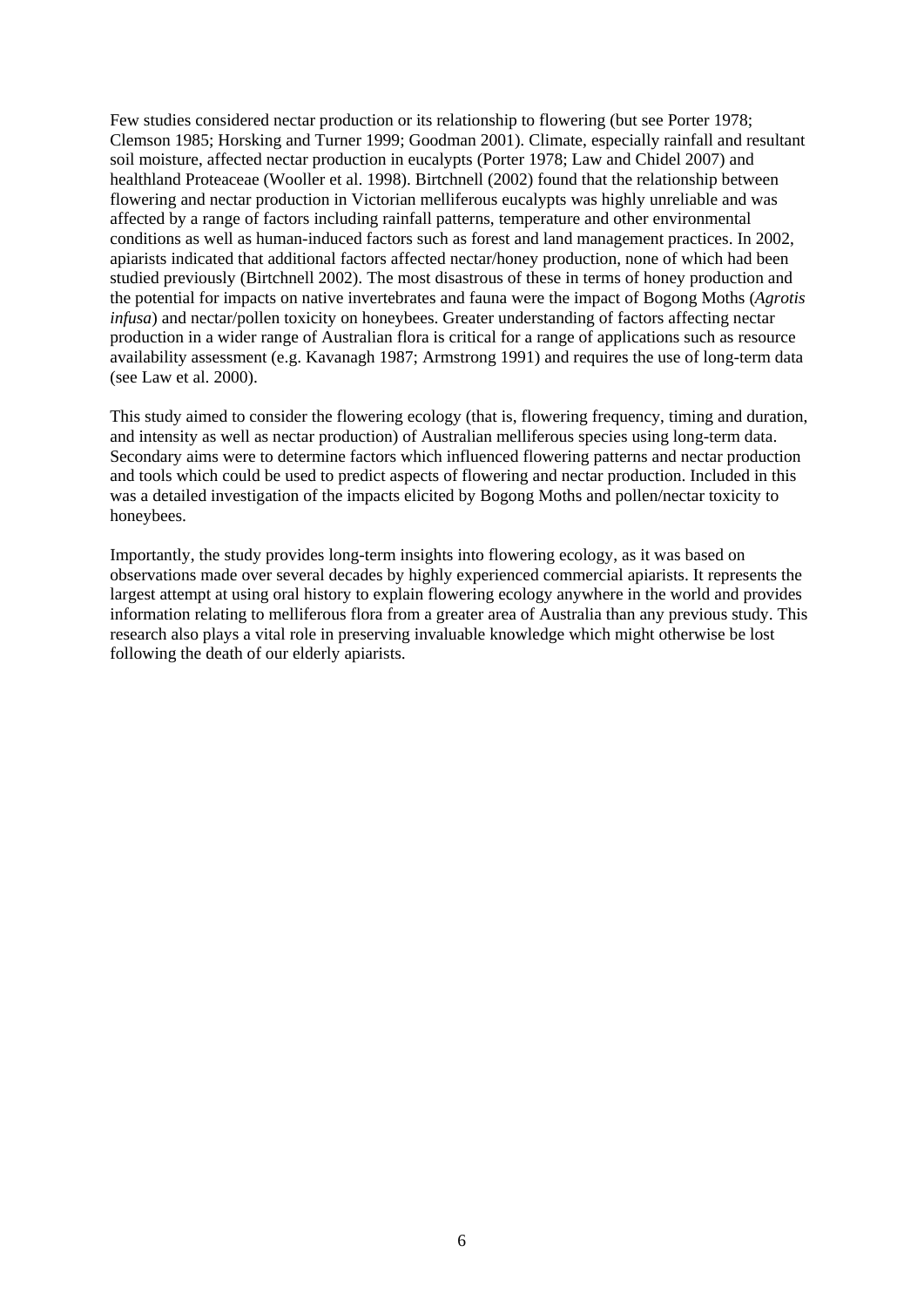### **1.2 Methodology**

### **1.2.1 The apiarists**

Sixty-six apiarists were contacted and interviewed for this research. Apiarists resided in Victoria, New South Wales, the Australian Capital Territory (ACT), South Australia and Tasmania during their beekeeping years. However, the migratory nature of Australian beekeeping often necessitates shifting hives interstate (Figure 1.1). Many apiarists used New South Wales for honey production (28 out of a total of 66 respondents [28/66]), with half using both New South Wales and Victoria. No apiarists involved in this study were entirely dependent on the floral resources within the ACT. (Figure 1.1). Not surprisingly, the six Tasmanian apiarists interviewed used only resources from that state (Figure 1.1). Three apiarists utilised floral resources extending from Victoria through New South Wales and into the Western Riverine region of Queensland (Figure 1.1).



### **Figure 1.1 Australian states and territories used by apiarists involved in this research.**

Each apiarist involved in this study had operated commercially for a minimum of 30 years and managed a minimum of 350 hives at any one time. This ensured apiarists interviewed had an intimate and long-term understanding of flowering and nectar production. Recruitment of apiarists who fulfilled the selection criteria was undertaken using two methods: first, the 'gatekeeper' approach (Berg 1999), whereby contact details for 11 apiarists were provided by the beekeeper who initially suggested the research concept; second, the 'snowball' technique (Gilbert 1993; Robson 1993), whereby each respondent was asked to provide details of other experienced apiarists. These techniques are commonly used in social research (e.g. Mesquita et al. 2001; Momartin et al. 2002; Poczwardowski and Conroy 2002) and employ existing interpersonal networks within closed communities and, in this case, a closed industry, to encourage participation in research (McLean and Campbell 2003). To ensure additional respondents were renowned for their expertise, each potential participant was recommended independently by at least two other participating apiarists. Participants were recruited and interviewed in accordance with Deakin University ethics requirements.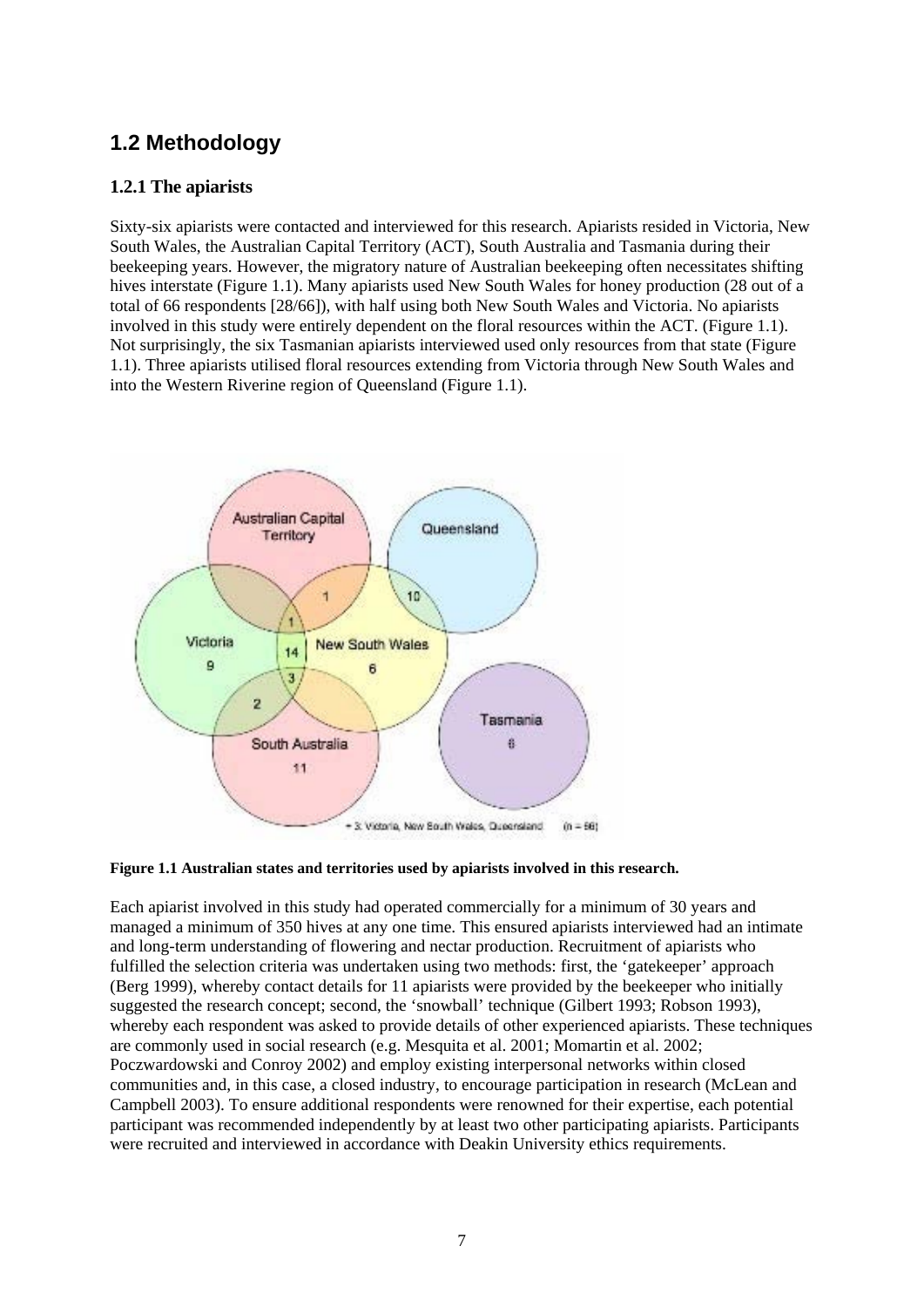### **1.2.2 The interviews**

Face-to-face interviews were selected as the most suitable method for obtaining data, particularly as a high response rate was necessary owing to the rarity of suitably qualified subjects. Perhaps more importantly, face-to-face interviews enabled a personal and intimate rapport and trust to be developed between the interviewer and the apiarists, compared to other techniques such as surveys or telephone interviews. Such methods may be suitable for follow-up data collection but were less likely to tap into knowledge traditionally restricted to family members and, less often, close beekeeping friends.

Interviews consisted of 40 open-ended questions relating to flowering ecology (Appendix 1). Specifically, questions related to the apiarists background in beekeeping, resources used for honey production (sites and floral species), flowering patterns (frequency, period and intensity), nectar production (volume and frequency), factors affecting flowering and nectar production, and miscellaneous questions which extended the knowledge of topics raised in previous research (Birtchnell 2002; Birtchnell and Gibson 2006) (Appendix 1).

### **1.3 Results**

All apiarists involved in this study had operated commercially for a minimum of 30 years, with half the respondents having more than 50 years full-time commercial apicultural experience (33/66) (Figure 1.2). Many were first generation beekeepers (27/54), however more than half were second, third or fourth generation beekeepers (Figure 1.3). Several apiarists involved in the study were retired (12/66); although the majority were not retired. All beekeepers managed more than an average of 400 hives during their commercial operation, with many managing more than 1 000 hives (32/66) (range: 400-2 500 hives) (Figure 1.4).



**Figure 1.2 Duration of apicultural experience for each apiarist interviewed for this study.** 

In general, apiarists learnt the identification of melliferous species from other apiarists (33/42), including from family members (16/42). This is to be expected in an industry so reliant on trusting the observations of peers and highlights the importance of older beekeepers' knowledge in the long-term viability of apiculture and Australia's floral resources. Field guides played a supporting role in species identification (20/42), as did apiarists' local knowledge of an area (9/42) and interest and experience (7/42) in other industries such as forestry (4/42).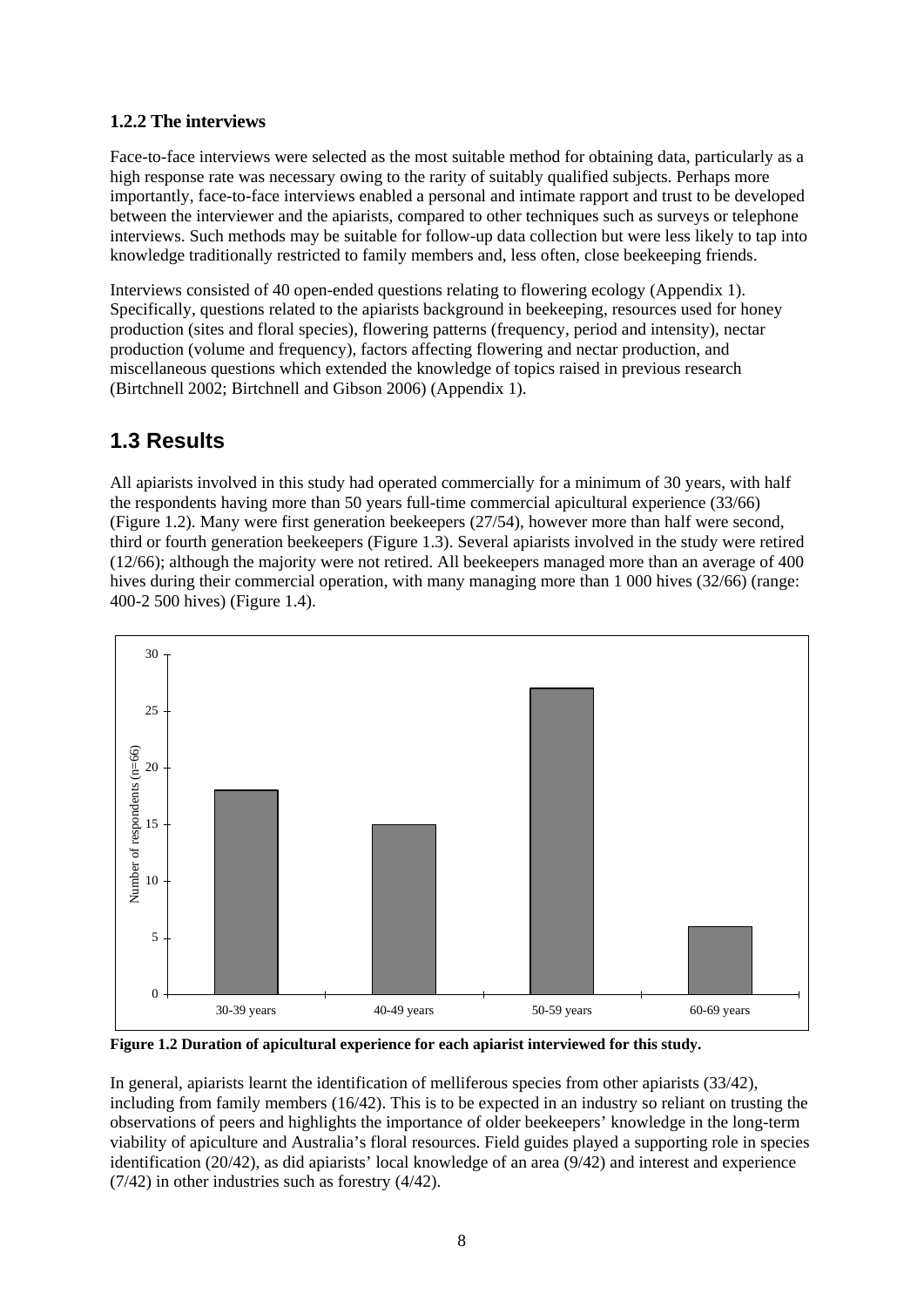

**Figure 1.3 Number of first, second, third or fourth generational apiarists involved in this study.** 



**Figure 1.4 Minimum average number of hives managed by each apiarist involved in this study.**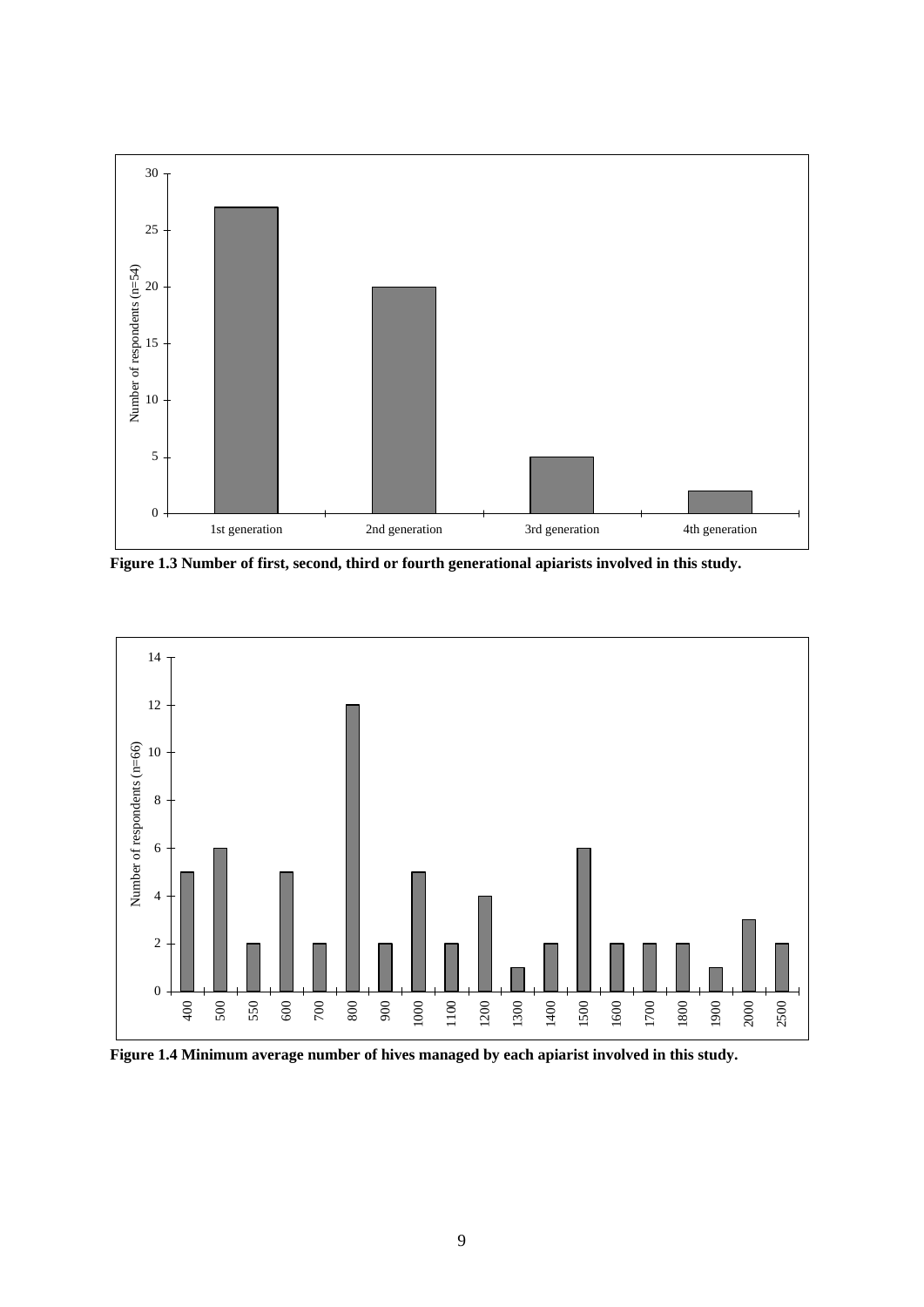#### **1.3.1 Resource utilisation**

The flowering and nectar production patterns of 76 species were determined. Thirty-eight of these were used by three or more apiarists (Figure 1.5) whilst 38 species were used by one or two apiarists (Figure 1.6). This excludes information pertaining to use of *Eucalyptus* species by Victorian apiarists (see Birtchnell and Gibson 2006). Five plant families were represented by the melliferous flora considered in this study (Appendix 2), with the majority belonging to the Myrtaceae. This family includes the dominant genus *Eucalyptus*, which is associated with *Corymbia* and *Angophora*. Other Myrtaceous genera included in this research were *Leptospermum* (Tea-trees), *Melaleuca* (Paperbarks), *Lophostemon* and *Syncarpia* (Appendix 2). Most of the 77 species were *Eucalyptus* species (Figures 1.5 and 1.6; Appendix 2).



**Figure 1.5 Melliferous species used by three or more respondents.**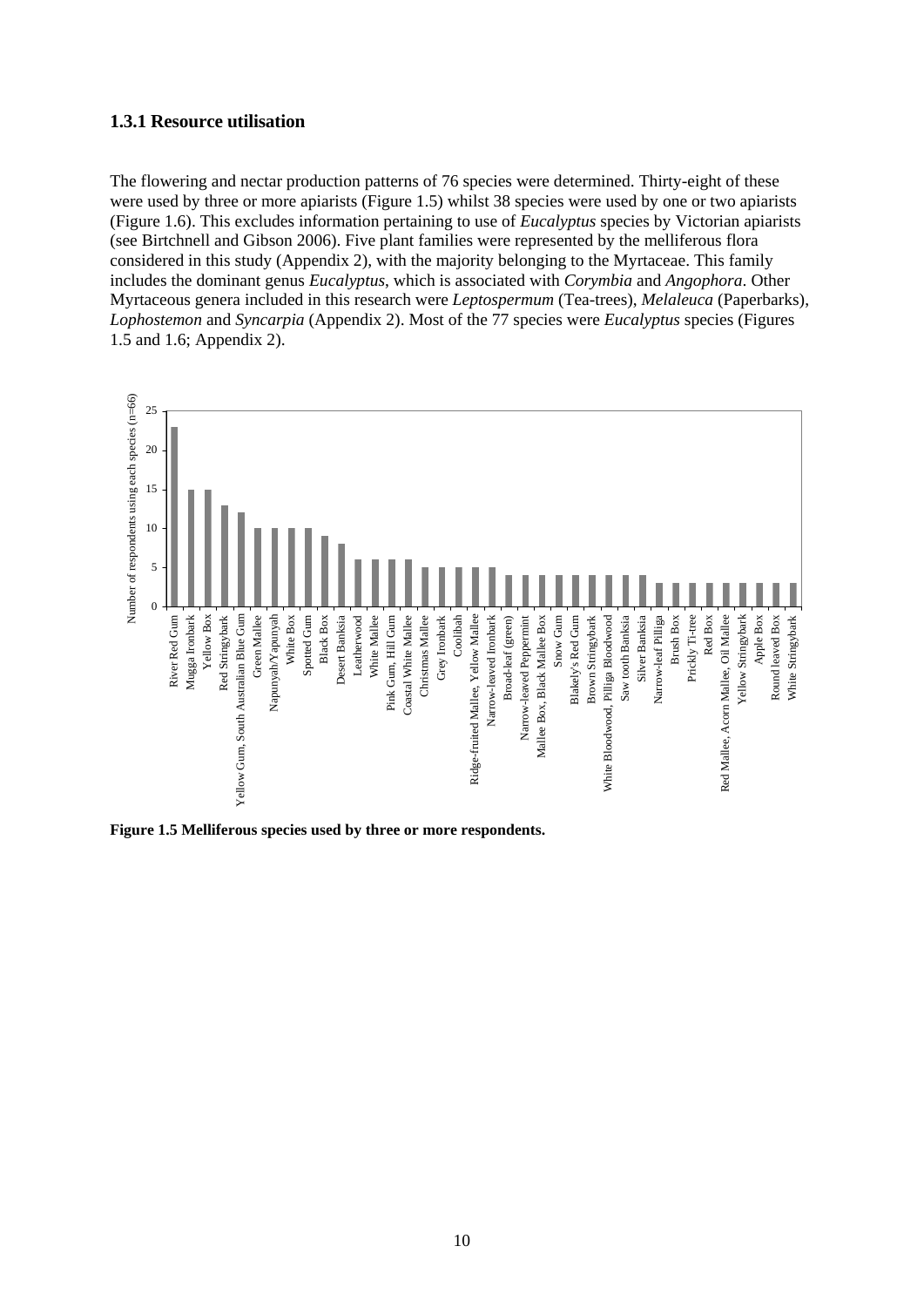

**Figure 1.6 Melliferous species used by one or two respondents.** 

Primarily, species were selected for honey production (hence, melliferous) based on apiarists' access to resources (25/43), with availability of sites, location of, and distance to, resources featuring highly also (17/43, 11/43 and 9/43 respectively) (Figure 1.7). The reliability of species, that is, the strength of the relationship between flowering and nectar production, was of great importance for floral resource selection (23/43) (Figure 1.7). Some apiarists used advice from other apiarists (5/43), and/or relied on their own experience of species and sites (4/43) or on knowledge of rainfall patterns (2/43) (Figure 1.7). Eight respondents suggested that choice was influenced by honey production (Figure 1.7). In Tasmania, where migratory opportunities and the diversity of floral resources were limited, species selection centred around those species which were consistent nectar/honey sources and/or those which produced high-demand honey (e.g. Leatherwood) (Figure 1.7). Other factors (6/43) influencing species selection included security at the site of floral resources and the availability of flat land suitable for loading and unloading hives from the truck.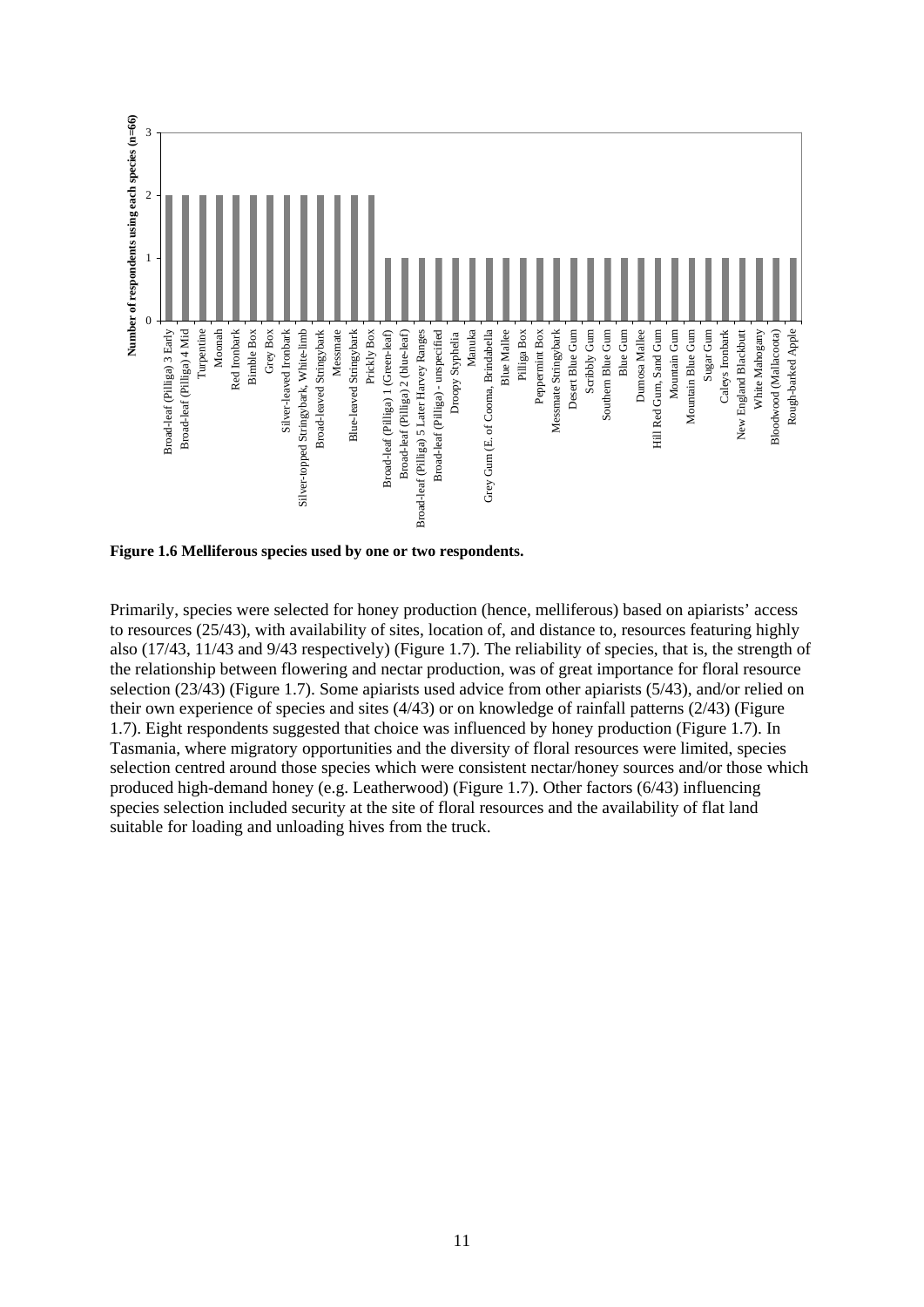

**Figure 1.7 Factors influencing apiarists' selection of melliferous flora.** 

### **1.3.2 Flowering patterns**

### *1.3.2.1 Flowering frequency*

Numerous species flower annually, including Napunyah (also called Yapunyah), Leatherwood, Silver and Desert Banksias, Red Ironbark and Pilliga Box (Figure 1.8), although the latter averages a three year interval between flowering (Figure 1.8). Some species can flower at 10 year or greater intervals (e.g. Yellow Stringybark, Messmate, Brown Stringybark and White Box) (Figure 1.8). The mode of flowering for most species was two, three or four years.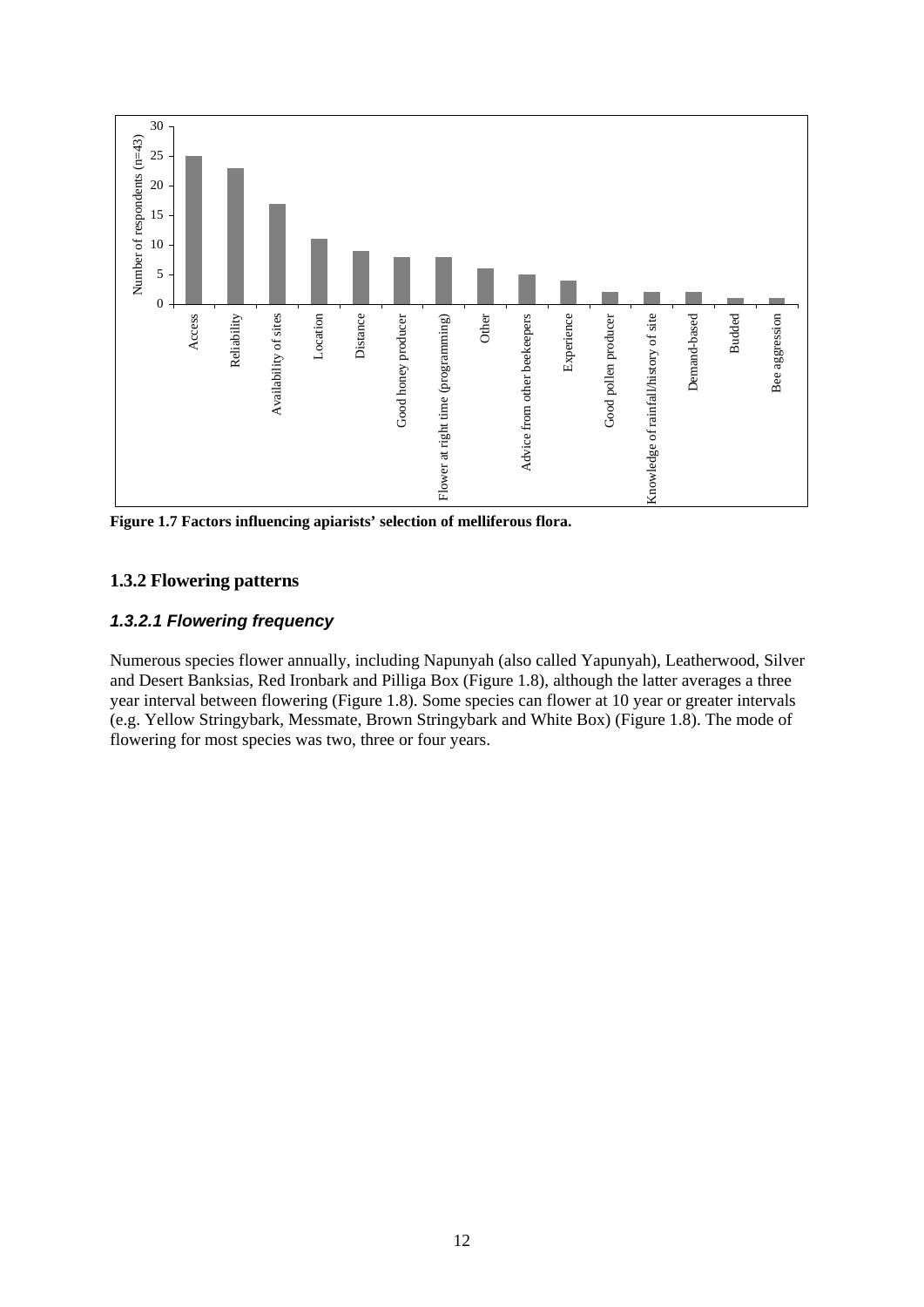| <b>River Red Gum</b><br>19<br>Mugga Ironbark<br>14<br><b>Yellow Box</b><br>14<br>拼用用<br>照明<br>12<br><b>Red Stringybark</b><br><b>Yellow Gum, South Australian Blue Gum</b><br>12<br>Napunyah/Yapunyah<br>10<br>BHBH<br><b>Spotted Gum</b><br>HHHH<br>10<br>电阻用<br>9<br><b>Green Mallee</b><br><b>White Box</b><br>9<br>8<br><b>Black Box</b><br><b>Coastal White Mallee</b><br>7<br><b>HARRAHANA</b><br><b>Desert Banksia</b><br>6<br>Leatherwood<br>6<br><b>Christmas Mallee</b><br>5<br>Coolibah<br>5<br>HHHHH<br>HHHH<br>5<br><b>Grey Ironbark</b><br>5<br><b>Narrow-leaved Ironbark</b><br>5<br>Pink Gum, Hill Gum<br>5<br>Ridge-fruited Mallee, Yellow Mallee<br><b>Blakely's Red Gum</b><br>4<br><b>Brown Stringybark</b><br>4<br><b>Mallee Box, Black Mallee Box</b><br>u prezidenti<br>4<br><b>Narrow-leaved Peppermint</b><br>4<br><b>Saw tooth Banksia</b><br>4<br><b>Silver Banksia</b><br>White Bloodwood, Pilliga Bloodwood<br>4<br><b>White Mallee</b><br>ennen<br><b>Yellow Stringybark</b><br>4<br><b>Apple Box</b><br>3<br>3<br><b>Broad-leaf (green)</b><br>3<br><b>Brush Box</b><br><b>Narrow-leaf Pilliga</b><br>3<br><b>Prickly Ti-tree</b><br>3<br>3<br><b>Red Box</b><br>Red Mallee, Acorn Mallee, Oil Mallee<br>3<br>8888888<br><b>Snow Gum</b><br>3<br><b>White Stringybark</b><br>3<br><b>Bimble Box</b><br>2<br>$\overline{c}$<br><b>Blue-leaved Stringybark</b><br>$\mathbf{2}$<br><b>Broad-leaf (Pilliga) 3 Early</b><br>$\overline{c}$<br>Broad-leaf (Pilliga) 4 Mid<br>$\overline{c}$<br><b>Broad-leaved Stringybark</b><br>$\overline{c}$<br><b>Grey Box</b><br>$\sqrt{2}$<br><b>Messmate</b><br>$\overline{c}$<br>Moonah<br>$\begin{small} \mathbf{1}_{\mathbf{1}_{\mathbf{1}}}^{(1)}\mathbf{1}_{\mathbf{1}}^{(2)}\mathbf{1}_{\mathbf{1}}^{(2)}\mathbf{1}_{\mathbf{1}}^{(2)}\mathbf{1}_{\mathbf{1}}^{(2)}\mathbf{1}_{\mathbf{1}}^{(2)}\mathbf{1}_{\mathbf{1}}^{(2)}\mathbf{1}_{\mathbf{1}}^{(2)}\mathbf{1}_{\mathbf{1}}^{(2)}\mathbf{1}_{\mathbf{1}}^{(2)}\mathbf{1}_{\mathbf{1}}^{(2)}\mathbf{1}_{\mathbf{1}}^{(2)}\mathbf{1}_{\mathbf{1}}^{(2)}\$<br>$\mathbf{2}$<br><b>Round leaved Box</b><br>$\overline{c}$<br><b>Silver-leaved Ironbark</b><br>Silver-topped Stringybark, White-limb<br>2<br><b>Sugar Gum</b><br>$\overline{c}$<br><b>Bloodwood</b> (Mallacoota)<br><b>Blue Gum</b><br><b>Blue Mallee</b><br>1<br>Broad-leaf (Pilliga) - unspecified<br>1<br>Broad-leaf (Pilliga) 1 (Green-leaf)<br>1<br>Broad-leaf (Pilliga) 2 (blue-leaf)<br><b>1999 - 1999 - 1999 - 1999 - 1999 - 1999 - 1999 - 1999 - 1999 - 1999 - 1999 - 1999 - 1999 - 1999 - 1999 - 1999</b><br><b>Broad-leaf (Pilliga) 5 Later Harvey Ranges</b><br><b>Caleys Ironbark</b><br><b>1980 - 1990 - 1990 - 1990 - 1990 - 1990 - 1990 - 1990 - 1990 - 1990 - 1990 - 1990 - 1990 - 1990 - 1990 - 1990</b><br><b>Desert Blue Gum</b><br><b>Droopy Styphelia</b> | <b>Common Name</b>   | <b>Frequency (years)</b><br>$\boldsymbol{2}$<br>3<br>9<br>10<br>$11+$<br>1<br>5<br>8<br>6<br>7 | $\mathbf{n} =$ |
|------------------------------------------------------------------------------------------------------------------------------------------------------------------------------------------------------------------------------------------------------------------------------------------------------------------------------------------------------------------------------------------------------------------------------------------------------------------------------------------------------------------------------------------------------------------------------------------------------------------------------------------------------------------------------------------------------------------------------------------------------------------------------------------------------------------------------------------------------------------------------------------------------------------------------------------------------------------------------------------------------------------------------------------------------------------------------------------------------------------------------------------------------------------------------------------------------------------------------------------------------------------------------------------------------------------------------------------------------------------------------------------------------------------------------------------------------------------------------------------------------------------------------------------------------------------------------------------------------------------------------------------------------------------------------------------------------------------------------------------------------------------------------------------------------------------------------------------------------------------------------------------------------------------------------------------------------------------------------------------------------------------------------------------------------------------------------------------------------------------------------------------------------------------------------------------------------------------------------------------------------------------------------------------------------------------------------------------------------------------------------------------------------------------------------------------------------------------------------------------------------------------------------------------------------------------------------------------------------------------------------------------------------------------------------------------------------------------------------------------------------------------------------------------------------------------------------------------------------------------------|----------------------|------------------------------------------------------------------------------------------------|----------------|
|                                                                                                                                                                                                                                                                                                                                                                                                                                                                                                                                                                                                                                                                                                                                                                                                                                                                                                                                                                                                                                                                                                                                                                                                                                                                                                                                                                                                                                                                                                                                                                                                                                                                                                                                                                                                                                                                                                                                                                                                                                                                                                                                                                                                                                                                                                                                                                                                                                                                                                                                                                                                                                                                                                                                                                                                                                                                        |                      |                                                                                                |                |
|                                                                                                                                                                                                                                                                                                                                                                                                                                                                                                                                                                                                                                                                                                                                                                                                                                                                                                                                                                                                                                                                                                                                                                                                                                                                                                                                                                                                                                                                                                                                                                                                                                                                                                                                                                                                                                                                                                                                                                                                                                                                                                                                                                                                                                                                                                                                                                                                                                                                                                                                                                                                                                                                                                                                                                                                                                                                        |                      |                                                                                                |                |
|                                                                                                                                                                                                                                                                                                                                                                                                                                                                                                                                                                                                                                                                                                                                                                                                                                                                                                                                                                                                                                                                                                                                                                                                                                                                                                                                                                                                                                                                                                                                                                                                                                                                                                                                                                                                                                                                                                                                                                                                                                                                                                                                                                                                                                                                                                                                                                                                                                                                                                                                                                                                                                                                                                                                                                                                                                                                        |                      |                                                                                                |                |
|                                                                                                                                                                                                                                                                                                                                                                                                                                                                                                                                                                                                                                                                                                                                                                                                                                                                                                                                                                                                                                                                                                                                                                                                                                                                                                                                                                                                                                                                                                                                                                                                                                                                                                                                                                                                                                                                                                                                                                                                                                                                                                                                                                                                                                                                                                                                                                                                                                                                                                                                                                                                                                                                                                                                                                                                                                                                        |                      |                                                                                                |                |
|                                                                                                                                                                                                                                                                                                                                                                                                                                                                                                                                                                                                                                                                                                                                                                                                                                                                                                                                                                                                                                                                                                                                                                                                                                                                                                                                                                                                                                                                                                                                                                                                                                                                                                                                                                                                                                                                                                                                                                                                                                                                                                                                                                                                                                                                                                                                                                                                                                                                                                                                                                                                                                                                                                                                                                                                                                                                        |                      |                                                                                                |                |
|                                                                                                                                                                                                                                                                                                                                                                                                                                                                                                                                                                                                                                                                                                                                                                                                                                                                                                                                                                                                                                                                                                                                                                                                                                                                                                                                                                                                                                                                                                                                                                                                                                                                                                                                                                                                                                                                                                                                                                                                                                                                                                                                                                                                                                                                                                                                                                                                                                                                                                                                                                                                                                                                                                                                                                                                                                                                        |                      |                                                                                                |                |
|                                                                                                                                                                                                                                                                                                                                                                                                                                                                                                                                                                                                                                                                                                                                                                                                                                                                                                                                                                                                                                                                                                                                                                                                                                                                                                                                                                                                                                                                                                                                                                                                                                                                                                                                                                                                                                                                                                                                                                                                                                                                                                                                                                                                                                                                                                                                                                                                                                                                                                                                                                                                                                                                                                                                                                                                                                                                        |                      |                                                                                                |                |
|                                                                                                                                                                                                                                                                                                                                                                                                                                                                                                                                                                                                                                                                                                                                                                                                                                                                                                                                                                                                                                                                                                                                                                                                                                                                                                                                                                                                                                                                                                                                                                                                                                                                                                                                                                                                                                                                                                                                                                                                                                                                                                                                                                                                                                                                                                                                                                                                                                                                                                                                                                                                                                                                                                                                                                                                                                                                        |                      |                                                                                                |                |
|                                                                                                                                                                                                                                                                                                                                                                                                                                                                                                                                                                                                                                                                                                                                                                                                                                                                                                                                                                                                                                                                                                                                                                                                                                                                                                                                                                                                                                                                                                                                                                                                                                                                                                                                                                                                                                                                                                                                                                                                                                                                                                                                                                                                                                                                                                                                                                                                                                                                                                                                                                                                                                                                                                                                                                                                                                                                        |                      |                                                                                                |                |
|                                                                                                                                                                                                                                                                                                                                                                                                                                                                                                                                                                                                                                                                                                                                                                                                                                                                                                                                                                                                                                                                                                                                                                                                                                                                                                                                                                                                                                                                                                                                                                                                                                                                                                                                                                                                                                                                                                                                                                                                                                                                                                                                                                                                                                                                                                                                                                                                                                                                                                                                                                                                                                                                                                                                                                                                                                                                        |                      |                                                                                                |                |
|                                                                                                                                                                                                                                                                                                                                                                                                                                                                                                                                                                                                                                                                                                                                                                                                                                                                                                                                                                                                                                                                                                                                                                                                                                                                                                                                                                                                                                                                                                                                                                                                                                                                                                                                                                                                                                                                                                                                                                                                                                                                                                                                                                                                                                                                                                                                                                                                                                                                                                                                                                                                                                                                                                                                                                                                                                                                        |                      |                                                                                                |                |
|                                                                                                                                                                                                                                                                                                                                                                                                                                                                                                                                                                                                                                                                                                                                                                                                                                                                                                                                                                                                                                                                                                                                                                                                                                                                                                                                                                                                                                                                                                                                                                                                                                                                                                                                                                                                                                                                                                                                                                                                                                                                                                                                                                                                                                                                                                                                                                                                                                                                                                                                                                                                                                                                                                                                                                                                                                                                        |                      |                                                                                                |                |
|                                                                                                                                                                                                                                                                                                                                                                                                                                                                                                                                                                                                                                                                                                                                                                                                                                                                                                                                                                                                                                                                                                                                                                                                                                                                                                                                                                                                                                                                                                                                                                                                                                                                                                                                                                                                                                                                                                                                                                                                                                                                                                                                                                                                                                                                                                                                                                                                                                                                                                                                                                                                                                                                                                                                                                                                                                                                        |                      |                                                                                                |                |
|                                                                                                                                                                                                                                                                                                                                                                                                                                                                                                                                                                                                                                                                                                                                                                                                                                                                                                                                                                                                                                                                                                                                                                                                                                                                                                                                                                                                                                                                                                                                                                                                                                                                                                                                                                                                                                                                                                                                                                                                                                                                                                                                                                                                                                                                                                                                                                                                                                                                                                                                                                                                                                                                                                                                                                                                                                                                        |                      |                                                                                                |                |
|                                                                                                                                                                                                                                                                                                                                                                                                                                                                                                                                                                                                                                                                                                                                                                                                                                                                                                                                                                                                                                                                                                                                                                                                                                                                                                                                                                                                                                                                                                                                                                                                                                                                                                                                                                                                                                                                                                                                                                                                                                                                                                                                                                                                                                                                                                                                                                                                                                                                                                                                                                                                                                                                                                                                                                                                                                                                        |                      |                                                                                                |                |
|                                                                                                                                                                                                                                                                                                                                                                                                                                                                                                                                                                                                                                                                                                                                                                                                                                                                                                                                                                                                                                                                                                                                                                                                                                                                                                                                                                                                                                                                                                                                                                                                                                                                                                                                                                                                                                                                                                                                                                                                                                                                                                                                                                                                                                                                                                                                                                                                                                                                                                                                                                                                                                                                                                                                                                                                                                                                        |                      |                                                                                                |                |
|                                                                                                                                                                                                                                                                                                                                                                                                                                                                                                                                                                                                                                                                                                                                                                                                                                                                                                                                                                                                                                                                                                                                                                                                                                                                                                                                                                                                                                                                                                                                                                                                                                                                                                                                                                                                                                                                                                                                                                                                                                                                                                                                                                                                                                                                                                                                                                                                                                                                                                                                                                                                                                                                                                                                                                                                                                                                        |                      |                                                                                                |                |
|                                                                                                                                                                                                                                                                                                                                                                                                                                                                                                                                                                                                                                                                                                                                                                                                                                                                                                                                                                                                                                                                                                                                                                                                                                                                                                                                                                                                                                                                                                                                                                                                                                                                                                                                                                                                                                                                                                                                                                                                                                                                                                                                                                                                                                                                                                                                                                                                                                                                                                                                                                                                                                                                                                                                                                                                                                                                        |                      |                                                                                                |                |
|                                                                                                                                                                                                                                                                                                                                                                                                                                                                                                                                                                                                                                                                                                                                                                                                                                                                                                                                                                                                                                                                                                                                                                                                                                                                                                                                                                                                                                                                                                                                                                                                                                                                                                                                                                                                                                                                                                                                                                                                                                                                                                                                                                                                                                                                                                                                                                                                                                                                                                                                                                                                                                                                                                                                                                                                                                                                        |                      |                                                                                                |                |
|                                                                                                                                                                                                                                                                                                                                                                                                                                                                                                                                                                                                                                                                                                                                                                                                                                                                                                                                                                                                                                                                                                                                                                                                                                                                                                                                                                                                                                                                                                                                                                                                                                                                                                                                                                                                                                                                                                                                                                                                                                                                                                                                                                                                                                                                                                                                                                                                                                                                                                                                                                                                                                                                                                                                                                                                                                                                        |                      |                                                                                                |                |
|                                                                                                                                                                                                                                                                                                                                                                                                                                                                                                                                                                                                                                                                                                                                                                                                                                                                                                                                                                                                                                                                                                                                                                                                                                                                                                                                                                                                                                                                                                                                                                                                                                                                                                                                                                                                                                                                                                                                                                                                                                                                                                                                                                                                                                                                                                                                                                                                                                                                                                                                                                                                                                                                                                                                                                                                                                                                        |                      |                                                                                                |                |
|                                                                                                                                                                                                                                                                                                                                                                                                                                                                                                                                                                                                                                                                                                                                                                                                                                                                                                                                                                                                                                                                                                                                                                                                                                                                                                                                                                                                                                                                                                                                                                                                                                                                                                                                                                                                                                                                                                                                                                                                                                                                                                                                                                                                                                                                                                                                                                                                                                                                                                                                                                                                                                                                                                                                                                                                                                                                        |                      |                                                                                                |                |
|                                                                                                                                                                                                                                                                                                                                                                                                                                                                                                                                                                                                                                                                                                                                                                                                                                                                                                                                                                                                                                                                                                                                                                                                                                                                                                                                                                                                                                                                                                                                                                                                                                                                                                                                                                                                                                                                                                                                                                                                                                                                                                                                                                                                                                                                                                                                                                                                                                                                                                                                                                                                                                                                                                                                                                                                                                                                        |                      |                                                                                                |                |
|                                                                                                                                                                                                                                                                                                                                                                                                                                                                                                                                                                                                                                                                                                                                                                                                                                                                                                                                                                                                                                                                                                                                                                                                                                                                                                                                                                                                                                                                                                                                                                                                                                                                                                                                                                                                                                                                                                                                                                                                                                                                                                                                                                                                                                                                                                                                                                                                                                                                                                                                                                                                                                                                                                                                                                                                                                                                        |                      |                                                                                                |                |
|                                                                                                                                                                                                                                                                                                                                                                                                                                                                                                                                                                                                                                                                                                                                                                                                                                                                                                                                                                                                                                                                                                                                                                                                                                                                                                                                                                                                                                                                                                                                                                                                                                                                                                                                                                                                                                                                                                                                                                                                                                                                                                                                                                                                                                                                                                                                                                                                                                                                                                                                                                                                                                                                                                                                                                                                                                                                        |                      |                                                                                                |                |
|                                                                                                                                                                                                                                                                                                                                                                                                                                                                                                                                                                                                                                                                                                                                                                                                                                                                                                                                                                                                                                                                                                                                                                                                                                                                                                                                                                                                                                                                                                                                                                                                                                                                                                                                                                                                                                                                                                                                                                                                                                                                                                                                                                                                                                                                                                                                                                                                                                                                                                                                                                                                                                                                                                                                                                                                                                                                        |                      |                                                                                                |                |
|                                                                                                                                                                                                                                                                                                                                                                                                                                                                                                                                                                                                                                                                                                                                                                                                                                                                                                                                                                                                                                                                                                                                                                                                                                                                                                                                                                                                                                                                                                                                                                                                                                                                                                                                                                                                                                                                                                                                                                                                                                                                                                                                                                                                                                                                                                                                                                                                                                                                                                                                                                                                                                                                                                                                                                                                                                                                        |                      |                                                                                                |                |
|                                                                                                                                                                                                                                                                                                                                                                                                                                                                                                                                                                                                                                                                                                                                                                                                                                                                                                                                                                                                                                                                                                                                                                                                                                                                                                                                                                                                                                                                                                                                                                                                                                                                                                                                                                                                                                                                                                                                                                                                                                                                                                                                                                                                                                                                                                                                                                                                                                                                                                                                                                                                                                                                                                                                                                                                                                                                        |                      |                                                                                                |                |
|                                                                                                                                                                                                                                                                                                                                                                                                                                                                                                                                                                                                                                                                                                                                                                                                                                                                                                                                                                                                                                                                                                                                                                                                                                                                                                                                                                                                                                                                                                                                                                                                                                                                                                                                                                                                                                                                                                                                                                                                                                                                                                                                                                                                                                                                                                                                                                                                                                                                                                                                                                                                                                                                                                                                                                                                                                                                        |                      |                                                                                                |                |
|                                                                                                                                                                                                                                                                                                                                                                                                                                                                                                                                                                                                                                                                                                                                                                                                                                                                                                                                                                                                                                                                                                                                                                                                                                                                                                                                                                                                                                                                                                                                                                                                                                                                                                                                                                                                                                                                                                                                                                                                                                                                                                                                                                                                                                                                                                                                                                                                                                                                                                                                                                                                                                                                                                                                                                                                                                                                        |                      |                                                                                                |                |
|                                                                                                                                                                                                                                                                                                                                                                                                                                                                                                                                                                                                                                                                                                                                                                                                                                                                                                                                                                                                                                                                                                                                                                                                                                                                                                                                                                                                                                                                                                                                                                                                                                                                                                                                                                                                                                                                                                                                                                                                                                                                                                                                                                                                                                                                                                                                                                                                                                                                                                                                                                                                                                                                                                                                                                                                                                                                        |                      |                                                                                                |                |
|                                                                                                                                                                                                                                                                                                                                                                                                                                                                                                                                                                                                                                                                                                                                                                                                                                                                                                                                                                                                                                                                                                                                                                                                                                                                                                                                                                                                                                                                                                                                                                                                                                                                                                                                                                                                                                                                                                                                                                                                                                                                                                                                                                                                                                                                                                                                                                                                                                                                                                                                                                                                                                                                                                                                                                                                                                                                        |                      |                                                                                                |                |
|                                                                                                                                                                                                                                                                                                                                                                                                                                                                                                                                                                                                                                                                                                                                                                                                                                                                                                                                                                                                                                                                                                                                                                                                                                                                                                                                                                                                                                                                                                                                                                                                                                                                                                                                                                                                                                                                                                                                                                                                                                                                                                                                                                                                                                                                                                                                                                                                                                                                                                                                                                                                                                                                                                                                                                                                                                                                        |                      |                                                                                                |                |
|                                                                                                                                                                                                                                                                                                                                                                                                                                                                                                                                                                                                                                                                                                                                                                                                                                                                                                                                                                                                                                                                                                                                                                                                                                                                                                                                                                                                                                                                                                                                                                                                                                                                                                                                                                                                                                                                                                                                                                                                                                                                                                                                                                                                                                                                                                                                                                                                                                                                                                                                                                                                                                                                                                                                                                                                                                                                        |                      |                                                                                                |                |
|                                                                                                                                                                                                                                                                                                                                                                                                                                                                                                                                                                                                                                                                                                                                                                                                                                                                                                                                                                                                                                                                                                                                                                                                                                                                                                                                                                                                                                                                                                                                                                                                                                                                                                                                                                                                                                                                                                                                                                                                                                                                                                                                                                                                                                                                                                                                                                                                                                                                                                                                                                                                                                                                                                                                                                                                                                                                        |                      |                                                                                                |                |
|                                                                                                                                                                                                                                                                                                                                                                                                                                                                                                                                                                                                                                                                                                                                                                                                                                                                                                                                                                                                                                                                                                                                                                                                                                                                                                                                                                                                                                                                                                                                                                                                                                                                                                                                                                                                                                                                                                                                                                                                                                                                                                                                                                                                                                                                                                                                                                                                                                                                                                                                                                                                                                                                                                                                                                                                                                                                        |                      |                                                                                                |                |
|                                                                                                                                                                                                                                                                                                                                                                                                                                                                                                                                                                                                                                                                                                                                                                                                                                                                                                                                                                                                                                                                                                                                                                                                                                                                                                                                                                                                                                                                                                                                                                                                                                                                                                                                                                                                                                                                                                                                                                                                                                                                                                                                                                                                                                                                                                                                                                                                                                                                                                                                                                                                                                                                                                                                                                                                                                                                        |                      |                                                                                                |                |
|                                                                                                                                                                                                                                                                                                                                                                                                                                                                                                                                                                                                                                                                                                                                                                                                                                                                                                                                                                                                                                                                                                                                                                                                                                                                                                                                                                                                                                                                                                                                                                                                                                                                                                                                                                                                                                                                                                                                                                                                                                                                                                                                                                                                                                                                                                                                                                                                                                                                                                                                                                                                                                                                                                                                                                                                                                                                        |                      |                                                                                                |                |
|                                                                                                                                                                                                                                                                                                                                                                                                                                                                                                                                                                                                                                                                                                                                                                                                                                                                                                                                                                                                                                                                                                                                                                                                                                                                                                                                                                                                                                                                                                                                                                                                                                                                                                                                                                                                                                                                                                                                                                                                                                                                                                                                                                                                                                                                                                                                                                                                                                                                                                                                                                                                                                                                                                                                                                                                                                                                        |                      |                                                                                                |                |
|                                                                                                                                                                                                                                                                                                                                                                                                                                                                                                                                                                                                                                                                                                                                                                                                                                                                                                                                                                                                                                                                                                                                                                                                                                                                                                                                                                                                                                                                                                                                                                                                                                                                                                                                                                                                                                                                                                                                                                                                                                                                                                                                                                                                                                                                                                                                                                                                                                                                                                                                                                                                                                                                                                                                                                                                                                                                        |                      |                                                                                                |                |
|                                                                                                                                                                                                                                                                                                                                                                                                                                                                                                                                                                                                                                                                                                                                                                                                                                                                                                                                                                                                                                                                                                                                                                                                                                                                                                                                                                                                                                                                                                                                                                                                                                                                                                                                                                                                                                                                                                                                                                                                                                                                                                                                                                                                                                                                                                                                                                                                                                                                                                                                                                                                                                                                                                                                                                                                                                                                        |                      |                                                                                                |                |
|                                                                                                                                                                                                                                                                                                                                                                                                                                                                                                                                                                                                                                                                                                                                                                                                                                                                                                                                                                                                                                                                                                                                                                                                                                                                                                                                                                                                                                                                                                                                                                                                                                                                                                                                                                                                                                                                                                                                                                                                                                                                                                                                                                                                                                                                                                                                                                                                                                                                                                                                                                                                                                                                                                                                                                                                                                                                        |                      |                                                                                                |                |
|                                                                                                                                                                                                                                                                                                                                                                                                                                                                                                                                                                                                                                                                                                                                                                                                                                                                                                                                                                                                                                                                                                                                                                                                                                                                                                                                                                                                                                                                                                                                                                                                                                                                                                                                                                                                                                                                                                                                                                                                                                                                                                                                                                                                                                                                                                                                                                                                                                                                                                                                                                                                                                                                                                                                                                                                                                                                        |                      |                                                                                                |                |
|                                                                                                                                                                                                                                                                                                                                                                                                                                                                                                                                                                                                                                                                                                                                                                                                                                                                                                                                                                                                                                                                                                                                                                                                                                                                                                                                                                                                                                                                                                                                                                                                                                                                                                                                                                                                                                                                                                                                                                                                                                                                                                                                                                                                                                                                                                                                                                                                                                                                                                                                                                                                                                                                                                                                                                                                                                                                        |                      |                                                                                                |                |
|                                                                                                                                                                                                                                                                                                                                                                                                                                                                                                                                                                                                                                                                                                                                                                                                                                                                                                                                                                                                                                                                                                                                                                                                                                                                                                                                                                                                                                                                                                                                                                                                                                                                                                                                                                                                                                                                                                                                                                                                                                                                                                                                                                                                                                                                                                                                                                                                                                                                                                                                                                                                                                                                                                                                                                                                                                                                        |                      |                                                                                                |                |
|                                                                                                                                                                                                                                                                                                                                                                                                                                                                                                                                                                                                                                                                                                                                                                                                                                                                                                                                                                                                                                                                                                                                                                                                                                                                                                                                                                                                                                                                                                                                                                                                                                                                                                                                                                                                                                                                                                                                                                                                                                                                                                                                                                                                                                                                                                                                                                                                                                                                                                                                                                                                                                                                                                                                                                                                                                                                        |                      |                                                                                                |                |
|                                                                                                                                                                                                                                                                                                                                                                                                                                                                                                                                                                                                                                                                                                                                                                                                                                                                                                                                                                                                                                                                                                                                                                                                                                                                                                                                                                                                                                                                                                                                                                                                                                                                                                                                                                                                                                                                                                                                                                                                                                                                                                                                                                                                                                                                                                                                                                                                                                                                                                                                                                                                                                                                                                                                                                                                                                                                        |                      |                                                                                                |                |
|                                                                                                                                                                                                                                                                                                                                                                                                                                                                                                                                                                                                                                                                                                                                                                                                                                                                                                                                                                                                                                                                                                                                                                                                                                                                                                                                                                                                                                                                                                                                                                                                                                                                                                                                                                                                                                                                                                                                                                                                                                                                                                                                                                                                                                                                                                                                                                                                                                                                                                                                                                                                                                                                                                                                                                                                                                                                        |                      |                                                                                                |                |
|                                                                                                                                                                                                                                                                                                                                                                                                                                                                                                                                                                                                                                                                                                                                                                                                                                                                                                                                                                                                                                                                                                                                                                                                                                                                                                                                                                                                                                                                                                                                                                                                                                                                                                                                                                                                                                                                                                                                                                                                                                                                                                                                                                                                                                                                                                                                                                                                                                                                                                                                                                                                                                                                                                                                                                                                                                                                        |                      |                                                                                                |                |
|                                                                                                                                                                                                                                                                                                                                                                                                                                                                                                                                                                                                                                                                                                                                                                                                                                                                                                                                                                                                                                                                                                                                                                                                                                                                                                                                                                                                                                                                                                                                                                                                                                                                                                                                                                                                                                                                                                                                                                                                                                                                                                                                                                                                                                                                                                                                                                                                                                                                                                                                                                                                                                                                                                                                                                                                                                                                        |                      |                                                                                                |                |
|                                                                                                                                                                                                                                                                                                                                                                                                                                                                                                                                                                                                                                                                                                                                                                                                                                                                                                                                                                                                                                                                                                                                                                                                                                                                                                                                                                                                                                                                                                                                                                                                                                                                                                                                                                                                                                                                                                                                                                                                                                                                                                                                                                                                                                                                                                                                                                                                                                                                                                                                                                                                                                                                                                                                                                                                                                                                        |                      |                                                                                                |                |
|                                                                                                                                                                                                                                                                                                                                                                                                                                                                                                                                                                                                                                                                                                                                                                                                                                                                                                                                                                                                                                                                                                                                                                                                                                                                                                                                                                                                                                                                                                                                                                                                                                                                                                                                                                                                                                                                                                                                                                                                                                                                                                                                                                                                                                                                                                                                                                                                                                                                                                                                                                                                                                                                                                                                                                                                                                                                        |                      |                                                                                                |                |
|                                                                                                                                                                                                                                                                                                                                                                                                                                                                                                                                                                                                                                                                                                                                                                                                                                                                                                                                                                                                                                                                                                                                                                                                                                                                                                                                                                                                                                                                                                                                                                                                                                                                                                                                                                                                                                                                                                                                                                                                                                                                                                                                                                                                                                                                                                                                                                                                                                                                                                                                                                                                                                                                                                                                                                                                                                                                        | <b>Dumosa Mallee</b> | BBONNA                                                                                         |                |
| a an<br><b>Grey Gum</b>                                                                                                                                                                                                                                                                                                                                                                                                                                                                                                                                                                                                                                                                                                                                                                                                                                                                                                                                                                                                                                                                                                                                                                                                                                                                                                                                                                                                                                                                                                                                                                                                                                                                                                                                                                                                                                                                                                                                                                                                                                                                                                                                                                                                                                                                                                                                                                                                                                                                                                                                                                                                                                                                                                                                                                                                                                                |                      |                                                                                                |                |
| Hill Red Gum, Sand Gum                                                                                                                                                                                                                                                                                                                                                                                                                                                                                                                                                                                                                                                                                                                                                                                                                                                                                                                                                                                                                                                                                                                                                                                                                                                                                                                                                                                                                                                                                                                                                                                                                                                                                                                                                                                                                                                                                                                                                                                                                                                                                                                                                                                                                                                                                                                                                                                                                                                                                                                                                                                                                                                                                                                                                                                                                                                 |                      |                                                                                                |                |
| <b>Manuka</b>                                                                                                                                                                                                                                                                                                                                                                                                                                                                                                                                                                                                                                                                                                                                                                                                                                                                                                                                                                                                                                                                                                                                                                                                                                                                                                                                                                                                                                                                                                                                                                                                                                                                                                                                                                                                                                                                                                                                                                                                                                                                                                                                                                                                                                                                                                                                                                                                                                                                                                                                                                                                                                                                                                                                                                                                                                                          |                      |                                                                                                |                |
| <b>Messmate Stringybark</b><br><b>Mountain Blue Gum</b><br><b>BAR DE SOLO</b>                                                                                                                                                                                                                                                                                                                                                                                                                                                                                                                                                                                                                                                                                                                                                                                                                                                                                                                                                                                                                                                                                                                                                                                                                                                                                                                                                                                                                                                                                                                                                                                                                                                                                                                                                                                                                                                                                                                                                                                                                                                                                                                                                                                                                                                                                                                                                                                                                                                                                                                                                                                                                                                                                                                                                                                          |                      |                                                                                                |                |
| <b>Reader</b><br><b>Mountain Gum</b>                                                                                                                                                                                                                                                                                                                                                                                                                                                                                                                                                                                                                                                                                                                                                                                                                                                                                                                                                                                                                                                                                                                                                                                                                                                                                                                                                                                                                                                                                                                                                                                                                                                                                                                                                                                                                                                                                                                                                                                                                                                                                                                                                                                                                                                                                                                                                                                                                                                                                                                                                                                                                                                                                                                                                                                                                                   |                      |                                                                                                |                |
| <b>New England Blackbutt</b>                                                                                                                                                                                                                                                                                                                                                                                                                                                                                                                                                                                                                                                                                                                                                                                                                                                                                                                                                                                                                                                                                                                                                                                                                                                                                                                                                                                                                                                                                                                                                                                                                                                                                                                                                                                                                                                                                                                                                                                                                                                                                                                                                                                                                                                                                                                                                                                                                                                                                                                                                                                                                                                                                                                                                                                                                                           |                      |                                                                                                |                |
| <b>Peppermint Box</b>                                                                                                                                                                                                                                                                                                                                                                                                                                                                                                                                                                                                                                                                                                                                                                                                                                                                                                                                                                                                                                                                                                                                                                                                                                                                                                                                                                                                                                                                                                                                                                                                                                                                                                                                                                                                                                                                                                                                                                                                                                                                                                                                                                                                                                                                                                                                                                                                                                                                                                                                                                                                                                                                                                                                                                                                                                                  |                      |                                                                                                |                |
| 1988<br>Pilliga Box                                                                                                                                                                                                                                                                                                                                                                                                                                                                                                                                                                                                                                                                                                                                                                                                                                                                                                                                                                                                                                                                                                                                                                                                                                                                                                                                                                                                                                                                                                                                                                                                                                                                                                                                                                                                                                                                                                                                                                                                                                                                                                                                                                                                                                                                                                                                                                                                                                                                                                                                                                                                                                                                                                                                                                                                                                                    |                      |                                                                                                |                |
| <b>Prickly Box</b>                                                                                                                                                                                                                                                                                                                                                                                                                                                                                                                                                                                                                                                                                                                                                                                                                                                                                                                                                                                                                                                                                                                                                                                                                                                                                                                                                                                                                                                                                                                                                                                                                                                                                                                                                                                                                                                                                                                                                                                                                                                                                                                                                                                                                                                                                                                                                                                                                                                                                                                                                                                                                                                                                                                                                                                                                                                     |                      |                                                                                                |                |
| <b>Red Ironbark</b>                                                                                                                                                                                                                                                                                                                                                                                                                                                                                                                                                                                                                                                                                                                                                                                                                                                                                                                                                                                                                                                                                                                                                                                                                                                                                                                                                                                                                                                                                                                                                                                                                                                                                                                                                                                                                                                                                                                                                                                                                                                                                                                                                                                                                                                                                                                                                                                                                                                                                                                                                                                                                                                                                                                                                                                                                                                    |                      |                                                                                                |                |
| <b>Rough-barked Apple</b><br>888888<br><b>Scribbly Gum</b><br>1988                                                                                                                                                                                                                                                                                                                                                                                                                                                                                                                                                                                                                                                                                                                                                                                                                                                                                                                                                                                                                                                                                                                                                                                                                                                                                                                                                                                                                                                                                                                                                                                                                                                                                                                                                                                                                                                                                                                                                                                                                                                                                                                                                                                                                                                                                                                                                                                                                                                                                                                                                                                                                                                                                                                                                                                                     |                      |                                                                                                |                |
| <b>Southern Blue Gum</b>                                                                                                                                                                                                                                                                                                                                                                                                                                                                                                                                                                                                                                                                                                                                                                                                                                                                                                                                                                                                                                                                                                                                                                                                                                                                                                                                                                                                                                                                                                                                                                                                                                                                                                                                                                                                                                                                                                                                                                                                                                                                                                                                                                                                                                                                                                                                                                                                                                                                                                                                                                                                                                                                                                                                                                                                                                               |                      |                                                                                                |                |
| <b>Turpentine</b><br>1                                                                                                                                                                                                                                                                                                                                                                                                                                                                                                                                                                                                                                                                                                                                                                                                                                                                                                                                                                                                                                                                                                                                                                                                                                                                                                                                                                                                                                                                                                                                                                                                                                                                                                                                                                                                                                                                                                                                                                                                                                                                                                                                                                                                                                                                                                                                                                                                                                                                                                                                                                                                                                                                                                                                                                                                                                                 |                      |                                                                                                |                |
| <b>White Mahogany</b>                                                                                                                                                                                                                                                                                                                                                                                                                                                                                                                                                                                                                                                                                                                                                                                                                                                                                                                                                                                                                                                                                                                                                                                                                                                                                                                                                                                                                                                                                                                                                                                                                                                                                                                                                                                                                                                                                                                                                                                                                                                                                                                                                                                                                                                                                                                                                                                                                                                                                                                                                                                                                                                                                                                                                                                                                                                  |                      |                                                                                                |                |

**Key:** 1 - 20% or respondent 21 - 40% or responden 41 - 60% or responden 61 - 80% or responden 81 - 100% or responde

**Figure 1.8 Flowering frequency of melliferous flora.**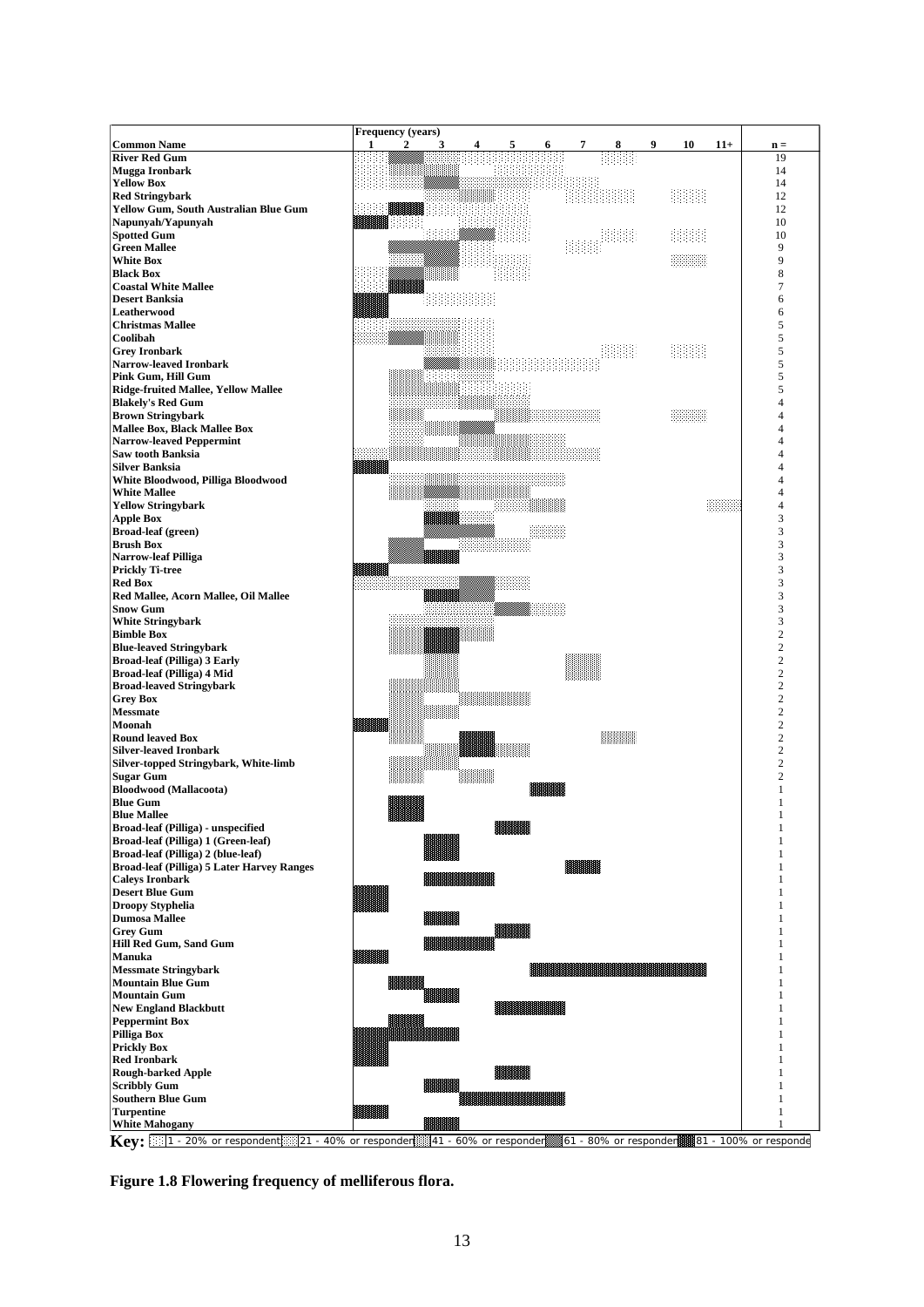Most species considered in this study do not have a regular flowering frequency (30/45), that is, they do not always flower at those intervals identified in Figure 1.7. However, eight species were noted for their regular flowering frequency (Figure 1.9). Leatherwood and Yellow Gum (South Australian Blue Gum) were cited most often as having a regular flowering frequency (6/16). However, most species, were cited as having a regular flowering frequency only by one apiarist each (Figure 1.9). Yellow Gum was considered regular, probably owing to its extended flowering period; if flowering was interrupted during the early stages of flowering, flowering could continue as normal during the later stages (see Figure 1.12). Excepting Yellow Gum (South Australian Blue Gum), species noted as having regular flowering frequency were annual flowering species (Figure 1.8).



**Figure 1.9 Melliferous species reported to have a regular flowering frequency.** 

Flowering frequency was affected by many factors (Figure 1.10) and responses indicated that a combination of factors was most influential. Rainfall, or lack thereof, was most influential over flowering frequency (36/45); seasonal rainfall, that is rain at the right time according to long-term seasonal patterns, also was considered vital (14/45) (Figure 1.10). It is likely that those apiarists who identified rainfall as a contributing factor considered seasonal rainfall also part of this factor. Whilst natural cycles were cited as controlling flowering frequency, human-induced factors such as altered flood regimes (6/45), insect level increases and attack (5/45) and agricultural practices such as clearing and fertilising (2/45) also were noted (Figure 1.10). Flowering frequency within a species usually did not vary across its range (25/49) although there were instances where flowering could be more or less frequent in one site than others (24/49). Variation in rainfall between sites was most likely to influence such differences (15/23), with spatial variation in flood patterns (6/23), soil type (1/23) and soil moisture (1/23) also potentially affecting flowering frequency between sites.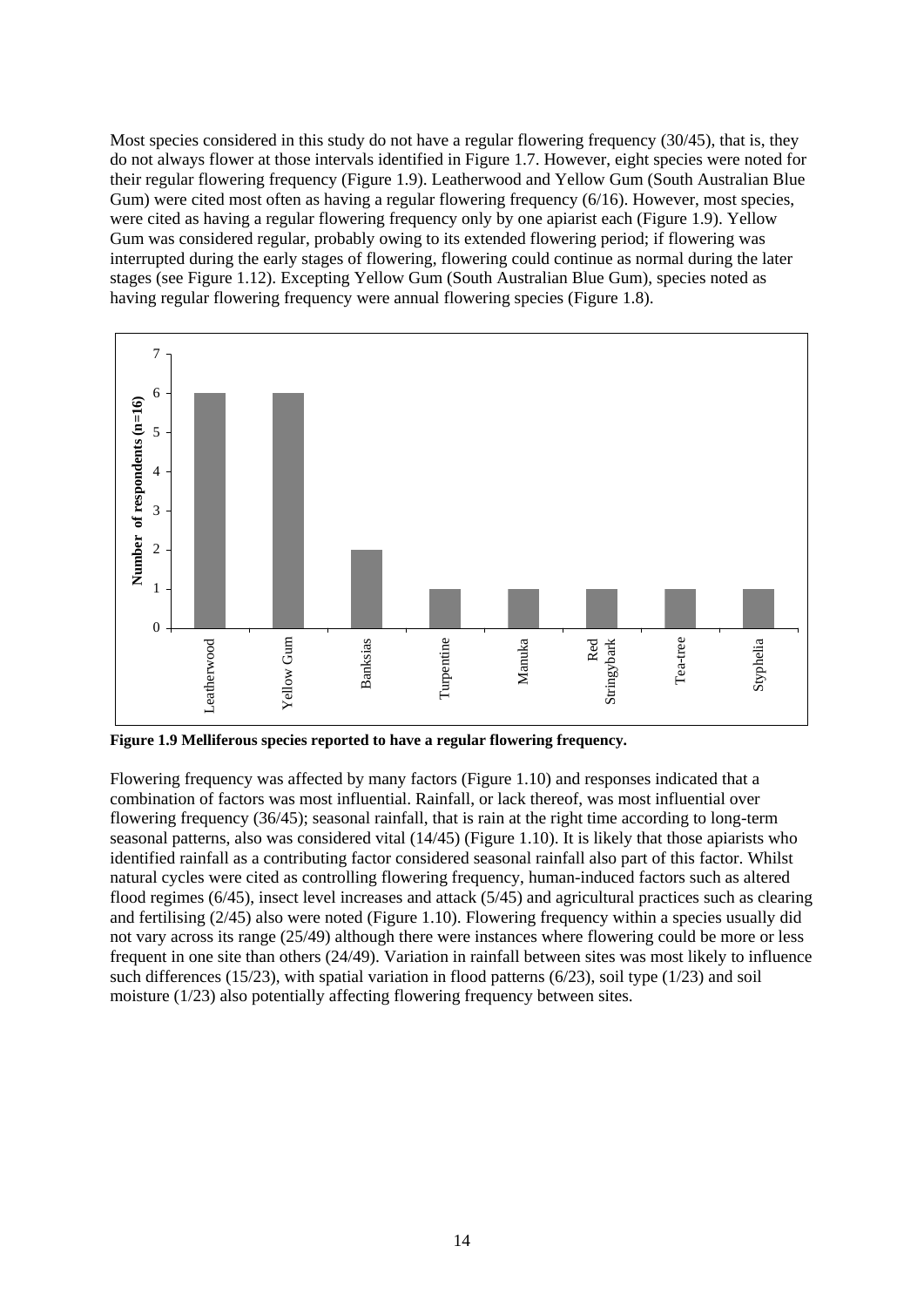

**Figure 1.10 Factors affecting flowering frequency of melliferous flora.** 

The unpredictable nature of flowering in melliferous flora (Figure 1.8) necessitates being able to predict whether or not flowering will occur in order to plan for optimal honey production. Programming of hive migration often occurs 18 months in advance of a flowering event and therefore apiarists used tools to predict the onset of flowering (Figure 1.11). These tools, used in combination, were successful predictors on at least 80% of occasions (66/66).



**Figure 1.11 'Tools' used by apiarists to predict the likelihood of a flowering event occurring in melliferous flora.**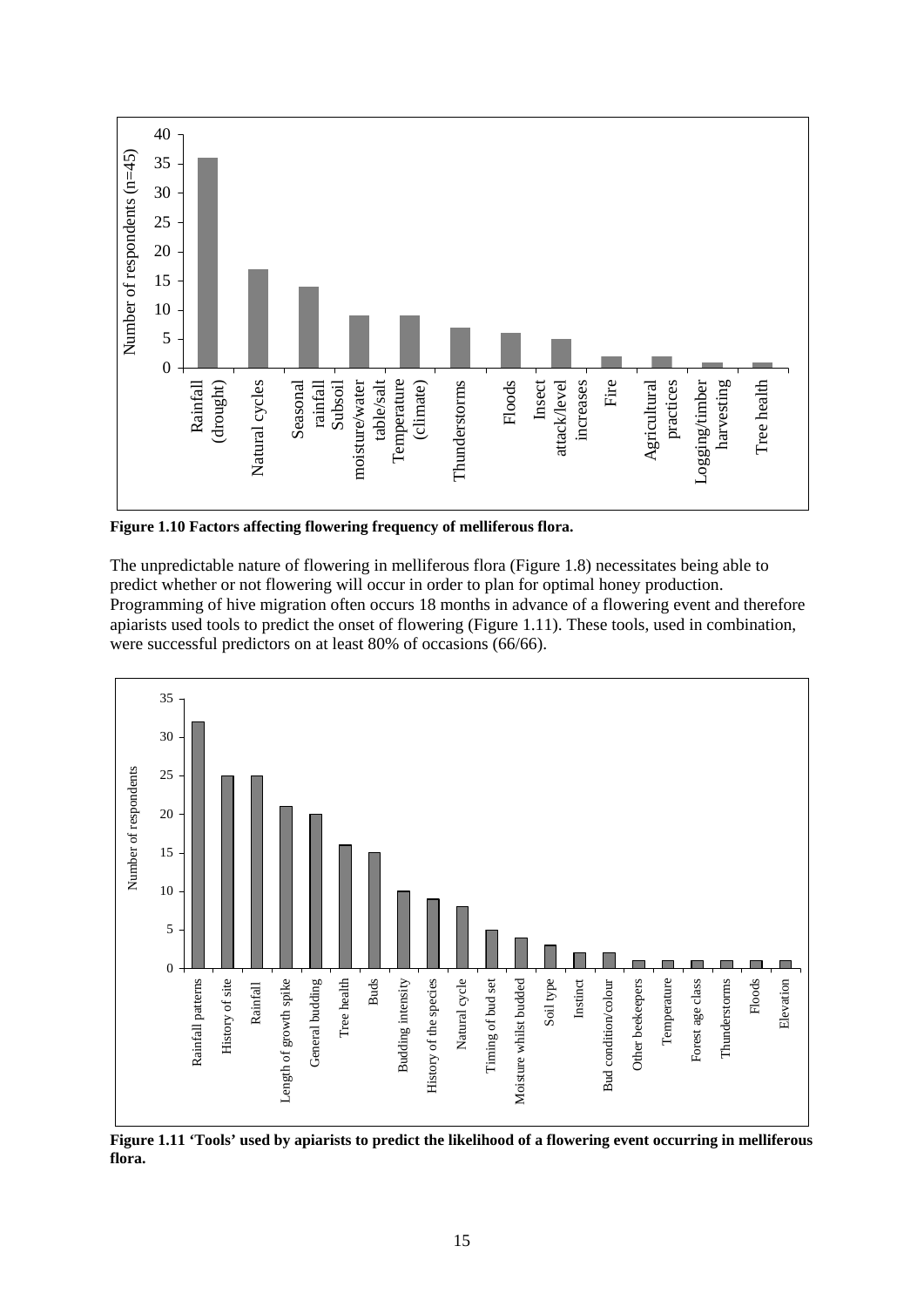The most important predictor was the timing of rainfall (i.e. seasonal rainfall) (32/44), with many respondents concurring that rainfall events were critical indicators of a potential flowering event (25/44) (Figure 1.11). Other climatic predictors included temperature (1/44), the location of thunderstorms  $(1/44)$  and flood events  $(1/44)$  (Figure 1.11). Some experienced apiarists claimed the 'big picture' approach was most effective, whereby knowledge of the history of the target species (e.g. when and where it last flowered) (9/44), the history of sites (e.g. the timing and volume of rainfall, when the target species last flowered at that site) (25/44) and an understanding of the natural cycles of each species (8/44) (Figure 1.11). Tree health, specifically the colour and 'look' of a species, prior to flowering was considered an effective predictor  $(16/44)$  which was as unquantifiable as the 'instinct' relied on by some apiarists (2/44) (Figure 1.11).

### *1.3.2.2 Flowering period*

Flowering in melliferous flora occurred throughout the year (Figure 1.12). Most species used by more than ten beekeepers generally flowered during autumn and winter, whilst spring and summer flowering species tended to be used by six or fewer apiarists (Figure 1.12). Yellow Gum (South Australian Blue Gum) and Yellow Box displayed the longest flowering period (over 10 months), although the bulk of the flowering event extended for approximately six months (determined by the percentage of respondents observing flowering during any time). Mugga Ironbark, Napunyah, White Box and White Mallee flowered for approximately nine months whilst Grey Ironbark, Narrow-leaved Ironbark and Narrow-leaved Pilliga flowered for seven months (Figure 1.12). In general, species used by many beekeepers displayed a longer flowering period than those species used by fewer apiarists. For example, species used by one, two or three apiarists flowered for one to five months whilst species used by five or more apiarists often flowered for five to ten months. As the flowering period for each species was provided by apiarists using that species for honey production (i.e. more apiarists equals more observations of flowering period), it is likely that extended flowering periods recorded in species used by many apiarists resulted from observations made across a species' range. Therefore, flowering periods reported for those species reveal spatial variation in flowering period. Alternatively, the number of apiarists using each species could be influenced by the length of flowering period in any species. That is, those species with a longer flowering period may attract use by more beekeepers, as longer flowering periods mean fewer hive shifts per year.

Flowering was not restricted to seasons, nor to months (Figure 1.12). Indeed, at any time of year, there may be melliferous species flowering, however it is important to note that not all species flower every year (Figure 1.8) and so, flowering between species may not overlap. Furthermore, species which flower at the same time in the same year may not occur in the same area and, so, are not truly synchronous.

Spatial variation in flowering period within a species was observed (48/48), namely between the northern and southern extents of a species' range (36/48); this presumably was due to northern areas becoming warmer earlier than southern areas. Timing of flowering also could stagger from west to east (8/48) but this was more likely to be due to flood patterns and hence was observed most often in River Red Gum (*E. camaldulensis*). Altitudinal variation was experienced (24/48), with warmer, lower areas flowering earlier than cooler sites at higher elevations. Soil type and age class were thought to exert some influence over the flowering period (5/48 and 1/48 respectively). Generally, the flowering period could vary by four to six weeks and was related to temperature more than rainfall.

Despite short-term perturbations, long-term observations indicated that the flowering period has remained constant (42/48). In fact, the flowering period was so dependable that even if flowering frequency was spasmodic and irregular, flowering would commence at the expected time in years when flowering events did occur (41/41). Long-term alterations to the flowering period were attributed to general, slow climatic changes such as decreased annual rainfall, unseasonal rainfall patterns and extreme temperatures (hot and cold). Forest size did not affect the flowering period (66/66), but could affect the flowering frequency (4/66) as smaller forests were more susceptible to drying.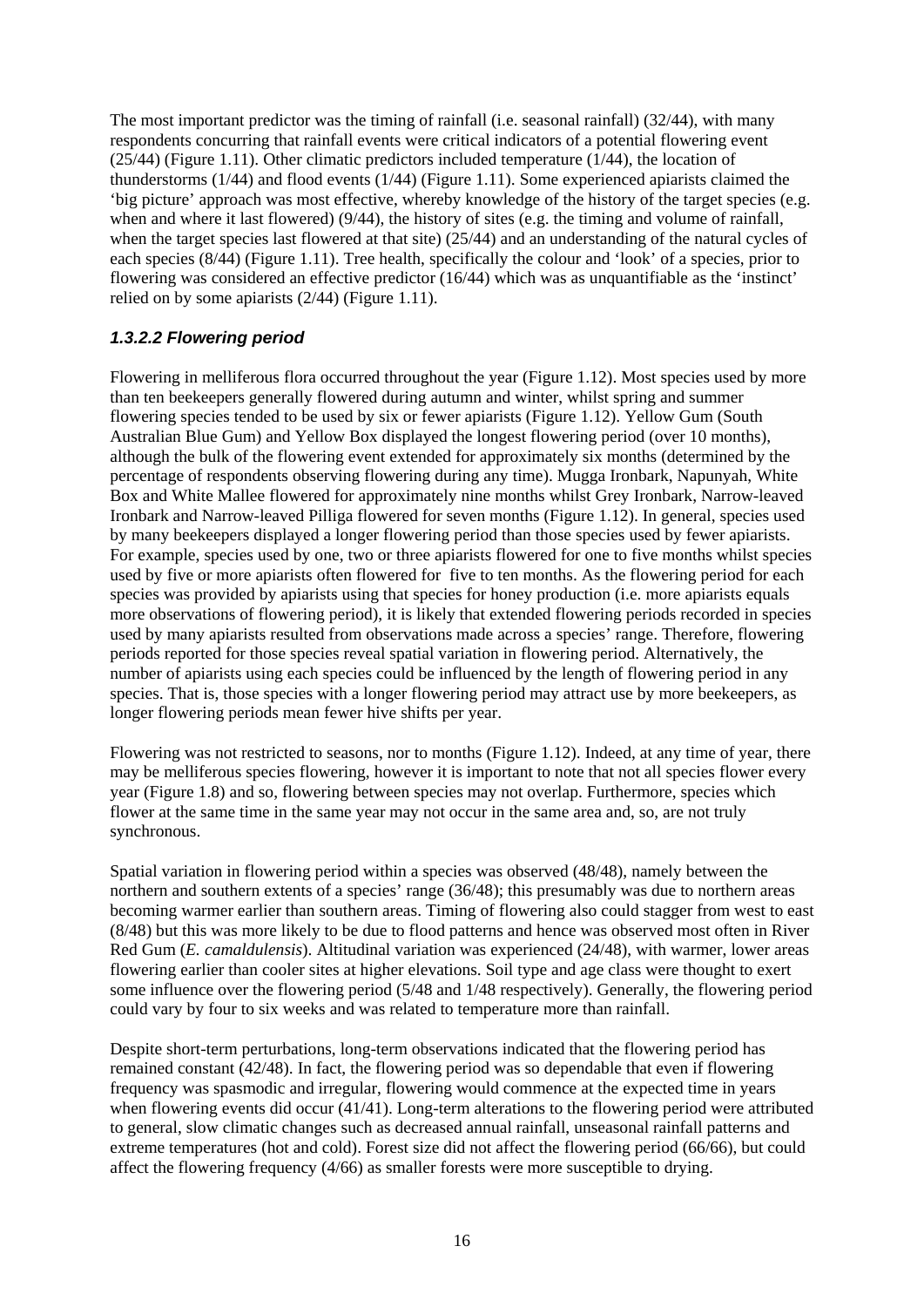|                                       | March   | April   | May     |    |        | June        | July    | August Septembe         |    |  |      |           | October November December January |          | February | March   | April   | May |                   | June    |                |
|---------------------------------------|---------|---------|---------|----|--------|-------------|---------|-------------------------|----|--|------|-----------|-----------------------------------|----------|----------|---------|---------|-----|-------------------|---------|----------------|
|                                       | $E$ M L | $E$ M L | $E$ M L |    |        | $E$ $M$ $L$ | $E$ M L | $E$ $M$ $L$ $E$ $M$ $L$ |    |  |      |           | E M L E M L E M L                 | $E$ M L  | E M L    | $E$ M L | $E$ M L |     | $E \mid M \mid L$ | $E$ M L | <b>Total</b>   |
| <b>River Red Gum</b>                  |         |         |         |    |        |             |         |                         |    |  |      |           |                                   |          |          |         |         |     |                   |         | 23             |
| Mugga Ironbark                        |         |         |         |    |        |             |         |                         |    |  |      |           |                                   |          |          |         |         |     |                   |         | 15             |
| Yellow Box                            |         |         |         |    |        |             |         |                         |    |  |      |           |                                   | 93000000 |          |         |         |     |                   |         | 15             |
| <b>Red Stringybark</b>                |         |         |         |    |        |             |         |                         |    |  |      |           |                                   |          |          |         |         |     |                   |         | 13             |
|                                       |         |         |         |    |        |             |         |                         |    |  |      |           |                                   |          |          |         |         |     |                   |         |                |
| Yellow Gum, South Australian Blue Gum |         |         |         |    |        |             |         |                         |    |  |      |           |                                   |          |          |         |         |     |                   |         | 12             |
| <b>Green Mallee</b>                   |         |         |         |    |        | m           |         | 33133313333             | -- |  |      |           |                                   | anan     | an ang p |         |         |     |                   |         | 10             |
| Napunyah/Yapunyah                     |         |         |         |    |        |             |         |                         | .  |  |      |           |                                   |          |          |         |         |     |                   |         | 10             |
| Spotted Gum                           |         |         |         |    |        |             |         |                         |    |  |      |           | <b>Bar</b>                        |          |          |         |         |     |                   |         | 10             |
| <b>White Box</b>                      |         | ------- |         |    |        |             |         |                         |    |  |      | aartaan a |                                   |          |          |         |         |     |                   |         | 10             |
| <b>Black Box</b>                      |         |         |         |    |        |             |         |                         |    |  |      |           |                                   |          |          |         |         |     |                   |         | 9              |
| Desert Banksia                        |         |         |         |    |        |             |         |                         |    |  |      |           |                                   |          |          |         |         |     |                   |         | 8              |
| Coastal White Mallee                  |         |         |         |    |        |             |         |                         |    |  |      |           |                                   |          |          |         |         |     |                   |         | 6              |
| Leatherwood                           |         |         |         |    |        |             |         |                         |    |  |      |           | ES.                               |          |          |         |         |     |                   |         | 6              |
| Pink Gum, Hill Gum                    |         |         |         |    |        |             |         |                         |    |  |      |           | loocat                            |          |          |         |         |     |                   |         | 6              |
| <b>White Mallee</b>                   | haaah   |         |         |    |        |             |         |                         |    |  |      |           |                                   |          |          |         |         |     |                   |         | 6              |
| <b>Christmas Mallee</b>               |         |         |         |    |        |             |         |                         |    |  |      |           |                                   |          |          |         |         |     |                   |         | 5              |
| Coolibah                              |         |         |         |    |        |             |         |                         |    |  |      |           |                                   |          |          |         |         |     |                   |         | 5              |
| <b>Grey Ironbark</b>                  |         |         |         |    |        |             |         | 133                     |    |  |      |           |                                   |          |          | apa     |         |     |                   |         | 5              |
| Narrow-leaved Ironbark                |         |         |         | 99 | 33,333 |             | 40008   |                         |    |  |      |           |                                   |          |          |         |         |     |                   |         | 5              |
| Ridge-fruited Mallee, Yellow Mallee   |         |         |         |    |        |             | 1999    |                         |    |  | lees |           |                                   |          |          |         |         |     |                   |         | 5              |
| <b>Blakely's Red Gum</b>              |         |         |         |    |        |             |         |                         |    |  | 555  |           |                                   |          |          |         |         |     |                   |         | $\overline{4}$ |
| Broad-leaf (green)                    |         |         |         |    |        |             |         |                         |    |  |      |           |                                   |          |          |         |         |     |                   |         | $\overline{4}$ |
| <b>Brown Stringybark</b>              |         |         |         |    |        |             |         |                         |    |  |      |           |                                   |          |          |         |         |     |                   |         | $\overline{4}$ |
|                                       |         |         |         |    |        |             |         | 8888                    |    |  |      |           |                                   |          |          |         |         |     |                   |         |                |
| Mallee Box, Black Mallee Box          |         |         |         |    |        |             |         |                         |    |  |      |           |                                   |          |          |         |         |     |                   |         | $\overline{4}$ |
| Narrow-leaved Peppermint              |         |         |         |    |        |             |         |                         |    |  |      |           |                                   |          |          |         |         |     |                   |         | $\overline{4}$ |
| Saw tooth Banksia                     |         |         |         |    |        |             |         |                         |    |  |      |           |                                   |          |          |         |         |     |                   |         | $\overline{4}$ |
| Silver Banksia                        |         |         |         |    |        |             |         |                         |    |  |      |           |                                   |          |          |         |         |     |                   |         | $\overline{4}$ |
| Snow Gum                              |         |         |         |    |        |             |         |                         |    |  |      |           |                                   |          |          |         |         |     |                   |         | $\overline{4}$ |
| White Bloodwood, Pilliga Bloodwood    |         |         |         |    |        |             |         |                         |    |  |      |           |                                   |          |          |         |         |     |                   |         | $\overline{4}$ |
| <b>Apple Box</b>                      |         |         | m       |    |        |             |         |                         |    |  |      |           |                                   |          |          |         |         |     |                   |         | $\overline{3}$ |
| <b>Brush Box</b>                      |         |         |         |    |        |             |         |                         |    |  |      | rees      |                                   |          |          |         |         |     |                   |         | 3              |
| Narrow-leaf Pilliga                   |         |         |         |    |        |             |         |                         |    |  |      |           |                                   |          |          |         |         |     |                   |         | 3              |
| <b>Prickly Ti-tree</b>                |         |         |         |    |        |             |         |                         |    |  |      |           |                                   |          |          |         |         |     |                   |         | $\overline{3}$ |
| <b>Red Box</b>                        |         |         |         |    |        |             |         |                         |    |  |      |           |                                   |          |          |         |         |     |                   |         | 3              |
| Red Mallee, Acorn Mallee, Oil Mallee  |         |         |         |    |        |             |         |                         |    |  |      |           |                                   |          |          |         |         |     |                   |         | 3              |
| <b>White Stringybark</b>              |         |         |         |    |        |             |         |                         |    |  |      |           | 88                                |          |          |         |         |     |                   |         | $\mathbf{3}$   |
| <b>Yellow Stringybark</b>             |         |         |         |    |        |             |         |                         |    |  |      |           |                                   |          |          |         |         |     |                   |         | $\mathbf{3}$   |
| <b>Bimble Box</b>                     |         |         |         |    |        |             |         |                         |    |  |      |           |                                   |          |          |         |         |     |                   |         | $\overline{2}$ |
| <b>Blue-leaved Stringybark</b>        |         |         |         |    |        |             |         |                         |    |  |      |           |                                   |          |          |         |         |     |                   |         | $\overline{2}$ |
| Broad-leaf (Pilliga) 3 Early          |         |         |         |    |        |             |         |                         |    |  |      |           |                                   |          |          |         |         |     |                   |         | $\overline{2}$ |
| Broad-leaf (Pilliga) 4 Mid            |         |         |         |    |        |             |         |                         |    |  |      |           |                                   |          |          |         |         |     |                   |         | 2              |
| <b>Broad-leaved Stringybark</b>       |         |         |         |    |        |             |         |                         |    |  |      |           |                                   |          |          |         |         |     |                   |         | $\overline{2}$ |
| <b>Grey Box</b>                       |         |         |         |    |        |             |         |                         |    |  |      |           |                                   |          |          |         |         |     |                   |         | $\overline{2}$ |
| Messmate                              |         |         |         |    |        |             |         |                         |    |  |      |           |                                   |          |          |         |         |     |                   |         | $\overline{2}$ |
| Moonah                                |         |         |         |    |        |             |         |                         |    |  |      |           |                                   |          |          |         |         |     |                   |         | $\overline{2}$ |
| <b>Prickly Box</b>                    |         |         |         |    |        |             |         |                         |    |  |      |           |                                   |          |          |         |         |     |                   |         | $\overline{2}$ |
| <b>Red Ironbark</b>                   |         |         |         |    |        |             |         |                         |    |  |      |           |                                   |          |          |         |         |     |                   |         |                |
|                                       |         |         |         |    |        |             |         |                         |    |  |      |           |                                   |          |          |         |         |     |                   |         | 2              |
| <b>Round leaved Box</b>               |         |         |         |    |        |             |         |                         |    |  |      |           |                                   |          |          |         |         |     |                   |         | $\overline{2}$ |
| Silver-leaved Ironbark                |         |         |         |    |        |             |         |                         |    |  |      |           |                                   |          |          |         |         |     |                   |         | $\overline{2}$ |
| Silver-topped Stringybark, White-limb |         |         |         |    |        |             |         |                         |    |  |      |           |                                   |          |          |         |         |     |                   |         | $\overline{2}$ |
| Turpentine                            |         |         |         |    |        |             |         |                         |    |  |      |           |                                   |          |          |         |         |     |                   |         | $\overline{2}$ |
| Bloodwood (Mallacoota)                |         |         |         |    |        |             |         |                         |    |  |      |           |                                   |          |          |         |         |     |                   |         | $\mathbf{1}$   |
| <b>Blue Gum</b>                       |         |         |         |    |        |             |         |                         |    |  |      |           |                                   |          |          |         |         |     |                   |         | $\mathbf{1}$   |
| <b>Blue Mallee</b>                    |         |         |         |    |        |             |         |                         |    |  |      |           |                                   |          |          |         |         |     |                   |         | $\mathbf{1}$   |

**Figure 1.12 Continued on next page**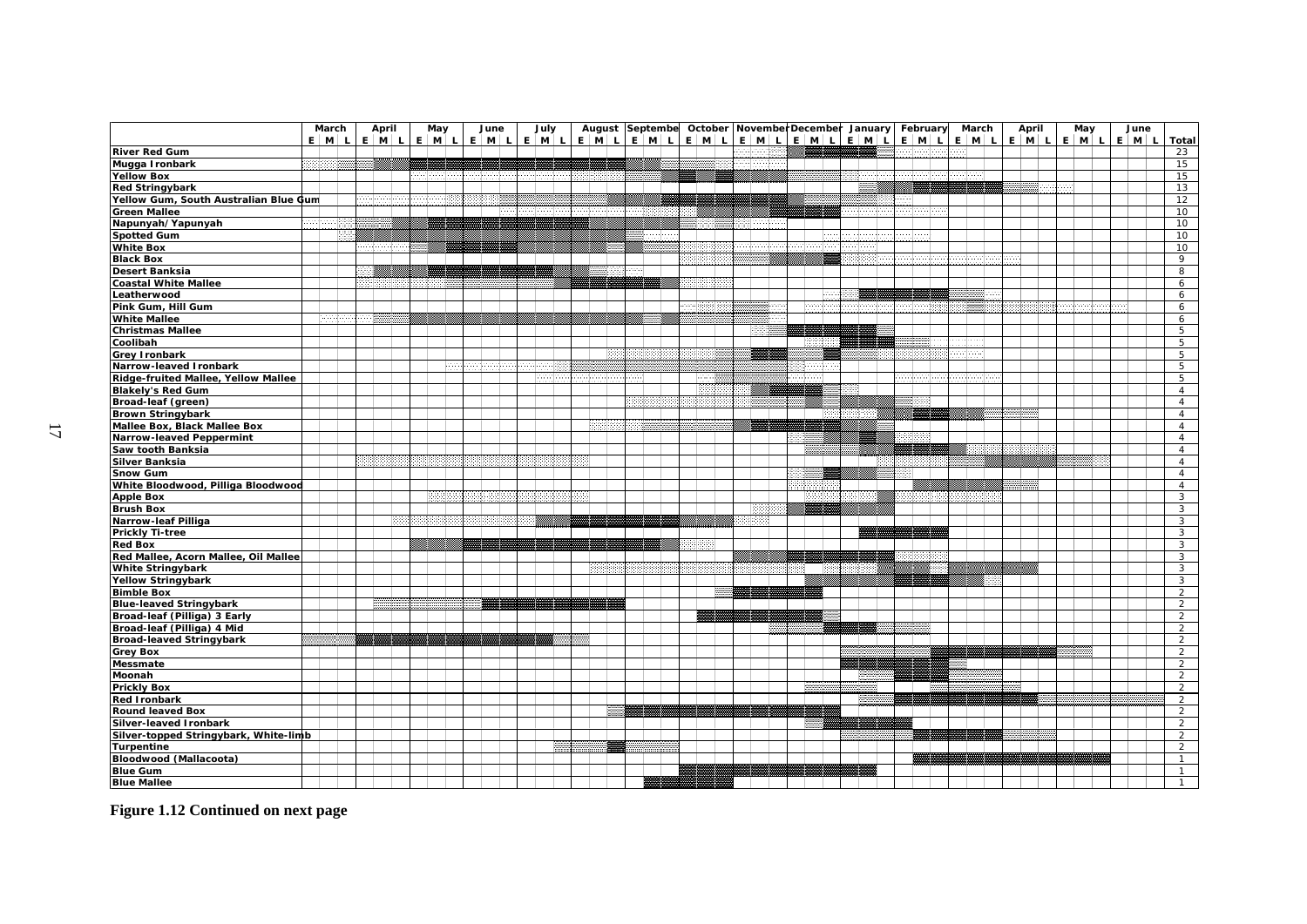|                                                    | March   |  | April | May                     | June |  | July |  |  | August Septembe        |  |  |  |  |  | October NovemberDecember January February | March |  | April | May |  | June |       |
|----------------------------------------------------|---------|--|-------|-------------------------|------|--|------|--|--|------------------------|--|--|--|--|--|-------------------------------------------|-------|--|-------|-----|--|------|-------|
|                                                    | $E$ M L |  |       | E M L E M L E M L E M L |      |  |      |  |  | E M L E M L            |  |  |  |  |  | EMLEMLEMLEMLEMLEMLEMLEMLEMLEMLEMLEML      |       |  |       |     |  |      | Total |
| Broad-leaf (Pilliga) - unspecified                 |         |  |       |                         |      |  |      |  |  |                        |  |  |  |  |  |                                           |       |  |       |     |  |      |       |
| Broad-leaf (Pilliga) 1 (Green-leaf)                |         |  |       |                         |      |  |      |  |  |                        |  |  |  |  |  |                                           |       |  |       |     |  |      |       |
| Broad-leaf (Pilliga) 2 (blue-leaf)                 |         |  |       |                         |      |  |      |  |  |                        |  |  |  |  |  |                                           |       |  |       |     |  |      |       |
| Broad-leaf (Pilliga) 5 Later Harvey Ranges         |         |  |       |                         |      |  |      |  |  |                        |  |  |  |  |  |                                           |       |  |       |     |  |      |       |
| <b>Caleys Ironbark</b>                             |         |  |       |                         |      |  |      |  |  |                        |  |  |  |  |  |                                           |       |  |       |     |  |      |       |
| Desert Blue Gum                                    |         |  |       |                         |      |  |      |  |  |                        |  |  |  |  |  |                                           |       |  |       |     |  |      |       |
| Droopy Styphelia                                   |         |  |       |                         |      |  |      |  |  |                        |  |  |  |  |  |                                           |       |  |       |     |  |      |       |
| Dumosa Mallee                                      |         |  |       |                         |      |  |      |  |  |                        |  |  |  |  |  |                                           |       |  |       |     |  |      |       |
| <b>Grey Gum</b>                                    |         |  |       |                         |      |  |      |  |  |                        |  |  |  |  |  |                                           |       |  |       |     |  |      |       |
| Hill Red Gum, Sand Gum                             |         |  |       |                         |      |  |      |  |  |                        |  |  |  |  |  |                                           |       |  |       |     |  |      |       |
| Manuka                                             |         |  |       |                         |      |  |      |  |  |                        |  |  |  |  |  |                                           |       |  |       |     |  |      |       |
| Messmate Stringybark                               |         |  |       |                         |      |  |      |  |  |                        |  |  |  |  |  |                                           |       |  |       |     |  |      |       |
| Mountain Blue Gum                                  |         |  |       |                         |      |  |      |  |  |                        |  |  |  |  |  |                                           |       |  |       |     |  |      |       |
| Mountain Gum                                       |         |  |       |                         |      |  |      |  |  |                        |  |  |  |  |  |                                           |       |  |       |     |  |      |       |
| <b>New England Blackbutt</b>                       |         |  |       |                         |      |  |      |  |  |                        |  |  |  |  |  |                                           |       |  |       |     |  |      |       |
| Peppermint Box                                     |         |  |       |                         |      |  |      |  |  |                        |  |  |  |  |  |                                           |       |  |       |     |  |      |       |
| Pilliga Box                                        |         |  |       |                         |      |  |      |  |  |                        |  |  |  |  |  |                                           |       |  |       |     |  |      |       |
| <b>Rough-barked Apple</b>                          |         |  |       |                         |      |  |      |  |  |                        |  |  |  |  |  |                                           |       |  |       |     |  |      |       |
| Scribbly Gum                                       |         |  |       |                         |      |  |      |  |  |                        |  |  |  |  |  |                                           |       |  |       |     |  |      |       |
| Southern Blue Gum                                  |         |  |       |                         |      |  |      |  |  |                        |  |  |  |  |  |                                           |       |  |       |     |  |      |       |
| Sugar Gum                                          |         |  |       |                         |      |  |      |  |  |                        |  |  |  |  |  |                                           |       |  |       |     |  |      |       |
| <b>White Mahogany</b>                              |         |  |       |                         |      |  |      |  |  |                        |  |  |  |  |  |                                           |       |  |       |     |  |      |       |
| - 20% or respondents 21 - 40% or responden<br>Key: |         |  |       |                         |      |  |      |  |  | ∄41 - 60% or responden |  |  |  |  |  |                                           |       |  |       |     |  |      |       |

**Figure 1.12 Commencement and cessation of flowering (flowering period) in melliferous flora.**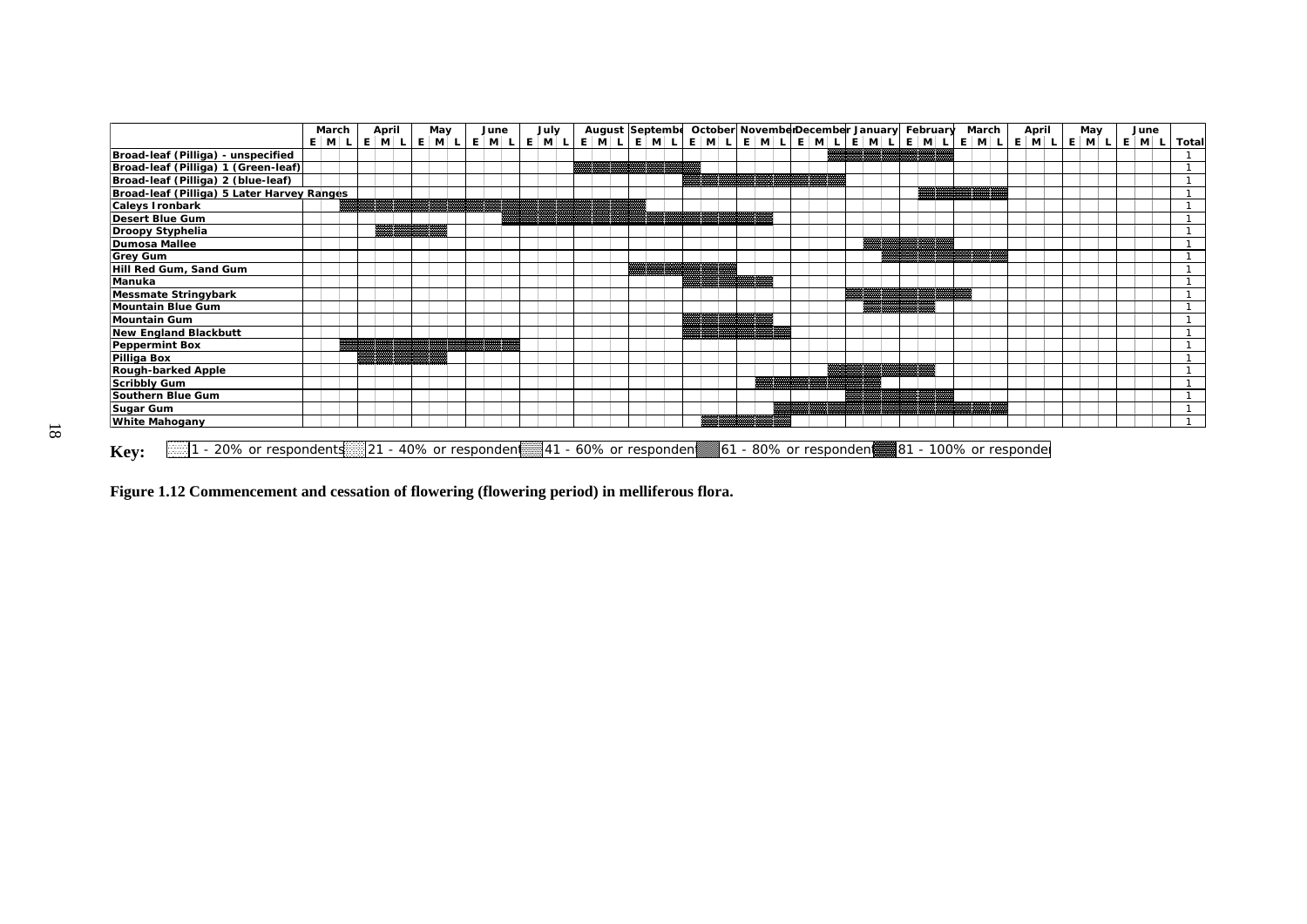### *1.3.2.3 Flowering intensity*

Most apiarists determined flowering intensity by assessing the level of general budding (that is, the level of budding) throughout an area (66/66). General budding was considered 'good' when more than 70% of a target species within an area was in bud, whilst less than 40% of trees in bud constituted a 'poor' general budding. In addition to assessing general budding, the budding density of individual trees were observed to ensure that budding levels were uniform throughout the area (66/66). Often, apiarists had 'pet' trees which historically were reliable indicators of general budding levels.

Flowering intensity could be affected by many factors (Figure 1.13); as with flowering frequency, rainfall exerted the strongest influence over flowering intensity (38/45) as, ultimately, it is the factor which determines volume of bud set, with seasonal conditions (e.g. rain at the right time etc.) also considered important (18/45). In fact, most factors associated with flowering intensity (and, fundamentally, budding intensity) related to climatic conditions (Figure 1.13). Insect attack and tree health were related and were exceptions: apiarists noted that trees affected by insects (and, consequently, poor health) were less likely to bud and flower well, attributing this to resource depravation resulting from switching resources from reproduction to surviving insect attack. Likewise, fire reduced budding and flowering intensity whilst trees recover (1/45) (Figure 1.13). Despite shortterm fluctuations (i.e. between flowering events) caused by these factors, most apiarists stated that long-term variation in flowering intensity was not observed (26/47). Nonetheless, it must be highlighted that long-term decreases in flowering intensity *were* observed by many apiarists (20/47). Only one apiarist was unsure whether flowering intensity had changed over the long-term.



**Figure 1.13 Factors affecting flowering intensity of melliferous flora.**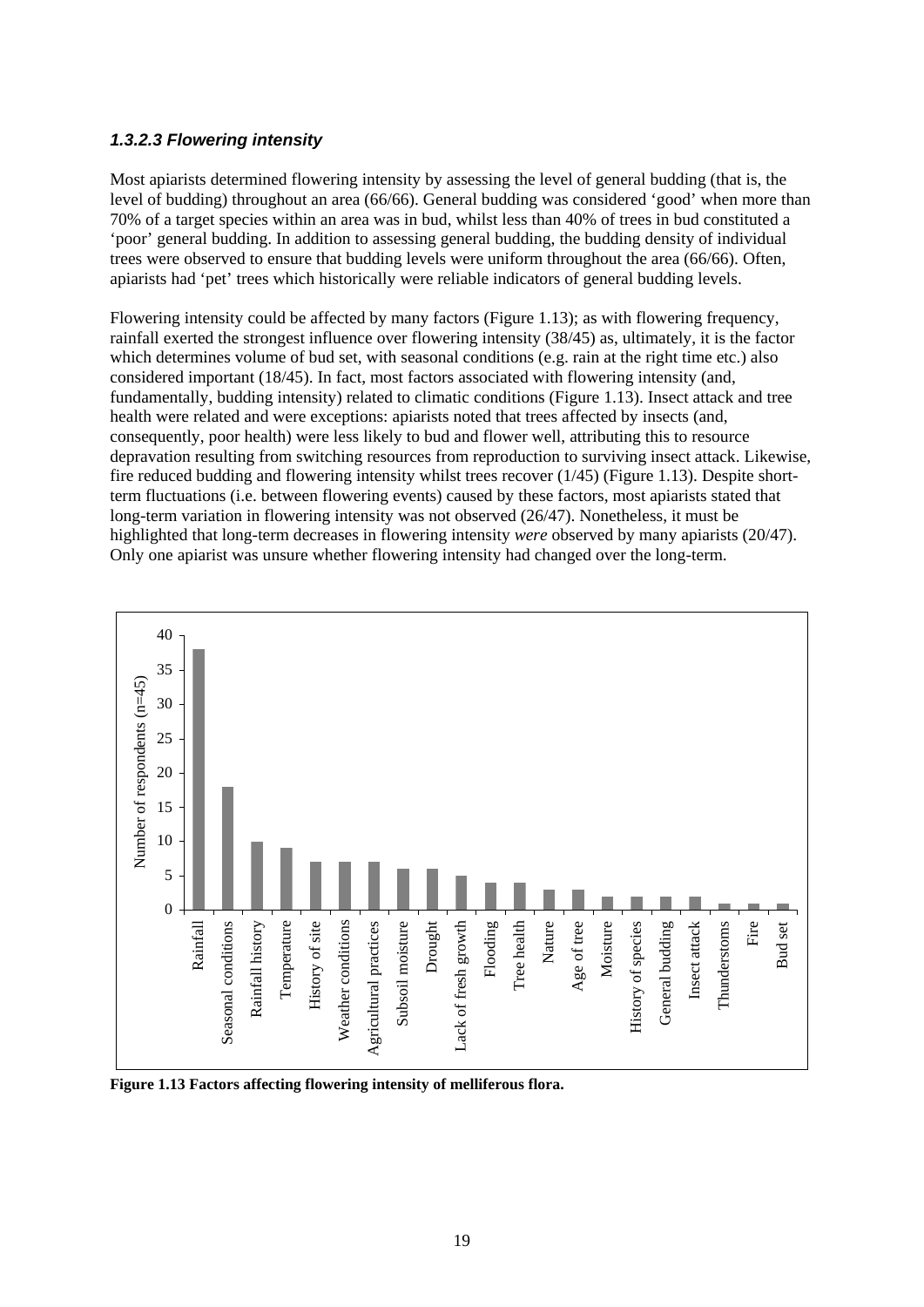### **1.3.3 Nectar production**

Apiarists measure nectar production based on honey production (66/66) and thus, nectar flows are considered honey flows and volumes are determined after honey is extracted from hives. Traditionally, honey production was measured in 'tins' per hive, as honey was stored and sold in 60lb (~27kg) tins. Contemporary apiarists use 300kg drums to store and sell honey and so, technically, flows should be measured as fractions of a drum per hive. Despite this, we have opted to use the measure of tins per hive when discussing nectar production by melliferous flora; the reasons are twofold: firstly, the apiarists involved in this study were long-term operators who, for the most part, calculated using tins/hive and secondly, tins/hive is much more straightforward to calculate than determining the yield from one hive in new drum-based terminology (e.g. two tins/hive would equate to 0.18 drum/hive!).

Not surprisingly, those species used by the highest numbers of apiarists were the most prolific nectar producers, with many yielding  $1.5 - 2$  tins of honey per hive every two to four years (Table 1.1). In addition, these species could yield more than three tins/hive, although the frequency of these crops was less often (e.g. 10 or more years in River Red Gum, Mugga Ironbark, Red Stringybark and Yellow Box). Species used by fewer apiarists also could produce 1.5 - 2 tins/hive, however often such crops were less frequently obtained (e.g. New England Blackbutt which yielded 1-2 tins/hive every six years). Some species, such as Caleys Ironbark and Dumosa Mallee, yield as well as those species used by more apiarists – it can be assumed in such cases that other factors (e.g. access and availability of sites, see 1.3.1 Resource Utilisation) influenced use of these species for honey production. It must be noted that the figures provided are averages and, therefore, can vary between flowering episodes.

Nectar was not produced every time a species flowered (66/66), although some respondents added that it was uncommon not to obtain any honey (10/66). Even in poor years, sufficient nectar was produced to maintain hives but without excess (i.e. commercial) honey yield (9/44). Observations by most apiarists indicated there had been a long-term decrease in nectar produced by melliferous flora (43/66). Whilst 21 apiarists had not observed any long-term change in nectar production, all could relate stories from older, since deceased, apiarists of species which yielded significantly higher volumes of honey than is currently being observed. Of course, it is possible that yields related in such stories were anomalies and not typical.

Environmental factors were thought to be the major factors contributing to both short- and long-term variations in nectar yield (Figure 1.14). As was reported with flowering frequency and intensity, seasonal changes (18/30) and decreased rainfall (11/30) were most often cited as affecting nectar production (Figure 1.14). Possibly the most repeated phrase during interviews with apiarists was 'rain at the right time' – at times, this was the only factor considered to influence flowering and nectar production. Logging (8/30), agricultural practices (8) and flood regimes (2/30) were human-induced changes also thought to affect both flowering patterns and nectar yield, although the impact of overstocking sites with hives (2/30) only affected nectar production (Figure 1.14). Two apiarists observed a long-term increase in honey production due to improved apicultural practices and technology rather than an increase in nectar *per se* (Figure 1.14). Forest size did not seem to affect nectar production (12/15), although very small areas could suffer 'edge effects' and thus produce less nectar than larger forests (3/15). Lunar cycles were reported by some apiarists to influence nectar production (15/66). Of those apiarists who did not consider a relationship between lunar cycles and nectar production, only three had looked for such a relationship.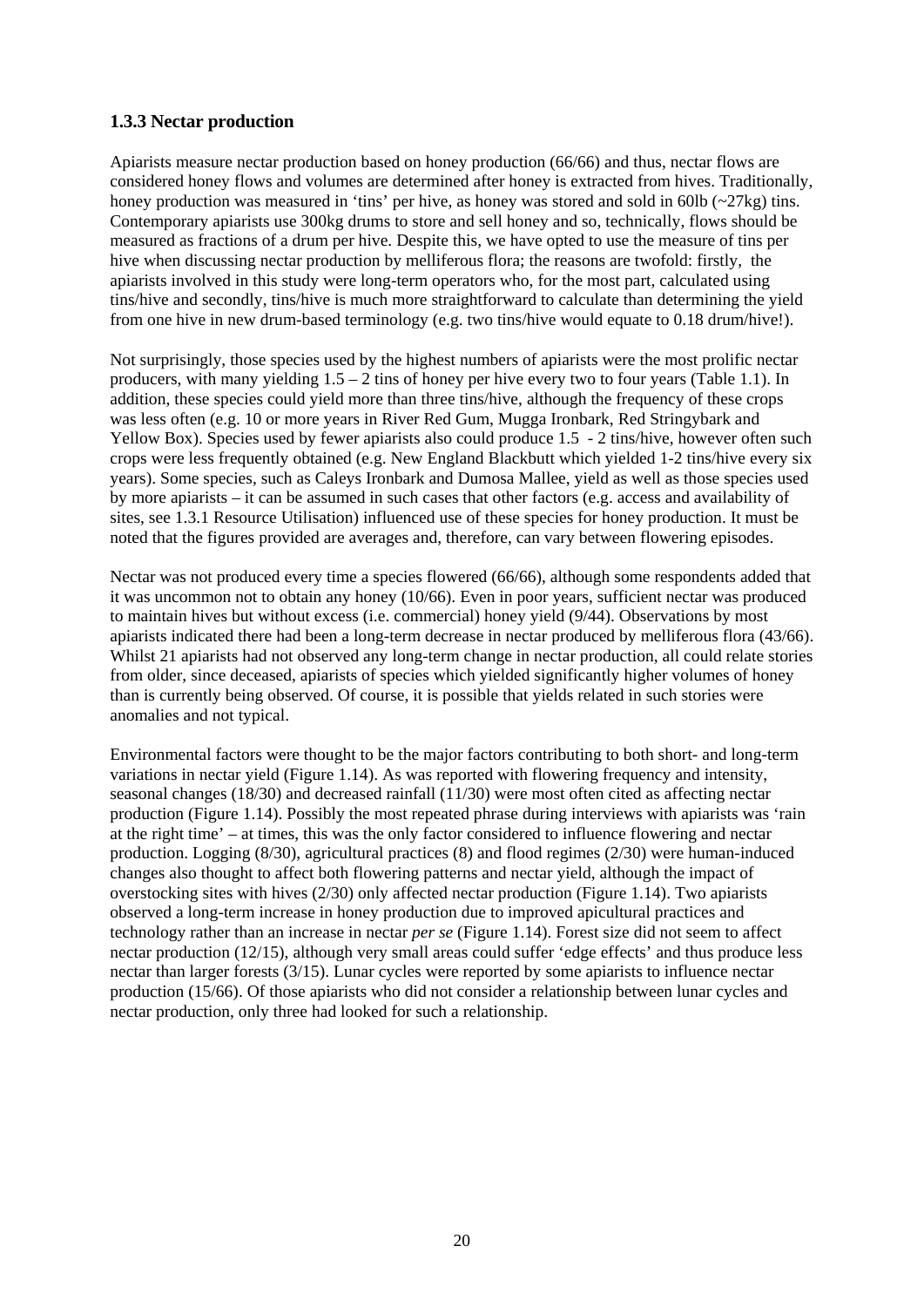**Table 1.1 Volume of honey produced by melliferous flora during a 'good' honey flow and expected frequency of such flows.** 

|                                       | Quantity (tins)<br><b>Frequency (years)</b> |              |                |                |                         |                |                |                |                     |                |                |                |                |                |                |                     |                |              |                     |              |                |                |
|---------------------------------------|---------------------------------------------|--------------|----------------|----------------|-------------------------|----------------|----------------|----------------|---------------------|----------------|----------------|----------------|----------------|----------------|----------------|---------------------|----------------|--------------|---------------------|--------------|----------------|----------------|
|                                       | 0.5                                         | 0.75         | $\mathbf{1}$   | 1.5            | $\overline{\mathbf{2}}$ | 2.5            | 3              | 3.5            | $4+$                | $\mathbf{1}$   | $\overline{2}$ | 3              | 4              | 5              | 6              | $\overline{7}$      | 8              | 9            | 10                  | $11+$        | Total 1        | Total 2        |
| River Red Gum                         | 3                                           | -1           | $\overline{7}$ | $\overline{7}$ | 16                      | 6              | $\overline{2}$ | $\mathbf 0$    | $\mathbf 0$         | $\mathbf 0$    | 3              | $\mathbf 0$    | $\overline{2}$ | $\overline{7}$ | 2              | $\mathbf{1}$        | $\overline{2}$ | $\mathbf{1}$ | 3                   | 1            | 20             | 18             |
| Mugga Ironbark                        | $\mathbf 0$                                 | $\mathbf 0$  | 5              | 5              | 10                      | 3              | 3              | $\mathbf 0$    | $\mathbf 0$         | $\mathbf 0$    | $\overline{4}$ | $\overline{7}$ | 5              | $\overline{2}$ | $\overline{2}$ | $\mathsf{O}$        | $\mathbf 0$    | $\mathsf{O}$ | $\overline{2}$      | $\mathbf{1}$ | 15             | 15             |
| <b>Red Stringybark</b>                |                                             | $\mathbf 0$  | 0              | $\overline{4}$ | 8                       | $\overline{2}$ | $\overline{2}$ | 0              | $\mathbf 0$         | $\mathsf{O}$   | 0              | 3              | $\overline{7}$ | $\overline{2}$ | $\mathbf{1}$   | $\mathbf{1}$        | $\mathbf{1}$   | 0            | $\overline{c}$      | $\circ$      | 13             | 12             |
| Yellow Box                            | $\Omega$                                    | $\Omega$     | 3              | $\mathbf{1}$   | 6                       | 3              | $\overline{7}$ | $\mathbf{1}$   | 2                   | $\mathsf O$    | $\overline{2}$ | 6              | 4              | $\overline{4}$ | 3              | 3                   | $\mathbf 0$    | $\mathsf{O}$ | $\mathbf{1}$        | 0            | 13             | 12             |
| Yellow Gum. South Australian Blue Gum |                                             | $\mathbf 0$  | 3              | 5              | 6                       | $\overline{2}$ | $\mathbf 0$    | $\mathbf 0$    | $\mathbf{1}$        | $\mathbf{1}$   | 9              | $\mathbf{1}$   | $\mathbf{1}$   | $\mathbf 0$    | $\mathbf 0$    | $\mathsf{O}$        | $\mathbf 0$    | $\mathbf 0$  | $\mathbf 0$         | $\mathbf{1}$ | 12             | 12             |
| <b>Green Mallee</b>                   |                                             | $\mathbf 0$  | $\mathbf{1}$   | $\mathbf{1}$   | $\overline{4}$          | 3              | 5              | $\mathbf 0$    | $\mathbf 0$         | $\mathbf 0$    | $\overline{4}$ | 3              | 3              | $\overline{2}$ | 0              | $\mathsf{O}$        | $\circ$        | $\circ$      | $\overline{2}$      | 0            | 10             | 9              |
| Napunyah/Yapunyah                     | 0                                           | $\mathbf 0$  | $\overline{1}$ | $\mathbf{1}$   | $\overline{4}$          | $\overline{2}$ | 5              | $\overline{c}$ | $\overline{c}$      | 6              | $\overline{4}$ | $\overline{c}$ | $\mathsf{O}$   | 0              | $\overline{1}$ | $\mathbf 0$         | $\mathbf 0$    | $\mathbf 0$  | $\mathbf{1}$        | $\Omega$     | 9              | 9              |
| Spotted Gum                           | $\mathbf 0$                                 | $\mathbf 0$  | $\overline{1}$ | $\overline{4}$ | $\overline{7}$          | $\overline{2}$ | 3              | $\mathbf 0$    | $\mathbf 0$         | $\mathbf 0$    | $\mathbf 0$    | $\mathbf 0$    | $\overline{7}$ | 3              | $\overline{1}$ | $\mathbf{1}$        | $\mathbf{1}$   | $\mathbf{1}$ | $\overline{2}$      | $\mathbf{1}$ | 9              | 9              |
| <b>Black Box</b>                      |                                             | $\mathbf{1}$ | $\overline{2}$ | 3              | 4                       | $\mathbf 0$    | $\mathsf{O}$   | 0              | $\mathbf 0$         | $\mathbf{1}$   | $\overline{2}$ | 4              | 0              | $\mathbf{1}$   | $\overline{1}$ | $\mathsf{O}\xspace$ | 0              | 0            | $\mathbf{1}$        | 0            | 8              | 8              |
| White Box                             |                                             | $\Omega$     | $\overline{1}$ | $\mathsf{O}$   | 4                       | $\overline{a}$ | 3              | 1              | $\overline{c}$      | $\mathsf{O}$   | $\mathbf{1}$   | 5              | $\mathbf 0$    | $\mathbf{1}$   | $\overline{1}$ | $\mathbf{1}$        | $\mathbf{1}$   | $\mathbf{1}$ | $\overline{2}$      | $\mathbf{1}$ | 8              | 8              |
| Coastal White Mallee                  |                                             | $\mathbf{1}$ | 3              | $\mathbf{1}$   | $\overline{2}$          | $\mathbf{1}$   | $\mathbf{1}$   | $\Omega$       | $\mathbf 0$         | $\mathsf{O}$   | 5              | $\mathbf{1}$   | $\mathbf 0$    | $\mathbf 0$    | $\mathbf 0$    | $\mathsf{O}\xspace$ | $\mathbf 0$    | $\mathbf 0$  | $\mathsf{O}\xspace$ | $\Omega$     | 6              | 6              |
| Desert Banksia                        | 4                                           | $\mathbf{1}$ | $\overline{1}$ | $\mathsf O$    | $\mathbf{1}$            | 0              | $\mathsf{O}$   | 0              | $\mathbf 0$         | $\overline{2}$ | $\mathsf O$    | $\mathbf{1}$   | $\mathbf{1}$   | $\mathbf{1}$   | 0              | $\mathsf{O}\xspace$ | $\mathbf 0$    | 0            | $\mathsf{O}$        | 0            | 6              |                |
| Leatherwood                           | $\Omega$                                    | $\mathbf 0$  | $\mathbf 0$    | $\mathbf{1}$   | $\mathbf{1}$            | $\mathbf{1}$   | $\mathbf{1}$   | $\overline{2}$ | 5                   | 3              | $\circ$        | $\mathbf 0$    | $\mathbf 0$    | $\mathbf 0$    | $\mathbf 0$    | $\mathbf 0$         | $\mathbf 0$    | $\mathsf{O}$ | $\overline{2}$      | $\Omega$     | 6              |                |
| Christmas Mallee                      | $\Omega$                                    | $\Omega$     | $\overline{1}$ | $\overline{2}$ | $\overline{2}$          | $\mathbf 0$    | $\mathbf 0$    | $\Omega$       | $\mathbf 0$         | $\mathbf 0$    | $\overline{2}$ | $\mathbf{1}$   | $\mathbf{1}$   | $\mathbf 0$    | $\mathbf 0$    | $\mathbf 0$         | $\Omega$       | $\mathsf{O}$ | $\mathbf 0$         | $\Omega$     | 5              |                |
| Coolibah                              | -1                                          | $\mathbf 0$  | $\overline{1}$ | $\overline{2}$ | $\mathbf{1}$            | $\mathbf 0$    | $\mathsf{O}$   | $\mathbf 0$    | $\mathbf 0$         | $\mathbf{1}$   | $\mathbf{1}$   | $\overline{2}$ | $\overline{2}$ | 0              | $\mathsf{O}$   | $\mathsf{O}\xspace$ | $\mathbf 0$    | 0            | $\mathsf{O}$        | 0            | 5              | 5              |
| Grey Ironbark                         | 0                                           | $\Omega$     | $\mathbf 0$    | $\overline{2}$ | $\overline{2}$          | 0              | $\mathbf{1}$   | $\mathbf 0$    | $\mathbf 0$         | $\mathbf 0$    | $\mathbf 0$    | $\overline{1}$ | $\mathbf{1}$   | $\mathbf 0$    | $\mathbf{1}$   | $\mathsf{O}$        | $\mathbf{1}$   | $\mathbf 0$  | $\mathbf{1}$        | $\mathsf{O}$ | 5              | 5              |
| Narrow-leaved Ironbark                | $\Omega$                                    | $\mathbf 0$  | $\mathbf 0$    | $\overline{4}$ | $\mathbf{1}$            | $\mathsf{O}$   | $\mathbf{1}$   | $\mathbf 0$    | $\mathbf 0$         | $\mathbf 0$    | $\mathbf 0$    | 3              | $\overline{4}$ | $\mathbf{1}$   | $\mathbf 0$    | $\mathsf{O}$        | $\mathbf 0$    | 0            | $\mathsf{O}$        | $\Omega$     | 5              |                |
| Pink Gum, Hill Gum                    |                                             | $\mathbf{1}$ | $\overline{4}$ | 0              | 0                       | 0              | $\mathsf{O}$   | 0              | $\mathbf 0$         | $\mathsf{O}$   | $\mathbf{1}$   | $\mathsf{O}$   | $\overline{2}$ | 0              | $\mathbf 0$    | $\mathsf O$         | $\mathbf 0$    | 0            | $\mathbf{1}$        | $\mathbf{1}$ | 5              |                |
| <b>Blakely's Red Gum</b>              |                                             | $\mathbf{1}$ | 3              | $\mathsf{O}$   | $\mathbf{1}$            | $\mathbf{1}$   | $\mathbf 0$    | $\mathbf 0$    | $\mathbf 0$         | $\mathbf 0$    | $\mathbf{1}$   | $\mathbf{1}$   | $\overline{2}$ | $\mathbf{1}$   | $\mathbf 0$    | $\mathbf 0$         | $\mathbf 0$    | $\mathbf 0$  | $\mathsf{O}$        | $\Omega$     | Δ              |                |
| Mallee Box, Black Mallee Box          | -1                                          | $\Omega$     | 2              | $\mathbf{1}$   | $\overline{2}$          | $\mathbf 0$    | $\mathbf 0$    | $\mathbf 0$    | $\overline{1}$      | $\mathsf{O}$   | $\mathbf{1}$   | $\overline{1}$ | 3              | $\mathbf{1}$   | $\mathbf 0$    | $\mathbf 0$         | $\mathbf 0$    | 0            | $\mathsf{O}$        | 0            | 4              |                |
| Narrow-leaved Peppermint              | -1                                          | $\mathbf 0$  | $\mathbf{1}$   | $\mathsf{O}$   | 3                       | $\mathbf{1}$   | $\mathbf{1}$   | 0              | $\mathbf 0$         | $\mathsf{O}$   | $\mathbf{1}$   | $\mathsf{O}$   | $\mathbf{1}$   | $\mathbf{1}$   | 0              | $\mathbf{1}$        | $\mathbf 0$    | 0            | $\mathbf{1}$        | 0            | Δ              |                |
| Ridge-fruited Mallee, Yellow Mallee   | 0                                           | $\mathbf 0$  | $\overline{2}$ | $\mathbf{1}$   | $\overline{2}$          | 0              | $\mathsf{O}$   | $\mathbf 0$    | $\mathbf 0$         | $\mathsf{O}$   | $\mathbf{1}$   | $\overline{c}$ | $\mathbf{1}$   | $\mathbf{1}$   | $\mathbf 0$    | $\mathbf 0$         | $\circ$        | 0            | $\mathsf{O}$        | $\mathsf{O}$ | Δ              |                |
| Saw tooth Banksia                     | $\mathbf 0$                                 | $\mathbf{1}$ | $\overline{1}$ | $\mathsf{O}$   | $\overline{2}$          | $\mathsf{O}$   | $\mathbf 0$    | $\Omega$       | $\mathbf 0$         | $\mathbf{1}$   | $\mathbf{1}$   | $\overline{1}$ | $\mathbf 0$    | $\mathbf{1}$   | $\overline{1}$ | $\mathbf 0$         | $\mathbf 0$    | $\mathsf{O}$ | $\mathsf{O}$        | $\Omega$     | 4              |                |
| Snow Gum                              |                                             | $\mathbf 0$  | $\overline{1}$ | $\mathbf{1}$   | $\mathbf{1}$            | 0              | $\mathbf 0$    | $\mathbf 0$    | $\mathbf 0$         | $\mathbf 0$    | $\mathbf 0$    | $\overline{1}$ | $\mathsf O$    | 0              | $\overline{1}$ | $\mathbf 0$         | $\mathbf 0$    | $\mathbf 0$  | $\mathbf{1}$        | 0            | Δ              |                |
| Yellow Stringybark                    | 0                                           | $\mathbf 0$  | $\mathbf 0$    | $\overline{2}$ | $\mathbf{1}$            | $\mathbf 0$    | $\mathbf{1}$   | $\mathbf 0$    | $\circ$             | $\mathsf{O}$   | $\mathbf 0$    | $\overline{1}$ | $\mathbf{1}$   | $\mathbf 0$    | 3              | $\mathsf{O}$        | $\circ$        | 0            | $\mathsf{O}$        | 0            | 4              | 4              |
| Broad-leaf (green)                    | 0                                           | $\mathbf 0$  | $\mathsf{O}$   | $\mathbf{1}$   | $\overline{2}$          | 2              | $\mathbf{1}$   | $\mathbf 0$    | $\mathsf{O}\xspace$ | $\mathsf{O}$   | $\mathsf O$    | 2              | 2              | 0              | $\overline{1}$ | $\mathsf{O}$        | $\mathbf 0$    | $\mathsf{O}$ | $\mathbf 0$         | $\mathsf{O}$ | 3              | 3              |
| <b>Brown Stringybark</b>              |                                             | $\mathbf 0$  | 0              | $\mathsf{O}$   | $\mathbf{1}$            | 0              | $\mathbf{1}$   |                | $\mathbf{1}$        | $\mathbf{1}$   | 0              | $\mathsf{O}$   | 0              | $\mathbf{1}$   | 0              | $\mathsf{O}$        | $\mathbf{1}$   | 0            | $\mathsf{O}$        | 0            | 3              | 3              |
| <b>Brush Box</b>                      | 0                                           | $\mathbf 0$  | 0              | $\mathsf{O}$   | $\overline{2}$          | 0              | $\mathbf{1}$   | 0              | $\overline{c}$      | $\mathsf{O}$   | 0              | $\overline{1}$ | $\overline{2}$ | $\overline{2}$ | $\mathbf{1}$   | $\mathsf{O}$        | $\mathbf 0$    | 0            | $\mathsf{O}$        | $\mathbf{1}$ | 3              | 3              |
| Narrow-leaf Pilliga                   | $\circ$                                     | $\mathbf 0$  | 3              | $\mathbf{1}$   | $\mathbf 0$             | 0              | $\mathbf 0$    | $\mathbf 0$    | $\mathsf{O}\xspace$ | $\mathsf{O}$   | $\mathsf O$    | $\mathbf{1}$   | $\mathbf{1}$   | $\mathsf O$    | $\overline{1}$ | $\mathsf{O}$        | $\mathbf 0$    | $\mathbf 0$  | $\mathbf 0$         | $\mathbf 0$  | 3              | 3              |
| Prickly Ti-tree                       | 0                                           | $\mathbf 0$  | $\overline{2}$ | $\sqrt{3}$     | $\circ$                 | 0              | $\mathsf{O}$   | 0              | $\mathbf 0$         | 3              | $\overline{c}$ | $\overline{2}$ | $\mathbf 0$    | $\mathbf 0$    | $\mathsf{O}$   | $\mathsf{O}$        | $\circ$        | 0            | $\mathsf{O}$        | 0            | 3              | 3              |
| Red Box                               | 0                                           | $\Omega$     | $\mathbf{1}$   | 2              | $\mathsf O$             | 0              | $\mathsf{O}$   | $\mathbf 0$    | $\mathbf 0$         | $\mathsf{O}$   | $\mathsf O$    | $\mathsf O$    | $\overline{2}$ | $\mathbf{1}$   | $\mathbf{1}$   | $\mathsf{O}$        | $\circ$        | 0            | $\mathbf 0$         | 0            | 3              | 3              |
| Red Mallee, Acorn Mallee, Oil Mallee  | $\mathbf 0$                                 | $\Omega$     | $\overline{1}$ | $\mathsf{O}$   | $\mathbf{1}$            | $\mathbf{1}$   | $\mathbf 0$    | $\mathbf 0$    | $\mathbf 0$         | $\mathbf 0$    | $\circ$        | $\overline{2}$ | $\mathbf 0$    | $\mathbf 0$    | $\mathbf 0$    | $\circ$             | $\mathbf 0$    | $\mathbf{1}$ | $\mathsf{O}$        | $\Omega$     | 3              | 3              |
| White Bloodwood, Pilliga Bloodwood    | -1                                          | $\mathbf{1}$ | $\overline{2}$ | 0              | $\mathbf{1}$            | 0              | 0              | 0              | $\mathbf 0$         | 0              | $\mathbf{1}$   | $\overline{c}$ | $\mathbf{1}$   | 0              | $\mathbf 0$    | $\mathsf{O}$        | $\mathbf 0$    | 0            | $\mathsf{O}$        | 0            | 3              | 3              |
| White Stringybark                     | 0                                           | $\mathbf 0$  | $\overline{1}$ | 2              | $\circ$                 | $\mathbf 0$    | $\mathbf 0$    | $\mathbf 0$    | $\mathbf 0$         | $\mathsf{O}$   | $\mathbf{1}$   | $\mathbf{1}$   | $\mathbf{1}$   | 0              | $\mathbf 0$    | $\mathbf 0$         | $\circ$        | $\mathbf 0$  | $\mathsf{O}$        | $\Omega$     | 3              | 3              |
| Apple Box                             | $\Omega$                                    | $\Omega$     | $\overline{1}$ | $\mathbf{1}$   | 1                       | $\mathsf{O}$   | $\mathbf 0$    | $\Omega$       | $\mathbf 0$         | $\mathbf 0$    | $\mathbf 0$    | $\overline{1}$ | $\mathbf 0$    | $\mathbf 0$    | $\mathbf 0$    | $\mathbf 0$         | $\Omega$       | $\mathsf{O}$ | $\mathbf{1}$        | $\Omega$     | $\overline{2}$ | $\overline{2}$ |
| <b>Bimble Box</b>                     | 0                                           | $\mathbf 0$  | $\mathsf{O}$   | $\mathbf{1}$   | 1                       | 0              | $\mathsf{O}$   | 0              | $\mathbf 0$         | $\mathsf{O}$   | $\mathbf{1}$   | $\overline{c}$ | $\mathbf{1}$   | 0              | 0              | $\mathsf{O}$        | $\mathbf 0$    | 0            | $\mathsf{O}$        | 0            | $\overline{2}$ | $\overline{2}$ |
| <b>Blue-leaved Stringybark</b>        | 0                                           | $\mathbf 0$  | 2              | 0              | 0                       | 0              | $\mathsf{O}$   | $\mathbf 0$    | $\mathbf 0$         | 0              | 0              | $\overline{1}$ | $\mathbf{1}$   | $\mathbf 0$    | $\mathbf{1}$   | $\mathbf 0$         | $\mathbf 0$    | 0            | $\mathsf{O}$        | 0            | 2              | $\overline{2}$ |
| Broad-leaf (Pilliga) 3 Early          | 0                                           | $\mathbf 0$  | $\mathbf{1}$   | $\mathbf{1}$   | $\mathbf{1}$            | 0              | $\mathsf{O}$   | $\mathbf 0$    | $\mathbf 0$         | $\mathsf{O}$   | $\mathsf O$    | $\mathbf{1}$   | $\mathbf{1}$   | 0              | $\mathsf{O}$   | $\mathbf{1}$        | $\mathbf 0$    | 0            | $\mathsf{O}$        | 0            | $\overline{2}$ | $\overline{2}$ |
| Broad-leaf (Pilliga) 4 Mid            | 0                                           | $\Omega$     | $\mathbf{1}$   | $\mathbf{1}$   | $\mathbf 1$             | $\Omega$       | $\Omega$       | $\Omega$       | $\mathbf{1}$        | $\Omega$       | $\Omega$       | $\mathbf{1}$   | -1             | $\Omega$       | 0              | $\mathbf{1}$        | $\Omega$       | $\Omega$     | $\Omega$            | 1            | $\mathfrak{p}$ | $\mathfrak{D}$ |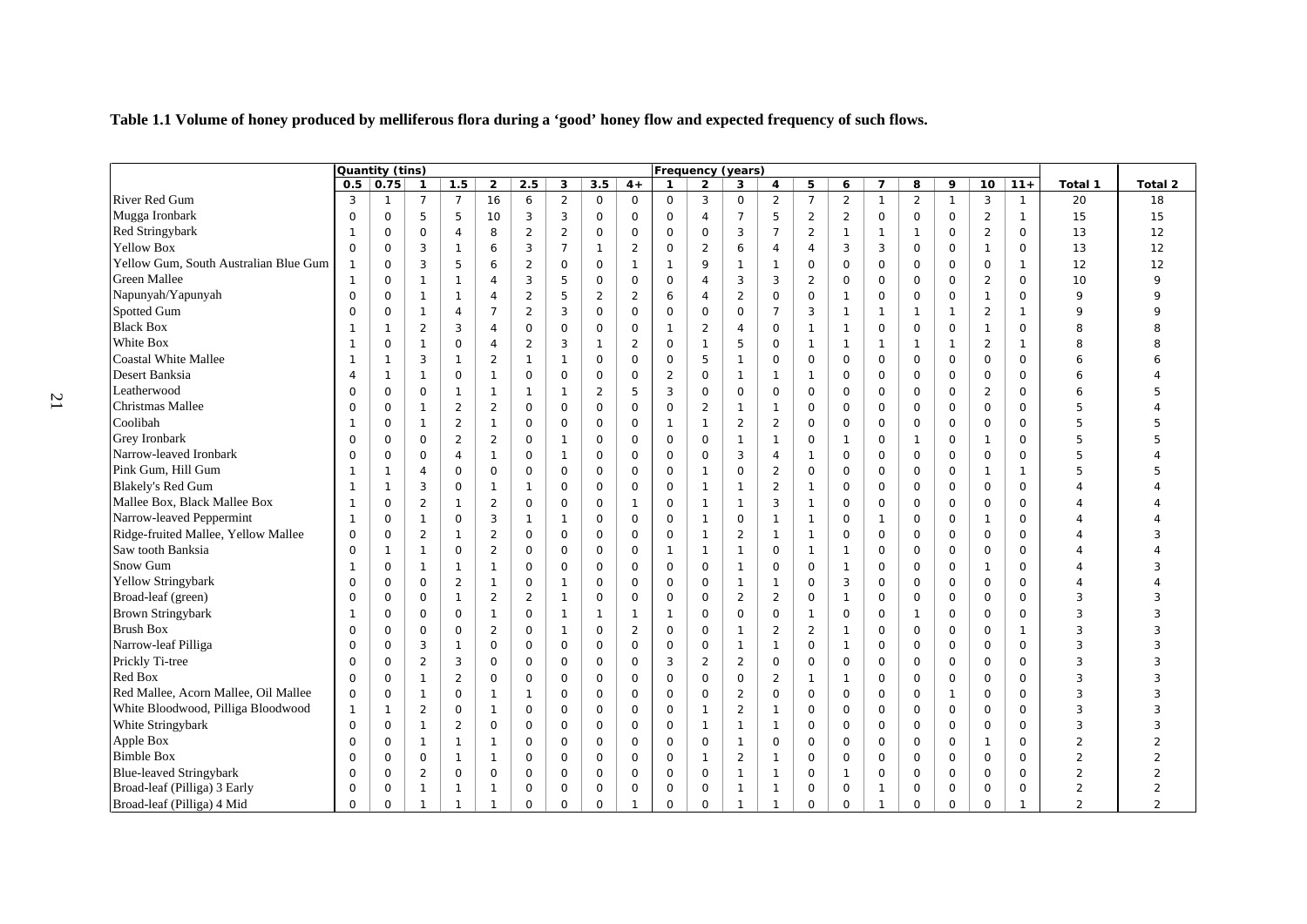#### **Table 1.1 Continued.**

|                                            | Quantity (tins) |                     |                |                |                     |              |                |             |              |                     |              | <b>Frequency (years)</b> |                |                     |                     |                     |              |             |              |              |                |                |
|--------------------------------------------|-----------------|---------------------|----------------|----------------|---------------------|--------------|----------------|-------------|--------------|---------------------|--------------|--------------------------|----------------|---------------------|---------------------|---------------------|--------------|-------------|--------------|--------------|----------------|----------------|
|                                            |                 | $0.5$ 0.75          | $\mathbf{1}$   | 1.5            | $\overline{2}$      | 2.5          | 3              | 3.5         | $4+$         | $\mathbf{1}$        | $\mathbf{2}$ | 3                        | $\overline{4}$ | 5                   | 6                   | $\overline{7}$      | 8            | 9           | 10           | $11+$        | Total 1        | Total 2        |
| <b>Broad-leaved Stringybark</b>            | $\Omega$        | $\mathsf{O}\xspace$ | $\overline{2}$ | $\mathsf{O}$   | $\mathbf{1}$        | $\mathbf 0$  | $\mathbf 0$    | $\mathbf 0$ | $\mathsf{O}$ | $\mathbf 0$         | $\mathbf{1}$ | $\mathbf{1}$             | $\mathbf 0$    | $\mathbf{1}$        | $\mathsf{O}\xspace$ | $\mathsf{O}\xspace$ | $\mathsf O$  | 0           | $\mathsf{O}$ | $\mathbf 0$  | 2              | 2              |
| <b>Grey Box</b>                            | -1              | $\mathbf{1}$        | $\mathbf{1}$   | $\mathbf 0$    | $\mathbf{1}$        | $\mathbf{1}$ | $\overline{1}$ | $\mathbf 0$ | $\mathbf 0$  | $\mathbf{1}$        | $\mathsf{O}$ | $\mathsf{O}$             | $\overline{1}$ | $\mathbf 0$         | $\mathsf{O}$        | $\mathbf 0$         | $\mathsf{O}$ | $\mathbf 0$ | $\mathsf{O}$ | $\mathbf 0$  | $\overline{2}$ | $\overline{2}$ |
| Messmate                                   | $\Omega$        | $\mathsf O$         | $\mathbf 0$    | $\overline{1}$ | $\mathbf{1}$        | $\mathbf{1}$ | $\mathbf 0$    | $\mathbf 0$ | $\mathbf{1}$ | $\mathbf 0$         | $\mathbf{1}$ | $\mathbf{1}$             | $\mathbf 0$    | $\mathbf 0$         | $\mathbf{1}$        | $\circ$             | $\mathbf 0$  | $\Omega$    | $\mathsf O$  | $\Omega$     | $\overline{2}$ | $\overline{2}$ |
| Moonah                                     | 0               | $\mathsf{O}$        | $\overline{2}$ | $\overline{1}$ | $\mathbf 0$         | $\mathbf 0$  | $\mathbf 0$    | $\mathbf 0$ | $\mathbf 0$  | $\mathbf{1}$        | $\mathsf{O}$ | $\mathsf{O}$             | $\mathbf{1}$   | $\mathbf 0$         | 0                   | $\mathbf 0$         | $\mathbf 0$  | 0           | $\mathsf O$  | $\mathbf 0$  | $\overline{2}$ | $\overline{2}$ |
| Prickly Box                                | $\overline{2}$  | $\mathbf{1}$        | $\mathbf 0$    | $\mathbf{1}$   | $\mathsf{O}$        | $\mathsf{O}$ | $\mathsf O$    | $\mathsf O$ | $\mathsf O$  | $\overline{1}$      | 0            | 2                        | $\overline{1}$ | $\mathbf 0$         | 0                   | $\mathsf{O}$        | 0            | 0           | $\mathsf O$  | $\mathbf 0$  | $\overline{2}$ | $\overline{2}$ |
| Red Ironbark                               |                 | $\mathsf O$         | $\mathbf{1}$   | $\overline{2}$ | $\mathsf{O}$        | $\mathbf 0$  | $\mathsf O$    | $\mathsf O$ | $\mathbf 0$  | $\overline{1}$      | 0            | $\mathsf{O}$             | $\overline{2}$ | $\mathsf O$         | $\mathsf{O}$        | $\mathsf{O}$        | $\mathsf{O}$ | $\mathbf 0$ | $\mathsf O$  | $\mathbf 0$  | $\overline{2}$ | $\overline{2}$ |
| Round leaved Box                           | $\mathbf{1}$    | $\mathbf 0$         | $\mathbf 0$    | $\mathsf{O}$   | $\mathbf{1}$        | $\mathbf{1}$ | $\mathbf{1}$   | $\mathbf 0$ | $\mathbf 0$  | $\mathsf{O}$        | 0            | $\mathsf{O}$             | $\mathbf{1}$   | $\mathbf{1}$        | $\mathbf{1}$        | $\mathbf{1}$        | $\mathbf{1}$ | 0           | $\mathsf{O}$ | $\mathbf 0$  | $\overline{2}$ | $\overline{2}$ |
| Silver-topped Stringybark, White-limb      | $\mathbf 0$     | $\mathbf 0$         | $\mathbf{1}$   | $\mathbf{1}$   | $\mathsf O$         | $\mathbf 0$  | $\mathbf 0$    | $\mathbf 0$ | $\mathbf 0$  | $\mathsf{O}\xspace$ | $\mathbf{1}$ | $\mathbf{1}$             | $\mathbf 0$    | $\mathbf 0$         | $\mathsf{O}$        | $\mathsf{O}\xspace$ | $\mathsf O$  | 0           | $\mathsf{O}$ | $\mathbf 0$  | $\overline{2}$ | $\overline{2}$ |
| Sugar Gum                                  | -1              | $\mathbf 0$         | $\mathbf 0$    | 0              | $\mathbf{1}$        | 0            | $\mathbf 0$    | $\mathbf 0$ | $\mathbf 0$  | $\mathbf 0$         | $\mathbf{1}$ | $\mathsf{O}$             | $\mathbf{1}$   | $\mathbf 0$         | 0                   | $\mathsf{O}$        | $\mathbf 0$  | 0           | $\mathsf{O}$ | $\mathbf 0$  | $\overline{2}$ |                |
| White Mallee                               | -1              | $\mathsf{O}$        | $\mathbf{1}$   | $\mathbf{1}$   | $\mathbf{1}$        | 1            | $\mathbf{1}$   | $\mathsf O$ | $\mathsf O$  | $\mathbf 0$         | $\mathbf{1}$ | $\mathbf{1}$             | $\mathbf 0$    | $\mathsf O$         | 0                   | $\mathsf{O}$        | $\mathsf{O}$ | 0           | $\mathbf{1}$ | $\mathbf 0$  | $\overline{2}$ |                |
| Bloodwood (Mallacoota)                     | 0               | $\mathsf O$         | $\mathbf 0$    | $\mathbf{1}$   | $\mathsf{O}$        | $\mathbf 0$  | $\mathsf O$    | $\mathbf 0$ | $\mathsf O$  | $\mathbf 0$         | 0            | $\mathsf{O}$             | $\mathsf{O}$   | $\mathbf 0$         | $\mathbf{1}$        | $\mathsf O$         | 0            | $\circ$     | $\mathsf O$  | $\mathbf 0$  |                |                |
| <b>Blue Gum</b>                            | $\Omega$        | $\mathbf 0$         | $\Omega$       | $\mathsf{O}$   | $\mathbf{1}$        | $\mathbf{1}$ | $\mathbf 0$    | $\mathbf 0$ | $\mathbf 0$  | $\mathbf 0$         | $\mathsf O$  | $\mathsf{O}$             | $\mathbf 0$    | $\mathbf{1}$        | $\mathsf{O}$        | $\mathsf O$         | $\mathbf 0$  | 0           | $\mathsf O$  | $\mathbf 0$  |                |                |
| <b>Blue Mallee</b>                         | $\Omega$        | $\mathsf O$         | $\mathbf{1}$   | $\mathsf{O}$   | $\mathsf{O}\xspace$ | $\mathbf 0$  | $\mathbf 0$    | $\mathbf 0$ | $\mathbf 0$  | $\mathsf{O}$        | $\mathbf 0$  | $\mathsf{O}$             | $\mathbf 0$    | $\mathbf 0$         | $\mathsf{O}$        | $\mathsf{O}$        | $\mathbf 0$  | $\circ$     | $\mathsf O$  | $\mathbf 0$  |                | O              |
| Broad-leaf (Pilliga) - unspecified         | 0               | $\mathsf O$         | $\mathbf 0$    | $\mathsf O$    | $\mathbf{1}$        | $\mathbf 0$  | $\mathsf O$    | $\mathsf O$ | $\mathsf O$  | $\mathsf{O}$        | $\mathsf{O}$ | $\mathsf{O}$             | $\overline{1}$ | $\mathbf{1}$        | 0                   | $\mathsf{O}$        | $\mathsf{O}$ | $\circ$     | $\mathsf O$  | $\mathbf 0$  |                |                |
| Broad-leaf (Pilliga) 1 (Green-leaf)        | 0               | $\mathsf O$         | $\mathbf{1}$   | 0              | $\mathsf{O}$        | $\mathbf 0$  | $\mathsf O$    | $\mathbf 0$ | $\mathbf 0$  | $\mathbf 0$         | $\mathbf{1}$ | $\mathbf{1}$             | $\mathbf 0$    | $\circ$             | $\circ$             | $\mathsf O$         | $\mathbf 0$  | 0           | $\mathsf O$  | $\Omega$     |                |                |
| Broad-leaf (Pilliga) 2 (blue-leaf)         | $\Omega$        | $\mathbf 0$         | $\mathbf{1}$   | 0              | $\mathbf 0$         | $\mathbf 0$  | $\circ$        | $\mathbf 0$ | $\mathbf 0$  | $\mathbf 0$         | $\mathbf{1}$ | $\mathbf{1}$             | $\mathbf 0$    | $\mathbf 0$         | $\mathsf{O}$        | $\mathsf{O}$        | $\mathbf 0$  | 0           | $\mathsf O$  | $\Omega$     |                |                |
| Broad-leaf (Pilliga) 5 Later Harvey Ranges | 0               | $\mathbf 0$         | $\mathbf{1}$   | $\mathbf 0$    | $\mathsf{O}$        | $\mathbf 0$  | $\mathbf 0$    | $\mathbf 0$ | $\mathbf 0$  | $\mathbf 0$         | $\mathbf 0$  | $\mathsf{O}$             | $\mathbf 0$    | $\mathbf 0$         | $\mathsf{O}$        | $\mathbf{1}$        | $\mathbf 0$  | 0           | $\mathsf{O}$ | $\Omega$     |                |                |
| Caleys Ironbark                            | $\Omega$        | $\mathbf 0$         | $\mathbf{1}$   | $\mathbf 0$    | 0                   | $\mathbf 0$  | $\mathbf{1}$   | $\mathbf 0$ | $\mathbf 0$  | $\mathbf 0$         | 0            | $\mathbf{1}$             | $\mathbf{1}$   | $\mathbf 0$         | $\mathbf{1}$        | $\mathbf{1}$        | $\mathbf{1}$ | 0           | $\mathsf{O}$ | $\Omega$     |                |                |
| Desert Blue Gum                            | $\mathbf 0$     | $\mathbf 0$         | $\mathbf{1}$   | 0              | 0                   | $\mathbf{1}$ | $\mathbf 0$    | $\mathbf 0$ | $\mathbf 0$  | $\mathbf 0$         | $\mathbf{1}$ | $\mathsf{O}$             | $\mathbf 0$    | $\mathbf 0$         | $\mathsf{O}$        | $\mathsf{O}$        | $\mathbf 0$  | 0           | $\mathsf{O}$ | $\mathbf{1}$ |                |                |
| Droopy Styphelia                           | -1              | $\mathsf{O}$        | $\mathbf 0$    | 0              | $\mathsf{O}$        | 0            | $\mathbf 0$    | 0           | $\mathsf O$  | $\mathbf 0$         | $\mathbf{1}$ | $\mathsf{O}$             | $\mathsf{O}$   | $\mathsf O$         | 0                   | $\mathsf{O}$        | $\mathsf{O}$ | 0           | $\mathsf{O}$ | $\mathbf 0$  |                |                |
| Dumosa Mallee                              | 0               | $\mathbf 0$         | $\mathbf 0$    | 0              | $\mathbf{1}$        | $\mathbf 0$  | $\mathsf O$    | 0           | $\mathsf O$  | $\mathbf 0$         | 0            | $\mathbf{1}$             | $\circ$        | $\mathsf O$         | 0                   | $\mathsf{O}$        | $\mathbf 0$  | 0           | $\mathsf{O}$ | $\mathbf 0$  |                |                |
| Grey Gum                                   | $\Omega$        | $\mathsf{O}$        | 1              | 0              | $\mathsf{O}$        | $\mathbf 0$  | $\mathbf 0$    | $\mathbf 0$ | $\mathsf O$  | $\mathbf 0$         | $\mathsf{O}$ | $\mathsf{O}$             | 0              | $\mathbf{1}$        | $\mathsf{O}$        | $\mathsf O$         | 0            | 0           | $\mathsf O$  | $\mathbf 0$  |                |                |
| Hill Red Gum, Sand Gum                     |                 | $\circ$             | $\Omega$       | 0              | $\mathsf{O}$        | $\mathbf 0$  | $\mathbf 0$    | $\mathbf 0$ | $\mathbf 0$  | $\mathbf 0$         | $\mathsf{O}$ | $\mathbf{1}$             | $\mathbf{1}$   | $\mathbf 0$         | $\circ$             | $\mathsf O$         | $\circ$      | $\circ$     | $\mathsf O$  | $\mathbf 0$  |                |                |
| Manuka                                     | -1              | $\mathbf{1}$        | $\mathbf 0$    | $\mathbf 0$    | $\circ$             | $\mathbf 0$  | $\mathbf 0$    | $\mathbf 0$ | $\mathbf 0$  | $\overline{1}$      | 0            | $\mathsf{O}$             | $\mathbf 0$    | $\mathbf 0$         | 0                   | $\mathbf 0$         | $\mathbf 0$  | 0           | $\mathbf 0$  | $\mathbf 0$  |                |                |
| <b>Messmate Stringybark</b>                | -1              | $\mathsf{O}$        | $\Omega$       | 0              | 0                   | $\mathbf 0$  | $\mathsf O$    | $\mathbf 0$ | $\mathsf O$  | $\mathbf 0$         | $\mathbf 0$  | $\mathsf{O}$             | $\mathbf 0$    | $\mathbf 0$         | 0                   | $\mathsf{O}$        | $\mathsf{O}$ | 0           | $\mathbf{1}$ | $\mathbf 0$  |                |                |
| Mountain Blue Gum                          | $\Omega$        | $\mathsf{O}$        | $\mathbf{1}$   | 0              | $\mathsf{O}$        | $\mathbf 0$  | $\mathsf O$    | $\mathbf 0$ | $\mathsf O$  | $\mathbf 0$         | $\mathbf{1}$ | $\mathsf{O}$             | 0              | $\mathsf O$         | 0                   | $\mathsf{O}$        | $\mathsf{O}$ | 0           | $\mathsf O$  | $\mathbf 0$  |                |                |
| Mountain Gum                               | O               | $\mathsf{O}$        | $\mathbf{1}$   | $\mathsf{O}$   | $\mathsf{O}$        | $\mathbf 0$  | $\mathbf 0$    | $\mathbf 0$ | $\mathsf O$  | $\mathbf 0$         | $\mathsf{O}$ | $\mathbf{1}$             | $\mathbf 0$    | $\mathsf{O}$        | 0                   | $\mathbf 0$         | $\mathbf 0$  | 0           | $\mathsf O$  | $\mathbf 0$  |                |                |
| New England Blackbutt                      | $\Omega$        | $\mathsf O$         | $\mathbf{1}$   | $\overline{1}$ | $\mathbf{1}$        | $\mathbf 0$  | $\mathbf 0$    | $\mathbf 0$ | $\mathbf 0$  | $\mathbf 0$         | $\mathsf{O}$ | $\mathsf{O}$             | $\mathbf 0$    | $\mathbf 0$         | $\mathbf{1}$        | $\mathbf 0$         | $\mathsf{O}$ | $\circ$     | $\mathsf O$  | $\mathbf 0$  |                |                |
| Peppermint Box                             | $\Omega$        | $\mathbf 0$         | $\mathbf{1}$   | $\mathbf 0$    | $\mathbf 0$         | $\mathbf 0$  | $\circ$        | $\mathbf 0$ | $\mathbf 0$  | $\circ$             | $\mathbf 0$  | $\mathsf{O}$             | $\mathbf{1}$   | $\mathsf{O}$        | $\circ$             | $\mathbf 0$         | $\mathbf 0$  | $\mathbf 0$ | $\mathsf{O}$ | $\Omega$     |                |                |
| Pilliga Box                                | 0               | $\mathsf{O}$        | $\mathbf{1}$   | 0              | $\mathsf{O}$        | $\mathsf{O}$ | $\mathsf O$    | 0           | $\mathsf O$  | $\mathbf 0$         | 0            | $\mathbf{1}$             | $\mathsf{O}$   | $\mathsf O$         | 0                   | $\mathsf{O}$        | $\mathsf{O}$ | 0           | $\mathsf{O}$ | $\mathbf 0$  |                |                |
| Rough-barked Apple                         | -1              | $\mathsf O$         | $\mathbf 0$    | 0              | $\mathsf{O}$        | $\mathsf{O}$ | $\mathsf O$    | 0           | $\mathsf O$  | $\mathbf 0$         | 0            | $\mathsf{O}$             | $\mathbf 0$    | 5                   | 0                   | $\mathsf{O}$        | $\mathsf{O}$ | 0           | $\mathsf{O}$ | $\mathbf 0$  |                |                |
| Scribbly Gum                               | -1              | $\mathbf{1}$        | $\mathbf{1}$   | 0              | $\mathsf{O}$        | 0            | $\mathbf 0$    | 0           | $\mathsf O$  | $\mathbf 0$         | 0            | $\mathbf{1}$             | $\mathsf{O}$   | $\mathsf O$         | $\mathsf{O}$        | $\mathsf{O}$        | $\mathsf{O}$ | 0           | $\mathsf{O}$ | $\mathbf 0$  |                |                |
| Silver Banksia                             | -1              | $\mathsf{O}$        | $\mathbf 0$    | 0              | $\mathsf{O}$        | $\mathsf{O}$ | $\mathsf O$    | $\mathsf O$ | $\mathsf O$  | $\mathbf 0$         | 0            | $\mathsf{O}$             | $\mathsf{O}$   | $\mathsf{O}\xspace$ | $\mathsf{O}$        | $\mathsf{O}\xspace$ | $\mathbf 0$  | 0           | $\mathsf{O}$ | $\mathbf 0$  |                |                |
| Silver-leaved Ironbark                     | $\Omega$        | $\mathsf{O}$        | $\mathbf 0$    | $\mathbf 0$    | $\mathsf{O}$        | $\mathbf 0$  | $\mathbf{1}$   | $\mathbf 0$ | $\mathsf O$  | $\mathbf 0$         | 0            | $\mathsf{O}$             | 0              | $\circ$             | $\mathsf{O}$        | $\mathbf{1}$        | $\mathbf{1}$ | $\circ$     | $\mathsf{O}$ | $\mathbf 0$  |                |                |
| Southern Blue Gum                          | 0               | $\circ$             | $\mathbf 0$    | 0              | $\mathbf{1}$        | $\mathbf 1$  | 0              | $\mathbf 0$ | $\mathsf O$  | $\mathbf 0$         | 0            | $\mathsf{O}$             | $\mathbf 0$    | $\mathbf 0$         | 0                   | $\mathbf{1}$        | 0            | 0           | $\mathsf{O}$ | $\mathbf 0$  |                |                |
| White Mahogany                             | 0               | $\circ$             | -1             | 0              | 0                   | $\mathbf 0$  | $\mathbf 0$    | $\mathbf 0$ | $\mathbf 0$  | 0                   | $\mathbf 0$  | $\mathbf{1}$             | $\mathbf 0$    | 0                   | 0                   | $\mathsf O$         | 0            | 0           | $\mathsf{O}$ | 0            |                |                |
| Turpentine                                 | $\Omega$        | $\Omega$            | $\Omega$       | $\Omega$       | $\Omega$            | $\Omega$     | $\Omega$       | $\Omega$    | $\Omega$     | $\mathbf{1}$        | $\Omega$     | $\Omega$                 | $\Omega$       | $\Omega$            | $\Omega$            | $\Omega$            | $\Omega$     | $\Omega$    | $\Omega$     | $\Omega$     | $\Omega$       | $\mathbf{1}$   |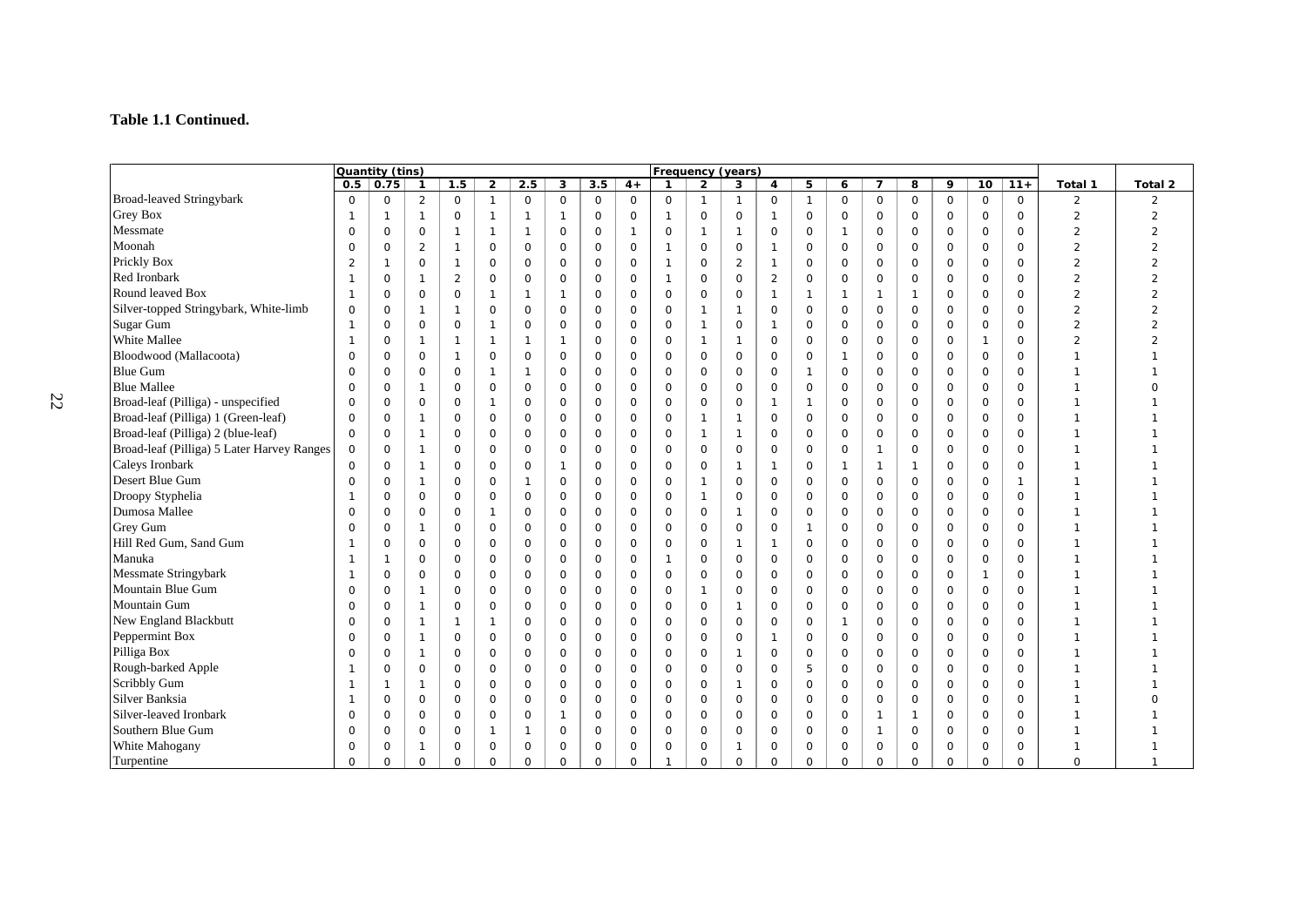

**Figure 1.14 Influencing long-term variation in nectar production by melliferous flora.** 

Volumes of nectar produced *generally* were related to the flowering intensity of that species in that season, whereby bigger yields were obtained when general budding levels were high) (34/47). However this relationship was not dependable (57/66), as rain just prior to flowering ( $\sim$  4 – 6 weeks beforehand) could cause trees to 'grow over bud' and significantly reduce (or even cut completely) nectar and honey yields. Most apiarists who observed this recognised that moisture provided by rainfall had been diverted away from nectar production into growth. Species referred to as longbudders (i.e. those which produce bud but do not flower for another 12-24 months) were more likely to grow over bud and suffer reduced yields than 'short-budders', namely mallee species and Leatherwood. Thus, the worst affected species included River Red Gum, Red and Brown Stringybarks, Yellow Box and Yellow Gum (South Australian Blue Gum). High temperatures and northerly winds also disrupted the relationship between budding/flowering intensity and nectar yield, especially in River Red Gum and Yellow Gum, by causing trees to 'drop bud' prior to flowering thus reducing the capacity for nectar output.

Tools used to predict nectar yields (Figure 1.15) were similar to those used by apiarists to predict flowering (see Figure 1.11), for example, tree health (21/44), rainfall (18/44), normal seasonal conditions (17/44) and rainfall history/patterns (15/44) (Figure 1.15). Tools related to tree health included foliage colour (the 'look' of the tree)  $(11/44)$ , a normal budding process  $(7/44)$  without growth over bud (7/44), bud appearance (2/44) and the colour and freshness of flowers (3/44 each) (Figure 1.15). More direct predictors included checking the floral cups for nectar (7/44) or observing nectar in hives (1/44) (Figure 1.15). Again, logging and agricultural practices such as the use of agricultural chemicals were considered predictors of nectar production by some apiarists (1/1 each) (Figure 1.15). Knowledge of the history of the site (18/44) and species (7/44) were considered vital to many apiarists, as species need time to recover between significant nectar yields (18/44). This collaborated the range of volumes and frequencies of nectar provided in Table 1.1), as low, then moderate, yields followed high yields in the build-up to the next high yielding flowering episode. For example, River Red Gum could produce 0.5 – 1 tin/hive every two years, intermitted by 'moderate' flows of  $1 - 2.5$  tins/hive every four to eight years, with large, 3 tin/hive crops obtained every 10 or more years (Table 1.1).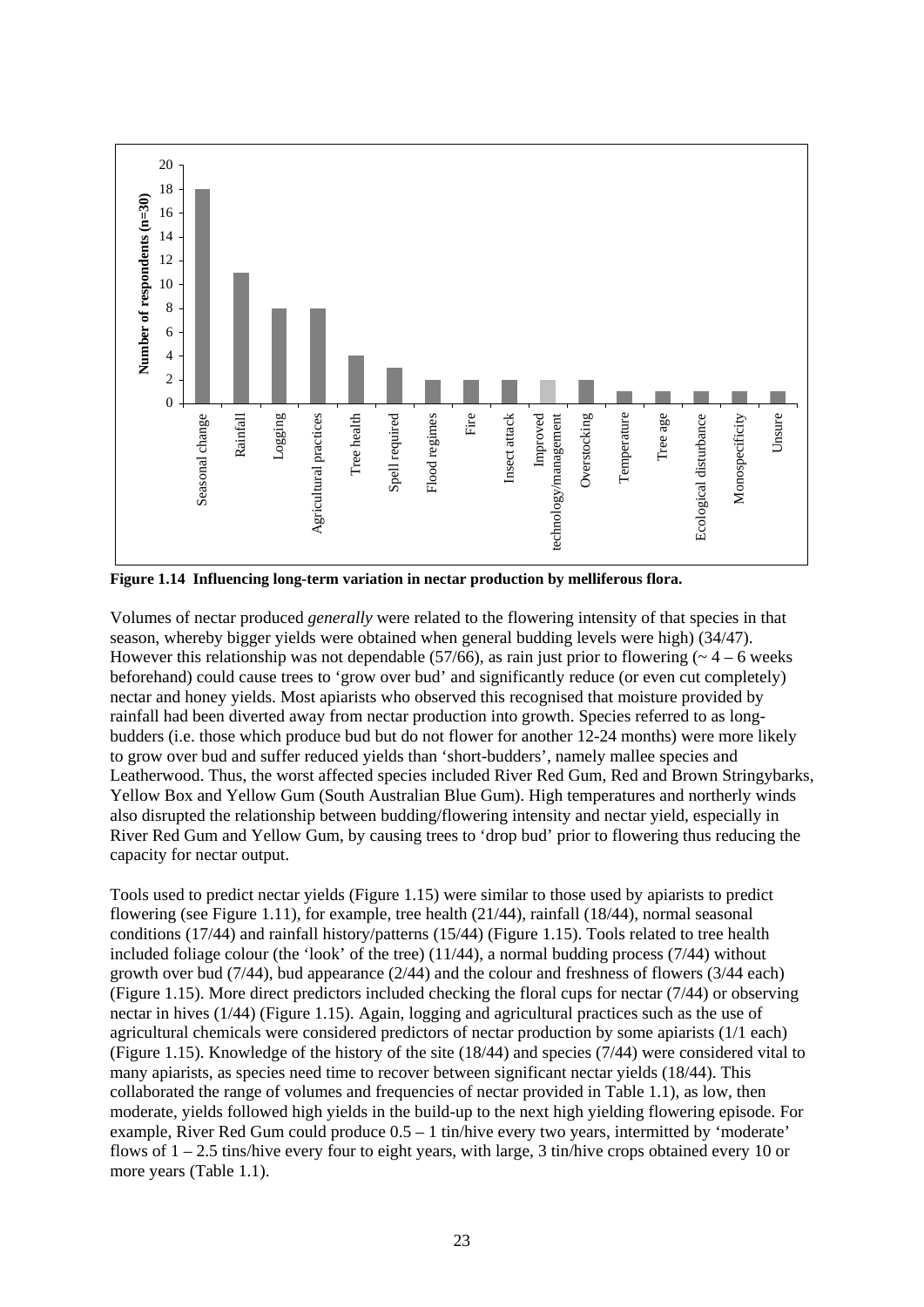

**Figure 1.15 'Tools' used by apiarists to predict the likelihood of a flowering event occurring in melliferous flora.** 

In keeping with the importance of knowing the history of a site and/or species, beekeepers refer to areas and species as reliable or unreliable based on their nectar production history. Reliable areas and species are those that consistently produce commercially viable quantities of nectar (66/66). To some extent, it stands to reason that sites used by apiarists must be reliable although other factors determined species selection (see Figure 1.7). Most apiarists (54/58) reported that long-term reliability of areas and species has changed, with reliable areas becoming unreliable. Perhaps not surprisingly, the factors which affected reliability are much the same as those affecting both flowering and nectar production: rainfall (34/56), long-term seasonal changes (30/56), flood regimes (12/56), logging (15/56) and fire (10/56), and tree health reduction (3/56) (Figure 1.16). Increased insect levels also were detrimental to nectar production and reliability (8/56) (Figure 1.16). Insects reported include Bogong Moths (Noctuidae) (see 1.3.4.1), Yellow Box Beetle (Order: Coleoptera), Rutherglen Fly, Thrip (Order: Thysanoptera), Christmas Beetle (Scarabaeidae), Lerp (Psyllidae) and weevils (Order: Coleoptera) which affect River Red Gum.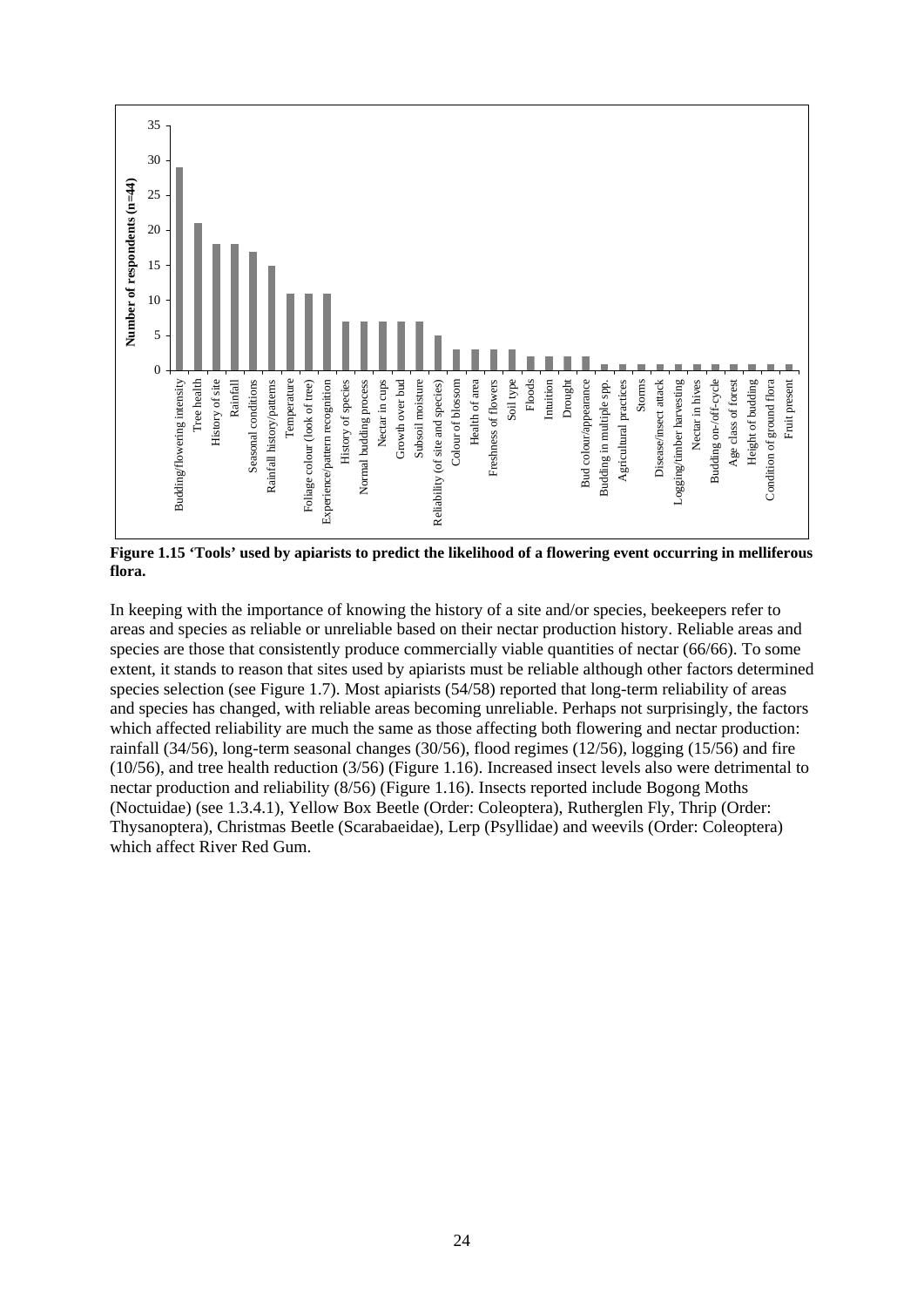

**Figure 1.16 Factors altering the reliability of areas throughout south-east Australia.** 

### **1.3.4 Additional reports of effects on flowering and nectar production**

Previous research by Birtchnell (2002) highlighted several issues raised by apiarists which needed further investigation. The following section presents information relating to these topics.

### *1.3.4.1 Bogong Moths and nectar yield*

Bogong Moths (*Agrotis infusa*) have a dramatic impact on the apiculture industry, with most apiarists (45/66) noting an impact on hive health and honey yields during Bogong Moth plagues (45/45). The majority of those apiarists not affected by Bogong Moths operated beyond the moths' migration range. Bogong Moth plagues significantly reduced (30/45), and/or stopped altogether (19/45), honey flows; reports of reduced honeybee floral visitation (29/45), reduced honeybee activity and competition for nectar (10/45) may explain the impact on honey yields. If alternative nectar sources were available, honeybees may swap nectar sources, thus reducing the impact on honey yields. One apiarist reported that honeybees became aggressive during Bogong Moth plagues and another reported reduced bee population. It was suggested that Bogong Moths elicited these responses in honeybees by 'polluting' the blossom with a scent  $(24/45)$ , fluff or powder  $(10/45)$ , faecal matter  $(8/45)$  or an unidentified substance (6/45), any of which acted as a repellent. Twenty apiarists suggested nectar consumption by Bogong Moths was sufficient to deter honeybees. Only three apiarists were unsure of how Bogong Moths affected honeybees.

#### *1.3.4.2 Logging and adjacent land use*

Logging impacted the flowering and nectar production patterns of species used by most apiarists  $(27/50)$  who used sites which had been logged ( $n=50$ ). Distinctions between clearfelling and selective logging were evident; clearfelling completely removed target melliferous flora which was later replaced with a reduced diversity of species (not necessarily valuable honey flora) in a single cohort, thus eliminating mixed age classes. This impacts on the honey industry, as mature trees were reported to yield more nectar/honey than younger trees. Furthermore, clearfelling results in tracts of land devoid of honey potential for years, whilst trees are growing and not yet reproductive. Edge effects were thought to have contributed to decreased honey yield in surrounding forest. In contrast, apiarists reported that selective harvesting comparatively had a lesser impact on honey yields, despite the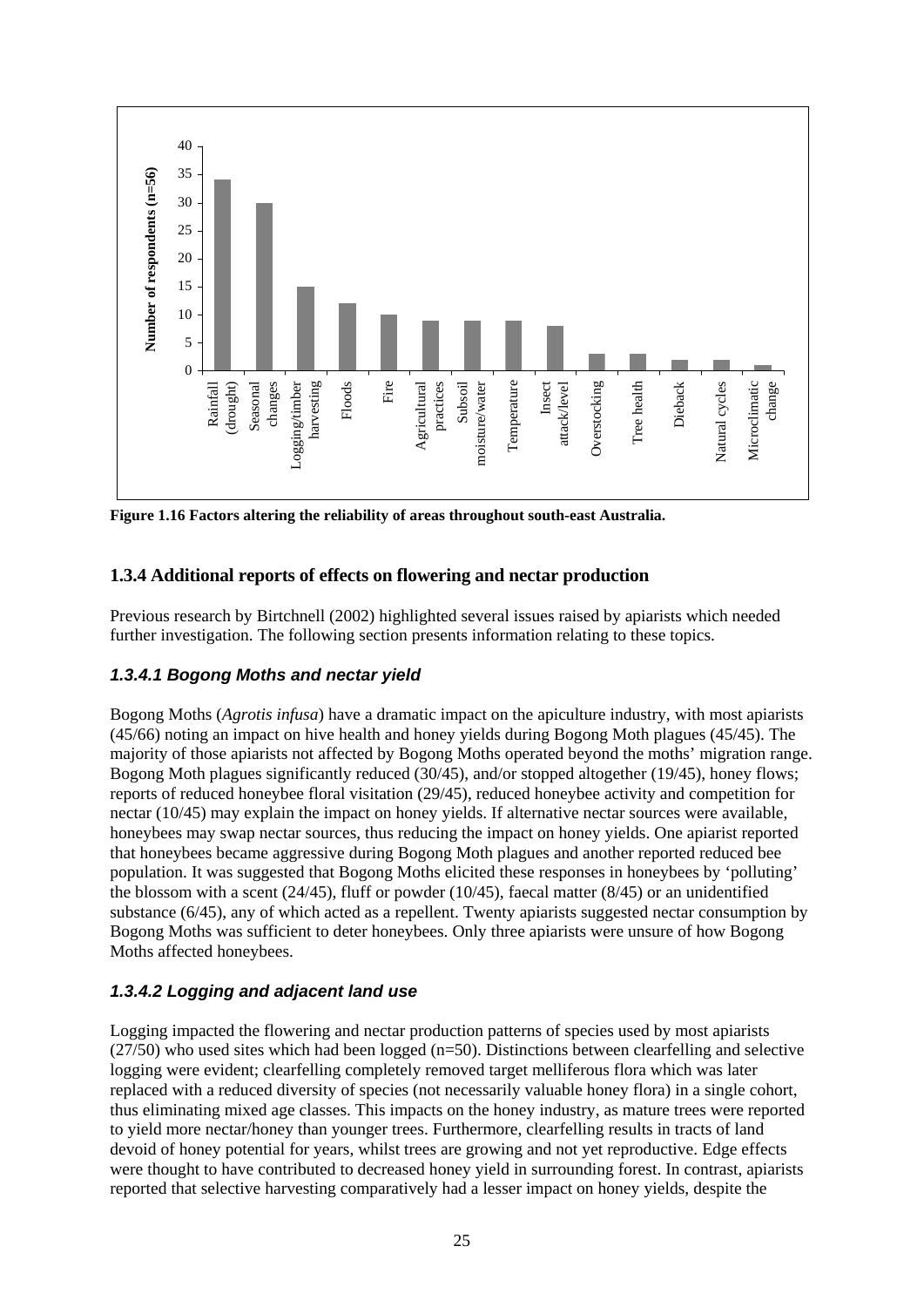observation that mature (i.e. higher yielding) trees often were those harvested. Extant floral resources were available for honey production and diversity was not affected, thus ensuring sites' potential to support hives targeting more than one or two species. Some apiarists suggested that selective logging increased honey production by improving access to floral resources and allowing the remaining trees to increase crown size, in turn increasing budding and flowering intensity and potential for nectar production. Fewer apiarists were affected by clearfelling owing to the siting of their apiaries (i.e. on freehold land or in areas selectively harvested).

Fewer apiarists reported having been impacted by adjacent agricultural land use than by logging. Of those affected (25/66), all reported impacts on honey yields resulting from the use of agricultural sprays including fertiliser, herbicides and, more obviously, insecticides. Many affected apiarists considered agricultural chemicals had reduced tree health and, hence, productivity. Fertilisers were more detrimental than herbicides. Other agricultural practices which were attributed to decreased honey production included vegetation removal (including understorey vegetation which often provides valuable pollen sources) and soil compaction/nutrient increases related to livestock.

### *1.3.4.4 Pollen/Nectar toxicity to honeybees*

Most apiarists had observed impacts on honeybees which they attributed to pollen (11/66) and/or nectar (47/66). Effects thought to be caused by pollen included bee mortality (11/11), nosema (actually, a set of conditions advertised as being caused by *Nosema apis* but which might occur in the absence of *Nosema* infection (Hornitzky 2008) (4/11), reduced bee/hive health (3/3), dysentery (i.e. severe diarrhoea) (3/11) and patchy brood nest (3/3). Interestingly, most of these impacts also are attributed to nectar (Table 1.2). Effects wholly relating to nectar include decreased honey yields, 'streaking' of honeybee faeces on hives, locomotory impacts such as 'drunken' behaviour and paralysis, and fermenting nectar/honey.

| <b>Effect</b>            | Pollen $(n=11)$ | Nectar $(n=47)$ |
|--------------------------|-----------------|-----------------|
| Bee mortality            |                 | 30              |
| Nosema                   |                 | 19              |
| Reduced bee/hive health  | 3               |                 |
| Dysentery                | 3               |                 |
| Patchy brood nest        | 3               |                 |
| Streaking in hives       |                 |                 |
| 'Drunken' behaviour      |                 | 14              |
| Paralysis                |                 |                 |
| Collect fermented nectar |                 |                 |
| Thin honey (ferments)    |                 |                 |
| Decreased honey yields   |                 |                 |

**Table 1.2 Observed effects of seasonal pollen and/or nectar toxicity on honeybees.** 

Toxicity was not present during every flowering event (57/57) and was 'triggered' by (mostly) environmental conditions immediately preceding, or during, flowering (Figure 1.17). High humidity (30/48) and cold weather (15/48) were most commonly cited as causing toxicity (Figure 1.17). Fermented nectar (14/48) and honey (5/48), and honey with a high moisture content (i.e. 'thin', unripened honey) (11/48), also were recognised as triggering the effects discussed above (Figure 1.17). Some apiarists explained the effects were a result of low carbohydrates in the nectar (3/48) or protein in pollen (4/48), a natural defence mechanism (3/48) or of agricultural sprays (1/1). One apiarist observed the impacts were worse when general budding was poor (Figure 1.17). Additionally, some species were more notorious than others for producing substances ultimately toxic to honeybees. Such species included Grey Box, White Box and Red Bloodwood [Mallacoota]. Importantly, species could produce high honey yields and have no negative effect on honeybees until the weather changed, after which point the species would become 'toxic' to bees.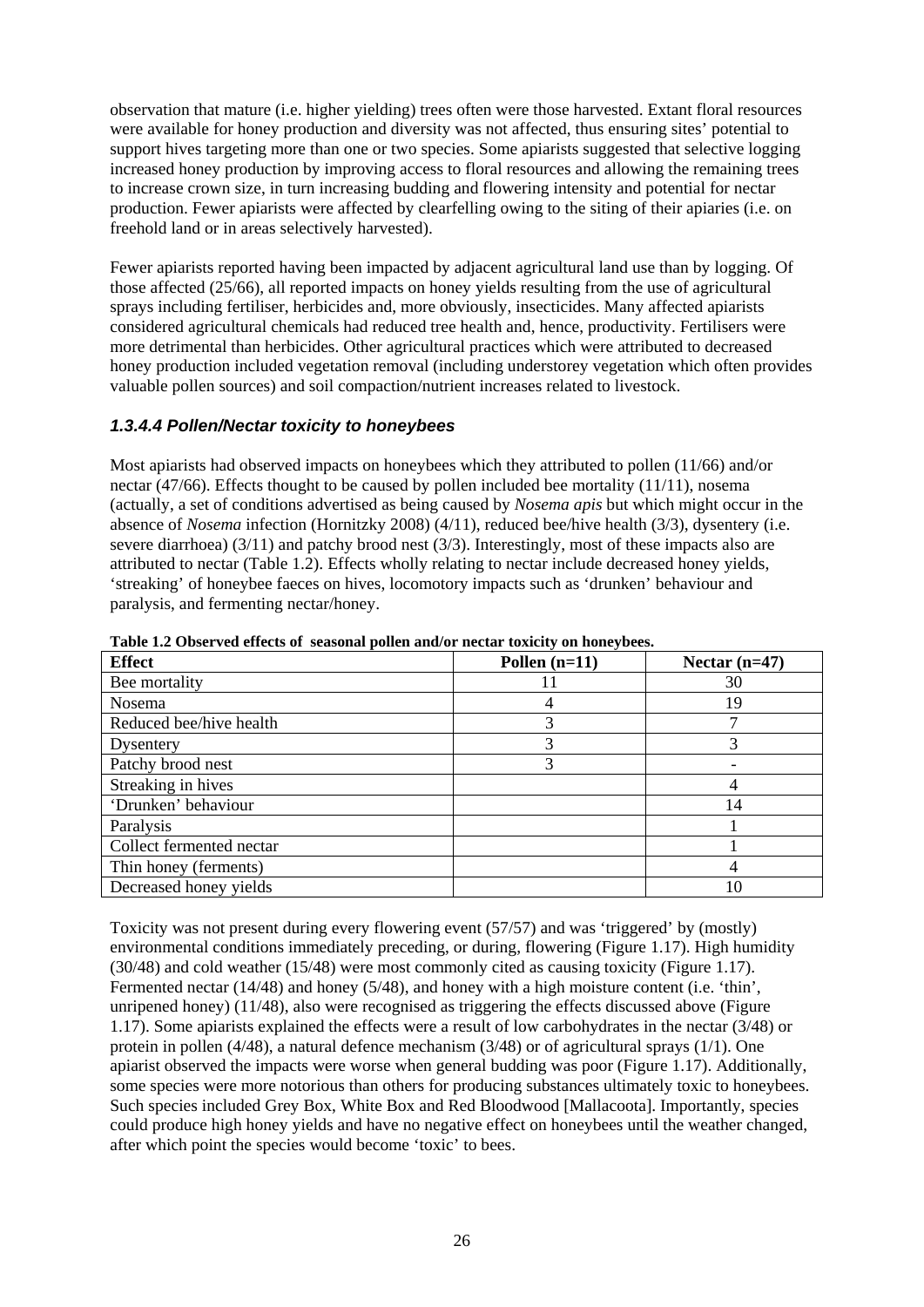

**Figure 1.17 Factors 'triggering' pollen and/or nectar toxicity of melliferous flora to honeybees.** 

# **1.4 Discussion**

This research was based on observations made over decades by very experienced individuals, each of whom was commercially dependent on having a strong understanding of flowering and nectar production patterns. Knowledge of flowering ecology, as well as the factors influencing flowering and nectar production, was critical for their livelihood and, ultimately, for the broader community. In fact, this research supported an earlier finding that apiarists have conducted the longest, most detailed study known on flowering patterns in any species (Birtchnell 2002). Apiarists' reliance on his or her own observations also means that each apiarist represents a single long-term study and thus, act as a replicate to be compared against studies undertaken by other apiarists. Therefore, this research is the most replicated and long-term study considering such a large group of species across such a wide area. Previous efforts to undertake similar research were valuable but were restricted only to one Australian state and/or genus (Somerville 1999; Birtchnell and Gibson 2006). Furthermore, this is the first study to consider flowering frequency, period **and** intensity **and** the relationship between flowering and nectar production in more than one genus in multiple Australian states and territories. This research also investigated several key issues identified by apiarists which have a significant, deleterious impact on the Australian beekeeping industry.

## **1.4.1 Flowering patterns**

Whilst several species flowered annually, most species had more infrequent flowering episodes with the mode of responses for most species indicating two to four year intervals between flowering were most common. Similar patterns were observed in *Eucalyptus regnans* (Ashton 1975) and other melliferous species in Victoria (Birtchnell and Gibson 2006) and New South Wales (Somerville 1999). Indeed, a species-by-species comparison of the flowering frequencies reported here and in previous studies of melliferous flora (e.g. Somerville 1999; Birtchnell and Gibson 2006) indicated strong analogies. Subtle variations between flowering frequencies reported here and elsewhere may be due to differences in the level of detail presented (that is, the number of categories grouping the number of observations) and, more fundamentally, the spatial and temporal ranges from which observations were made. This is to be expected, and further highlights the value of long-term, broad scale data sets; such datasets reduce the 'noisy' element of data resulting from a number of factors (including those previously discussed) because results are averaged across a wider geographic and temporal area (Sparks et al. 2000).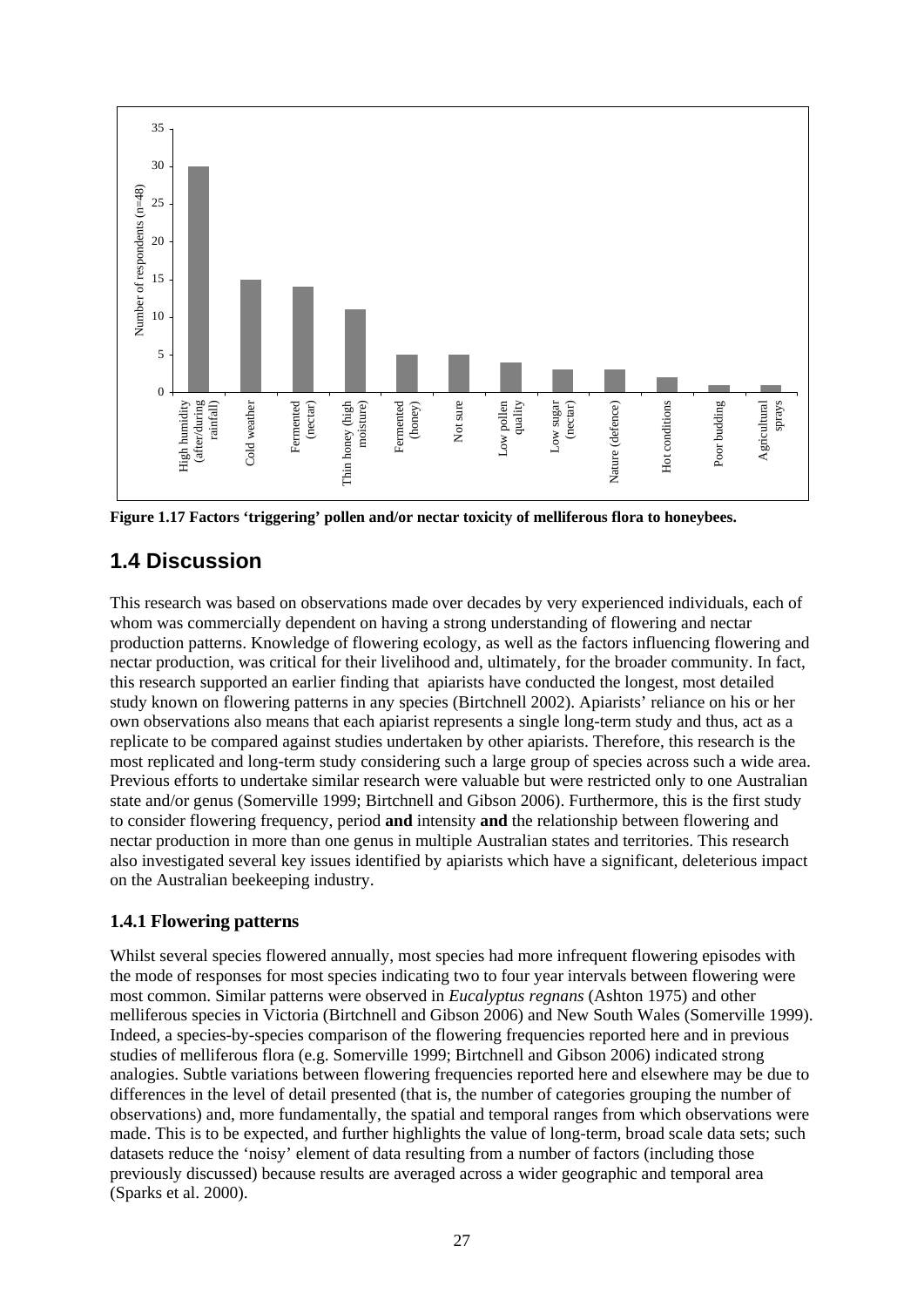Very few species considered in this study had a dependable flowering frequency, with short-term variations in flowering frequency commonly observed although less so in annual flowering species such as Leatherwood. This may explain why much of the literature relating to flowering frequency considers annual species – determining the factors which regulate flowering frequency would be more practical in species which flower at predictable (and short) intervals than those with extended and variable flowering frequencies. Nonetheless, factors controlling flowering frequency are complex (Ashton 1975). Whilst there is a growing mass of research which considers the role of genetics in flowering regulation (akin to 'natural cycles'), observable factors such as rainfall, temperature and moisture availability also have been considered (e.g. Porter 1978; Pook et al. 1997; Law et al. 2000) and were found in this study to influence flowering frequency. Flowering intensity was influenced by similar factors, a finding common to Birtchnell and Gibson (2006).

Spatial variation in flowering frequency was attributed to localised rainfall (and, hence, subsoil moisture) and floods, as well as soil type though to a lesser extent. In a political context, the impact of flood regimes is critical: further research, undertaken in conjunction with apiarists, is urgently needed to determine the optimum volume and timing of release of environmental flows, such as those planned along the Murray River (e.g. Thoms et al. 2000; Chong and Ladson 2003), for flowering ecology. Flows at the wrong time jeopardise survival of riparian and floodplain species (e.g. Jolly et al. 1996; Thoms et al. 2000) and the species and industries which are dependent on the survival of these species. This research should be implemented urgently.

Spatial variation in the timing of flowering also was observed and was possibly highlighted by extended flowering periods in those species used by more apiarists. Specifically, variation in flowering period was typcial between northern and southern areas of a species range. This has been observed in other studies, although in the northern hemisphere, southern areas flower before northern areas as temperature increases radiate laterally from the equator (Sparks et al. 2000). Flowering commencement in all plants considered in a British study which used long-term data was significantly related to temperature (Sparks et al. 2000) and Keatley et al. (2002) found temperature most powerfully explained the flowering periods of several Victorian melliferous eucalypts. Like Sparks et al. (2000), Keatley et al. (2002) used long-term data to reach this conclusion. These studies support observations made by apiarists involved in this research and hold interesting implications for the impact of climate change on flowering patterns. These implications are further compounded by beekeepers' observations that long-term changes in flowering and nectar production correspond to unseasonal rainfall patterns. Indeed, rain 'at the right time' was identified as a factor affecting all aspects of flowering and nectar production considered in this study. Rainfall patterns are predicted to be affected by global warming and some studies revealed rainfall patterns already have altered (e.g. Zhang et al. 2007). Altitudinal differences in the onset of flowering also may be affected by climate change as the higher areas, historically cooler than the lower areas, become homogenous.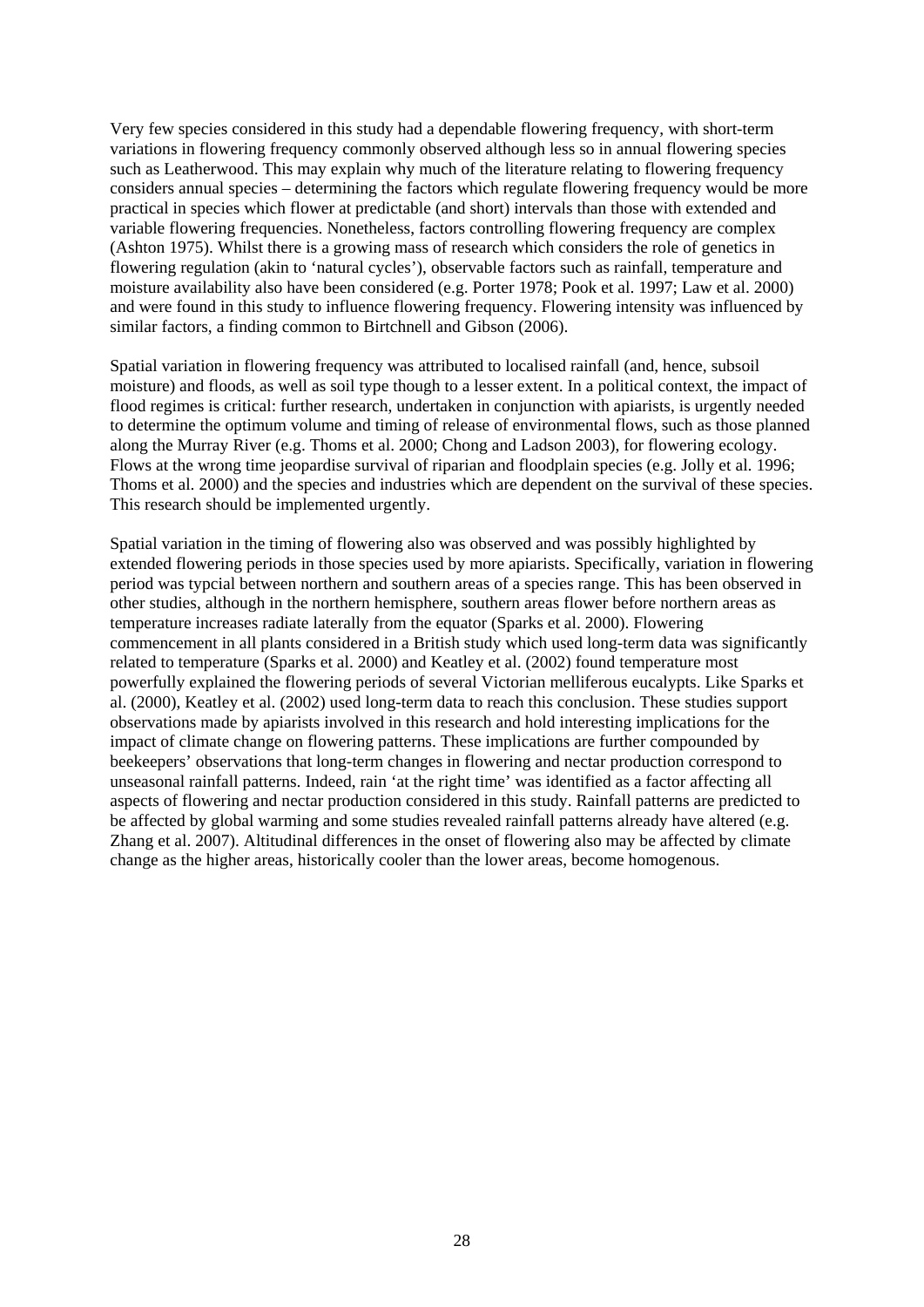## **1.4.2 Nectar production**

Nectar production is related to honey production, as the volume of nectar secreted is indirectly reflected by the volume of the honey yield (see Law and Chidel 2007). This is not necessarily accurate, however, for a number of reasons. Firstly, other nectarivorous organisms may have depleted nectar resources prior to floral visitation by honeybees thus reducing honey yields, as less nectar is available for honeybees. Secondly, bee and colony health may reduce the quantity of nectar harvested and so, reduce the amount of honey produced. Also, more than one floral source flowering may be flowering at the time in that area. This could result in an increased honey yield, as there is more than one source of nectar from which to collect. Finally, there is a positive correlation between honeybee activity and temperature despite there being a negative correlation between temperature and nectar production (Bond and Brown 1979). Therefore, even though nectar production may be high during low temperatures, less nectar would be collected due to reduced honeybee activity, which is highest during warmer weather (Bond and Brown 1979). Care must be exercised when comparing honey yield to nectar production, however it can provide a valuable measure as long as these other influences are considered.

Most concerning is the apiarists' observed long-term decline in nectar production by Australian melliferous flora. Indeed, if nectar is produced at low temperatures, then increasing temperatures may decrease nectar production (and, thus, honey production) further. In addition, higher temperatures may increase the foraging potential of honeybees (which exhibit increased activity in warmer conditions), potentially to the disadvantage of other nectarivorous invertebrates and fauna. These species would already be finding it difficult to obtain nectar but also may have co-evolved with their food source and thus be more active at lower temperatures (i.e. less often). If this hypothesis is correct, then the instances of flowering events which do not yield commercial honey crops would increase and countless nectar-dependent species may perish. This situation is impacted further by the observation that nectar and rainfall/moisture at the 'right' time are linked and so, like flowering patterns, will be affected by climate change should predictions of altered seasons be correct. This would possibly increase the incidence of 'growth over budding', which was identified in this study as having a deleterious effect on nectar yields. Other tools used by apiarists to predict both flowering and nectar production could be studied in further detail, as they have the potential to be used by land managers and other industries.

### **1.4.3 Additional reports of effects on flowering and nectar production**

This study represents the first detailed assessment of the interaction between Bogong Moths and Honeybees and was the result of incidental comments made during previous research by Birtchnell (2002). The impact of Bogong Moths on Honeybees and honey yields is interesting and requires further study – ideally with experimental methodologies. In addition, factors contributing to Bogong Moth plagues should be investigated, as these are the conditions contributing to decreased honey production. Also, research could consider the possibility of elemental arsenic being implicated: individual Bogong Moths were found to transport arsenic at low concentrations, however when Bogong Moths were *en masse*, as in a plague, arsenic levels were concentrated and bioaccumulation occurred (Green et al. 2001). The mostly likely source of arsenic carried by the Bogong Moths was agricultural land in which Bogong Moth larvae fed (Green et al. 2001). Research suggests that honeybees are sensitive to arsenic and so effects observed by apiarists may result from honeybees' detection of arsenic left in the floral cup by Bogong Moths. Additionally, this highlights the need for further research to be undertaken to determine the impacts of agricultural sprays on honeybees and honey production.

Impacts of logging on flowering ecology was another incidental topic raised during previous research with apiarists (Birtchnell and Gibson 2006); this study found that selective logging, whilst impacting honey yields, was less deleterious to flowering ecology and dependent fauna than clear-fell logging. Aside from the obvious impact this loss of resources has on nectarivorous fauna and ecological impacts such as edge effects, the impact of clear-fell logging on the beekeeping industry is significant.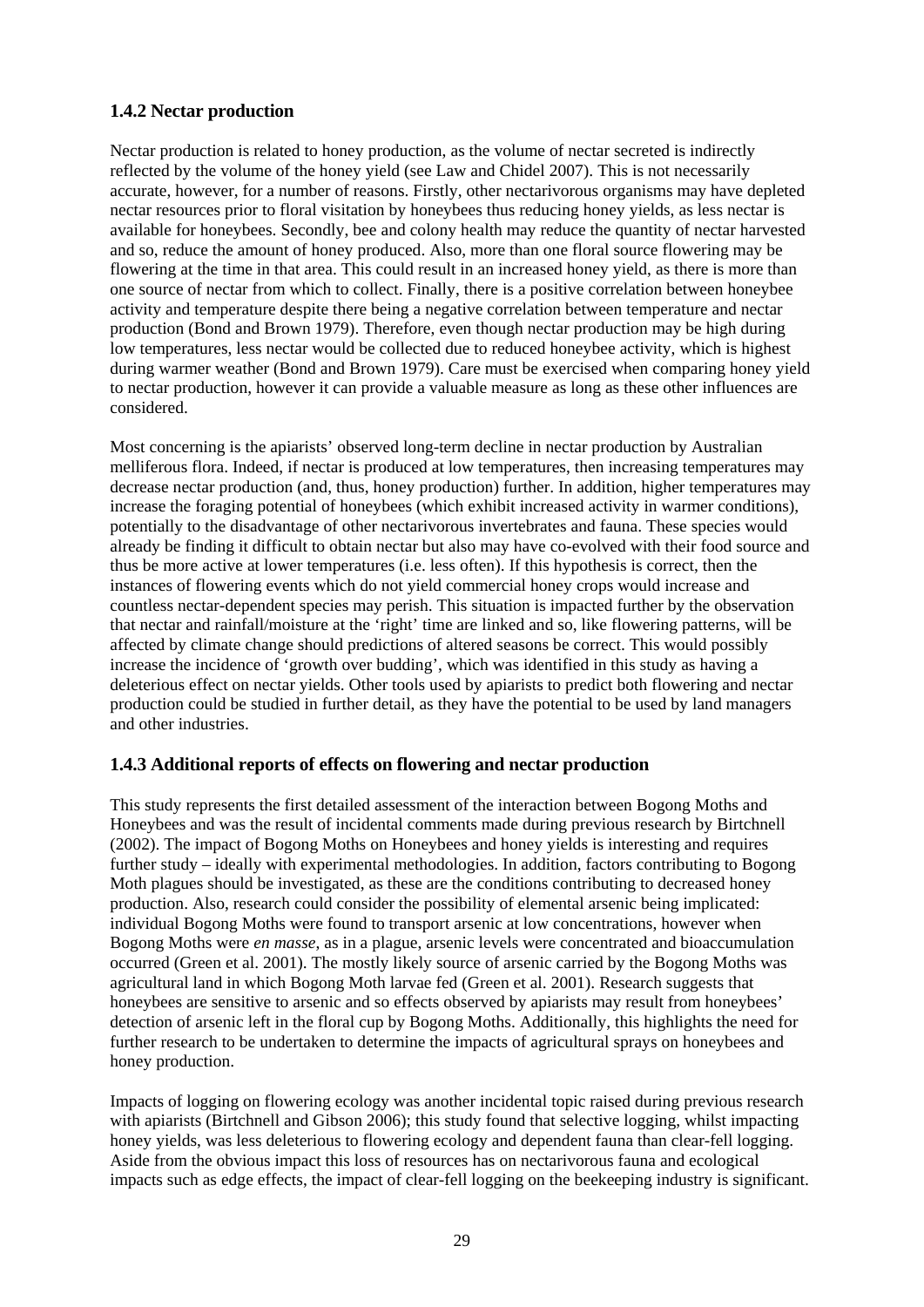The situation is exacerbated by the need for apiarists to retain apiary sites; sites which have been clear felled will not be commercially viable for years, even decades, yet annual lease fees must be paid in order for the leasing apiarist to maintain use of the site. Species used to regenerate the sites may not be as melliferous as those clear felled.

For the first time, detailed observations of pollen and/or nectar toxicity to honeybees were presented. The majority of apiarists considered nectar, rather than pollen, to be the cause of a devastating event. Symptoms associated include reduced honeybee and hive health, streaking of faecal matter in and on hives, dysentery, paralysis and 'drunken' behaviour. Infection by the microsporidian *Nosema apis*  (nosema) was mentioned as being a symptom, however the use of this term probably relates to the set of symptoms just listed, as such symptoms commonly are attributed to *Nosema apis* despite our observations that the infection of affected honeybees by the parasite is rarely, if ever, confirmed. For example, Hornitzky (2008) found spotting on hives, a symptom identified by apiarists here, could not be used as an indicator of nosema as there was no association between spotting and nosema spore counts. In addition, apiarists involved in nosema studies often reported 'thin' honey, particularly during wet periods and/or towards the end of flowering in species identified here (e.g. Grey Box, Red Ironbark) (Hornitzky 2008). These conditions were reported by apiarists involved in this study but Hornitzky (2008) found no relationship between thin honey and environmental conditions and nosema spore counts. Thus, reports of *Nosema* generally relate to a set of symptoms (i.e. a 'condition') rather than an actual infection.

Certainly, we found that high bee mortality and other symptoms coincided with nectar and honey related issues, namely the high moisture content of honey in hives which precludes the ripening process. This may source from fermented nectar or may be fermenting in the hive, however observations of locomotory disorder and high mortality in workers suggests bees that collected nectar may not reach the hive. Thus, honey inside the hive may be fermenting due to a high moisture content. Indeed, the situation seems linked to flowering events which coincide with high humidity and cold weather and, therefore, most often affects bees collecting from species which flower during late autumn and early spring (e.g. Grey Box, White Box and Red Bloodwood [Mallacoota] in the latter stages of flowering) (Hornitzky 2008). The impact on apiarists is dramatic and extends beyond the problematic flowering episode as the hive takes up to a year to recover strength, hence annual honey production and income is severely affected. This situation requires additional research, although the potential for nectar to ferment and elicit symptoms like those reported by apiarists are considered in Section 2 of this report.

In summation, this study highlighted the long-term changes observed in flowering intensity, nectar production and the reliability of species and areas. Findings corresponded well to those reported in Birtchnell (2002) and other sources, but covered a broader geographic scale than previous studies. Factors influencing flowering ecology and tools used successfully by apiarists to predict flowering and nectar production also were investigated. Importantly, the research has highlighted critical areas for future research, namely the impact of flood regimes on flowering ecology, the effect of climate change on flowering and nectar production in honey flora and the anticipated impact this may have on the Australian beekeeping industry, and the impact of Bogong Moths and agricultural practices on honeybee health and behaviour.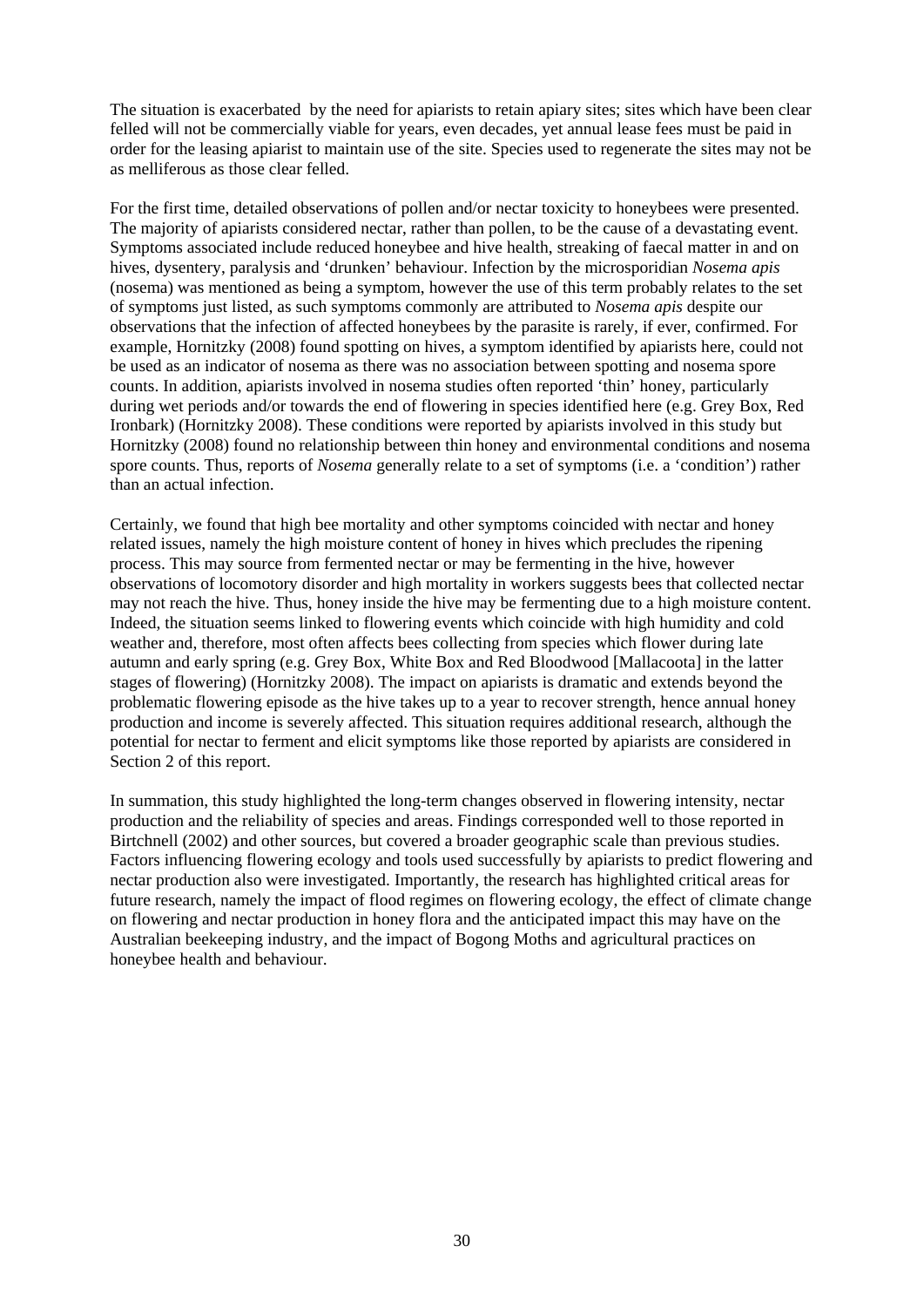# **2. Drunken honeybees – fact or fiction?**

# **2.1 Introduction**

Apiarists have long observed patterns in bee mortality, flowering and climatic conditions. In fact, apiarists report that, within a flowering episode, melliferous species can transform from valuable honey producers to savage killers (see Section 1.3.4.4). Beekeepers have also recognised that such a transformation primarily occurs in relation to increasing atmospheric humidity. For example, conditions experienced in the latter stages of autumn and throughout spring (when warm weather is interspersed with periods of rainfall and/or humidity) appear to trigger dramatic bee mortality (Section 1.3.4.4). Although high rainfall and atmospheric humidity are present during winter also, honeybees are less active (and, therefore, ingesting less nectar) during cold periods. Not surprisingly, then, melliferous species such as Grey Box and Red Bloodwood (Mallacoota), both of which flower through autumn (Figure 1.12), are notorious killers.

Grey Box provides apiarists with strong evidence of the relationship between honey production, bee mortality and atmospheric humidity: during the early stages of flowering, this species is one of Victoria's main honey producers, yielding up to 3 tins/hive (Table 1.1). The latter stages of flowering, however, coincide with late autumn/early winter and, therefore, increased atmospheric humidity. Beekeepers report that the first major autumn rainfall triggers massive bee mortality with several apiarists reporting losses of up to 90% of hive populations. Common symptoms exhibited by honeybees prior to death during this period include visible 'streaking' (smears of faecal matter) in and on hives, dysentery and 'drunkenness' (Section 1.3.4.4). Apiarists often use the term 'drunk' to best describe the behaviour of bees during this time, whereby bees fall from flowers to the ground, stagger and move in confused movements and, eventually, die. Generally, bees are not able to return to the hive and die *en masse*, often in front of the hive (Figure 2.1). One theory, based on observations of honeybees in Kenya, suggests that 'drunk' bees are detected by the colony and excluded from the hive (Hassan 1992). Importantly, a weak sugar solution which had fermented was inadvertently fed to honeybees in a caged feeding trial and had similar outcomes to those described here (R. Manning pers. comm. 2005).

## **Figure 2.1 Wandoo (***Eucalyptus wandoo* **subsp.** *wandoo***) in June 2006.**

Dead honeybees carpet the ground in close proximity to the hive after humid conditions coincided with a Wandoo flowering event.

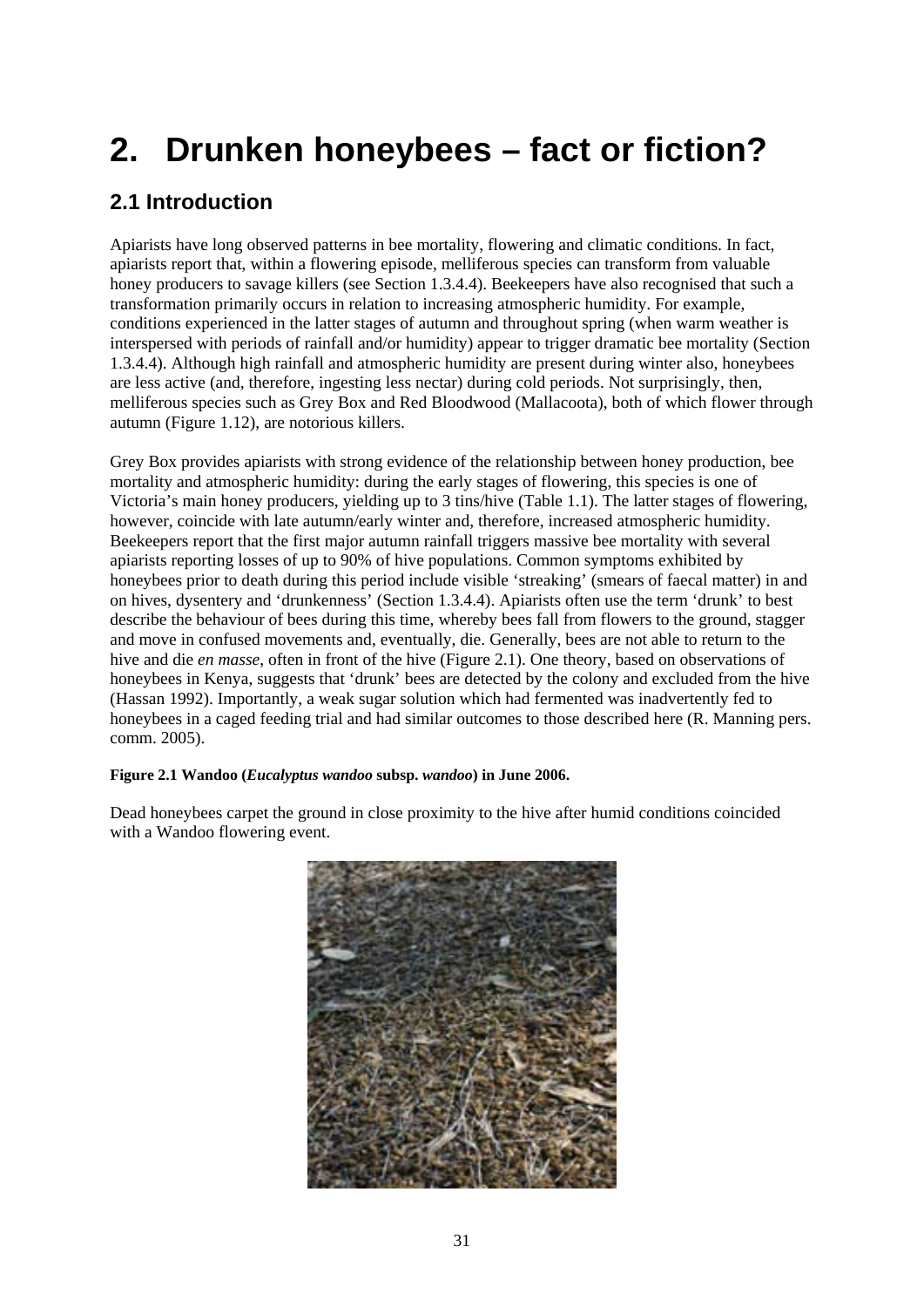Over the years, the authors have heard many reports from the general community of bees acting 'drunk' and dying under trees, including *Robinia* species, Common Bottle-brush (*Callistemon longifolia*), Banksias, Lemon-scented Gum (*Corymbia citriodora*), Red Ironbark (*Eucalyptus tricarpa*) and various other eucalypt species (e.g. Birtchnell et al. 2005). Each episode reported by the public has coincided with similar climatic conditions as those identified by apiarists as triggering the problem. Observations are not restricted to honeybees. The authors have seen similar effects also affecting European Wasps (*Vespula germanica*) and native Flower Wasps (Tiphiidae) imbibing nectar from non-indigenous (planted) eucalypt species. Reports of drunken lorikeets are not uncommon; one Sydney reporter observed 'drunk' lorikeets feeding on *Schotia brachypetala.* This African species has the common name 'Drunken Parrot Tree' because it produces so much nectar that it ferments before it all can be consumed and has a narcotic effect on parrots (Wikipedia 2008). Dr Larry Vogelnest, a senior veterinarian at Taronga Zoo, has said 'basically, they [the lorikeets] behave like drunk people, staggering around … uncoordinated'.

It is possible that nectar could ferment, as it is a natural sugar solution and is therefore likely to be colonised by environmental micro-organisms, such as yeasts. In isolation, this would not result in fermentation, however, as the high sugar concentration would 'preserve' nectar. However, increased atmospheric humidity could encourage dilution of nectar reserved in the floral cup (atmospheric moisture - high, nectar moisture - low). In turn, reduced ratios of nectar sugars to water may reduce the sugars' ability to inhibit microbial growth (including yeasts) in the nectar. Thus, fermentation could occur, as ethanol is produced as waste by yeasts during sugar metabolism. Honeybees, when gathering this nectar, would thus be ingesting nectar laced with alcohol (ethanol) and may exhibit those symptoms observed by apiarists, the authors and members of the wider community.

This research, therefore, aimed to determine whether:

- 1. nectar, a naturally occurring sugar source, is colonised by yeasts
- 2. such micro-organisms ferment nectar retained within the floral cup
- 3. fermentation levels change throughout a species' flowering period and the relationship, if any, between alcohol concentration and climatic conditions, and
- 4. whether ingestion of fermented nectar by honeybees results in those symptoms reported by apiarists.

# **2.2 Methodology**

### **2.2.1 Method development for nectar collection**

Several methods for collecting nectar were trialled due to the difficulty in obtaining nectar. Early attempts to collect nectar from Yellow Box using the standard capillary tube method failed owing to the lack of nectar. Instead, floral cups were swabbed using urethral swabs moistened with sterile water. This allowed for culturing of microbiota but did not link microbiota specifically with nectar (although it is likely that yeasts in the floral cup *would* colonise nectar when present) nor did it enable investigation of ethanol in nectar. A subsequent method involved adding sterile water to the floral cup of Grey Box, *Eucalyptus microcarpa*, allowing the water to stand so as to 'wash' the floral cup of nectar traces, and then extracting this solution using a glass pipette and pipette filler. This method did not allow comparison of alcohol content, as the concentration of nectar diluted with water varied and, if present, alcohol would have been too diluted to be detected. These nectar collection trials provided valuable outcomes which guided the development of a very efficient and successful nectar collection method. Nonetheless, the aims of the research dictated the need to collect pure nectar which is notoriously difficult to obtain from the eucalypt species (e.g. Wilson 2002). Many visits to collect nectar thus were unsuccessful.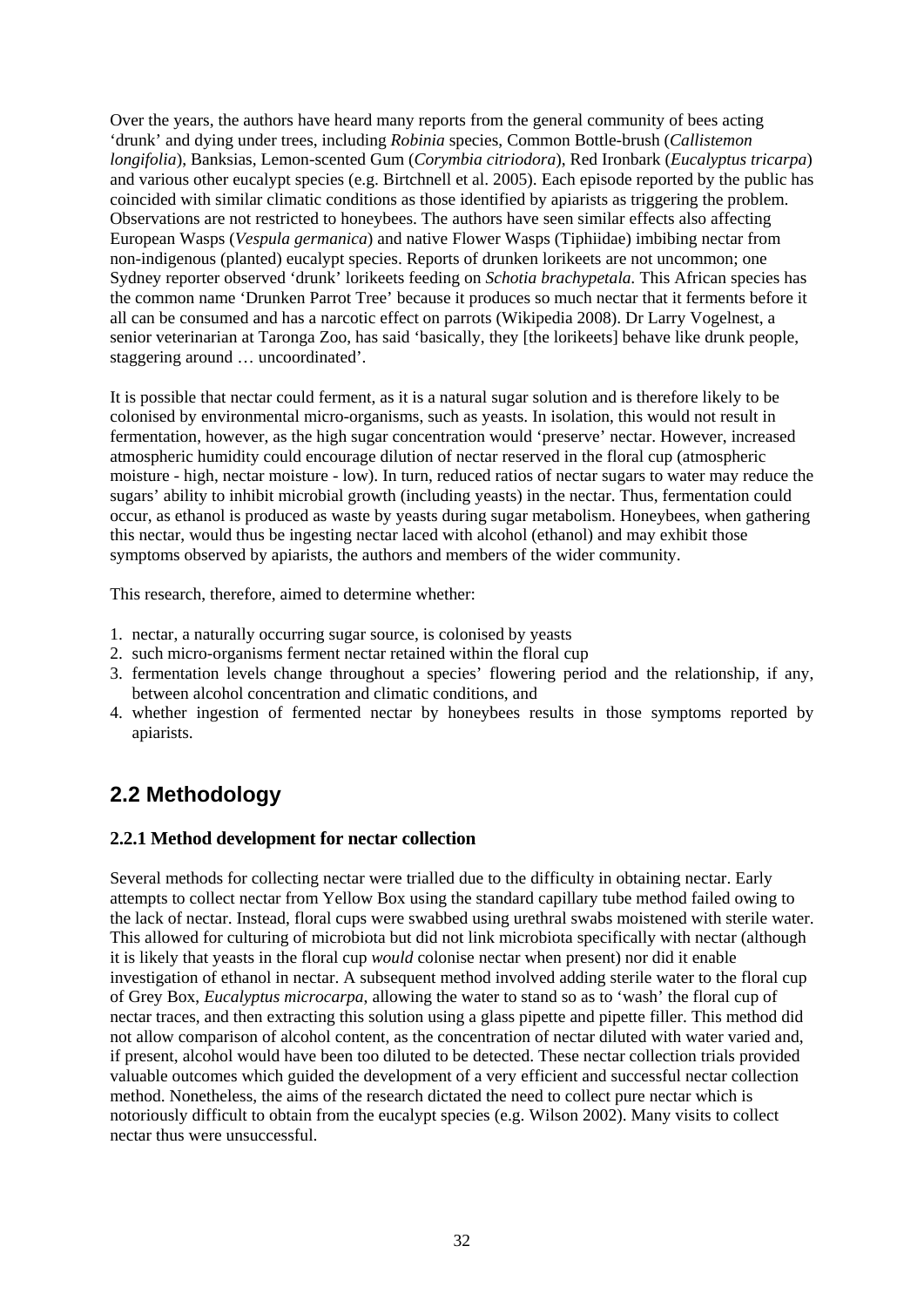### **2.2.2 Nectar collection**

Nectar was collected from four important melliferous species, Wandoo (*Eucalyptus wandoo*)*,* Red Ironbark (*Eucalyptus sideroxylon*), Red Bloodwood (*Corymbia gummifera*) and Grey Box *(Eucalyptus microcarpa*). Other species were trialled unsuccessfully, for example Snow Gum (*Eucalyptus pauciflora*) around Lexton in western Victoria and Yellow Box (*Eucalyptus melliodora*), also in Victoria's western district. Sampling was conducted twice during a flowering episode, usually in the early stages and latter stages of flowering. In *Eucalyptus wandoo*, this resulted in two batches of nectar being obtained. In other species, nectar was obtained only during one sampling episode.

Nectar was extracted directly using a sterile technique from the floral cup of 60 flowers from three branches on each of ten trees (60 x 3 x 10 = 1 800 flowers sampled during each sampling effort for each species) (Figure 2.2). The high number of flowers from which nectar was collected is indicative of nectar scarcity; sampling fewer flowers would not have yielded sufficient nectar to address the aims of the research. Sterile glass pipettes were modified to more efficiently extract nectar – the pipette tip was heated over a Bunsen burner flame and pulled out to a fine, angled tube which was much finer than a capillary tube and bent for easier use. Modified glass pipettes were used in conjunction with a pipette filler, so that nectar could be 'sucked' from the floral cup and released into sterile eppendorf tubes.

During the first sampling period of Wandoo nectar, nectar from each branch was inserted into separate eppendorf tubes (∴3 tubes per tree) and analysed to determine variation within the tree. Whilst this provided highly detailed results, time constraints and insufficient nectar prevented continuation of this level of analysis. Subsequent samples then were combined on a tree level so that all nectar extracted from each tree (i.e. nectar from 60 flowers) was stored in one eppendorf tube (Figure 2.2). To minimise error, eppendorf tubes were immediately sealed with Parafilm M®, placed in resealable sandwich bags and placed in a cool Esky. Samples were transferred to a fridge ( $\sim$  4°C) as soon as practicable. Temperature and relative humidity were recorded at the time each tree was sampled.

Analysis of the nectar used a split sample approach, whereby part of the contents of each sample was used to determine the presence of yeasts and the remainder of the sample was used to determine the presence of alcohol (Figure 2.2). This enabled cross-analysis of the results of each treatment. In addition, split samples were considered more efficient than collecting two sets of nectar from each tree as the latter method would have required large and, probably often unattainable, volumes of nectar.

## **2.2.3 Determination of microbial presence in nectar samples**

Using a standard sterile technique, a loopful of nectar from each eppendorf tube (and therefore each tree) was streaked across a plate containing Sabouraud's Dextrose Agar (Oxoid CM41). Plates were sealed with Parafilm M® and incubated in a culture cabinet at 18°C for 14 days (Figure 2.2). Colonies of yeasts were subcultured and purified. Samples of pure cultures were sent to Kerry Weeks (Mycology Laboratory, PaLMS, NSW) for identification where possible. The remaining nectar in each eppendorf tube was retained for determination of alcohol content.

### **2.2.4 Determination of alcohol content of nectar samples**

Each nectar sample was analysed for the presence of alcohol using gas chromatography. Samples were manually injected (0.3 μL of each sample) into an Agilent Gas Chromatograph (Agilent Technologies 6890N Network GC system; column: Agilent 19091J-413 HP-5 5% phenyl methyl siloxane capillary, 30 m x 320 µm x 0.25 µm). Retention times of peaks were compared to various known alcohols and it was determined that ethanol was the alcohol present in nectar samples. Ethanol standards were manually injected and used to establish a calibration table which enabled determination of actual ethanol concentrations (% v/v) present in nectar samples.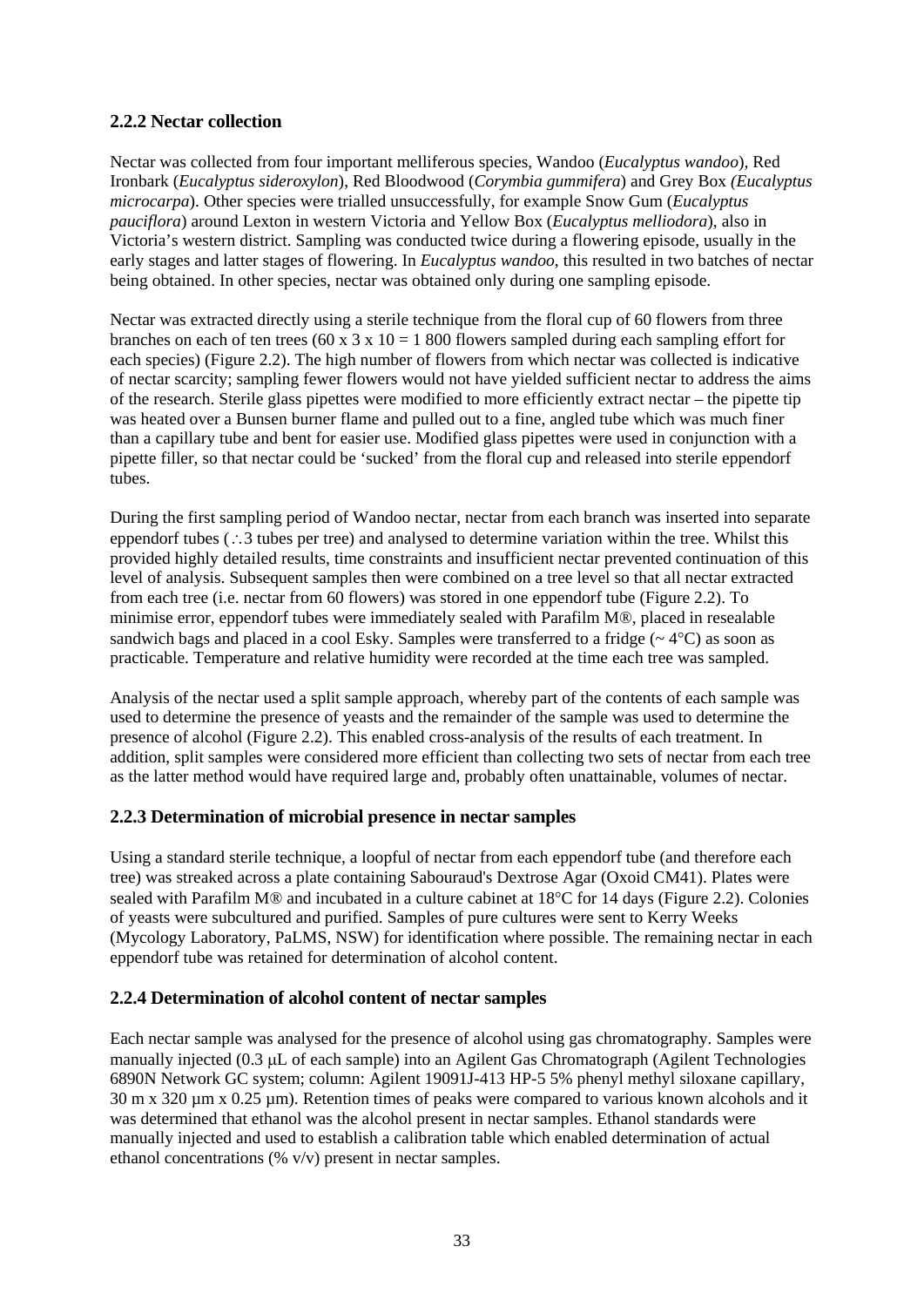

**Figure 2.2 Method used to determine yeast presence and ethanol concentrations in nectar collected from melliferous flora.** 

\* During the sampling periods, no episodes of mass bee mortality occurred and so, sampling of dead bees did not occur. However, an unsampled species flowered and killed bees *en masse* – these bees were collected and examined for Nosema (*Nosema apis*) spores but none were observed.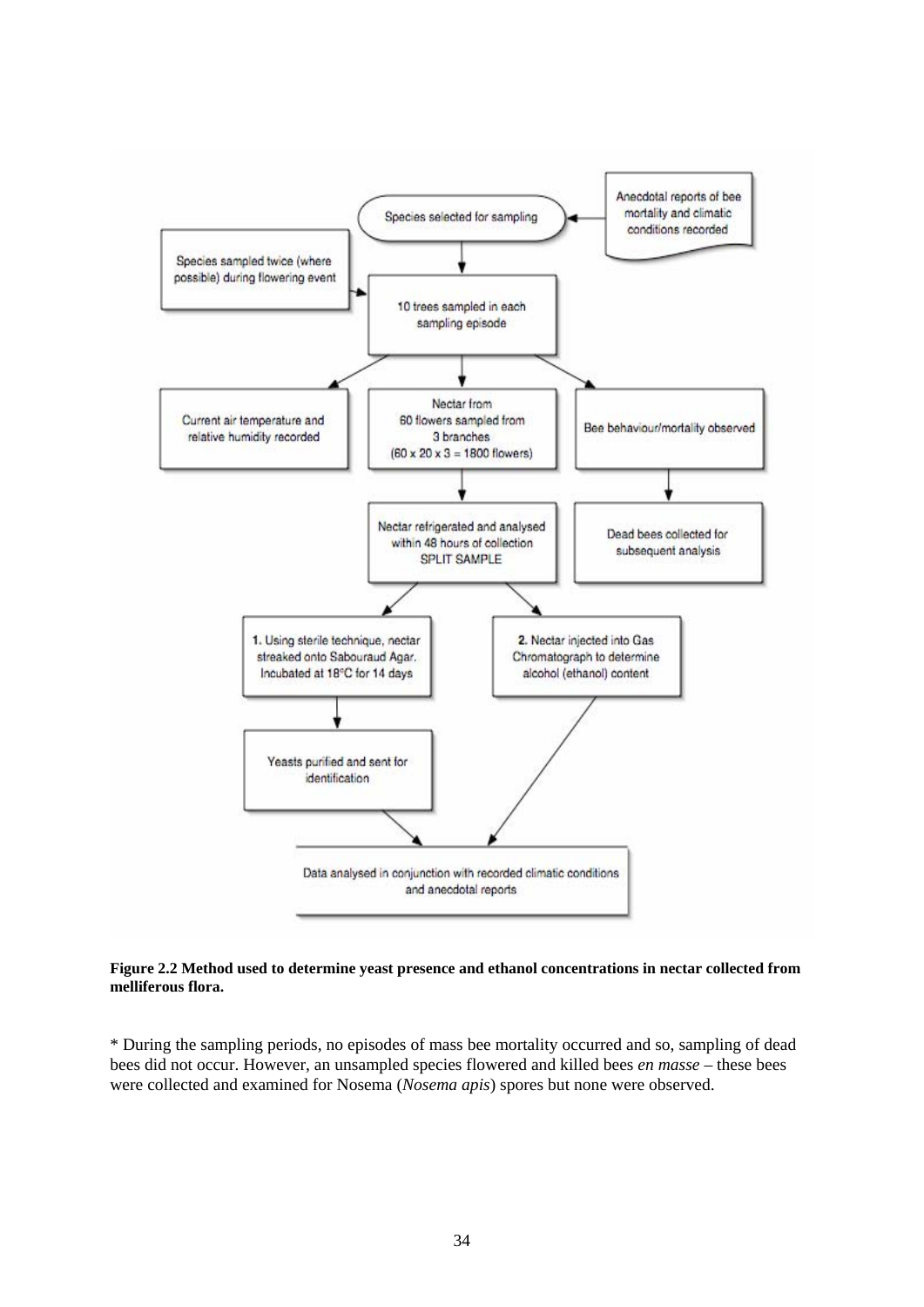# **2.3 Results**

Nectar was collected from ten trees of each species owing to the scarcity of nectar available for collection. Whilst nectar was found in approximately 70% of Wandoo trees, nectar was available only in two pockets of a Red Ironbark flowering event and in approximately 50% of trees. Red Bloodwood and Grey Box were particularly difficult, with less than 20% of trees yielding nectar. As a result, nectar was collected from ten trees in Wandoo and Red Ironbark and three trees in Grey Box and Red Bloodwood. Furthermore, attempts to collect nectar more than once during a flowering event were unsuccessful in species other than Wandoo, owing to dry, warm weather conditions. Wandoo was sampled twice: the first sampling episode immediately followed a period of honeybee toxicity and high humidity (Figure 2.1) whilst the second sampling event was undertaken two weeks later during dry, mild conditions.

## **2.3.1 Nectar mycology**

Yeasts were present in nectar from all melliferous species considered in this study (Table 2.1). although not all trees within a species had all yeast species present (Table 2.2). Only four identifiable yeast species were cultured from nectar and these belonged to two genera: *Candida* and *Rhodotorula* (Table 2.1 and Table 2.2).

|               | Yeast species |                           |                       |                         |                                   |
|---------------|---------------|---------------------------|-----------------------|-------------------------|-----------------------------------|
|               | Candida sake  | $p$ ulcherrima<br>Candida | ?magnoliae<br>Candida | Rhodotorula<br>glutinis | sp.<br>Undet.                     |
| Wandoo        |               |                           |                       | $\checkmark$            | Black pigmented<br>$var. + other$ |
| Red Ironbark  |               |                           |                       |                         |                                   |
| Grey Box      |               |                           | $\checkmark$          |                         |                                   |
| Red Bloodwood |               |                           |                       |                         |                                   |

|  | Table 2.1 Yeasts observed in nectar from Australian melliferous flora. |
|--|------------------------------------------------------------------------|
|--|------------------------------------------------------------------------|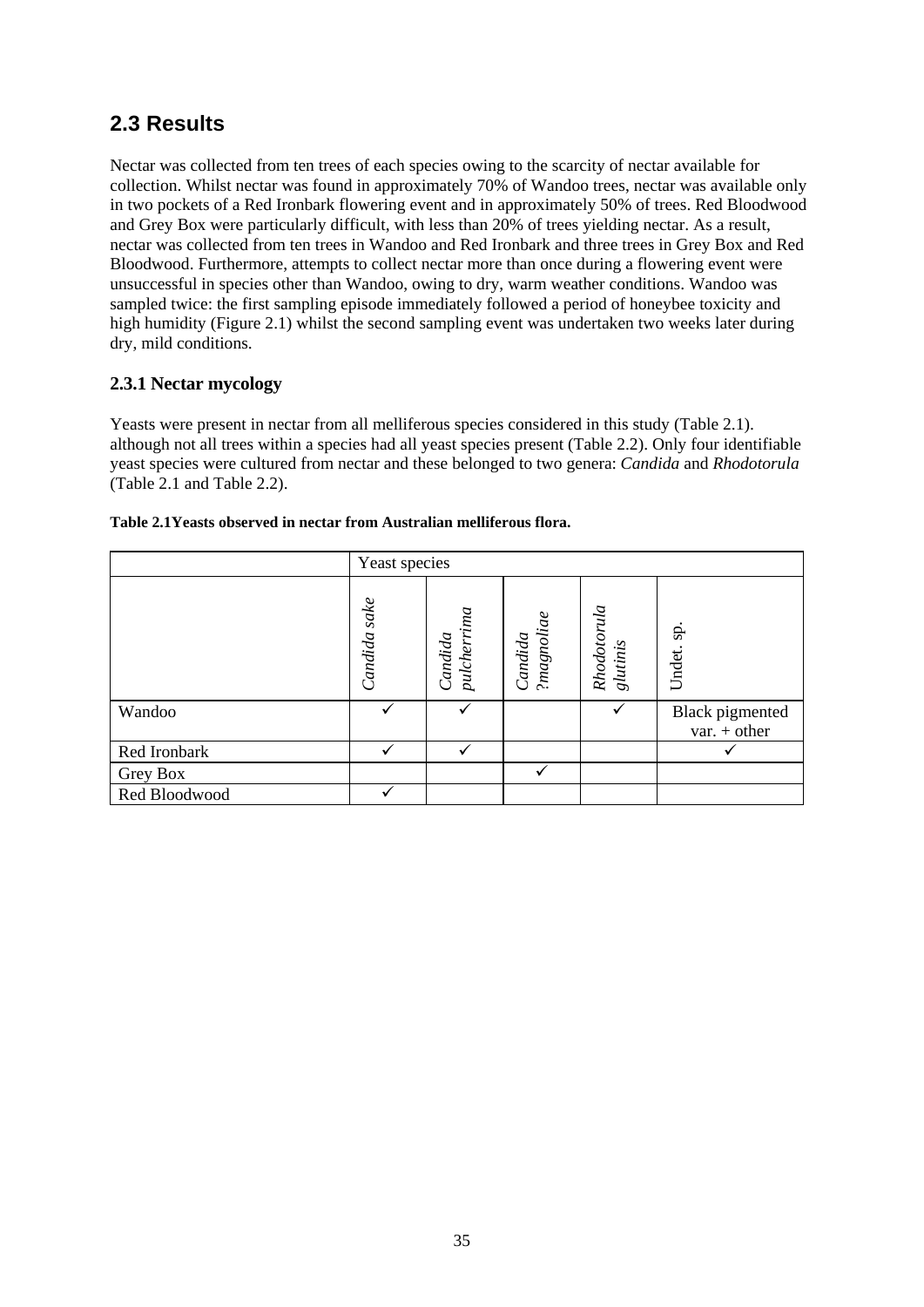|                      | Yeast species                    |              |                         |                       |                                         |                         |
|----------------------|----------------------------------|--------------|-------------------------|-----------------------|-----------------------------------------|-------------------------|
|                      | Tree number                      | Candida sake | Candida<br>pulcherrima  | Candida<br>?magnoliae | Rhodotorula<br>glutinis                 | Undet. sp.              |
| Wandoo               | $\mathbf{1}$                     | $\checkmark$ |                         |                       | $\checkmark$                            | $\checkmark$            |
| - sampling episode 1 | $\sqrt{2}$                       |              | $\checkmark$            |                       | $\checkmark$                            | ✓                       |
|                      | 3                                | $\checkmark$ | $\checkmark$            |                       | $\checkmark$                            |                         |
|                      | $\overline{4}$                   | $\checkmark$ |                         |                       | $\checkmark$                            | $\sqrt{}$               |
|                      | 5                                |              |                         |                       |                                         |                         |
|                      | 6                                | $\checkmark$ |                         |                       | $\checkmark$<br>$\overline{\checkmark}$ |                         |
|                      | $\overline{7}$<br>$\overline{8}$ |              | $\blacktriangledown$    |                       | $\overline{\checkmark}$                 | $\overline{\checkmark}$ |
|                      | 9                                |              |                         |                       |                                         |                         |
|                      | 10                               | $\checkmark$ |                         |                       |                                         |                         |
| Wandoo               | $\mathbf{1}$                     |              | $\checkmark$            |                       |                                         |                         |
| - sampling episode 2 | $\sqrt{2}$                       | $\checkmark$ | $\checkmark$            |                       |                                         |                         |
|                      | 3                                | $\checkmark$ |                         |                       | $\checkmark$                            |                         |
|                      | $\overline{4}$                   |              |                         |                       |                                         | None                    |
|                      | $\overline{5}$                   |              |                         |                       |                                         |                         |
|                      | $\sqrt{6}$                       |              |                         |                       |                                         |                         |
|                      | $\overline{7}$                   |              |                         |                       | $\checkmark$<br>$\overline{\checkmark}$ |                         |
|                      | $8\,$<br>9                       | $\sqrt{}$    |                         |                       |                                         |                         |
|                      | 10                               |              | $\checkmark$            |                       | $\checkmark$                            |                         |
| Red Ironbark         | $\mathbf{1}$                     |              | $\checkmark$            |                       |                                         | Candida sp.             |
|                      | $\overline{2}$                   |              | $\checkmark$            |                       |                                         |                         |
|                      | 3                                |              | $\checkmark$            |                       |                                         |                         |
|                      | $\overline{4}$                   |              | $\checkmark$            |                       |                                         |                         |
|                      | 5                                | $\checkmark$ |                         |                       |                                         | $\checkmark$            |
|                      | 6                                |              | $\checkmark$            |                       |                                         |                         |
|                      | $\boldsymbol{7}$                 |              | $\checkmark$            |                       |                                         |                         |
|                      | $8\,$                            |              | $\checkmark$            |                       |                                         |                         |
|                      | 9                                |              | $\overline{\checkmark}$ |                       |                                         |                         |
|                      | 10                               |              | $\checkmark$            |                       |                                         |                         |
| Grey Box             | $\mathbf 1$                      |              |                         | $\checkmark$          |                                         |                         |
|                      | $\overline{2}$                   |              |                         |                       |                                         | $\text{None*}$          |
|                      | 3                                |              |                         |                       |                                         | None*                   |
| Red Bloodwood        | $\mathbf{1}$                     | $\checkmark$ |                         |                       |                                         |                         |
|                      | $\overline{2}$                   |              |                         |                       |                                         |                         |
|                      | $\mathfrak{Z}$                   |              |                         |                       |                                         |                         |

# **Table 2.2 Comparison of yeasts isolated from trees within each native melliferous species.**

\*No yeasts were detected, only bacteria.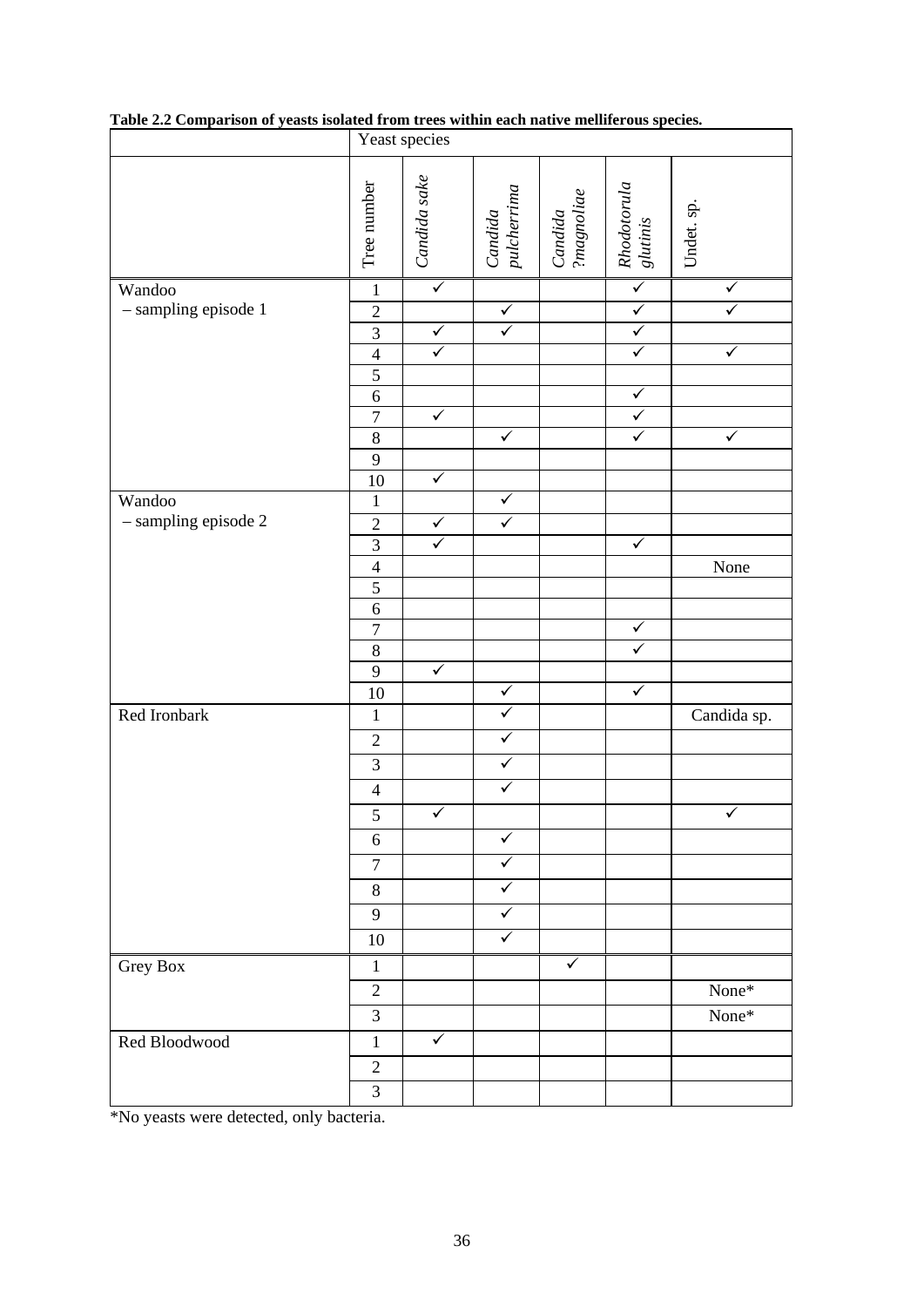#### **2.3.2 Nectar fermentation**

Nectar produced by Australian melliferous flora can ferment; alcohol (ethanol) was found in nectar collected from all species, although levels varied within and between species (Figure 2.3). Wandoo and Red Ironbark recorded higher ethanol volumes than Grey Box and Red Bloodwood (Figure 2.3), although no climatic variables were found to account for such differences. Average ethanol levels in nectar differed between sampling events in Wandoo; the first sampling event yielded an average of 0.02% v/v ethanol (range:  $0.01 - 0.05\%$  v/v) whilst the second samples yielded an average of 0.01%  $v/v$  ethanol (range:  $0.00 - 0.03\%$  v/v) (it is important to remember that the same trees were not necessarily sampled during both sampling efforts). Only trace amounts of ethanol were detected in Grey Box nectar (range:  $0.001 - 0.002$ , i.e.  $0.00\%$  v/v) and in nectar from one Red Bloodwood tree (0.0043% v/v) (Figure 2.3).



**Figure 2.3 Ethanol (% v/v) found in nectar collected from native melliferous species. The numbers along the x axis represent the tree from which nectar was collected. In the case of** *E. wandoo***, the same trees were not necessarily sampled during sampling effort 1** *and* **2.**  $\Theta$  **trace quantities of ethanol were detected in this tree (0.00043% v/v ethanol).** 

# **2.4 Discussion**

For the first time, ethanol has been detected and quantified in nectar produced by Australian melliferous flora. Much research has considered honey fermentation in hives and, particularly, in storage (e.g. Fabian 1932) but has not measured nectar fermentation. This is despite innumerous sources which discuss 'fermented' nectar (e.g. reports of lorikeets etc.).

We found that nectar was colonised by yeasts and that nectar obtained directly from the floral cup was fermented. Certainly, yeasts isolated from nectar are known fermenting agents (e.g. Zohre and Erten 2002; Rementeria et al. 2003; and are used by the Australian wine-making industry and, in the case of *Candida sake*, in the production of Sake (sake-moto). Of interest is the notion that *Candida* species initiate fermentation and often are dominant at the beginning of fermentation but die off as ethanol concentrations increase, being replaced by the strongly fermentative *Saccharomyces cerevisiae* (Heard and Fleet 1986; Ciani 1997). This suggests that nectar used here may recently have begun fermenting when collected and that yeast species composition and the volume of ethanol present in nectar may vary, possibly in relation to temperature and humidity as observed by the apiarists. Therefore, ethanol quantities presented may be modest in comparison to potential ethanol levels. Further research should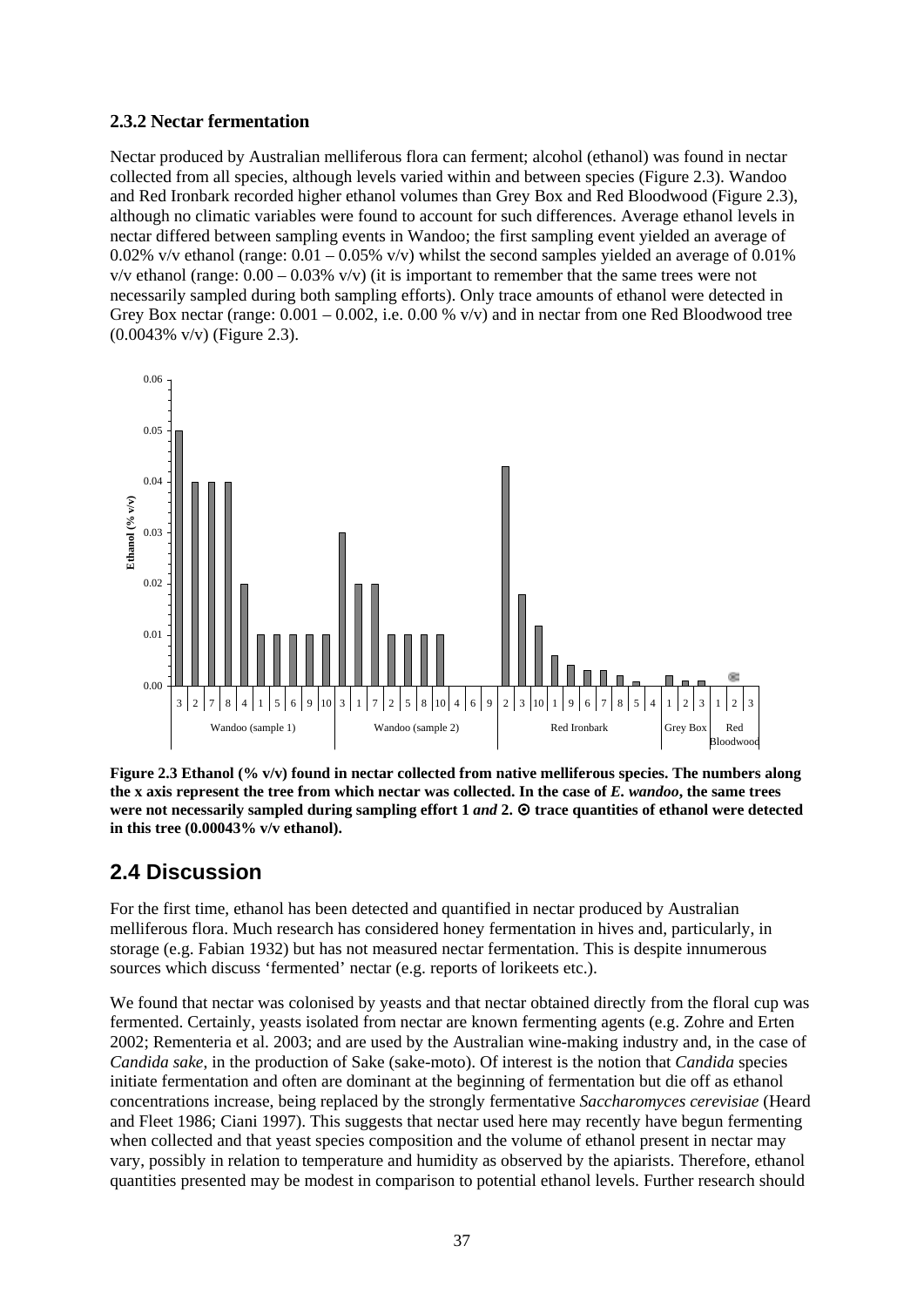be undertaken in order to monitor changes in yeast populations and in ethanol levels, potentially under artificial climatic treatments. Also, fermentative bacteria could be considered for their role in fermenting nectar.

Evidence exists that ethanol levels can vary during a flowering episode and that humidity could play a role in fermentation. Wandoo nectar collected during the first sampling event yielded higher ethanol levels than nectar collected subsequently (Figure 2.3). In addition, ethanol was detected in nectar from more trees sampled during the first sampling event than in nectar collected from the second event. This suggests that ethanol levels may have been higher during the first sampling event owing to climatic conditions immediately preceding nectar collection. These conditions coincided with mass honeybee mortality, which ratifies apiarists' observations and those reported by the general public. Studies to further strengthen this evidence are necessary and of high importance to the beekeeping industry.

The question remains: can honeybees exhibit symptoms described by apiarists? In nature, there are many sources of ethanol, for example, fermenting plant matter. Thus, some insects such as the fruit fly, *Drosophila melanogaster*, are exposed regularly to ethanol yet are resistant to the alcohol's toxic effects (Guarnieri and Heberlein 2002). Fruit flies metabolise ethanol efficiently, using ethanol as an energy source and for lipid biosynthesis (Guarnieri and Heberlein 2002). Nonetheless, at high concentrations, ethanol is toxic to fruit flies (McKechnie and Greer 1984). The primary ethanolmetabolising pathway in fruit flies (and in mammals) involves two enzymes: Alcohol Dehydrogenase (ADH), which oxidises ethanol to acetaldehyde, and Acetaldehyde Dehydrogenase (ALDH), which converts the acetaldehyde to acetate (Guarnieri and Heberlein 2002). ADH plays a vital role in ethanol detoxification and flies which lack functional ADH are much more sensitive to ethanol (Guarnieri and Heberlein 2002). *Drosophila* larvae and adults metabolise ethanol differently, with ADH being more useful than ALDH in ethanol metabolism by larvae (Geer et al. 1985). Of interest to us, is that honeybees also display ADH activity (Martins et al. 1976) and thus, can metabolise alcohol. Like *Drosophila*, alcohol metabolism during larval stages differs to adults – ADH was not detected in young larvae and was absent in emerging bees, but was at maximum levels in pre-pupal and whiteeyed pupal phases (Martins et al. 1976). This suggests that larvae have evolved with ethanol and that fermenting nectar or honey in the hive, when fed to larvae, is of little consequence and is metabolised efficiently. Adult honeybees, however, are less able to metabolise alcohol and yet will readily consume ethanol solutions (Abramson et al. 2000).

Honeybees and fruit flies metabolise alcohol in a similar way to vertebrates and display similar behavioural responses (Guarnieri and Heberlein 2002). At low doses of ethanol, the insects and vertebrates exhibit stimulation (e.g. disinhibition and euphoria) whilst high doses result in sedation (incoordination, confusion, coma and death) (Guarnieri and Heberlein 2002). As internal ethanol levels rise, an initial increase in locomotion is followed by incoordination, loss of bodily control and eventually sedation and immobility/paralysis (Guarnieri and Heberlein 2002). These symptoms all have been reported by apiarists describing honeybee behaviour following ingestion of what we show is probably fermented nectar. Further, fruit fly experiments showed that ethanol dramatically affected walking patterns, where intoxicated flies rarely walked in straight lines and often changed direction (Singh and Heberlein 2000) (i.e. staggered and appeared 'drunk', as per apiarists observations of honeybees). In addition, after extended exposure to ethanol, flies became sedated and often fell on their sides or backs. Similarly, bees showed difficulty walking and flying after consuming ethanollaced solutions and locomotion tests revealed that the response of bees given alcohol was 75% lower than bees given sucrose (Abramson et al. 2000). Both honeybees and fruit flies, therefore, have been used to model ethanol consumption in vertebrates (including humans) (e.g. Abramson et al. 2000; Guarnieri and Heberlein 2002). The extent to which native invertebrates are affected is unknown and deserves further consideration.

In conclusion, we have found that nectar from several Australian melliferous species is colonised by yeasts, which ferment nectar to varying extents, and this is likely to be influenced by high humidity. Honeybees will readily consume fermented nectar and will experience behavioural responses ultimately leading to those symptoms observed by apiarists, the authors and the general public. Further research should be implemented to develop further this understanding.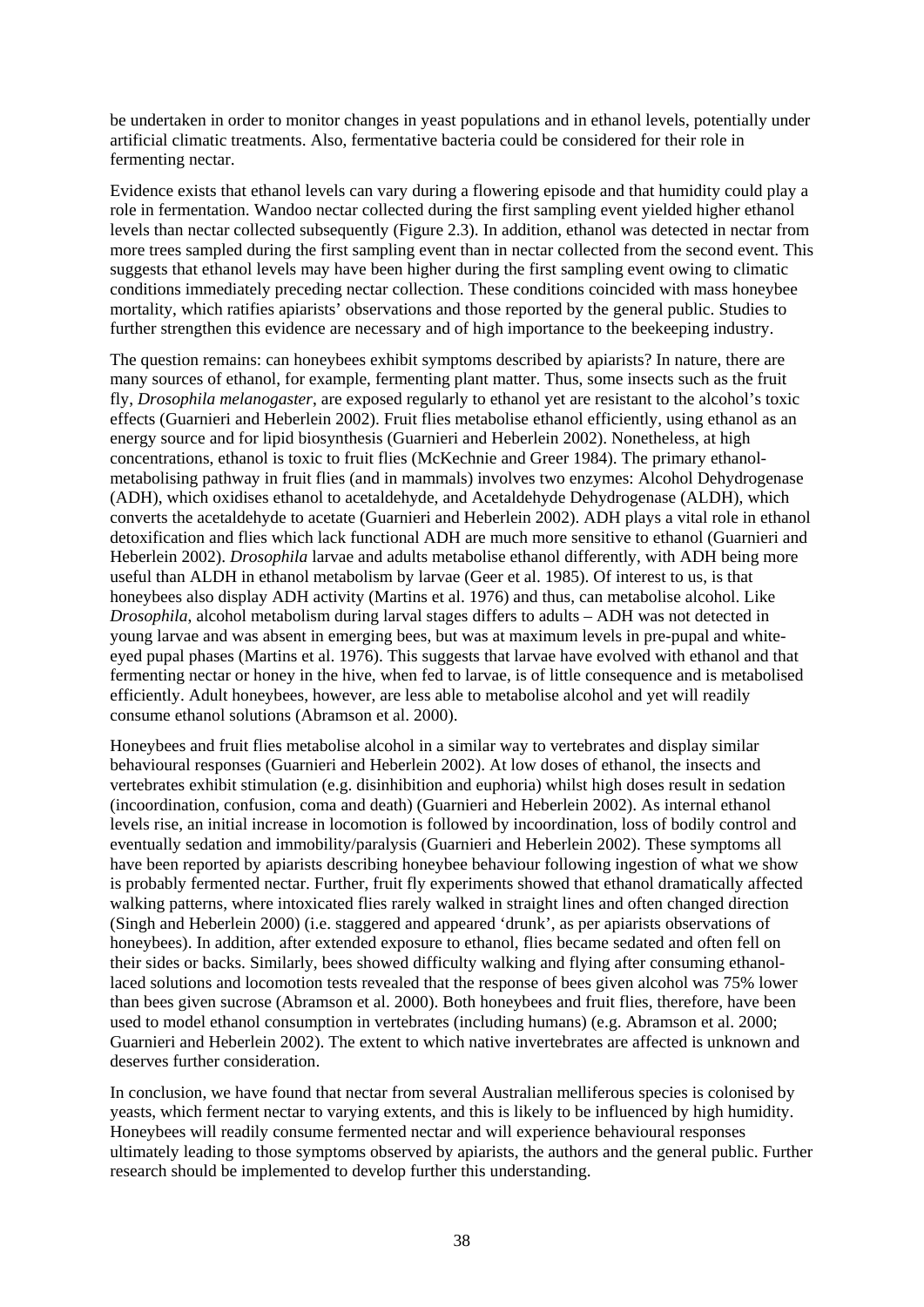# **3. Pollen quality and honeybee nutrition**

# **3.1 Introduction**

Pollen sources have been declining for many years as countries become more industrialised. Australia is no exception. Our forests with their multiple pollen sources have made way for towns and associated infrastructure and for agricultural systems consisting of single or very few pollen sources. Climate change and increased salinisation of soils has added further stresses to cause decline in pollen availability, as has logging. This is of serious concern, more so as pollen quality, thus bee and hive health also may be affected.

To maintain healthy bees and hives, we need to know which species provide good quality pollen and how variable pollen quality and availability is with time, particularly in the long term so that appropriate management can be implemented with greatest efficacy. It was detailed in the Introduction that long term data sets are important for determining plant phenological and ecological cycles (Franklin 1989); Pace and Cole 1989; Specht and Brouwer 1975, White 1995), particularly where events display high variability and/or complex phenomena (Franklin 1989; Tilman 1989). Thus longterm observations are needed to determine the factors affecting quality and quantity of pollen. It is well known that pollen quality varies from species to species but reports on pollen quality suggest variation also may occur within a species.

Pollen quality usually is determined by nutritional levels (Keller et al. 2005). A number of studies have investigated pollen nutrition including protein (Roulston et al. 2000; Somerville and Nicol 2006), amino acid (Roulston and Cane 2000; Somerville and Nicol 2006), lipid (Day et al*.* 1990; Manning and Harvey 2002; Singh et al*.* 1999; Somerville 2005; Todd and Bretherick 1942; Youssef et al*.* 1978) and mineral analyses (Herbert and Miller-Ihli 1987). These are important works and provide knowledge of the nutritional breakdown of pollens but there is some argument as to what nutritional components should be used to determine pollen quality (Keller et al. 2005). Ultimately, it is bee and hive health that should be the final determinants of pollen quality as this is the aim of having good quality pollen. If pollen is not of good quality, bee and hive health deteriorates, something for which beekeepers are ever watchful. Also, beekeepers know how much variation occurs over extended periods of time and pay careful attention to any factors that may cause such variation. They have been making such observations for generations! Their livelihood depends on it. The aim of this section of the study was to determine variation in pollen quality of melliferous plants, aspects of pollen nutrition and underlying causes to any variation by tapping into the long-term knowledge of apiarists.

Keller et al. (2005) presented a review on pollen nutrition and colony development in honeybees. All studies they reviewed reported that the bulk of pollen collected came from only a small number of plant species and that agricultural crops played an important role as pollen sources. Moezel et al. (1987) suggested that although the composition of bee-collected pollen could reflect the abundance of particular plant species, it also could reflect true preferences of bees. Visscher and Seeley (1982) reported that bees showed preferences and foraged on only a few species on any single day, even if another more abundant species was present in the foraging area. Because of this, they suggested bees had dislikes for certain pollens as well as preferences. Bee preference could vary from year to year (Moezel et al. 1987). Pollen quality as determined by nutritional value varies with plant species. It is unknown whether bees prefer pollens with higher nutritional value although it has been suggested both anecdotally and in the literature (Cook et al. 2003; Waddington et al. 1998). If the foraging likes and dislikes of bees are known, chemical analyses of such pollen can determine their nutritional content. This knowledge is important for management of apiaries and the bee industry as it would then be known which species to focus attention on so as to protect important pollen resources. This study also investigates whether or not apiarists have noticed a preference for particular pollen sources by their bees.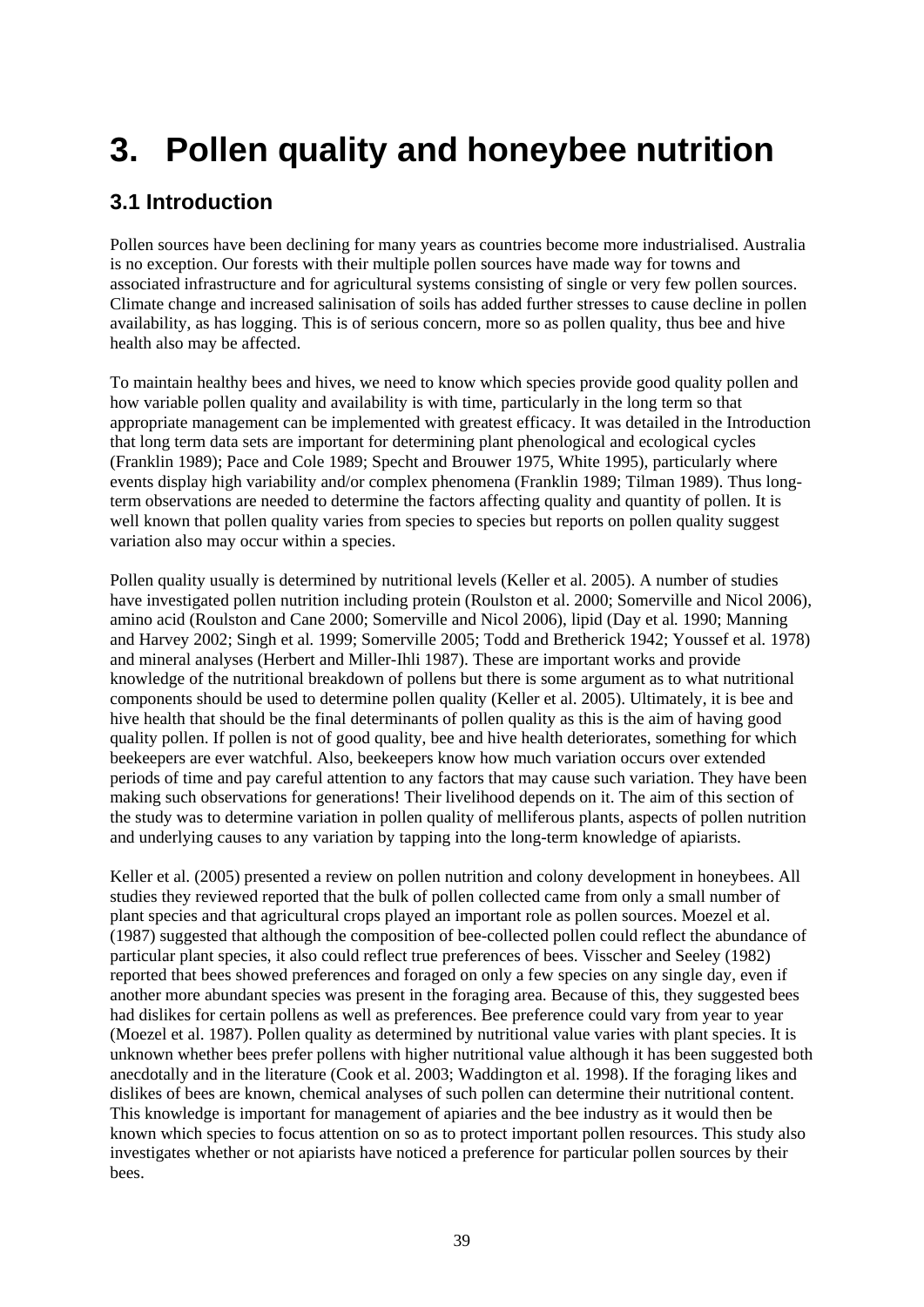When pollen quality is poor, beekeepers must use a supplement or risk the health of their bees and hives. If protein is insufficient, brood rearing decreases markedly (Kleinschmidt and Kondos 1976), and bees do not live as long (Sakagami and Fukuda 1968). Another aspect of this project was the investigation of pollen substitutes by beekeepers, in the first instance to determine whether any honey flows required pollen supplements more so than other honey flows, and secondly to determine what ratio of protein, fatty acids and other components of pollen supplements is considered necessary to maintain hive health.

# **3.2 Methods**

A total of 66 apiarists were sent surveys on pollen quality and bee nutrition. Thirty returned completed forms. Notification was received regarding another eight beekeepers who, unfortunately, had either died or become too ill to participate in the survey. Taking this into account, the response rate was 52%. This is considered very good as normally a 25 to 35% response is considered adequate (Somerville 2004). It also must be remembered that these beekeepers previously had been interviewed for 3-5 hours regarding flowering and nectar production patterns, so the survey on pollen quality and bee nutrition was a second impingement on their time. Again, only apiarists who had operated commercially for a minimum of 30 years and managed a minimum of 400 hives at any one time were included in the survey. This ensured apiarists had an intimate and long-term understanding of pollen quality and its variation, and of bee nutrition. Participants resided in Victoria, New South Wales, Tasmania and South Australia.

The questionnaire consisted of 20 closed and open-ended questions (Appendix 3) which can be divided into categories.

- 1. Identification of pollen detrimental to hive health.
- 2. Variation in pollen quality and underlying causes: this set of questions aimed to determine the main pollen flora used and their pollen quality, whether short- or long-term variation in quality occurred within species and whether this varied seasonally or geographically.
- 3. Pollen preferences: these questions were to determine whether bees showed particular likes or dislikes for any pollen sources and whether these changed with time. Factors that influenced bee choice for a pollen source also were investigated.
- 4. Pollen effects on health: these questions determined whether particular pollens were more or less beneficial to bee and hive health than others and what specific effects were observed. Questions also aimed to determine whether a single pollen source was sufficient to maintain hive health or build hive populations or whether multiple pollen sources were necessary.
- 5. Pollen substitutes: the aim of this set of questions was to determine whether apiarists used pollen substitutes to maintain or improve hive health or build hive populations. Investigations were conducted into whether or not apiarists made their own pollen substitutes and what ratio of protein, fatty acids and other nutritional components were used.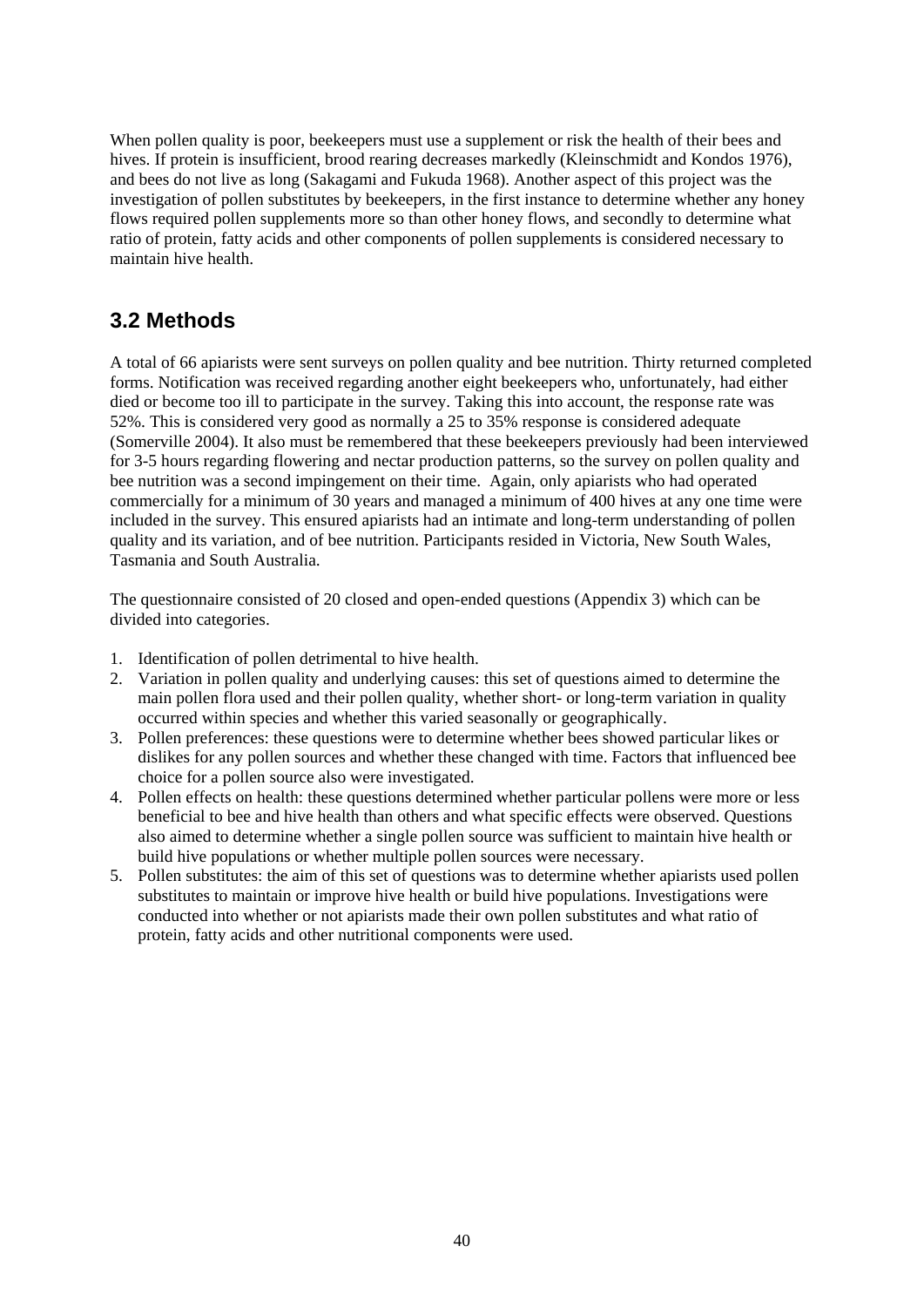# **3.3 Results**

# **3.3.1 Identification of pollen detrimental to hive health**

About half of the apiarists believed they could identify which pollen was detrimental to hive health if multiple pollen sources were available at the apiary and hive health was declining (Figure 3.1), but there was no consistent manner used by the apiarists. All, however, used multiple criteria to determine harmful pollen: colour (5/15), feel (1/15), oily appearance (1/15), small amounts collected (3/15), appearance of brood (4/15), quality of brood (4/15), smell of the hive (1/15), smell of bee gut (1/15), bee death (2/15), occurrence of nosema in the following spring (1/15).



**Figure 3.1 The ability of apiarists to identify pollen as detrimental to hive health. 1. number of respondents in the affirmative; 2. number of respondents in the negative 3. number of non respondents.** 

## **3.3.2 Variation in pollen quality and quantity and underlying causes**

Pollen quality was recorded for 97 species (Table 3.1) using a scale of 1-5, where one reflected very low and 5 reflected very high quality. These species constituted the main pollen sources used by apiarists. Forty-six species were cited only once, 15 twice, ten thrice and all others more than five times out of a possible 30. Only seven species were cited by more than 10 respondents: River Red Gum, Cape Weed, Canola, Messmate, Patersons Curse, Grey Box, and Stringy Bark. River Red Gum and Cape Weed were by far the most commonly used species. Fifty species were considered to have an average pollen quality of four or greater, 22 species two or less (Table 3.1; Figure 3.2). Just over half the species (50) appeared to have a consistent pollen quality (Table 3.1; Figure 3.2) when one considered responses from all respondents, but 46 of these were cited by only one apiarist. The other four species were cited by two or three respondents. Forty-seven species had a variable pollen quality (column 2, Table 3.1; Figure 3.2) when considering all respondents. Twelve varied in quality from 1-5 and included six of the above seven species. Clover had a reliable and high pollen quality of 4-5 (9/30), as did Turnip, Onion Weed, Almonds and Spotted Gum cited by 6/30, 5/30, 5/30, and 4/30 respondents respectively. Thus it appears that introduced species are more reliable than native species.

When pollen quality was considered on the basis of the experience of each individual apiarist, only 12 species had variable quality (column 4, Table 3.1), i.e. in the experience of each apiarist, pollen quality was constant for most species. But different apiarists gave different ratings for a single species, thus in the above paragraph, 47 species were cited as having variable pollen quality. It would seem that pollen quality varied from site to site because of this.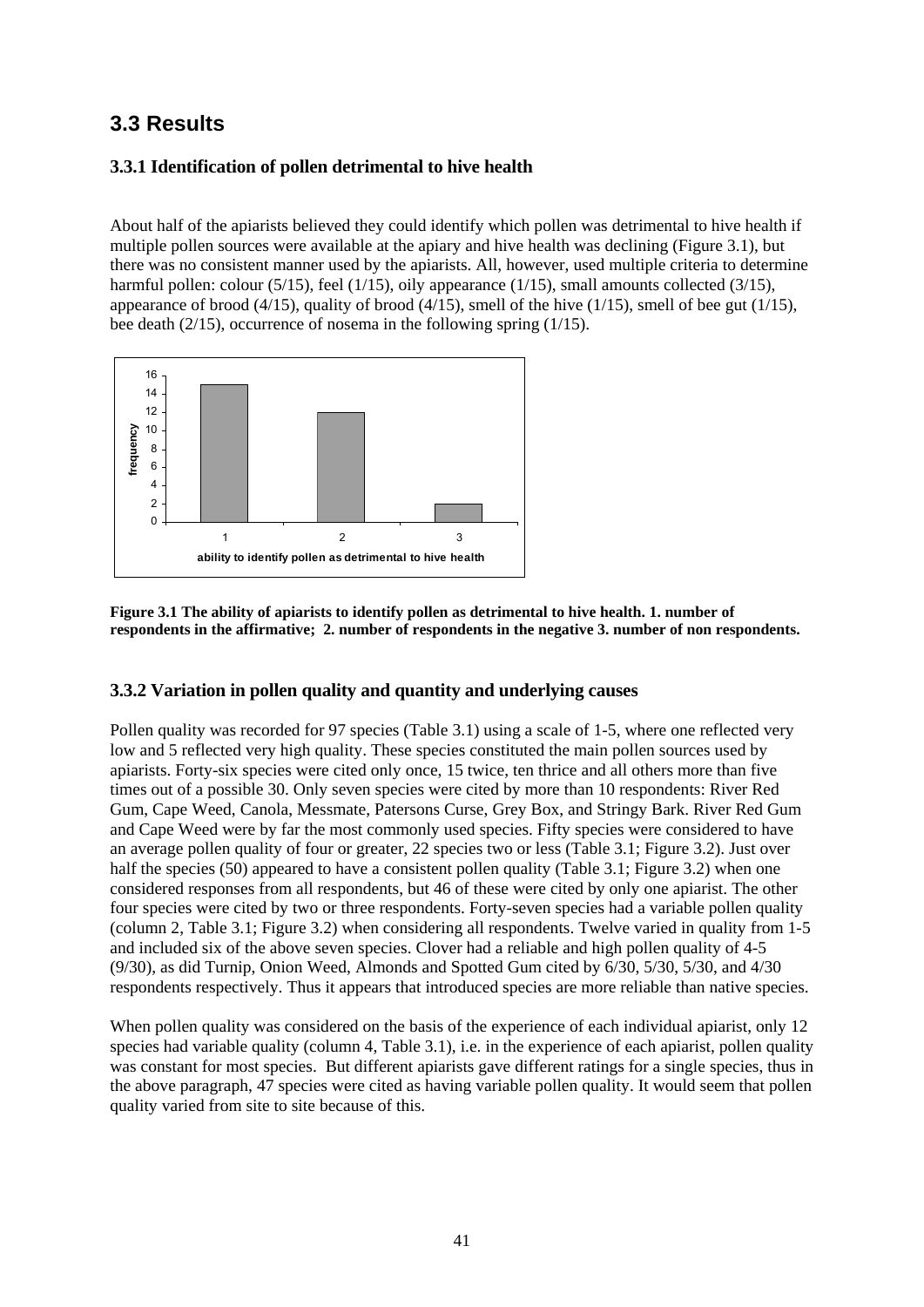| row polich quality and $\sigma$ a very high polich quality.<br><b>Species</b> | average<br>pollen<br>quality<br>rating | range of<br>rating | number<br>respondents<br>citing species<br>$(n = 30)$ | number of<br>respondents who<br>consider pollen<br>quality variable |
|-------------------------------------------------------------------------------|----------------------------------------|--------------------|-------------------------------------------------------|---------------------------------------------------------------------|
| St Barnaby Thistle Centaurea solstitialis                                     | 5                                      | 5                  | $\overline{2}$                                        | 0                                                                   |
| Gorse Ulex europaeus                                                          | 5                                      | 5                  | $\sqrt{2}$                                            | $\mathbf{0}$                                                        |
| Pear Pyrus communis                                                           | 5                                      | 5                  | $\mathbf{1}$                                          | $\mathbf{0}$                                                        |
| Yellow Bloodwood Corymbia eximia                                              | 5                                      | 5                  | $\mathbf{1}$                                          | $\mathbf{0}$                                                        |
| Blakely's Red Gum Eucalyptus blakelyi                                         | 5                                      | 5                  | $\mathbf{1}$                                          | $\mathbf{0}$                                                        |
| Crowfoot Erodium cicutarium                                                   | 5                                      | 5                  | $\mathbf{1}$                                          | $\mathbf{0}$                                                        |
| Yellow Mallee E. incrassata                                                   | 5                                      | 5                  | $\mathbf{1}$                                          | $\mathbf{0}$                                                        |
| Orange Trees Citrus spp                                                       | 5                                      | 5                  | $\mathbf{1}$                                          | $\mathbf{0}$                                                        |
| Clover Trifolium spp                                                          | 4.9                                    | $4$ to 5           | 9                                                     | $\mathbf{0}$                                                        |
| Almonds Prunus dutas                                                          | 4.8                                    | $4$ to 5           | 5                                                     | $\mathbf{0}$                                                        |
| Spotted Gum Corymbia maculate                                                 | 4.8                                    | $4$ to 5           | $\overline{4}$                                        | $\mathbf{0}$                                                        |
| Messmate Eucalyptus obliqua                                                   | 4.7                                    | $1$ to 5           | 14                                                    | $\mathbf{0}$                                                        |
| Turnip Brassica rapa                                                          | 4.6                                    | $4$ to 5           | 6                                                     | $\overline{0}$                                                      |
| Hill gum Eucalyptus fasciculosa                                               | 4.5                                    | $4$ to 5           | $\mathbf{2}$                                          | $\mathbf{0}$                                                        |
| Faba beans Vicia faba                                                         | 4.5                                    | $4$ to 5           | $\sqrt{2}$                                            | $\mathbf{0}$                                                        |
| Lignum Muehlenbeckia florulenta                                               | 4.5                                    | $4$ to 5           | $\mathbf{2}$                                          | $\mathbf{0}$                                                        |
| Strawberry Clover Trifolium fragiferum                                        | 4.5                                    | $4$ to 5           | $\mathbf{1}$                                          | 1                                                                   |
| River Red Gum E. camaldulensis                                                | 4.4                                    | $1$ to 5           | 20                                                    | $\mathbf{0}$                                                        |
| Onion Weed Asphodelus fistulosus                                              | 4.4                                    | $4$ to $5$         | 5                                                     | $\mathbf{0}$                                                        |
| Manna Gum Eucalyptus viminalis                                                | 4.3                                    | $1$ to 5           | 8                                                     | $\mathbf{0}$                                                        |
| Peppermint Eucalyptus radiata                                                 | 4.3                                    | $3$ to $5$         | 3                                                     | $\mathbf{0}$                                                        |
| Stringy Bark Eucalyptus spp                                                   | 4.2                                    | $3$ to $5$         | 11                                                    | $\theta$                                                            |
| Patersons Curse/Salvation Jane Echium plantagineum                            | 4.1                                    | $2$ to 5           | 14                                                    | $\mathbf{1}$                                                        |
| Blue Gum/Yellow Gum (SA) Eucalyptus leucoxylon                                | $\overline{4}$                         | $\overline{4}$     | $\mathfrak{Z}$                                        | $\mathbf{0}$                                                        |
| Tea Tree Leptospermum lanceolata                                              | $\overline{4}$                         | $3$ to $5$         | 3                                                     | $\mathbf{0}$                                                        |
| Skeleton Weed Chondrilla juncea.                                              | $\overline{4}$                         | $4$ to 5           | 3                                                     | $\mathbf{0}$                                                        |
| Onion Grass Romulea rosea                                                     | $\overline{4}$                         | $4$ to $4$         | $\overline{2}$                                        | $\mathbf{0}$                                                        |
| Red Mallee E. oleosa                                                          | $\overline{4}$                         | 4                  | $\sqrt{2}$                                            | $\mathbf{0}$                                                        |
| White Box Spring Eucalyptus albens                                            | 4                                      | $\overline{4}$     | $\mathbf{1}$                                          | $\mathbf{0}$                                                        |
| Green Mallee Eucalyptus viridis                                               | $\overline{4}$                         | $\overline{4}$     | $\mathbf{1}$                                          | $\mathbf{0}$                                                        |
| Apple Malus domestica                                                         | 4                                      | $1$ to $4$         | $\mathbf{1}$                                          | $\boldsymbol{0}$                                                    |
| <b>Wildflowers Tas</b>                                                        | 4                                      | $\overline{4}$     | 1                                                     | $\overline{0}$                                                      |
| Coastal Wattle (SA) Acacia longifolia                                         | $\overline{4}$                         | $\overline{4}$     | $\mathbf{1}$                                          | $\mathbf{0}$                                                        |
| Mallees Eucalyptus spp                                                        | 4                                      | $\overline{4}$     | $\mathbf{1}$                                          | $\mathbf{0}$                                                        |
| Soap Mallee E. diversifolia                                                   | $\overline{4}$                         | $\overline{4}$     | $\mathbf{1}$                                          | $\mathbf{0}$                                                        |
| Yellow box Eucalyptus melliodora                                              | 4                                      | $\overline{4}$     | $\mathbf{1}$                                          | $\mathbf{0}$                                                        |
| White Clover Trifolium repens                                                 | $\overline{4}$                         | $3$ to $5\,$       | $\mathbf{1}$                                          | $\mathbf{1}$                                                        |
| Sydney Blue Gum Eucalyptus saligna                                            | $\overline{4}$                         | $\overline{4}$     | $\mathbf{1}$                                          | $\mathbf{0}$                                                        |
| Ellangowan Myoporum deserti                                                   | 4                                      | $\overline{4}$     | $\mathbf{1}$                                          | $\mathbf{0}$                                                        |
| Boobialla Myoporum insulare                                                   | 4                                      | $\overline{4}$     | $\mathbf{1}$                                          | $\mathbf{0}$                                                        |
| White Mallee E. Dumosa                                                        | 4                                      | $\overline{4}$     | $\mathbf{1}$                                          | $\mathbf{0}$                                                        |
| Coolibah Eucalyptus intertexta                                                | 4                                      | $\overline{4}$     | $\mathbf{1}$                                          | $\mathbf{0}$                                                        |
| Daisies                                                                       | $\overline{4}$                         | $\overline{4}$     | $\mathbf{1}$                                          | $\theta$                                                            |
| Sweet Rough Barked Apple Angophora floribunda                                 | $\overline{4}$                         | $\overline{4}$     | 2                                                     | $\mathbf{0}$                                                        |
| Ribbon Gum E. nobilis                                                         | 4                                      | 4                  | $\mathbf{1}$                                          | $\mathbf{0}$                                                        |
| Swamp Gum E. ovata                                                            | $\overline{4}$                         | $\overline{4}$     | $\mathbf{1}$                                          | $\mathbf{0}$                                                        |
| Paddy Melon Cucumis myriocarpus                                               | 4                                      | $\overline{4}$     | $\mathbf{1}$                                          | $\mathbf{0}$                                                        |

**Table 3.1 Pollen quality of species considered a good nectar source on a scale of 1-5 where 1 reflects a very low pollen quality and 5 a very high pollen quality.**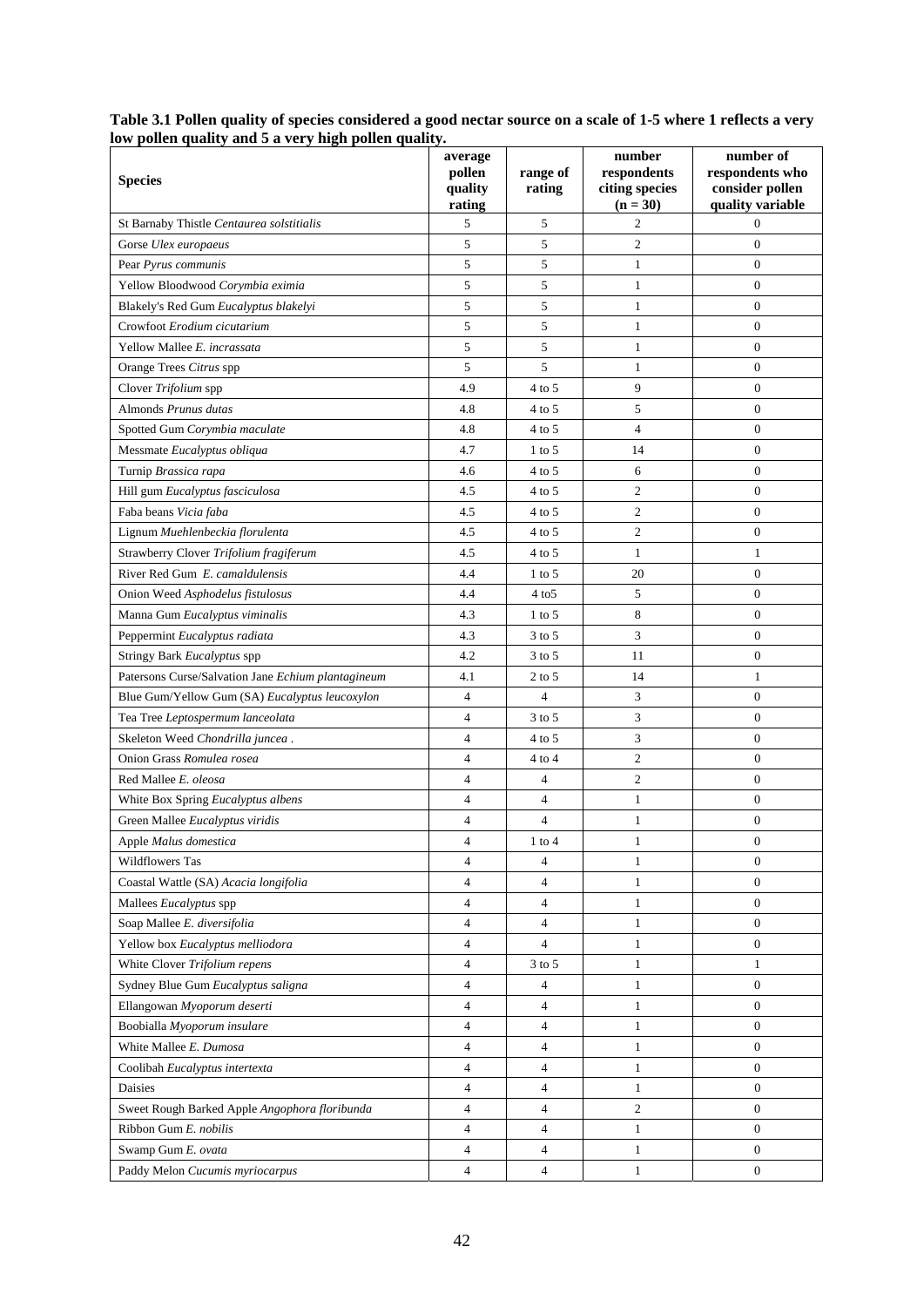| <b>Species</b>                                                                 | average<br>pollen<br>quality<br>rating | range of<br>rating      | number<br>respondents<br>citing species<br>$(n = 30)$ | number of<br>respondents who<br>consider pollen<br>quality variable |
|--------------------------------------------------------------------------------|----------------------------------------|-------------------------|-------------------------------------------------------|---------------------------------------------------------------------|
| Shaggy pea Dillwynia                                                           | 4                                      | 4                       | 1                                                     | $\Omega$                                                            |
| Tallow Wood Eucalyptus microcroys                                              | $\overline{4}$                         | $\overline{\mathbf{4}}$ | $\mathbf{1}$                                          | $\mathbf{0}$                                                        |
| Long Leaf Box Eucalyptus. goniocalyx                                           | 3.8                                    | $2$ to 5                | $\tau$                                                | 1                                                                   |
| Brown Stringy Bark Eucalyptus baxteri                                          | 3.8                                    | $1$ to 5                | $\overline{4}$                                        | 1                                                                   |
| Cape Weed Arctotheca calendula                                                 | 3.7                                    | $3$ to $5$              | 19                                                    | $\boldsymbol{2}$                                                    |
| Apple Box E. bridgesiana                                                       | 3.7                                    | $3$ to $5$              | 3                                                     | $\overline{0}$                                                      |
| <b>Blackberry Rubus fruticosus</b>                                             | 3.7                                    | 3 to 4                  | 3                                                     | 0                                                                   |
| Lucerne Medicago sativa                                                        | 3.7                                    | $3$ to $4$              | $\mathbf{1}$                                          | $\boldsymbol{0}$                                                    |
| Giant Angular Mallee Eucalyptus angulosa                                       | 3.6                                    | $1$ to 5                | $\tau$                                                | $\boldsymbol{0}$                                                    |
| Christmas Mallee Eucalyptus socialis                                           | 3.6                                    | $3$ to $5$              | 5                                                     | $\mathbf{0}$                                                        |
| Ironbark (other)                                                               | 3.5                                    | $3$ to 4                | $\mathbf{1}$                                          | $\mathbf{1}$                                                        |
| Turnip Mallee Brassica rapa subsp. sylvestris                                  | 3.3                                    | $1$ to $5$              | 6                                                     | $\mathbf{0}$                                                        |
| Canola Brassica napus                                                          | 3.2                                    | $1$ to 5                | 15                                                    | $\boldsymbol{0}$                                                    |
| Red Stringy Bark Eucalyptus macroryncha                                        | 3.2                                    | $1$ to 5                | 9                                                     | $\mathbf{1}$                                                        |
| Thistle                                                                        | 3.2                                    | $1$ to 5                | 6                                                     | $\mathfrak{2}$                                                      |
| Dandelion Taraxacum officinale                                                 | 3.2                                    | $1$ to 5                | 5                                                     | $\boldsymbol{0}$                                                    |
| <b>Banksias</b>                                                                | 3.2                                    | $2$ to $4$              | 5                                                     | $\boldsymbol{0}$                                                    |
| Blue Mallee Eucalyptus polybractea                                             | 3                                      | $1$ to $5$              | $\overline{c}$                                        | $\boldsymbol{0}$                                                    |
| Evening Primrose Oenothera biennis                                             | 3                                      | $2$ to $4$              | $\boldsymbol{2}$                                      | $\overline{0}$                                                      |
| White Stringybark Eucalyptus globoidea                                         | 3                                      | 3                       | $\mathfrak{2}$                                        | $\boldsymbol{0}$                                                    |
| Blue Gum Tas Eucalyptus globulus                                               | 3                                      | 3                       | $\mathbf{1}$                                          | $\overline{0}$                                                      |
| Inland Bloodwood Eucalyptus polycarpa                                          | 3                                      | 3                       | $\mathbf{1}$                                          | $\mathbf{0}$                                                        |
| E. foecunda                                                                    | 3                                      | 3                       | $\mathbf{1}$                                          | $\mathbf{0}$                                                        |
| Epacridaceae (Heath)                                                           | 3                                      | 3                       | $\mathbf{1}$                                          | $\theta$                                                            |
| Acorn Mallee Eucalyptus oleosa                                                 | 3                                      | 3                       | $\mathbf{1}$                                          | $\overline{0}$                                                      |
| Heliotrope Heliotropium amplexicaule                                           | 3                                      | 3                       | $\mathbf{1}$                                          | 0                                                                   |
| Leatherwood Eucryphia lucida                                                   | 2.7                                    | $1$ to $4$              | 3                                                     | $\boldsymbol{0}$                                                    |
| Sugar Gum Eucalyptus cladocalyx                                                | 2.6                                    | $2$ to $3$              | 6                                                     | 1                                                                   |
| Willow Salix spp                                                               | 2.5                                    | $1$ to $4$              | $\mathbf{2}$                                          | $\boldsymbol{0}$                                                    |
| Yellow Mallee Eucalyptus incrassata                                            | 2.4                                    | $2$ to $3$              | 5                                                     | $\boldsymbol{0}$                                                    |
| Blackbox Eucalyptus largiflorens                                               | 2.3                                    | $1$ to $3$              | 3                                                     | $\boldsymbol{0}$                                                    |
| Grey Box Eucalyptus microcarpa                                                 | 2.1                                    | $1$ to 5                | 12                                                    | 3                                                                   |
| Red Mallee Eucalyptus calycogona or E. gracilis or E.<br>oleosa or E. socialis | 2                                      | 1 to 3                  | $\overline{c}$                                        | $\boldsymbol{0}$                                                    |
| White Box Winter Eucalyptus albens                                             | $\mathbf{2}$                           | $2$ to $2$              | $\mathbf{1}$                                          | $\overline{0}$                                                      |
| Flat Weed Hypochoeris radicata                                                 | 1.9                                    | $1$ to $4$              | 7                                                     | $\boldsymbol{0}$                                                    |
| White Box Unspecified Eucalyptus albens                                        | 1.8                                    | $1$ to $4$              | 3                                                     | $\overline{0}$                                                      |
| White Mallee Eucalyptus gracilis                                               | 1.5                                    | $1$ to $2$              | $\overline{c}$                                        | $\boldsymbol{0}$                                                    |
| Acacias                                                                        | 1.3                                    | $1$ to $2$              | $\overline{4}$                                        | $\boldsymbol{0}$                                                    |
| Pine                                                                           | $\mathbf{1}$                           | $\mathbf{1}$            | 3                                                     | $\mathbf{0}$                                                        |
| (Yellowgum/Bluegum (SA) Eucalyptus leucoxylon                                  | 1                                      | $\mathbf{1}$            | $\overline{c}$                                        | $\boldsymbol{0}$                                                    |
| Napunyah/Yapunyah Eucalyptus ochrophloia                                       | $\mathbf{1}$                           | $\mathbf{1}$            | $\mathfrak{2}$                                        | $\overline{0}$                                                      |
| Golden Wattle Acacia pycnantha                                                 | $\mathbf{1}$                           | $\mathbf{1}$            | $\mathbf{1}$                                          | $\boldsymbol{0}$                                                    |
| Cherry Prunus spp                                                              | $\mathbf{1}$                           | $\mathbf{1}$            | $\mathbf{1}$                                          | 0                                                                   |
| Rye Grass Lolium sp                                                            | $\mathbf{1}$                           | $\mathbf{1}$            | $\mathbf{1}$                                          | $\boldsymbol{0}$                                                    |
| Corn Zea mays                                                                  | 1                                      | $\mathbf{1}$            | $\mathbf{1}$                                          | 0                                                                   |
| Hop Bush Dodonea sp                                                            | $\mathbf{1}$                           | $\mathbf{1}$            | $\mathbf{1}$                                          | 0                                                                   |
| White Gum Eucalyptus dunnii                                                    | $\mathbf{1}$                           | $\mathbf{1}$            | $\mathbf{1}$                                          | 0                                                                   |
| Blackwood Acacia melanoxylon                                                   | $\mathbf{1}$                           | $\mathbf{1}$            | $\mathbf{1}$                                          | $\boldsymbol{0}$                                                    |
| Prickly Box Bursaria spinosa                                                   | $\mathbf{1}$                           | $\mathbf{1}$            | $\mathbf{1}$                                          | $\boldsymbol{0}$                                                    |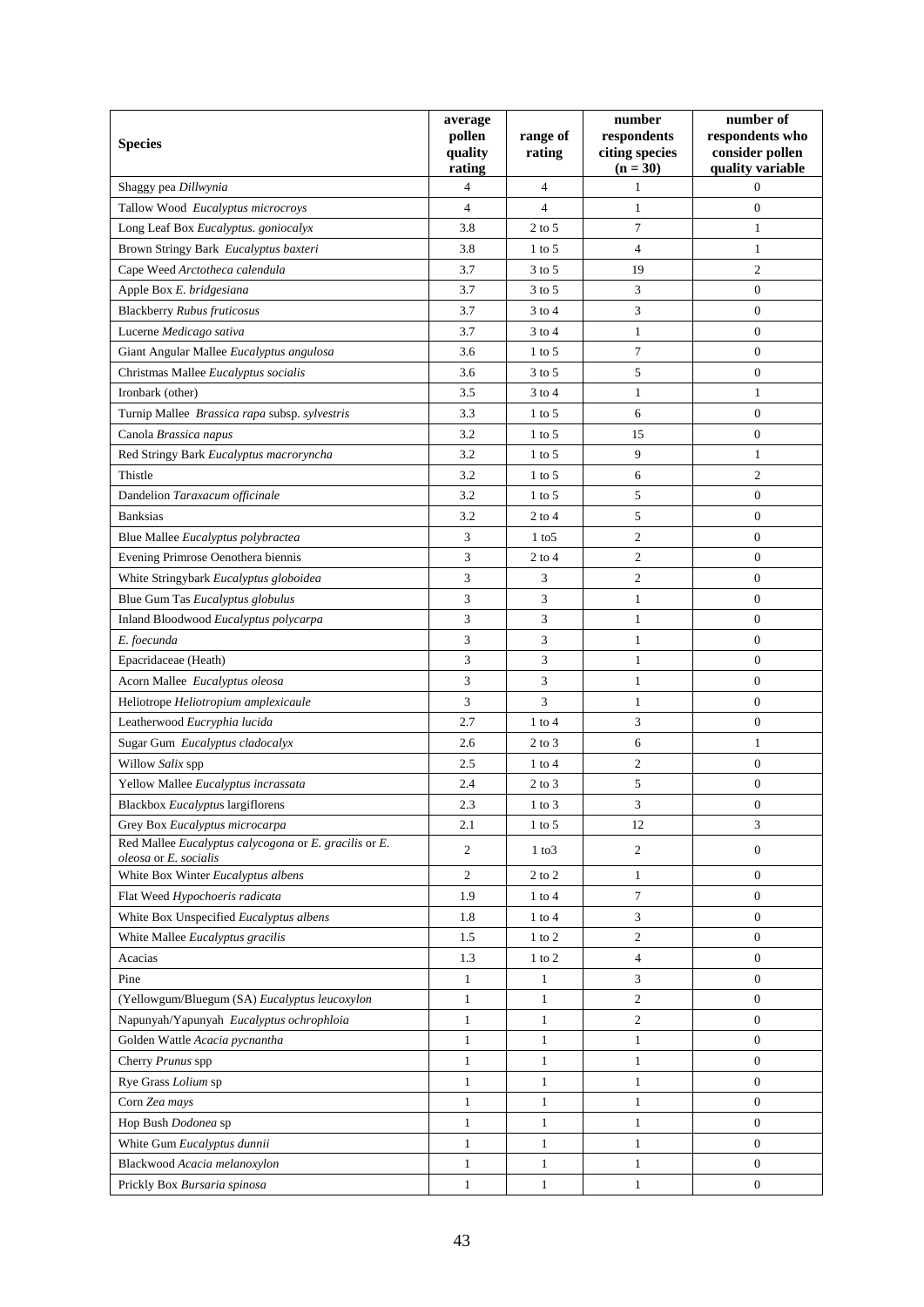

**Figure 3.2 Frequency of mean pollen quality on a scale of 1-5. 1 reflects a very low pollen quality and 5 a very high pollen quality.**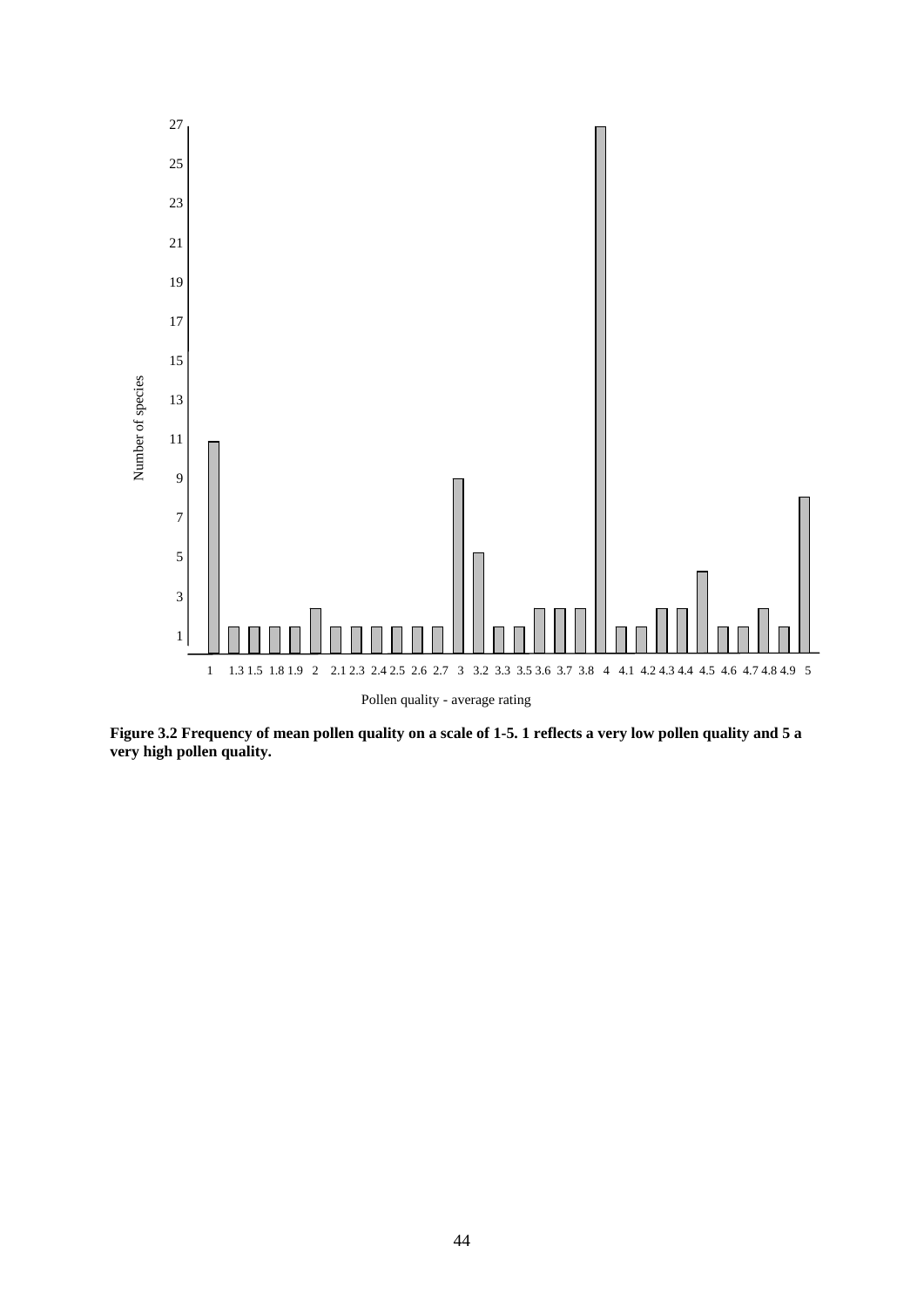

**Figure 3.3 Ranges of pollen quality as determined by beekeepers on a scale of 1-5. 1 reflects a very low pollen quality and 5 a very high pollen quality.** 

When apiarists specifically were asked whether pollen quality could vary within a species in the shortterm the majority said it could vary during a single flowering event, on a seasonal basis (in longer flowering species) and from site to site (Table 3.2). Few provided comments for this question but those who did considered temperature and rainfall to be most significant in determining pollen quality. Hot temperatures were considered detrimental but rainfall beneficial. Budding intensity and soil type also were believed to affect pollen quality. Species cited as having variable quality were Grey Box in particular, which was not surprising as it was one of the 12 species identified as variable in Table 3 (column 4), Patersons Curse, also identified above, and Canola and Lucerne, neither of which was identified in Table 3, column 4, as one of the species with variable pollen quality. In a question identifying what factors were used to rate pollen quality, Red Stringy Bark was cited as variable depending on soil type (see below).

**Table 3.2 Infraspecific variation of pollen quality** 

| variation<br>$(n = 30$ in each<br>instance) | no. apiarists<br>stating pollen<br>quality varied | no. apiarists<br>stating pollen<br>quality did not<br>vary | no. apiarists<br>that did not<br>know whether<br>pollen quality<br>varied | no. apiarists<br>who did not<br>answer<br>question |
|---------------------------------------------|---------------------------------------------------|------------------------------------------------------------|---------------------------------------------------------------------------|----------------------------------------------------|
| during a<br>flowering event                 | 21                                                |                                                            |                                                                           |                                                    |
| on a seasonal<br>basis                      | 23                                                |                                                            |                                                                           |                                                    |
| from site to site                           | 15                                                |                                                            |                                                                           |                                                    |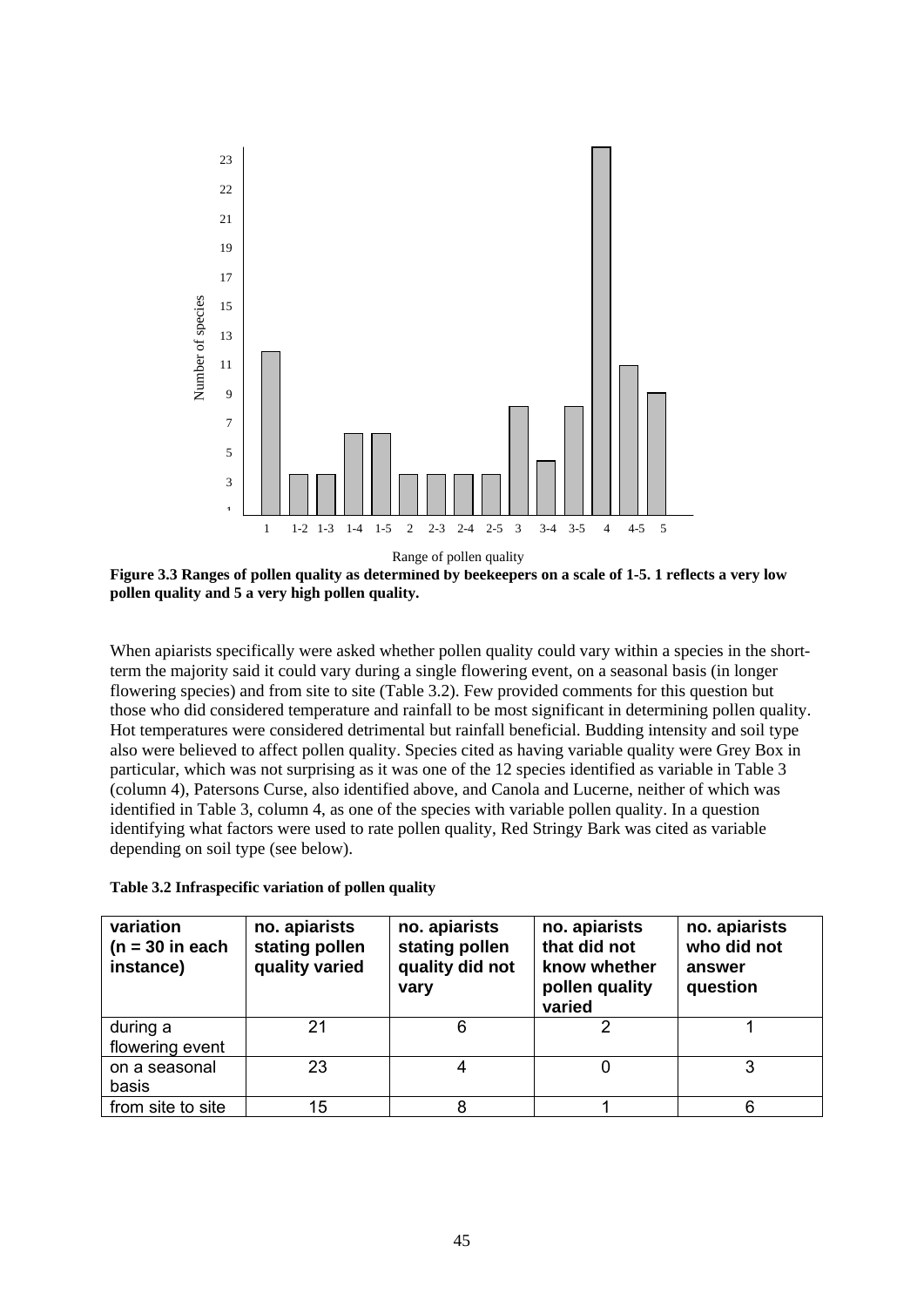When asked whether long term variation occurred in pollen quality within a species, 13/30 apiarists said yes, 15/30 no, one did not know and one did not answer. Again not surprisingly, Grey Box was cited by 5/13 apiarists that said yes and River Red Gum by 4/13. Also cited were, Sugar Gum, Tea Tree, Flat Weed, Red Stringybark on granite and 'some Stringybarks'. One respondent claimed all ground flora showed long term variation and two that all species varied depending on climate.

Ten apiarists noted long term variation at particular sites, nineteen did not. Sites specifically mentioned were the Mallee and Maryborough areas. Other comments relating to whether any sites had shown long term variation were:

- all sites if conditions are dry,
- weeds growing after use of a herbicide always produce poor pollen,
- agricultural, pasture sites,
- depends on species,
- Red Stringy Bark on granite,
- Grey Box everywhere,
- Grey Box in terms of whether it is an on or off year,
- mostly on Yellow Box or Ironbark sites.

Fourteen factors that influenced an apiarist's rating of pollen quality were identified (Table 3.3). Most (21/30) respondents used more than one factor. Pollen colour, size and volume were most important (Table 3.3) with taste and texture being of lesser importance. Bee health and longevity, colony health, brood health and layout by the queen also were mentioned as important in determining pollen quality but were cited by less than five apiarists. Similarly, soil type, rainfall/moisture and seasonal variation were cited by less than five respondents. Number of citations does not make one factor more or less important. One factor may have a greater influence in one site than another, or particular factors may be easier to discern than others. Also, one apiarist may have a more refined ability to detect changes in certain criteria but not others.

#### **Table 3.3 Factors influencing rating of pollen quality**

| <b>Factor</b>                | no. respondents ( $n =$ |
|------------------------------|-------------------------|
|                              | 30)                     |
| pollen volume                | 19                      |
| pollen size                  | 12                      |
| pollen colour                | 9                       |
| pollen taste                 | 5                       |
| brood health                 | 4                       |
| soil type                    | 4                       |
| rain/moisture                | 4                       |
| protein/nutritional value of | 3                       |
| pollen                       |                         |
| bee health                   | 3                       |
| pollen texture               | $\overline{2}$          |
| colony health                | $\overline{2}$          |
| seasonal conditions          | $\overline{2}$          |
| bee longevity                | 1                       |
| layout by queen              |                         |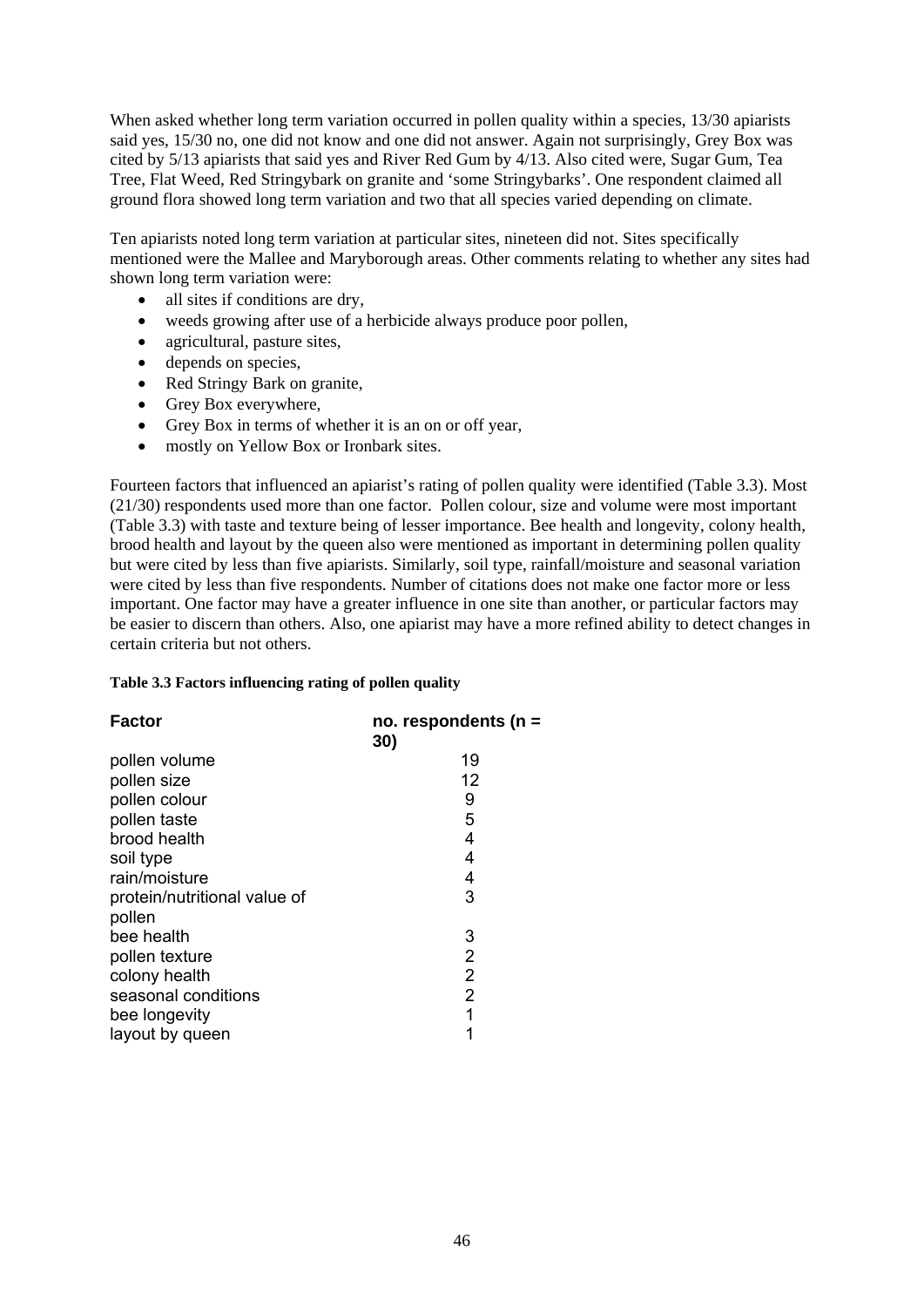Grey Box specifically was cited as an example whereby colour could be used to determine pollen quality. When pollen was dark or dull it was of poor quality, but when it was creamy the quality was good. Grey Box also affected the brood rearing response of a hive in a deleterious manner when pollen quality was poor i.e. a rating of 2 as opposed to 4.

Red Stringybark was cited as producing poor quality pollen when on granitic soils but good quality pollen when on volcanic soils, however this was related to soil moisture levels. Ten and eight beekeepers said they believed soil type affected quality and quantity of pollen respectively when asked in a direct question. Those in the affirmative cited the following (each comment was cited only once or twice):

- moisture levels affect quality:
- Red Gum on limestone produce good quality and amounts of pollen but on granite poor quality and quantities are produced;
- Rich soils produce better quality pollen; and
- in deep sand, Flat weed and Lucerne produce copious pollen of high quality which maintains vigorous brood health.

Tree age did not affect either quality or quantity of pollen according to twenty and 15 respondents respectively. Only two respondents thought the quality of pollen was affected but eight responded that quantity was affected. In terms of quantity, it was argued that older trees were larger, therefore could produce more flowers hence more pollen.

## **3.3.3 Pollen preferences**

Nearly all apiarists (28/30) believed bees had a 'favourite' pollen source. One respondent did not know whether bees had a preference and another did not answer the question. Thirty one species were cited as favourites to bees (Table 3.4) and, considering the span of country involved, this is not surprising. Red Gums were most favoured (13/30), then Cape weed (6/30), Canola (5/30), Patersons Curse (5/30), Messmate (5/30) and Clover (4/30) times. All other species were cited less than four times each.

Four apiarists commented that bees preferred pollen of higher protein content such as Red Gum, Clover, Patersons Curse, Cape weed, Gums generally, Pear and Dandelions, as these bred large, healthy hives. Indeed, pollen from these species previously were identified as high quality with the exception of pollen from willows which had an average pollen quality rating of 2.5, although a range of 1-4. Support for the idea that bees might have pollen preferences was shown by a number of observations, e.g. where 95% of trapped pollen in hives was of Pear yet Canola was only 200 m away, or Red Gum had both abundant nectar and pollen, but bees visited Dandelion instead.

Most apiarists(20/30) noticed that variation in the preferred pollen source could occur within a single day. This principally was attributed to weather conditions (Table 3.5) such as temperature, rainfall, wind and the occurrence of storms.

Twenty-six apiarists noted that honeybees began collecting pollen from a source as soon as flowering started and 16 believed honeybees continued to do so until flowering in that species ceased.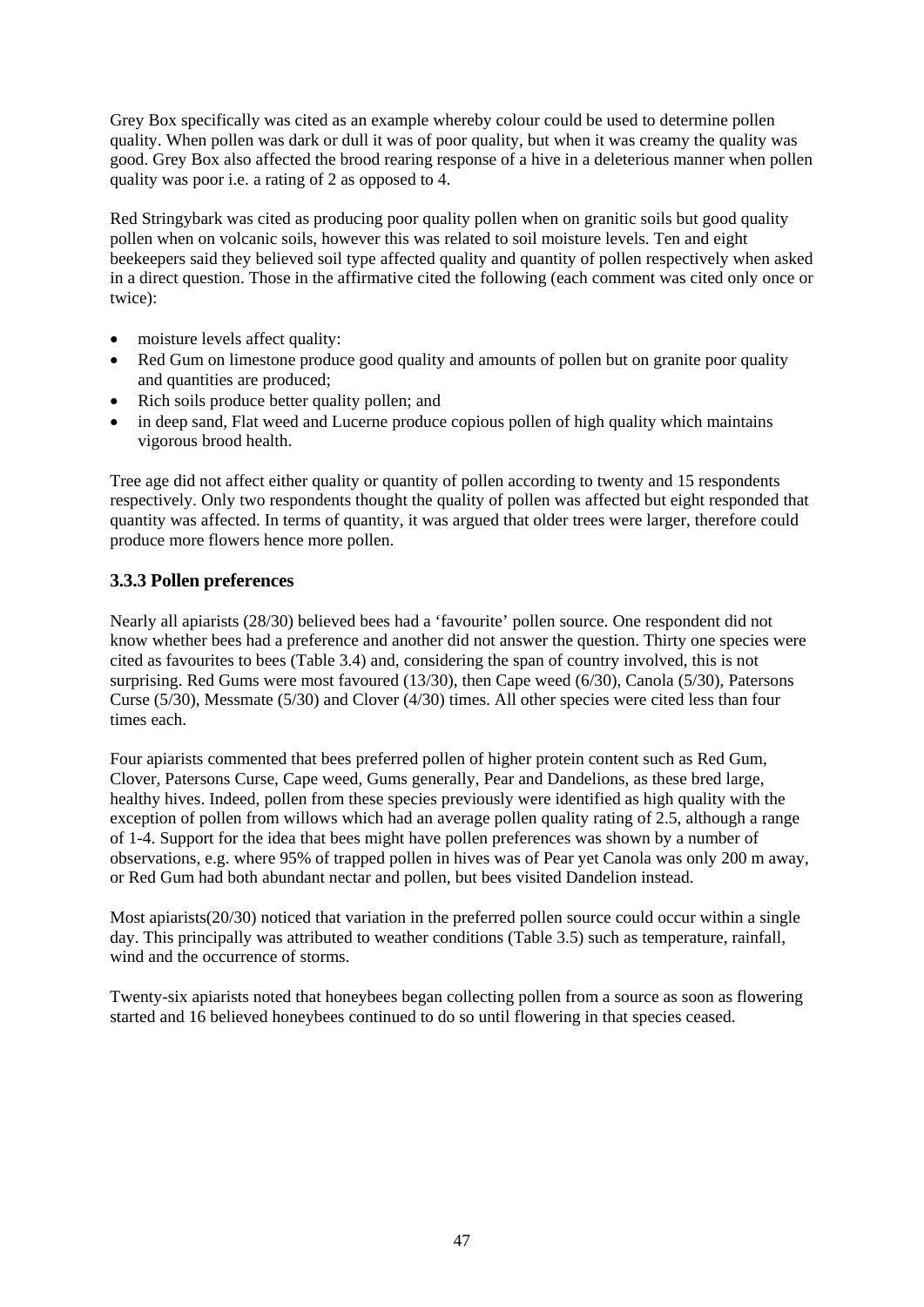# **Table 3.4 List of pollen sources 'favoured' by bees**

| <b>Species</b>                              | no. citations  |
|---------------------------------------------|----------------|
| Red Gum including River Red Gum             | 13             |
| Cape Weed,                                  | 6              |
| Canola                                      | 5              |
| Patersons Curse/patersons curse             | 5              |
| Messmate                                    | 5              |
| Clover                                      |                |
| Almond                                      |                |
| Pear                                        |                |
| Stringybark group including red stringybark |                |
| Manna Gum                                   |                |
| Willows                                     |                |
| <b>English Dandelion</b>                    | 43322222       |
| Peppermint (black)                          |                |
| <b>Banksia</b>                              | $\overline{1}$ |
| Spotted Gum                                 | 1              |
| Most ground flora                           | 1              |
| Faba Bean,                                  | 1              |
| Ti-tree                                     | 1              |
| Apples                                      | 1              |
| <b>Coastal Wattle</b>                       | 1              |
| <b>Strawberry Clover</b>                    | 1              |
| <b>Mountain Eucalypts</b>                   | 1              |
| Turnip                                      | 1              |
| <b>Wild Turnip</b>                          | 1              |
| All introduced ground flora,                | 1              |
| Rape                                        | 1              |
| Gorse                                       | 1              |
| Orange trees                                | 1              |
| <b>Yellow Box</b>                           |                |
| Rough Barked Apple                          | 1              |
| Flatweed                                    | 1              |

# **Table 3.5 Factors determining daily preference for a pollen source**

| <b>Factor</b>                  | no. of      |
|--------------------------------|-------------|
|                                | respondents |
| weather conditions             |             |
| flowering patterns, and        | 3           |
| time of day                    | 2           |
| moisture levels                | 2           |
| hive requirement               | 2           |
| blossom freshness,             |             |
| nutrient content of the pollen |             |
| bee preferences                |             |
| history of bee movement        |             |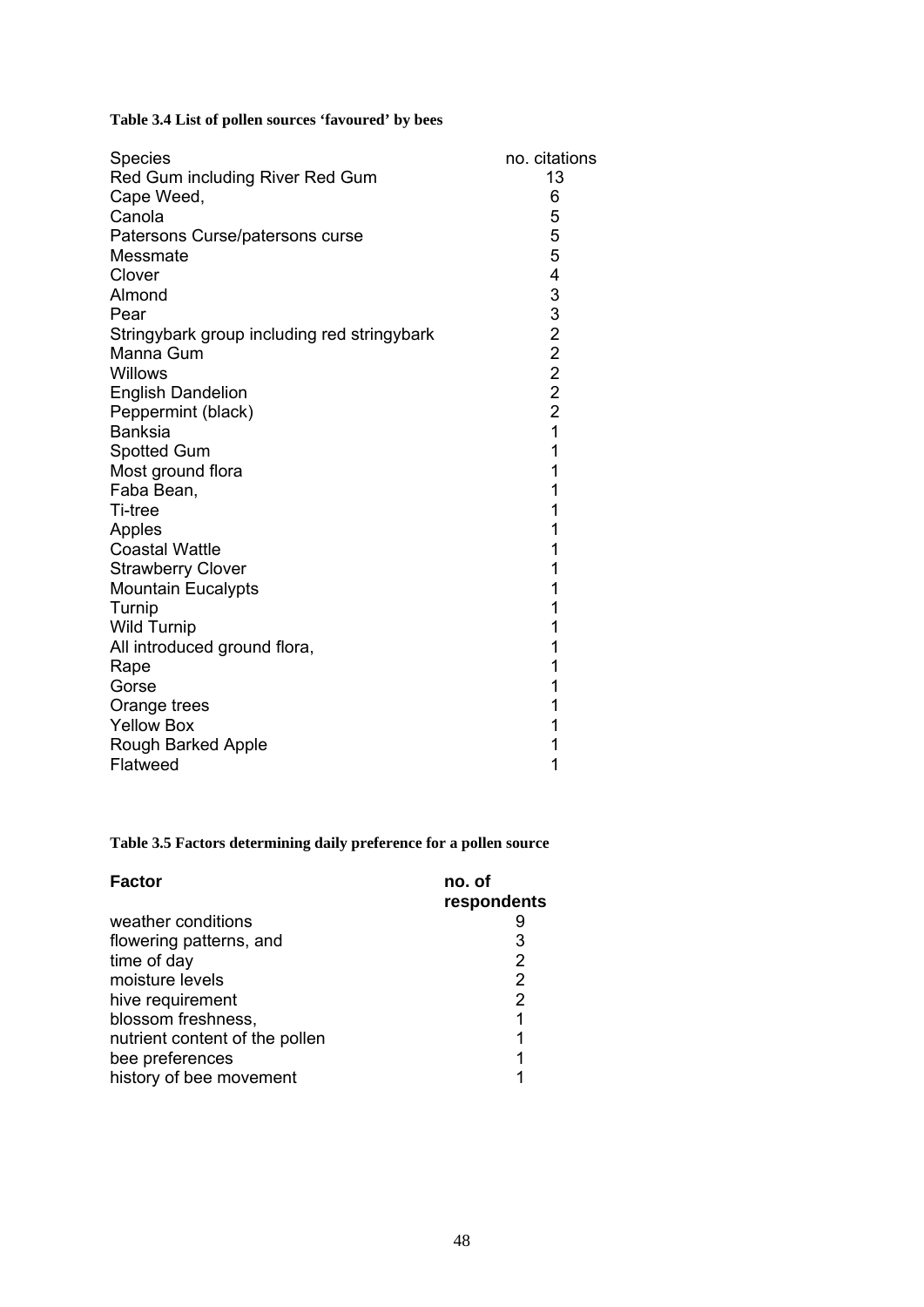### **3.3.4 Pollen effects on health**

Seven apiarists felt pollen colour affected hive health (Table 3.6) yet earlier it was reported that only five were able to detect detrimental pollen by colour. Twenty apiarists said colour had very little or no affect on hive health (Table 3.6). Pollen colour varied during a flowering episode within a site (17/30) and between sites (18/30) (Table 3.6). There was little difference in the number of apiarists that felt climatic factors affected pollen colour (12/30) before or during flowering and those that did not (13) (Table 3.6). Temperature, humidity, rainfall and soil moisture were determining factors in the variation of pollen colour. Rainfall was considered necessary to produce suitable pollen. Dry conditions resulted in desiccation of pollen, making it undesirable to bees. Only small loads of pollen were collected from Red Stringy Bark in dry conditions but large loads after rain. Other species showing changes in pollen colour during a honey flow included Long Leaf Box and Patersons Curse.

#### **Table 3.6 Responses to questions relating to pollen colour and effects of tree age and soil type**

|                                                               | number of respondents |            |    |                |  |
|---------------------------------------------------------------|-----------------------|------------|----|----------------|--|
| Question                                                      | no answer             | <b>ves</b> | no | didn't<br>know |  |
| Does colour affect hive health?                               |                       |            | 20 |                |  |
| Does variation in colour occur during a<br>flowering episode? |                       | 8          | 17 |                |  |
| Does variation in colour occur between<br>sites?              | 4                     | 5          | 18 |                |  |
| Do climatic factors affect colour variation?                  |                       | 12         | 13 |                |  |

Thirty-one pollen sources were considered more beneficial than others (Table 3.7) but 34 were considered less beneficial (Table 3.8). Nine species were included in both lists: Cape Weed, Stringybark, Canola, Red Stringybark, Dandelion, Manna Gum, Acacia, Grey Box and Lucerne. River Red Gum was cited most often (13/30) as being more beneficial, then Capeweed (8/30) and Patersons Curse (7/30) (Table 3.7). Clover, Stringy Bark and Canola each were cited 6/30 times, 17 species were cited only once (Table 3.7). Grey Box was cited most often (4/30) as less beneficial (Table 3.8), then Canola (3/30). Seven species were cited twice and 25 species only once (Table 3.8). Of the nine species included in both the 'more beneficial' and 'less beneficial' lists, the majority were cited most often as 'more beneficial'. Only Grey Box and Acacia were cited more often as 'less beneficial'. Capeweed was cited eight times as more beneficial and only once as less beneficial, Stringy Bark and Canola both were cited six times as more beneficial but three times and once respectively as less beneficial.

Species considered more beneficial were thought to specifically increase bee longevity, bee health, brood health and hive health (Table 3.7). Conversely, species considered less beneficial were believed to decrease these factors (Table 3.8). Healthy bees were stronger, had greater stamina and were fatter. A healthy brood had greater vigour and filled a larger expanse of the frame. Twenty-six species improved brood health , 18 increased bee health, but only a few increased bee longevity (4) and hive health (3) (Table 3.7). In terms of detrimental impacts, a decrease in bee health and bee longevity was cited most often, nine and seven times respectively (Table 3.8). Decreases in brood health and hive health had five and four citations respectively (Table 3.8).

Twenty-two respondents believed pollen could be detrimental to bee/hive health over a single flowering episode, four said this did not occur, two did not know and one respondent did not answer the question. Deleterious pollen appeared common. Twenty-eight species were specifically cited (Table 3.9), Grey Box 4/30 and Flatweed 2/30, all others 1/30 times. Nectar of Grey Box also played a role (section 2). One respondent stated that any species could produce poor pollen depending on season and/or climatic conditions. Stringy Bark was cited as producing poor pollen under cold and wet conditions.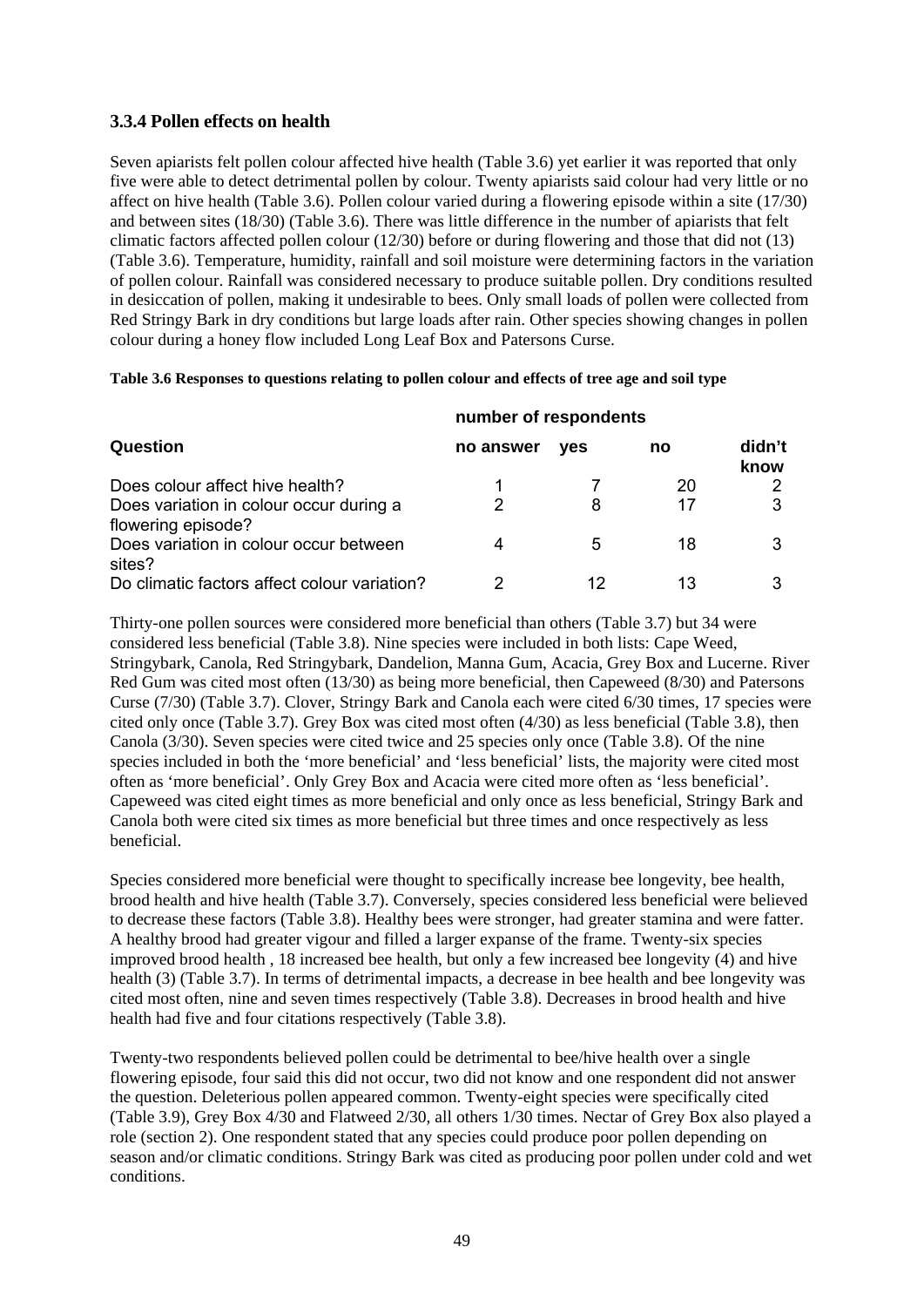# **Table 3.7 Impact of 'more beneficial' pollen**

|                         | more<br>beneficial | increased<br>bee        | increased               | increased<br><b>brood</b> | increased    |
|-------------------------|--------------------|-------------------------|-------------------------|---------------------------|--------------|
| species                 | pollen             | longevity               | health                  | health                    | hive health  |
| River Red Gum           | 13                 | $\checkmark$            | $\overline{\checkmark}$ | $\overline{\checkmark}$   | $\checkmark$ |
| Cape Weed               | $\overline{8}$     |                         | $\overline{\checkmark}$ | $\overline{\checkmark}$   |              |
| Patersons curse         | $\overline{7}$     | $\checkmark$            | $\overline{\checkmark}$ | $\overline{\checkmark}$   |              |
| Clover                  | $\overline{6}$     | $\overline{\checkmark}$ | $\overline{\checkmark}$ |                           | ✓            |
| Stringybark             | 6                  |                         | $\checkmark$            | $\checkmark$              |              |
| Canola                  | 6                  |                         |                         | $\checkmark$              |              |
| Wild turnip radish      | $\overline{4}$     | $\checkmark$            | $\checkmark$            | $\checkmark$              |              |
| Messmate                | $\overline{4}$     |                         | $\checkmark$            | $\overline{\checkmark}$   |              |
| Almond                  | $\overline{3}$     |                         | $\overline{\checkmark}$ | $\checkmark$              |              |
| <b>Red Stringy Bark</b> | $\overline{3}$     |                         | ✓                       | $\checkmark$              |              |
| <b>Spotted Gum</b>      | $\overline{2}$     |                         | ✓                       | $\checkmark$              |              |
| Dandelion               | $\overline{2}$     |                         | ✓                       |                           |              |
| <b>Brown Stringy</b>    |                    |                         |                         |                           |              |
| <b>Bark</b>             | $\overline{2}$     |                         |                         |                           |              |
| Gorse                   | $\overline{2}$     |                         |                         |                           |              |
| Manna Gum               | $\mathbf{1}$       |                         |                         | $\checkmark$              |              |
| Pear                    | $\mathbf{1}$       |                         |                         | $\checkmark$              |              |
| Acacia                  | $\mathbf{1}$       |                         |                         | $\checkmark$              |              |
| <b>Coastal Wattle</b>   | $\mathbf{1}$       |                         |                         | ✓                         |              |
| <b>Grey Box</b>         | $\mathbf{1}$       |                         |                         |                           |              |
| Apple Box               | $\mathbf{1}$       |                         | $\checkmark$            |                           |              |
| Lucerne                 | $\mathbf{1}$       |                         |                         |                           |              |
| Lipia                   | $\mathbf{1}$       |                         | $\checkmark$            | ✓                         |              |
| Willow                  | $\mathbf{1}$       |                         |                         |                           |              |
| Blackberry              | $\mathbf{1}$       |                         |                         |                           |              |
| Epacridaceae            | $\mathbf{1}$       |                         |                         |                           |              |
| <b>Black</b> peppermint | $\mathbf{1}$       |                         |                         |                           |              |
| <b>Blue Mallee</b>      | $\mathbf{1}$       |                         |                         | ✓                         |              |
| Onion Weed              | $\mathbf{1}$       |                         |                         | $\overline{\checkmark}$   |              |
| Lignum                  | $\mathbf{1}$       |                         |                         | ✓                         |              |
| <b>Daisies</b>          | $\mathbf{1}$       |                         |                         | ✓                         |              |
| Skeleton Weed           | $\mathbf{1}$       |                         | $\checkmark$            |                           |              |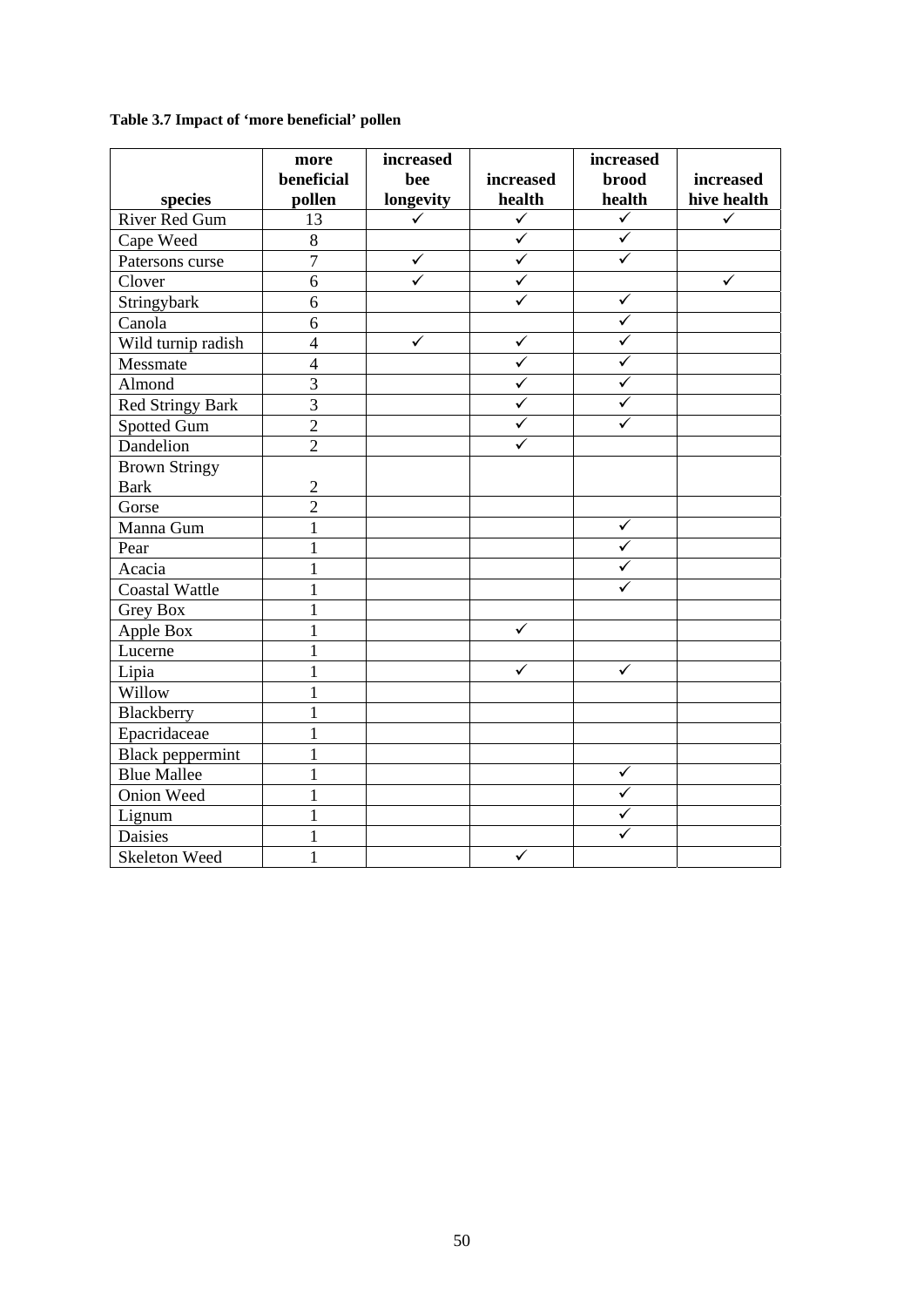# **Table 3.8 Impact of 'less beneficial' pollen**

|                          | less           | decreased    |              | decreased    |             |
|--------------------------|----------------|--------------|--------------|--------------|-------------|
|                          | beneficial     | bee          | decreased    | <b>brood</b> | decreased   |
| species                  | pollen         | longevity    | bee health   | health       | hive health |
| <b>Grey Box</b>          | $\overline{4}$ | $\checkmark$ | $\checkmark$ |              |             |
| Canola                   | 3              | $\checkmark$ | $\checkmark$ |              |             |
| White Mallee             | $\overline{2}$ |              | $\checkmark$ | ✓            |             |
| <b>Yellow Mallee</b>     | $\overline{2}$ | $\checkmark$ |              |              |             |
| Flatweed                 | $\overline{2}$ |              | $\checkmark$ |              |             |
| Acacia                   | $\overline{2}$ |              |              |              |             |
| Banksia                  | $\overline{2}$ |              |              |              |             |
| White Box                | $\overline{2}$ |              |              | ✓            | ✓           |
| Ironbark                 | $\overline{2}$ |              | $\checkmark$ |              |             |
| Stringybark              | $\mathbf{1}$   |              |              |              |             |
| <b>Black Mallee</b>      | 1              |              |              |              |             |
| Manna Gum                | $\mathbf{1}$   |              |              |              |             |
| Cape Weed                | $\mathbf{1}$   |              |              |              |             |
| Dandelion                | $\mathbf{1}$   |              |              |              |             |
| <b>Prickly Moses</b>     | 1              |              |              |              |             |
| <b>Evening Primrose</b>  |                |              |              |              |             |
| Yellow Gum/Blue Gum      |                |              |              |              |             |
| E. leucoxylon            | 1              |              |              |              |             |
| <b>Red Stringy Bark</b>  | $\mathbf{1}$   | $\checkmark$ |              |              |             |
| Egg and bacon            | 1              |              |              |              |             |
| Long Leaf Box            | 1              |              |              |              |             |
| Red Bloodwood            | 1              |              |              |              |             |
| Lucerne                  | $\mathbf{1}$   |              | $\checkmark$ |              |             |
| Sunflower                | $\mathbf{1}$   |              |              | ✓            | ✓           |
| <b>Black Box</b>         | 1              |              |              |              |             |
| Leatherwood              |                |              |              |              |             |
| Heliotrope               | 1              |              |              |              |             |
| <b>Acorn Mallee</b>      | 1              |              |              |              |             |
| <b>Christmas Mallee</b>  | 1              |              |              |              |             |
| <b>Red Mallee</b>        | $\mathbf{1}$   |              |              |              |             |
| <b>Sugar Gum</b>         |                | $\checkmark$ |              |              |             |
| Green Mallee             | 1              | ✓            |              |              |             |
| Yellow Box E.            |                |              |              |              |             |
| melliodora               | $\mathbf{1}$   |              | $\checkmark$ |              |             |
| Acacia melanoxylon       |                |              |              |              |             |
| Blackwood                | $\mathbf{1}$   |              |              |              |             |
| Bursaria spinosa Prickly |                |              |              |              |             |
| <b>Bush</b>              | 1              |              |              |              |             |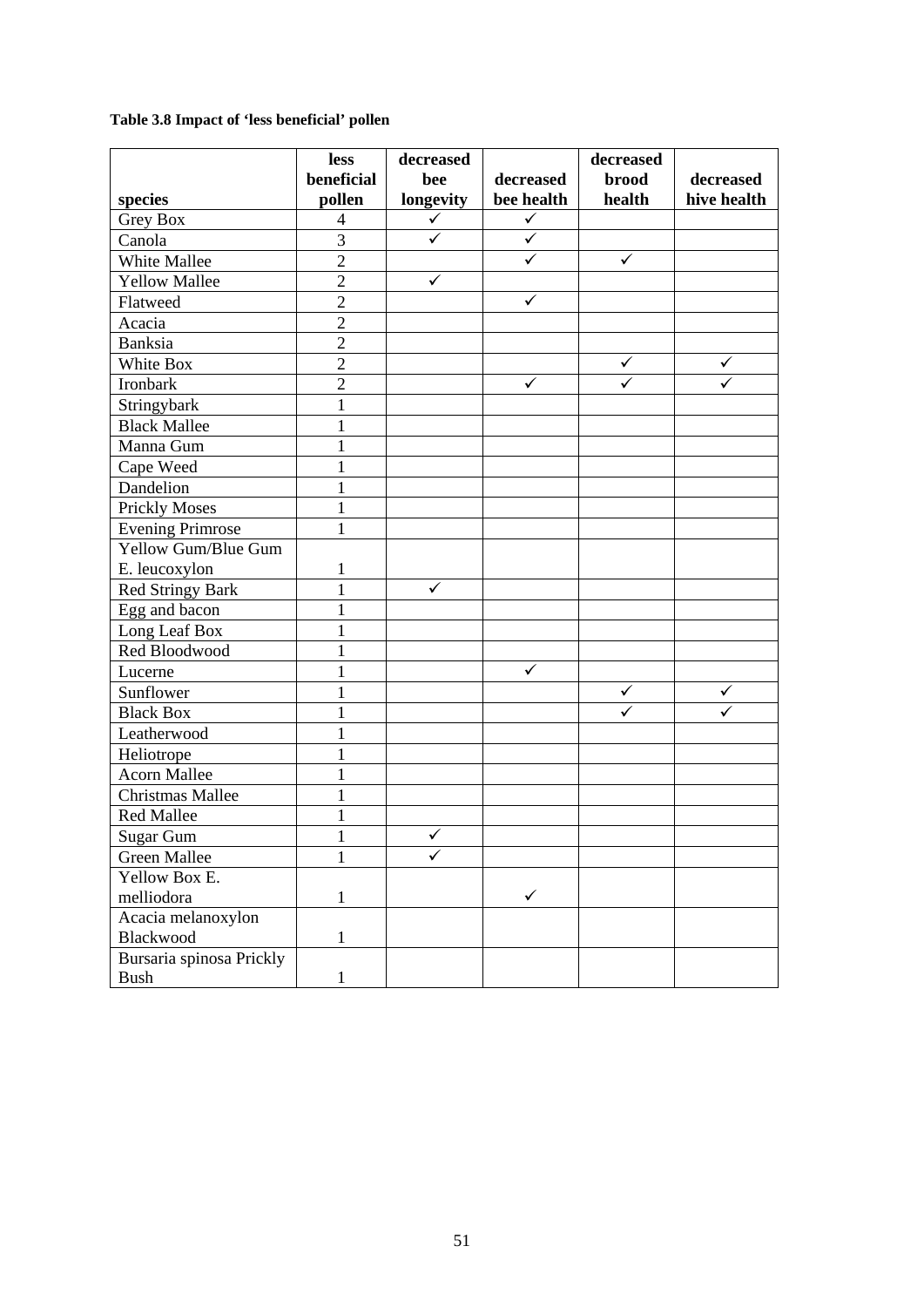**Table 3.9 Species producing detrimental pollen during a single flowering episode.** 

| <b>Species</b>                  | time taken for pollen<br>to produce       | flowering stage at<br>which pollen is |  |
|---------------------------------|-------------------------------------------|---------------------------------------|--|
|                                 | detrimental results                       | detrimental                           |  |
| Canola                          | takes time                                | throughout                            |  |
| Darling Pea<br>(Swainsona) most | takes time                                | throughout                            |  |
| Flatweed                        | takes time, brood<br>affected immediately | throughout                            |  |
| Faba Bean                       | takes time                                | 3-4 weeks into<br>flowering           |  |
| Grey Box                        | takes time, brood<br>affected immediately | any time or<br>throughout             |  |
| <b>Peppermint Box</b>           | takes time                                | throughout                            |  |
| Sugar Gum                       | takes time                                | throughout                            |  |
| Blackwood                       | takes time                                | throughout                            |  |
| Sunflower                       | takes time                                |                                       |  |
| Stringybark                     | takes time                                |                                       |  |
| <b>Blue Mallee</b>              | matter of weeks                           |                                       |  |
| Dandelion                       | matter of weeks                           |                                       |  |
| Kunnajong                       | matter of weeks                           | throughout                            |  |
| Lucerne                         | matter of weeks                           | throughout                            |  |
| Maize                           | matter of weeks                           | throughout                            |  |
| <b>River Oak</b>                | matter of weeks                           | throughout                            |  |
| Blue Gum (SA)                   | immediately                               | early stages                          |  |
| Stinkweed                       | immediately                               | throughout                            |  |
| Bloodwood                       |                                           | any time or<br>throughout             |  |
| <b>Night Shade</b>              |                                           | early stages                          |  |
| Green Mallee                    |                                           | any time or                           |  |
|                                 |                                           | throughout                            |  |
| Lombardias                      |                                           | late stage                            |  |
| Mugga Ironbark                  |                                           | any time or                           |  |
|                                 |                                           | throughout                            |  |
| Skeleton weed                   |                                           |                                       |  |
| <b>Sweet Pea</b>                |                                           | early stages                          |  |

Specific responses were provided for a number of species, i.e. Lombardias could be particularly potent as bees were killed while collecting pollen; bees bred on Canola but, if this was the first pollen after winter, they bred 'gutless'; bees using Faba Bean broke down with European Foul Brood.

The time taken for pollen to produce detrimental results varied amongst species (Table 3.9). Only two respondents reported immediate affects; six that effects occurred within a matter of weeks and 10 that effects took some time to develop. In the latter case, it was believed that poor pollen nutrition explained the length of time before any noticeable effects occurred. In the case of Flatweed and Grey box, there was disagreement as to when effects occurred with one person claiming effects took time without a mention of what the effect actually was, and another person stating that the brood was affected immediately.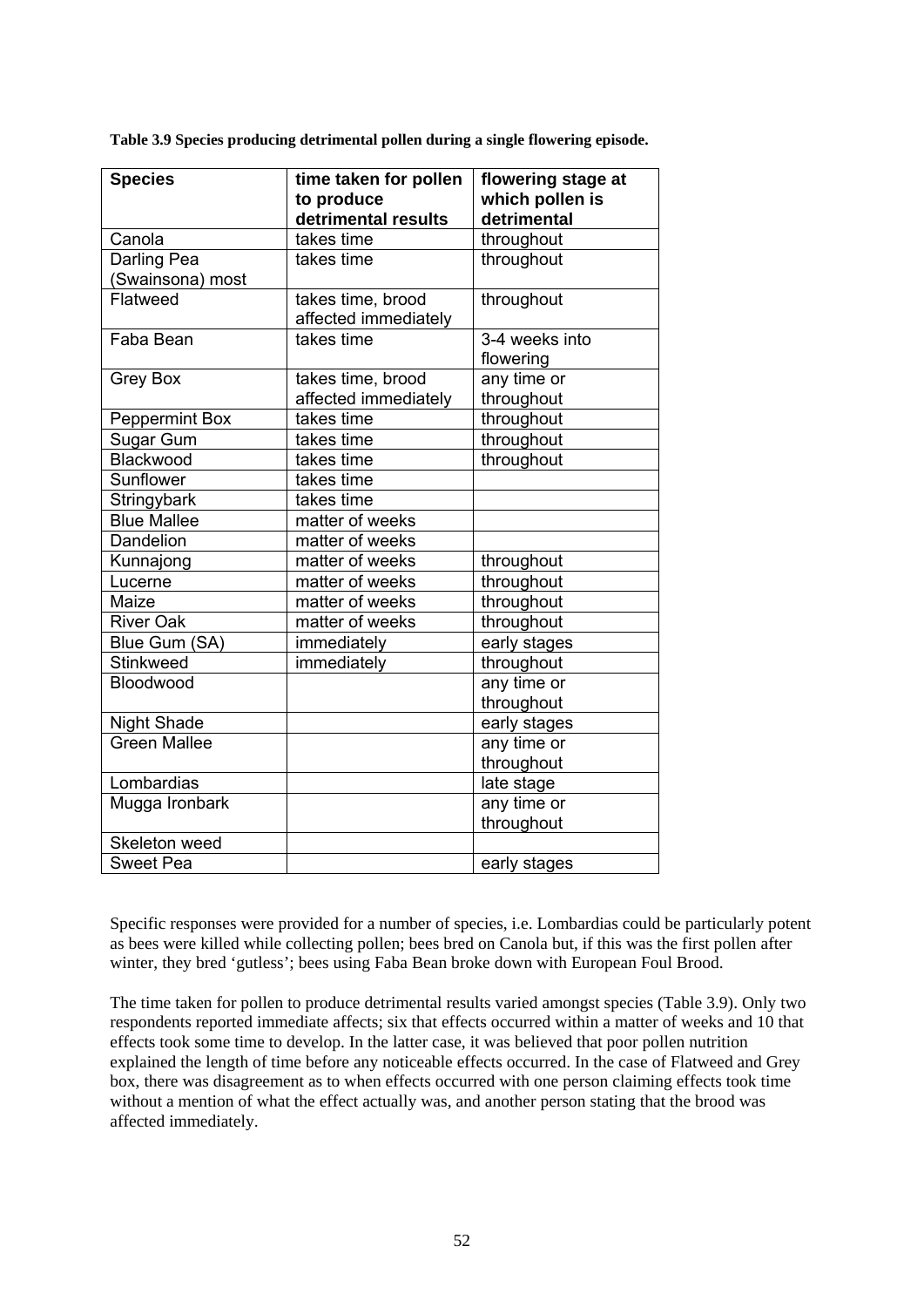The flowering stage at which pollen was noted to be detrimental also varied amongst species (Table 3.9). Detrimental pollen generally could occur at any time throughout the flowering period. For four species: Grey Box, Mugga Ironbark, Green Mallee and Bloodwood, detrimental pollen was produced at particular stages during flowering or throughout the entire flowering period. Three respondents cited this for the Grey Box. Blue Gum, Sweet Pea and Night Shade produced deleterious pollen only in the early stages of flowering, Faba Bean three to four weeks into flowering and Lombardias only in the late stage of flowering.

There was not much difference in opinion by apiarists as to whether one or multiple sources of pollen were *sufficient* to maintain hive health and to build hive populations, however, all but three stated that multiple sources were better. This was attributed to multiple sources resulting in stronger bees and hives, bees with stamina, longer living bees and improved brood rearing. It was believed that multiple pollen sources provided a more balanced diet and more protein. Three of the respondents, however, stated that some single sources of pollen matched the benefits of multiple sources, e.g. Red Gum, Mountain Eucalypts, White and Strawberry Clover, Patersons Curse and Stringy Bark.

Twenty-seven respondents believed that worker bees collected pollen from multiple sources. The proportion bees collected from each source varied and depended on:

- what was available.
- the quantity available,
- the composition of the pollen,
- the distance needed to travel.
- the taste and requirement of the individual hive
- the time of day,
- season.
- weather i.e. temperature, rainfall, wind,
- length of flowering, and
- insect prevalence.

If pollen was of good quality, it was believed the bee would prefer to stay with that species, collecting only a small percentage of pollen from another source.

### **3.3.5 Pollen availability**

Most apiarists (24/30) found pollen was available throughout the flowering period. Three found that pollen was available either throughout the flowering period or only during part of the flowering period. Of these, one found that pollen was available throughout the flowering period only if the forest was well budded. If new growth was present, this did not always occur. Two of the three respondents found that it depended on the species and the weather, e.g. in the case of White Mallee, pollen only became available if it was cold.

Twenty apiarists found there was variation in the quantity of pollen available during flowering. Nine said there was no variation. Two apiarists commented that it depended on the species, occurring in some plants but not others. Another stated that less pollen was available at either end of the season.

The period of nectar collection usually was shorter than the period of pollen collection (15/30). Five considered the two collecting periods to be similar, four that nectar collection occurred for a longer period and three that variation occurred. Two respondents did not answer the questions.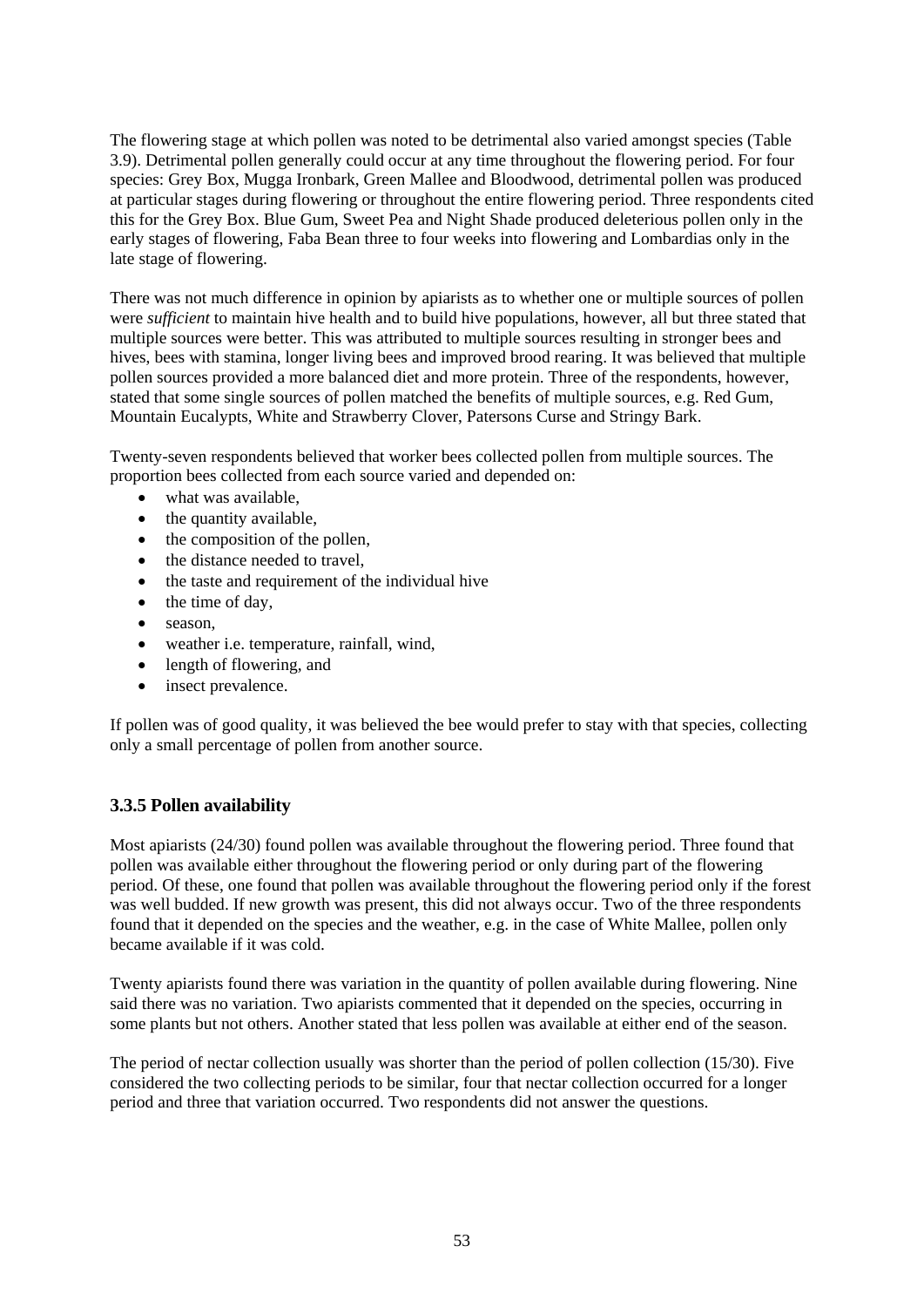Sometimes (2/30), pollen collection commenced when flowering began while nectar yields began afterwards. Alternatively, pollen and nectar collection could slowly diminish together but sometimes both would cut out overnight (1/30), or pollen would remain to be collected when no nectar was available or vice versa. One respondent noted that once pollinatation had occurred, nectar secretion stopped. Three respondents commented that nectar availability was controlled by temperature and rainfall.

# **3.3.6 Pollen supplements**

The use of pollen supplements to *maintain* hive health was not done readily by Australian apiarists. Ten had never used supplements; two stated they were using supplements more frequently in recent times and only one apiarist used supplements for most of the year. All others used supplements only rarely, some in particular seasons such as early spring when pollen was scarce and in winter, others used supplements depending on the species which bees foraged, such as Ironbark, Grey Box, Lucerne and Yellow Box, and others used supplements only during drought.

The use of supplements to *build* hive health or size, however, was a different story. Fifteen apiarists stated they did so, 12 did not. Again, comments showed supplement use was done so reluctantly.

Twenty-two apiarists believe some honey flows required pollen supplements more than other honey flows, four did not. Twelve species were cited. Twelve apiarists cited Ironbarks or a particular Ironbark, nine cited Yellow Box, five Yellow Gum and three White Mallee. Red Box, Lucerne and Blue Gum each were cited twice while Pink Gum, Napunyah, Green Mallee and Grey Box each were cited once. Another apiarist stated that supplements were needed when bees foraged on southern Boxes.

Only nine apiarists made their own pollen supplements, twelve bought their supplements. When asked about the components of the pollen substitute used, the following comments were received:

- mainly protein,
- soy flour, own honey, vitamin supplement,
- soy flour, white sugar, malt, cottonseed oil and water,
- Rod Palmer's substitute,
- Soya bean flour, 49% protein, 6% oil,
- 80% soy flour, 10% torula yeast, 10% natural pollen, dash of amino acid, and
- high levels of bee collected pollen of proven value.

# **3.4 Discussion**

## **3.4.1 Identification of pollen detrimental to hive health**

Pollen is a vital resource for bees. Nectar may be the major energy source of a hive (Pernal & Currie 2001) but honeybees need pollen as a source of protein, amino acids, fats, minerals, vitamins and sterols to maintain bee and hive health, but especially brood growth (Herbert 1992). In spite of this, bees keep only a small reserve of pollen within a hive at any one time (Pernal & Currie 2001) making bees and, subsequently, their hives susceptible to environmental variations of pollen supply and quality. It is important that beekeepers can determine variation in the quality of pollen being brought back to the hive, but they particularly must be able to determine whether a pollen source is detrimental. Only about one half (15) of beekeepers believed they could identify pollen detrimental to hive health if multiple pollen sources were available at an apiary and hive health was in decline (Figure 3.1). However, 21 of the 30 respondents stated in a later question in the survey that they used more than one factor to determine pollen quality. It is possible that pollen may be poor in quality but not necessarily detrimental, particularly if sufficient pollen is available such that more can be collected to make up for a deficiency in some nutrient. On the other hand, some of the factors used in determining pollen quality (as opposed to detrimental pollen) were bee health and longevity, colony health, brood health and layout by the queen (Table 3.3).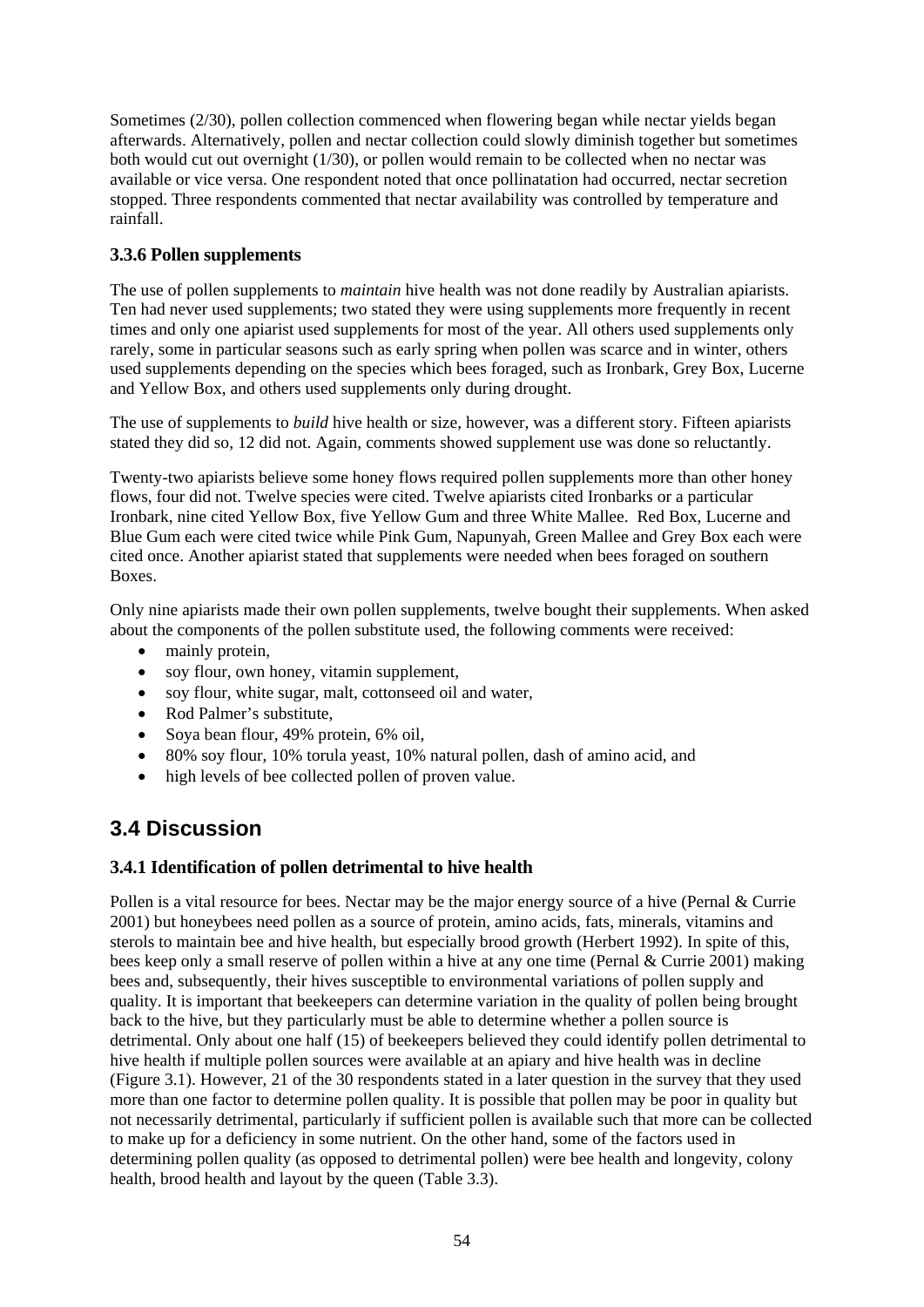The ability to determine pollen detrimental to a colony is important, as is the ability to determine pollen quality generally. Beekeepers able to discern detrimental pollen commonly used a number of features to determine whether such pollen occurred, rather than relying on just one feature. This probably is important as there was no single feature that was commonly used. Pollen colour was most frequently cited but only by five apiarists. It is probable that the plant species involved may contribute to this inability of apiarists to use colour as a dependable characteristic of pollen quality. After all, how variable is pollen colour within a species? Some species may show more variation than others. Thus the ability for beekeepers to detect problematic pollen by colour may depend on whether the pollen resources they use show greater or lesser colour variation. Certainly in the question relating to pollen quality generally (again as opposed to recognising detrimental pollen) colour was again mentioned as important in rating pollen quality – this time by nine apiarists – but it was not ranked as important as pollen volume.

If beekeepers could identify detrimental pollen *easily* it would be a boon to their business and the honey industry. Unfortunately, there does not seem to be a simple solution. Pollen colour could provide a simple solution, however much research is needed to determine its potential as an indicator. Particularly needed is a study on the variation in pollen colour of the many plant resources and the relationship, if any, to pollen quality. This study has contributed at least some information to fill the knowledge gap on determination of detrimental pollen but much more is needed!

### **3.4.2 Variation in pollen quality and quantity and underlying causes**

This study identified that the bulk of the pollen generally came from only a few plant species. This was not surprising and was known to occur (McClellan 1976; Shawer 1987; Synge 1947). The five species used most frequently were River Red Gum, Cape Weed, Canola, Messmate and Patersons Curse. In a review of about 25 studies by Keller et al. (2005), Canola also ranked as one of the five top pollen sources around the globe. This is not surprising considering the importance of this crop worldwide. The make-up of the top five in this study was quite different from the studies used by Keller et al. (2005) which only included agricultural species, albeit two weeds. This study included two native tree species in the top five, two weeds and one crop species. Fifteen of the 97 pollen resources identified in this study also occurred in the group of 30 important pollen sources identified by Keller et al. (2005) and reflects the cosmopolitan nature of these plants. They include corn, clover, dandelion, the Brassicaceae, Asteraceae, Almond and Faba Bean to name but a few. Sixty-three of the 97 species identified as pollen sources in this study were native with the vast majority being Eucalypts. In other countries, the vast majority of important pollen resources are agricultural in nature, either as crops or weeds. This means that any management or biological issues relating to the Australian bee industry will be quite different in nature to those from overseas, although overlap will occur. The Australian bee industry must be aware of and involved in forest management, both current and predicted, to a much greater degree than occurs overseas. The Australian bee industry also must pay great attention to possible effects of climate change in the natural environment. This is a much more difficult scenario than determining effects of climate change on agricultural systems, which constitute environments that can be more easily manipulated.

The frequency a pollen resource is used does not necessarily reflect its pollen quality, for example, Cape weed, Canola and River Red Gum were frequently cited yet protein analyses showed the first to be of poor quality and the latter two of average quality (Somerville & Nicol 2006). A number of frequently used pollen sources, however, showed high protein contents, e.g. Patersons Curse and clover (Somerville & Nicol 2006).

Beekeepers judge pollen quality on a holistic basis. They see whether or not detrimental effects occur either immediately or with time. Because of this their views of pollen quality may not match those determined by chemical analyses, e.g. River Red Gum and Manna Gum are viewed as having excellent quality by beekeepers (i.e. an average rating greater than 4) but only average quality by protein analyses (Somerville & Nicol 2006). Also, they might take into account quantity of pollen available when determining quality. This is discussed further under 'Bee preferences'.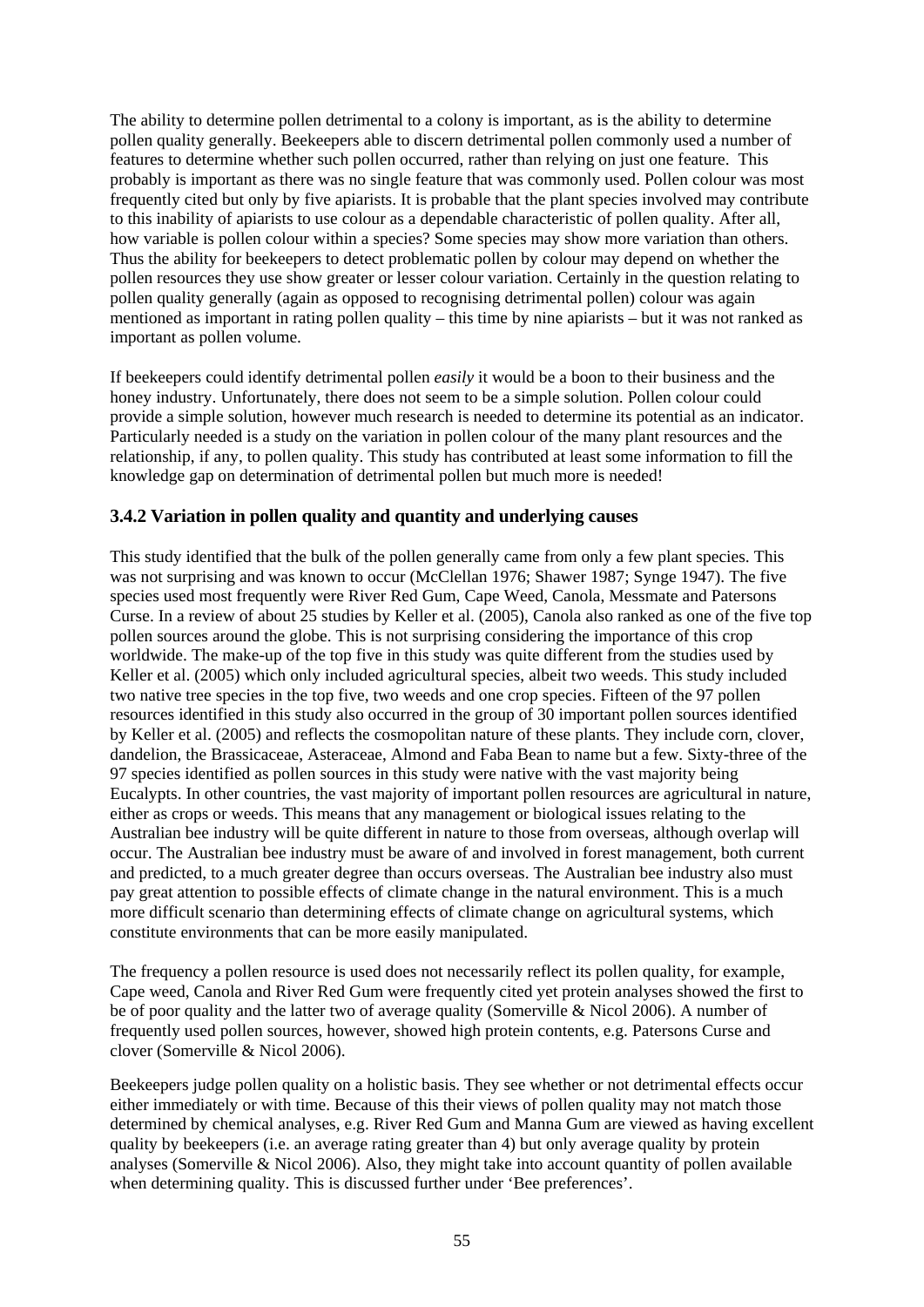It is well known that pollen quality varies amongst plant species (Keller et al. 2005) and, certainly, this study supports that view, but it is less well known how variable the pollen quality is within a species. This study has identified that there is a good deal of variation in pollen quality within a species, with just under half the species cited being given different quality ratings by the beekeepers, resulting in the range of ratings in column two of Table 3.1. In column three of this table, the number of respondents who consider any one species to have a variable pollen quality is extremely small. One could argue that the variation seen amongst beekeepers could be because each has a different benchmark but the beekeepers are a close-knit group having much discussion with each other, so this is unlikely. It is probable, therefore, that the variation is spatial and, so, determined by environmental factors specific to location. When asked directly whether site variation occurred, half the number of respondents said it did. Also, Somerville (2005) has shown that variation could occur within a species.

A number of factors were identified as responsible for differences in pollen quality within a species. Tree age was not one of them according to two thirds of the respondents; only two respondents stated that tree age was important. However, this could be dependent on species. In terms of nectar, tree age was cited as important for yields on the basis of the fact older trees were larger so would have more flowers. Temperature and rainfall were considered most significant but budding intensity and soil type also were important. Pollen quality decreased when temperatures were too hot and/or rainfall too little. This is well known, at least anecdotally if not within the literature. If budding intensity was poor, pollen quality was poor. This is not surprising as a positive relationship also occurred with nectar production, although correlations between nectar production and pollen quality are not always positive (Keller et al. 2005). Budding intensity potentially is a good indicator of pollen quality as it easily is determined by beekeepers but quantitative data is necessary to determine whether this is a perceived or actual phenomenon. Similarly, it would be useful to compare pollen quality with chemical analyses of the various soil types to quantify whether soil type provides a reliable surrogate for pollen quality.

Interactions between variables are complex. Often a deficiency in one variable can be counteracted by a sufficiency in another, e.g. if soil is high in nutrients it can counteract the effects of low rainfall, at least to a certain extent. Similarly, if temperatures are high but soil water content is high, the detrimental effects of temperature on pollen can be mitigated. This can result in different responses to questions by apiarists as they are reporting data pertinent to their area, thus it can explain some of the variation in responses. The surveys are an important source of information but they do not replace the necessity for verification with quantitative analyses. The surveys, however, should be used to direct further studies.

Other factors affecting pollen quality was timing within a flowering episode and season. Season could be a reflection of the different species in flower, a fact which is widely acknowledged in the literature (Keller et al. 2001), but it also could be a reflection of weather conditions. Hot, dry conditions were cited above as reducing pollen quality, so species flowering in summer might produce lesser quality pollen because of weather conditions and not because of their genetics. Variation within a single flowering episode also may be species dependent as about 70% of respondents stated this was common.

Forty-three percent of beekeepers believed there was long-term, infra-specific variation in pollen quality but 50% of beekeepers did not. This, again, could be due to site specific variables including the nature of the pollen resources available, especially as the majority of those that felt such variation occurred, noticed variation between sites and within particular species such as Red Stringy Bark on granite. Such soils are of poor nutritional quality which could explain poor quality pollen in terms of its nutritional content (pollen also could be classed as poor because it occurs in small quantities or is undesirable to the bees). This would be exacerbated by reduced annual rainfall levels predicted to occur more commonly with climate change. Some plant species were considered to have poor quality pollen at either or both the beginning of flowering and the end of flowering, whereas other species could produce poor quality pollen at any time of flowering. Causes for this were unknown and are difficult to explain. Poor quality pollen at the end of flowering seems logical as soil resources could be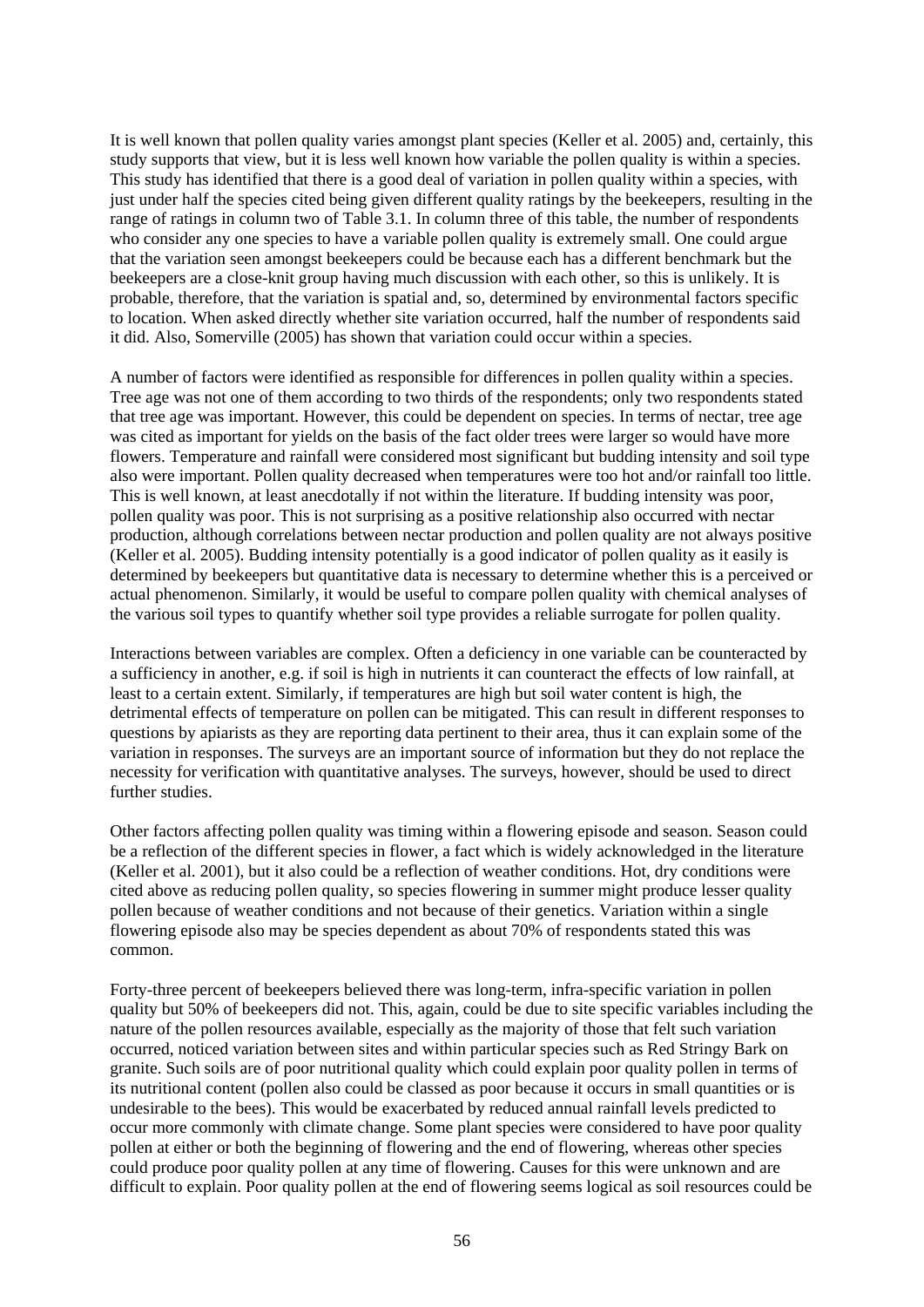depleted because of plant growth and competition, but at the start of flowering one would expect resources to be adequate if not better than at later stages of flowering. This could be due to changed rainfall patterns. More commonly of late, beekeepers are saying that rainfall is not falling at the appropriate times, which may affect pollen availability and quality. The fact that change in rainfall patterns may be due to climate change is supported in the literature (e.g. Zhang et al. 2007).

### **3.4.3 Pollen Preference**

A number of studies demonstrated that honeybee colonies regulated pollen foraging in response to changing protein demands (e.g. Dreller et al. 1999; Fewell and Bertran 1999). Colony foraging was increased in proportion to decreased pollen storage (Lindauer 1952; van Laere and Martens 1971). Experimental manipulation of stored pollen resulted in compensatory responses in terms of the numbers of foragers sent from the hive and subsequent rate of pollen collection (Camazine 1993; Dogterom and Winston 1999; Dreller et al. 1999; and Fewell and Bertram 1999). Pernal and Currie (2001) go further and document that changes in foraging at the colony level occurred in response to deficits in either quantity or quality of pollen. This resulted from an increase in the proportion of foraging bees. The hive produced more foragers so an increased number of young, inexperienced foragers were sent out in response to quality and quantity deficits of pollen. These tend to collect larger loads of pollen and sample more widely as a result of a better energetic capacity (Pernal and Currie (2001). Older bees make compensatory responses for wing wear and degeneration of the flight mechanism (Cartar 1992; Pernal and Currie 2001).

Almost all beekeepers in this study believed bees had a favourite pollen source. The information above does not support this but suggests that increased income of pollen, thus protein, occurs, in response to a deficiency in the hive because an increased number of foragers with a higher energetic capacity are sent out. This study listed thirty-two species as favourite pollen sources by bees (Table 3.4), which seems a lot but, because of the breadth of area covered by this survey, it is not surprising. Within any single apiary the number of species listed as favourites were small, i.e. 1-4. It makes ecologic sense that bees would prefer pollen with a higher nutritional content as this would improve their health and longevity, enabling higher reproductive capacity, but there is considerable argument in the literature (Keller et al. 2001). There has been no clear demonstration that bees prefer pollens of higher nutritional content, as experiments performed did not take into account olfactory cues. Pernal and Currie (2001) clearly demonstrated that foragers responded to changes in odour concentration. They did not respond to changes in protein content of soya bean flour offered (Pernal and Currie 2002). Analysis of the species cited in this study showed that 21 of the 31 species were considered to be of an excellent quality i.e. a rating of 4 or higher, one was of poor quality i.e. a rating of less than 2 and nine had an average quality i.e. a rating of less than 4 but greater than 2. Somerville and Nicol (2006) listed 17 of these species against crude protein contents (Table 3.10). There were 11/17 (65%) matches between beekeepers' estimates of pollen quality and those listed by Somerville and Nicol, with two near misses (12%). This can be seen as somewhat more than chance but is not an excellent match. However, a beekeepers' determination of pollen quality is not based simply on protein content. It is a holistic determination, so by definition takes into account all things pertaining to pollen quality including availability and protein, mineral and fat content, but, most importantly, it takes into account bee and hive health. There is no consensus in the literature as to how pollen quality should be measured. If lipid content is used, different levels of quality are provided for a species than when protein content is used (Somerville 2005).

Although there is no direct evidence that bees have preferences, whether it be for pollen of higher nutritional content or not, indirect evidence has been presented in this study and occurs in the literature (Keller et al. 2005; Levin and Bohart 1955). This study showed bees collected pollen of Pear when Canola was only 200 m away i.e. 95% of trapped pollen in hives was of Pear, and Red Gum was ignored when it had both abundant nectar and pollen, instead, bees visited Dandelion. Why is this?

Keller et al. (2005) demonstrated that different colonies at the same location would collect pollen from different sources. Preferences, however, were not fixed. (Moezel et al. (1987). These results depended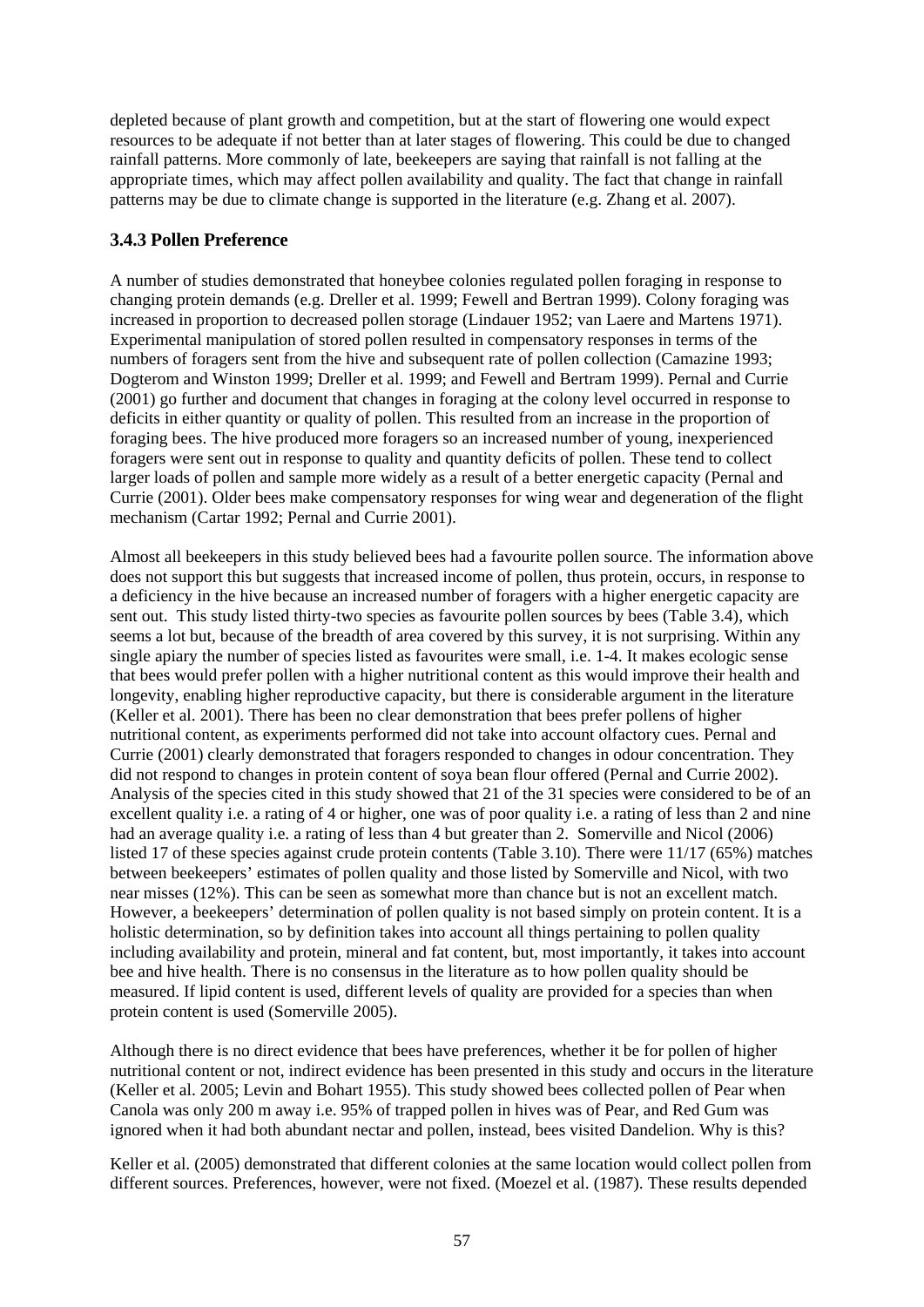on the assumption of equal availability but microhabitat changes may be influential e.g. shading of hives might be slightly different hence bees would delay foraging (Keller et al. 2005). Certainly, abundance is not the only factor affecting foraging of bees (Keller et al. 2005). This survey did not investigate habitat variables in preferred pollen sources. It is difficult to determine foraging preferences as any experiment will have subtle differences which may or may not affect a bee preference so, for now, whether or not bees show a true preference for certain pollens remains a mystery. Another explanation for pollen 'preferences' may deal with social behaviour, but this needs further investigation. One final comment - it has been argued that as bees take pollen back to the hive and do not consume it directly they probably cannot determine the quality of pollen and, for this reason, can collect toxic pollen (Keller et al. 2005). Bees have shown olfactory responses (Pernell and Currie 2001). Other animals, including humans, not only determine toxicity by olfactory means but also desirability (quality) of a food source. Why not bees? As occurs with other animals, some toxins are detected easily while others are not.

| <b>Species</b>                  | this study |   | Somerville &        |
|---------------------------------|------------|---|---------------------|
|                                 | value      |   | <b>Nicol (2006)</b> |
|                                 | grade      |   |                     |
| Red Gum including River Red Gum | 4.4        | E | A                   |
| Cape Weed                       | 3.7        | A | Р                   |
| Canola                          | 3.2        | A | A                   |
| Patersons Curse/Salvation Jane  | 4.1        | E | E                   |
| Clover                          | 4.9        | E | E                   |
| Almond                          | 4.8        | E | E                   |
| Pear                            | 5          | E | E                   |
| Stringybark group including Red | 4.2        | E | A (RSb)             |
| Stringybark                     |            |   |                     |
| Manna Gum                       | 4.3        | E | A                   |
| <b>Willows</b>                  | 2.5        | A | P                   |
| <b>Banksia</b>                  | 3.2        | A | E                   |
| Spotted Gum                     | 4.8        | E | E                   |
| Faba Bean,                      | 4.5        | E | A                   |
| <b>Coastal Wattle</b>           | 4          | E | A                   |
| Turnip                          | 4.6        | E | E                   |
| Gorse                           | 5          | E | E                   |
| Orange trees                    | 5          | E | P                   |
| Flatweed                        | 1.9        | P | P                   |

| Table 3.10 Pollen quality of sources 'favoured' by bees. $E =$ excellent, $A =$ average and $P =$ poor. |  |  |  |  |  |
|---------------------------------------------------------------------------------------------------------|--|--|--|--|--|
|---------------------------------------------------------------------------------------------------------|--|--|--|--|--|

### **3.4.4 Pollen effects on health**

Nectar is the major energy source of a hive but without pollen the hive does not function. Pollen provides the protein, fat, mineral and vitamin needs to meet dietary requirements. Without these, bees have reduced longevity (Knox et al. 1971) and brood rearing decreases Kleinschmidt and Kondos 1976, 1977), resulting in declined hive productivity. Beekeepers believe certain pollens are more beneficial than others. The principal effect noted by beekeepers was increased brood health. Species cited as more beneficial by six or more beekeepers were River Red Gum, Cape Weed, Patersons Curse, clover, Stringybark, and Canola. They classed each of these to be of an excellent pollen quality with the exception of Cape Weed, which was classed as average, whereas Somerville and Nicol (2006) classed only Patersons Curse and Clover as having excellent quality pollen; River Red Gum, Stringybark and Canola had average pollen qualities and Cape Weed was of a poor pollen quality.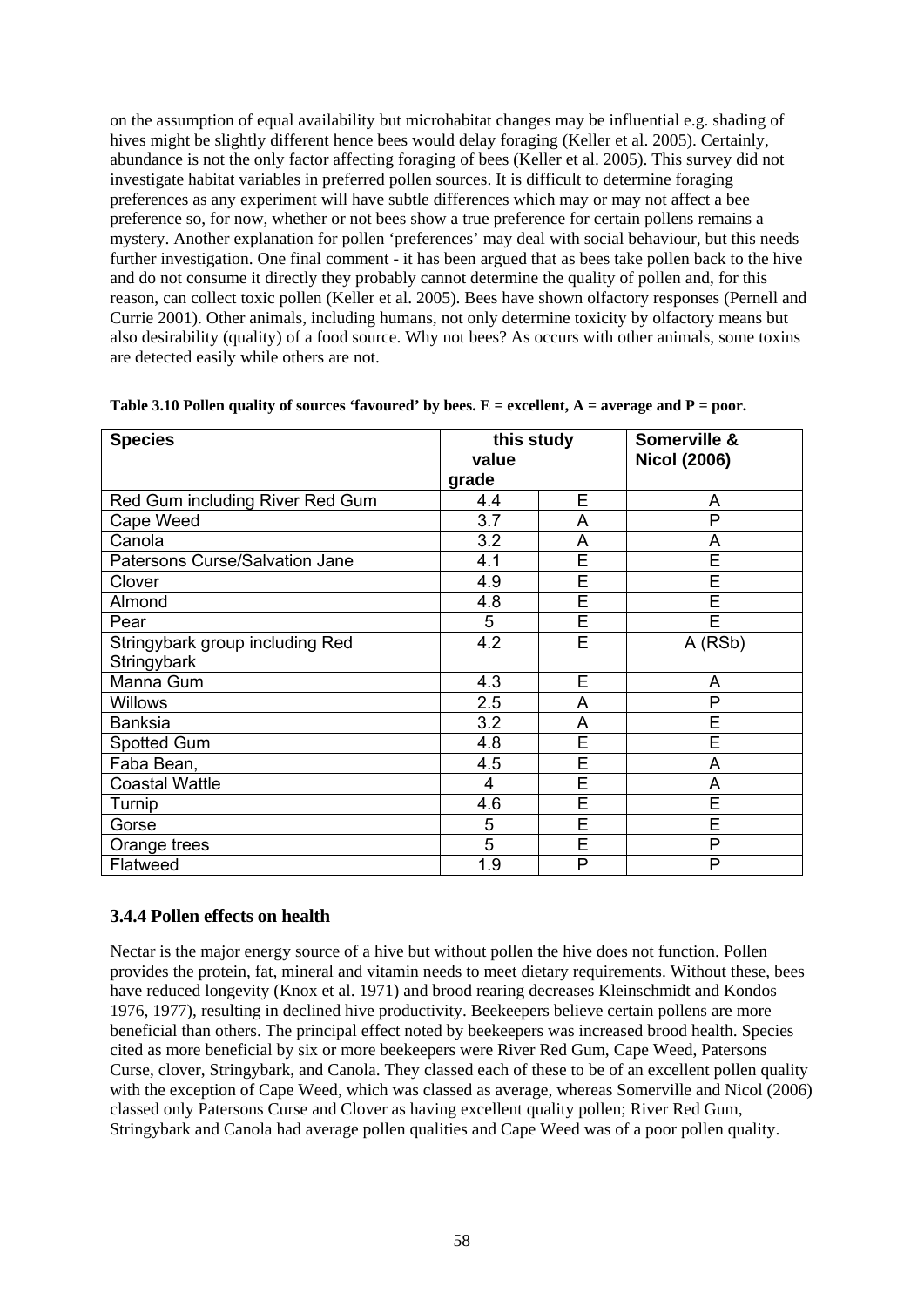Earlier, it was stated that beekeepers judged pollen quality holistically so pollen quantity would be taken into consideration. Each species is widely available. Possibly it is the quantity of pollen that is producing the beneficial effects as increased quantity ensures fulfilment of dietary needs. This does not negate the possibility of true preferences by bees for a particular pollen source, but the real story probably is very complex and could involve an interaction of pollen availability, odour, perhaps nutritional content, macro and micro environmental factors, energetics and perhaps even social behaviour.

Less beneficial pollen sources were cited far less frequently. This is understandable considering that half the beekeepers could not determine detrimental pollen if multiple sources were used, although they could determine quality in terms of which were more or less beneficial or had higher or lower quality. Grey Box, Flat Weed, Blue Gum (SA) and Stinkweed caused immediate deleterious effects and should be examined further to determine why. Others showed detrimental effects after a matter of weeks or longer. These may well relate to nutritional levels as a deficiency in one nutrient would cause a decline in bee and hive health. If bees become weakened they are more prone to disease such as nosema or European Foul Brood. Some Beekeepers found these diseases followed use of particular pollen sources. Some pollen sources may contain a high protein content but lack sufficient accessible nectar, e.g. Faba bean, so the effects could be nectar related too.

Pollen showing immediate deleterious affects has been referred to as 'toxic' pollen by beekeepers. The occurrence of toxic pollen has been noted in the literature (Herbert 1979; Keller et al. 2005; Nation and Robinson 1968; Somerville and Nicol 2002) and has been attributed to high mineral concentrations, specifically sodium, calcium (Herbert 1979; Nation and Robinson 1968) and zinc (Anderson 1997). Mineral content often is higher in darker coloured honey than lighter coloured honey (Somerville and Nicol 2002) so beekeepers using colour to determine pollen quality are on the right track, but it would seem that this varies from one species to another.

### **3.4.5 Pollen supplements**

When pollens are deficient in nutrients or unavailable, beekeepers can supplement the nutritional needs of bees. Beekeepers surveyed rarely used supplements to *maintain* hive health but half did so to *improve* health or hive size. It might be wiser for beekeepers to use supplements to prevent a drop in health in the first instance as there would be a time lag before a hive recovered its vigour and growth rate. The greater the decline in colony health, the longer the lag time for recovery.

Not much information was forthcoming in terms of nutritional content of supplements.

### **3.4.6 Concluding statements**

This study found that only half the beekeepers surveyed could identify pollen detrimental to bee and hive health. Factors enabling identification were documented and should aid beekeepers to develop their skills. Multiple factors should be used to provide greater confidence. Pollen quality could be poor in terms of nutrition but not necessarily detrimental over time if a sufficient supply exists.

Possible indicators of pollen quality were noted and should help beekeepers in the management of their hives. Pollen colour and volume were considered most important for ranking pollen quality. Budding intensity potentially is a good indicator of pollen quality but quantitative data is needed to determine whether a true relationship occurs.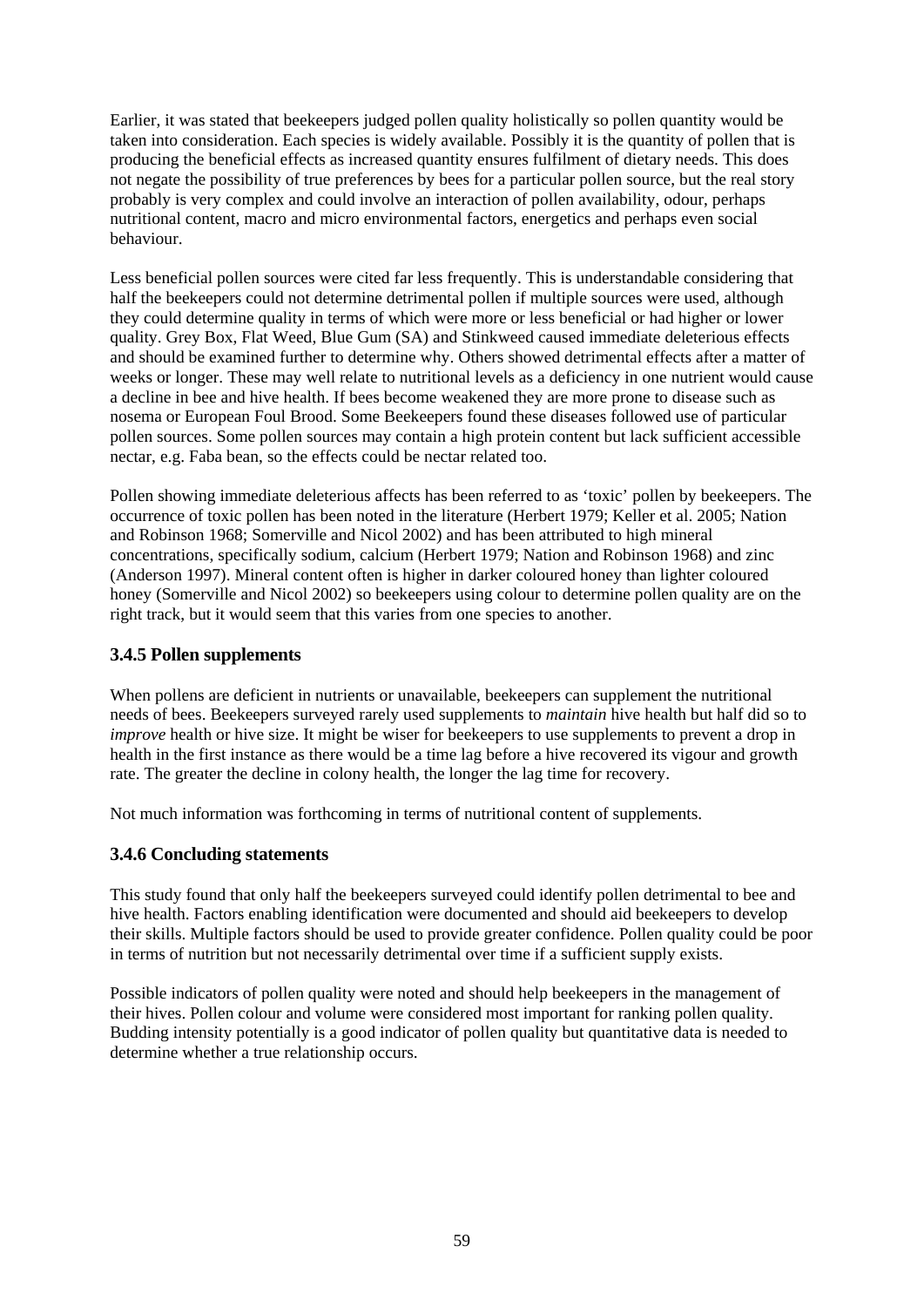Beekeepers judge pollen quality holistically, explaining why rankings may not match those determined by chemical analyses. Comparisons with chemical analyses were good although not excellent. Beekeepers take into account quantity/availability of pollen, nutritional content, and bee and hive health. Chemical analyses do not. There is no agreement in the literature as to how pollen quality should be determined in terms of chemical analyses.

Inter- and intra-specific variation in pollen quality occurred. Intra-specific variation may well be due to site specific differences. The bulk of pollen came from only a few species including forest trees, which constituted 65% of pollen sources cited. Overseas, the bulk of pollen comes from agricultural species. This has serious implications for management and any biological issues, such as disease and changing flowering patterns because of climate change. The beekeeping industry must be aware of and involved in forest management, both current and predicted.

Bees have favourite pollen sources. Preferences could involve interaction of pollen availability, odour, nutritional content, macro and micro environmental factors, energetics and, possibly, social behaviour. Some pollen sources caused immediate deleterious affects while others only did so with time. The former are considered 'toxic' pollen. The nature of the toxicity and the reasons as to why bees cannot detect it requires investigation. It may just be that bees cannot detect it in certain plants. In this case they would forage on them and subsequently show ill health.

Beekeepers use supplements reluctantly for maintaining bee and hive health but more frequently to improve hive health or size. Because of the lag phase in returning hives to a previously healthy state, supplements are recommended for use at appropriate times to prevent health decline in the first instance.

Surveys are a convenient and cheap way of amassing data but do not replace the need for quantitative analyses. Surveys provide information that can best determine future research directions with greater efficacy.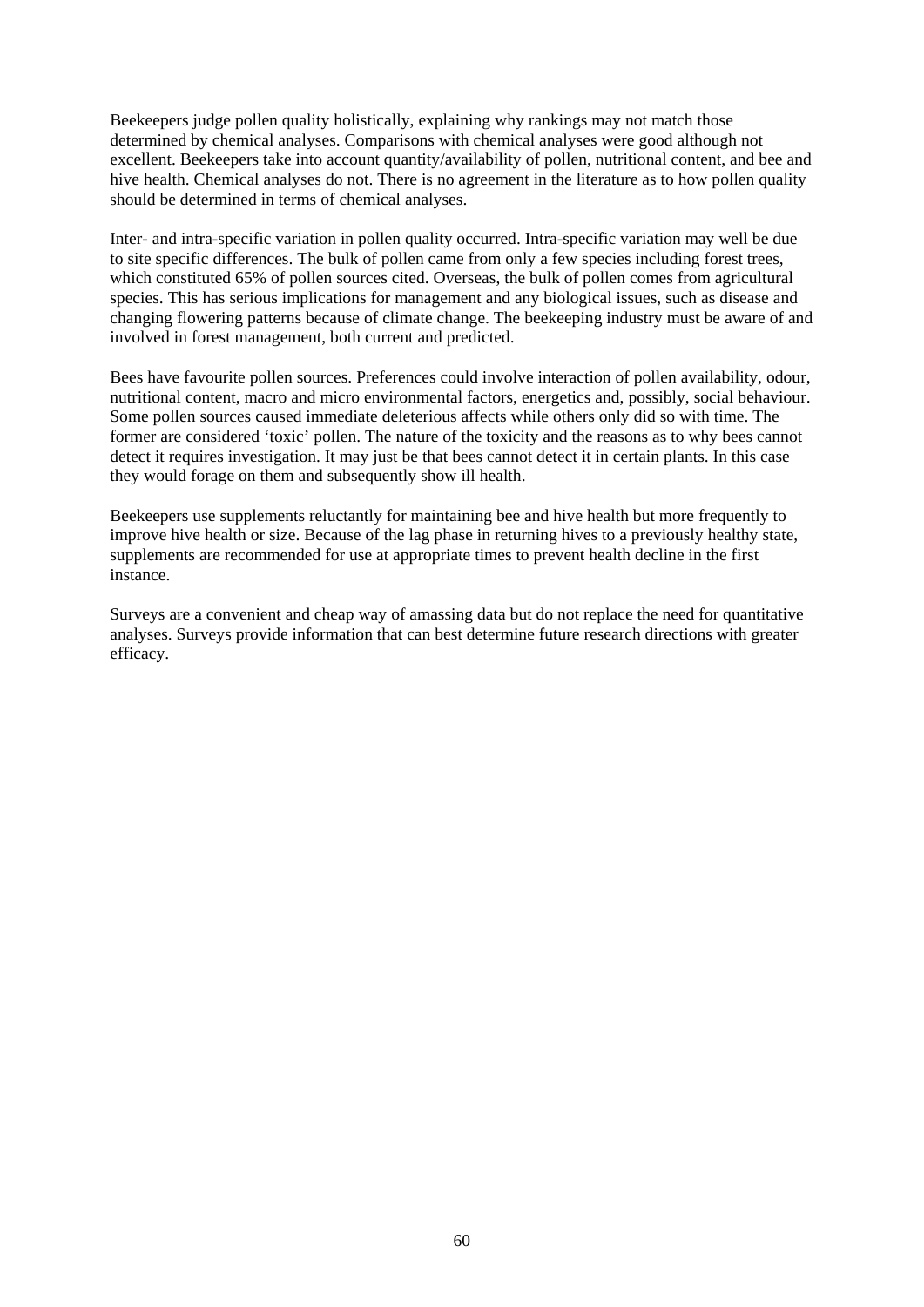## **References**

Anderson, D 1997, 'Disappearing disorder', *The Australasian Beekeeper,* vol. 99, pp. 186-188.

Allen, RB & Platt, KH 1990, 'Annual seedfall variation in *Nothofagus solanderi* (Fagaceae), Canterbury, New Zealand', *Oikos*, vol. 57, pp. 199 – 206.

Anon. 1921, 'Survey of honey flora', *The Victorian Bee Journal,* vol. 2, ii.

Anon. 1920, 'Survey of honey flora', *The Victorian Bee Journal*, vol. 1, no.15, p. 239.

Armstrong, DP 1991, 'Nectar depletion and its implications for honeyeaters in heathland near Sydney', *Australian Journal of Ecology*, vol. 16, pp. 99 – 109.

Ashton, DH 1975, 'Studies of flowering behaviour in *Eucalyptus regnans* F.Muell.', *Australian Journal of Botany*, vol. 23, pp. 399-411.

Bawa, KS, Kang, H & Grayum, MH 2003, 'Relationships among time, frequency and duration of flowering in tropical rainforest trees', *American Journal of Botany*, vol. 90, no. 6, pp. 877 – 887.

Beardsell, DV, O'Brien, SP, Williams, EG, Knox, RB & Calder, DM 1993, 'Reproductive biology of the Australian Myrtaceae', *Australian Journal of Botany*, vol. 41, pp. 511 – 526.

Berg, JA 1999, 'Gaining access to under researched populations in women's health research' *Health Care for Women* International, vol. 20, pp. 237 – 243.

Birtchnell, MJ 2002, 'Flowering patterns of melliferous eucalypts', BSc thesis, Deakin University.

Birtchnell, MJ & Gibson, M 2006, 'Long-term flowering patterns of melliferous *Eucalyptus* (Myrtaceae) species', *Australian Journal of Botany*, vol. 54, pp. 745 – 754.

Birtchnell, MJ, Tyshing, C & Gibson, M 2005, 'Drunken' honeybees' *The Victorian Naturalist*, vol. 122, no. 2, p. 120.

Blakely, WF 1955, *A key to the Eucalypts,* 2nd Edition. Forestry and Timber Bureau, Canberra.

Boland, DJ, Brooker, MIH, Chippendale, GM, Hall, N, Hyland, BPM, Johnston, RD et al. 1984, *Forest Trees of*  Australia, 4<sup>th</sup> Edition. Nelson, Melbourne and CSIRO.

Bradshaw, SD & Bradshaw, FJ 1999, 'Field energetics and the estimate of pollen and nectar intake in the marsupial honey possum, *Tarsipes rostratus*, in heathland habitats of south western Australia', *Journal of Comparative Physiology B*, vol. 169, pp. 569 – 580.

Brooker, MIH & Kleinig, DA 1990, *Field Guide to Eucalypts*, Vol. 1. Inkata Press, Melbourne.

Brooker, MIH and Slee, AV 1996, *Eucalyptus*. In: *Flora of Victoria. Dicotyledons: Winteraceae to Myrtaceae* NG Walsh & TJ Entwhistle (eds), Inkata Press, Melbourne.

Bureau of Meteorology 1988. *Climatic Averages Australia*. Australian Government Publishing Service, Canberra.

Camazine, S 1993, 'The regulation of pollen foraging by honeybees: how foragers assess the colony's need for pollen', *Behavioural Ecology and Sociobiology*, vol. 32, pp. 265-272.

Cartar, RV 1992, 'Morphological senescence and longevity: an experiment relating wing wear and life span in foraging wild bumble bees', *Journal of Animal Ecology*, vol. 61, pp. 225-231.

Carthey, SM, Goldingay, RL & Funnell, DL 1999, 'Feeding behaviour of the yellow-bellied glider (*Petaurus australis*) at the western edge of its range', *Wildlife Research*, Vol.26, pp.199-208.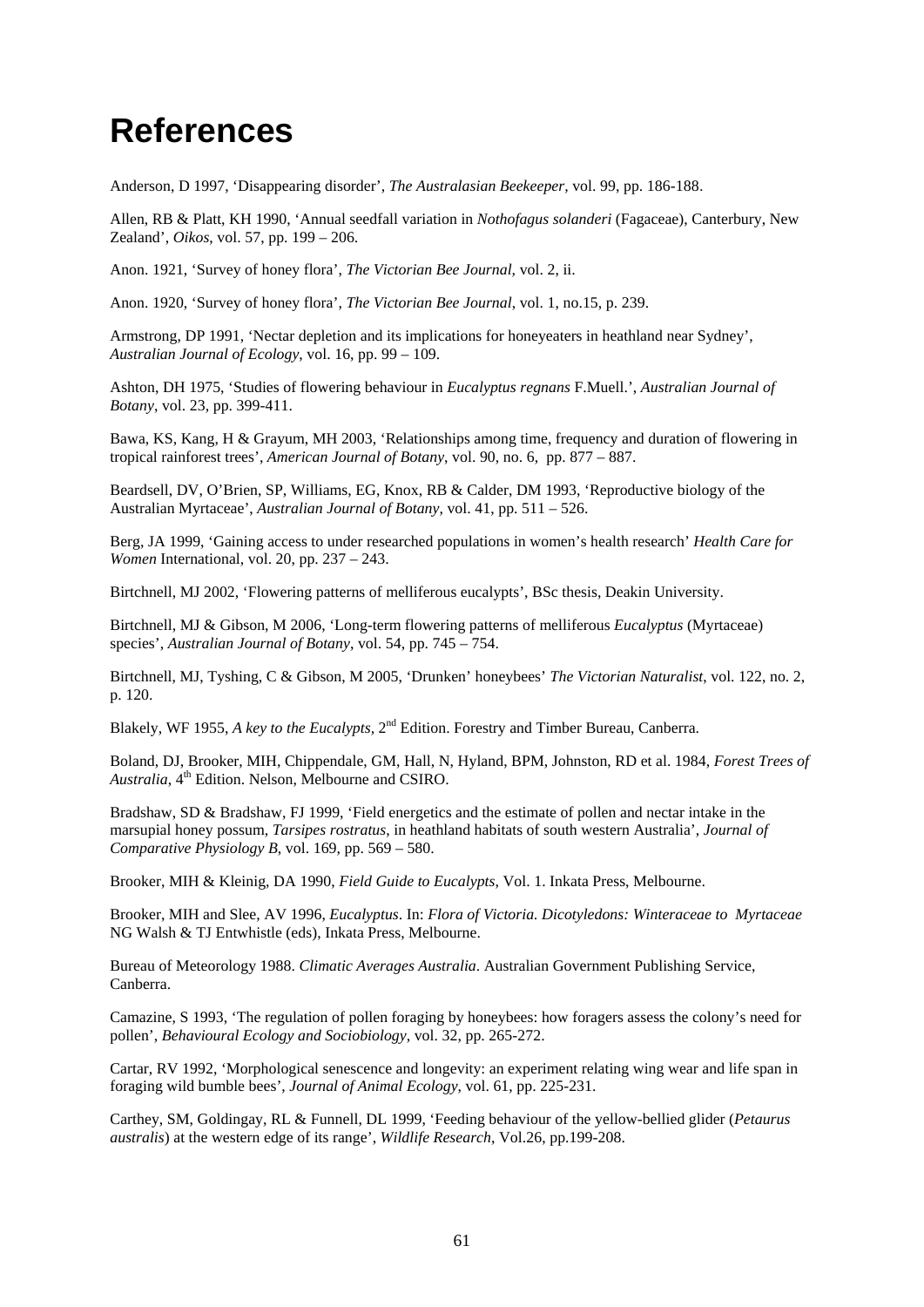Chong, J & Ladson, AR 2003, 'Analysis and management of unseasonal flooding in the Barmah-Millewa forest, Australia. *River Research and Applications*', vol. 19, pp.161 – 180.

Ciani, M 1997, 'Role, enological properties and potential use of non-*Saccharomyces* wine yeasts', *Recent Research Developments in Microbiology*, vol. 1, pp. 317 – 331.

Clemson, A 1985, *Honey and Pollen Flora*, Department of Agriculture, New South Wales. Inkata Press, Melbourne.

Corbet, SA 2003, 'Nectar sugar content: estimating standing crop and secretion rate in the field. *Apidologie*, vol. 34, pp. 1-10.

Costermans, LF 1983, *Native trees and shrubs of south-eastern Australia*, Weldon Publishing, Sydney.

Creagh, C 1992, 'Looking after the land at Uluru', *Ecos*, vol. 71, pp.6-13

Crowley, GM & Garnett, ST 2000, 'Changing fire management in the pastoral lands of Cape York Peninsula of northeast Australia, 1623 to 1996', *Australian Geographical Studies*, vol. 38, no. 1, pp. 10-26.

Dale, JA & Hawkins, PJ 1983, 'Phenological Studies of Spotted Gum in Southern Inland Queensland', Queensland Department of Forestry, Technical Paper No. 35, Brisbane.

Davis, GL 1969, 'Floral morphology and the development of the gametophytes in *Eucalyptus stellulata* Sieb.', *Australian Journal of Botany*, vol. 17, pp. 177 – 190.

Day, S, Beyer, R, Mercer, A & Ogden, S 1990, 'The nutrient composition of honeybee-collected pollen in Otago, New Zealand' *Journal of Apicultural Research*, vol. 29, pp. 138 – 146.

Dogterom, MH & Winston, ML 1999, 'Pollen storage and foraging by honeybees (Hymenoptera: Apidae) in highbush blueberries (Ericaceae), cultivar Bluecorp', *Canadian Entomologist*, vol. 131, pp. 757-768.

Dreller, C 1998, 'Division of labour between scouts and recruits: genetic influence and mechanisms', *Behavioural Ecology and Sociobiology*, vol. 43, pp. 227-223.

Endo, E, Nitta, N, Inaoshi, M, Ryolo, MS, Takemura, K, Minegishi, H, Kubo, S & Kondo, M 2000, 'Pattern recognition as a caring partnership in families with cancer', *Journal of Advanced Nursing*, vol. 32, no.3, p. 610.

Fabian, FW 1932, 'Some causes of honey fermentation' *American Bee Journal*, July, p. 280.

Fenner, M 1998, 'The phenology of growth and reproduction in plants', *Perspectives in Plant Evolution and Systematics*, vol. 1, no. 1, pp. 77 – 90.

Fewel, JH & Bertram, SM 1999, 'Division of labour in a dynamic environment: response of honeybees (*Apis mellifera*) to graded changes in colony pollen stores', *Behavioural Ecology and Sociobiology*, vol. 46, pp. 171- 179.

Finlayson, BL & Brizga, SO 1995, 'The oral tradition, environmental change and river basin management: case studies from Queensland and Victoria', *Australian Geographical Studies*, vol. 33, no. 2, pp. 180 – 192.

Franklin, DC & Noske, RA 2000, 'Nectar sources used by birds in monsoonal north-west Australia: a regional survey', *Australian Journal of Botany*, vol. 48, pp. 461 – 474.

Franklin, JF 1989, 'Importance and justification of long-term studies in ecology', in: *Long-term studies in ecology: approaches and alternatives*, GE Likens (ed.), Springer-Verlag, New York. pp. 3 – 19.

Freidel, MH, Nelson, DJ, Sparrow, AD, Kinlock, JE & Maconochie, JR 1993, 'What induces central Australian arid zone trees and shrubs to flower and fruit?', *Australian Journal of Botany*. vol. 41, no. 3, pp. 307 – 319.

Geer, BW, Langevin, ML & McKechnie, SW 1985, 'Dietary ethanol and lipid synthesis in *Drosophila melanogaster*. *Biochemical Genetics*, vol. 23, pp. 607 – 622.

Gilbert, N (Ed.) 1993, *Researching Social Life*, Sage, Thousand Oaks, California.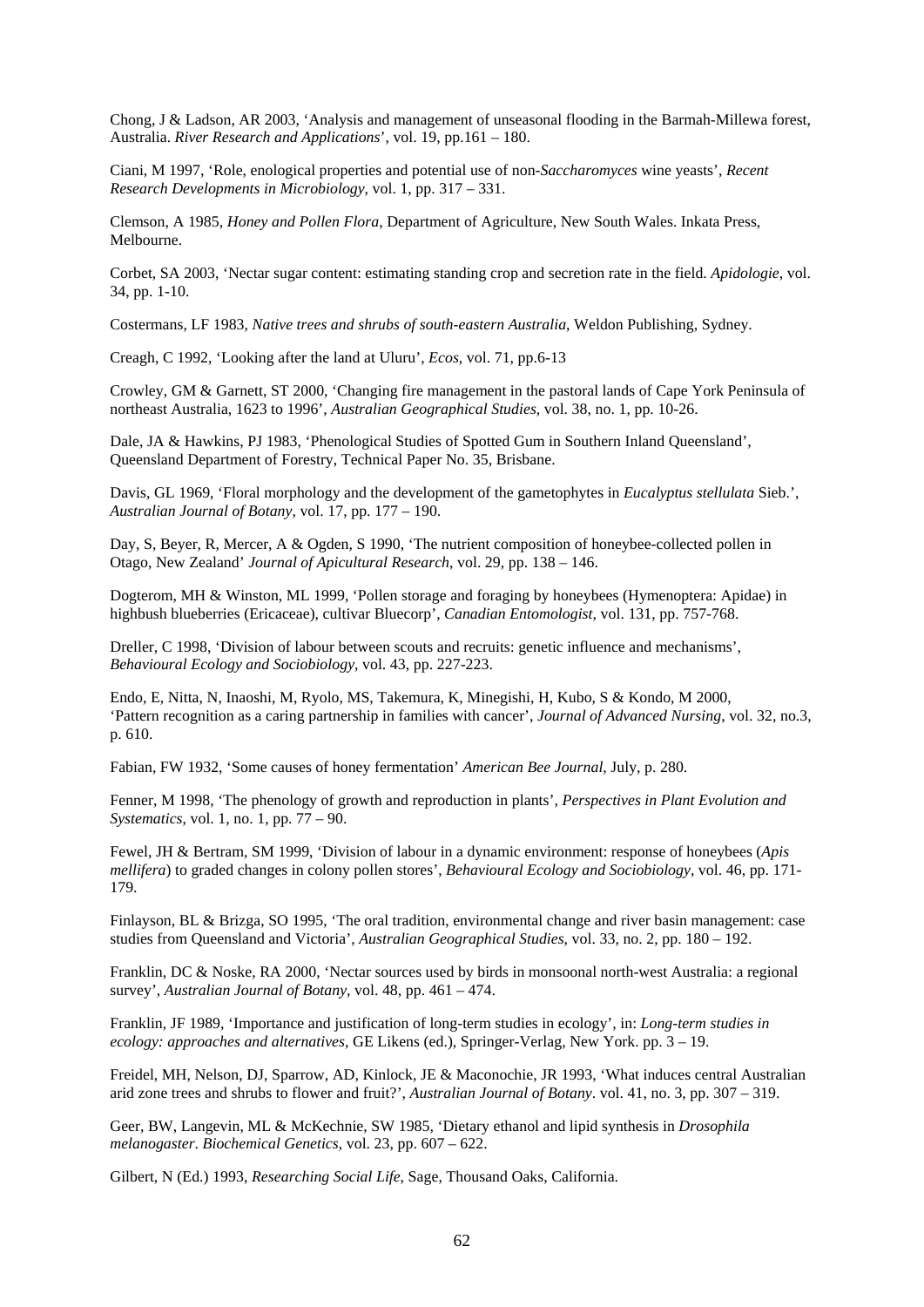Gilliam, M, Buchmann, SL, Lorenz, BJ & Roubik, DW 1985, 'Microbiology of the larval provisions of the stingless bee, *Trigona hypogea*, an obligate necrophage', *Biotropica*, vol. 17, no. 1, pp. 28 – 31.

Goldingay, R 2005, 'Is there a diurnal pattern to nectar secretion in the Red Bloodwood *Corymbia gummifera*?' *Cunninghamia*, vol. 9, pp. 325 – 329.

Goodacre, WA 1947, *The Honey and Pollen Flora of New South Wales*, New South Wales Department of Agriculture, Government Printer, Sydney.

Goodman, R 2001, *Beekeepers' Use of Honey and Pollen Flora Resources in Victoria: A Report for the Rural Industries Research and Development Corporation*, Institute for Horticultural Development, Agriculture Victoria, Knoxfield, pp. 1-112.

Goodman, RD 1973, *Honey Flora of Victoria*, Department of Agriculture, Victoria, pp. 1-175.

Green, K, Broome, L, Heinze, D & Johnston, S 2001, 'Long distance transport of arsenic by migrating Bogong Moths from agricultural lowlands to mountain ecosystems', *The Victorian Naturalist*, vol. 118, no. 4, pp.112 – 116.

Griffiths, JF 1976, *Applied Climatology: An Introduction*, 2nd Edn. Oxford University Press, London.

Guarnieri, DJ & Heberlein, U 2002, *Drosophila melanogaster*, a genetic model system for alcohol research. *International Review of Neurobiology*, vol. 54, pp. 199-228.

Hamilton, P 1994, 'The knife edge: debates about memory and history', in: *Memory and History in Twentieth Century Australia*, K Darian-Smith & P. Hamilton (eds), Oxford University Press, Melbourne. pp. 9 – 32.

Hassan, E 1992, 'Driven to drink: a sorry tale of bees' boozy life', *New Scientist*, August 8th, 1992, p. 14.

Heard, GM & Fleet, GH 1986, 'Occurrence and growth of yeast species during the fermentation of some Australian wines', *Food Technology Australia*, vol. 38, pp. 22 – 25.

Helenurm, K & Barrett, SCH 1987, 'The reproductive biology of boreal forest herbs, II, Phenology of flowering and fruiting', *Canadian Journal of Botany,* vol. 65, pp . 2047 – 2056.

Herbert, EW Jr. 1992, Honey bee nutrition, in: Graham, JM (ed) *The hive and the honeybee*, Dadant, Hamilton, III, pp. 197-233.

Herbert, EW Jnr. 1979, 'A new ash mixture for honeybees maintained on a synthetic diet', *Journal of Apicultural research*, vol.18, pp. 144-147.

Herbert, EWJ & Miller-Ihli, NJ 1987, 'Seasonal variation of seven minerals in honeybee collected pollen', *American Bee Journal*'*,* vol.127, 367 – 369.

Horn, H 1985, 'The causes of paralysis in honeybees during a honeydew flow ('black disease'. 1. The effect of mineral content in honeydew honeys', *Apidologie*, vol. 16, pp. 139-155.

Hornitzky, M 2008, *Nosema Disease: Literature Review and Three Year Survey of Beekeeper,. Part 2,* Rural Industries Research and Development Corporation, Canberra.

Horskins, K & Turner, VB 1999, 'Resource use and foraging patterns of honeybees, *Apis mellifera*, and native insects on flowers of *Eucalyptus costata*', *Australian Journal of Ecology*, vol. 24, pp. 221 – 227.

Johannes, RE, Freeman, MMR & Hamilton, RJ 2000, 'Ignore fishers' knowledge and miss the boat', *Fish and Fisheries*, vol. 1, pp. 257 – 271.

Johnson, SD 1992, .Climatic and phylogenetic determinants of flowering seasonality in the Cape Flora. *Journal of Ecology*', vol. 81, pp. 567 – 572.

Jolly, ID, Walker, GR, Hollingsworth, ID, Eldridge, SR, Torburn, PJ, McEwan, KL et al. 1996, 'The causes of decline in eucalypt communities and possible ameliorative approaches', *Water Resources Series*, Canberra.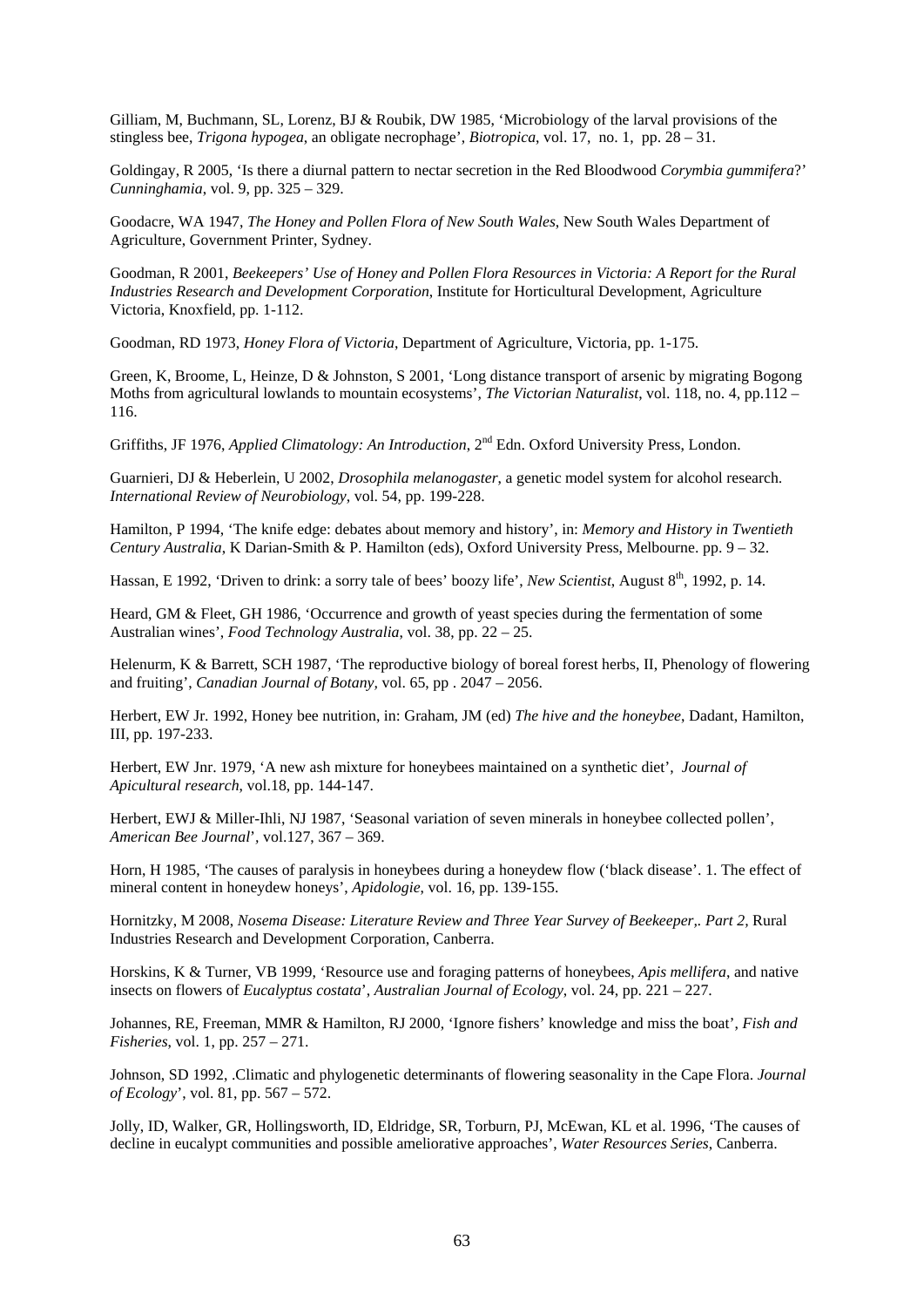Jordan, GJ, Potts, BJ, Chalmers, P & Wiltshire, RJE 2000, 'Quantitative genetic evidence that the timing of vegetative phase change in *Eucalyptus globulus* ssp. *globulus* is an adaptive trait', *Australian Journal of Botany*, vol. 48, pp. 561 – 567.

Kapoor, I 2001, 'Towards participatory environmental management? *Journal of Environmental Management*', vol. 63, pp. 269 – 279.

Kavanagh, RP 1987, 'Forest phenology and its effect on foraging behaviour and selection of habitat by the Yellow-Bellied Glider, *Petaurus australis* Shaw', *Australian Wildlife Research*, vol. 14, pp. 371 – 384.

Keatley, MR 1999, '*The Flowering Phenology of Box-Ironbark Eucalypts in the Maryborough Region, Victoria'* PhD Thesis, The University of Melbourne, pp.  $1 - 258$ .

Keatley, MR, Fletcher, TD, Hudson, IL & Ades, PK 2002, 'Phenological studies in Australia: potential application in historical and future climate analysis', *International Journal of Climatology*, vol. 22, 1769 – 1780.

Keatley, MR, Hudson, IL & Fletcher, TD 2004, 'Long-term flowering synchrony of Box-Ironbark Eucalypts', *Australian Journal of Botany*, vol. 52, no. 1, pp. 47 – 54, pp. 1-258.

Keller, I., Fluri, P & Imdorf, A 2005, 'Pollen nutrition and colony development in honeybees: part 1' *Bee World*, vol. 86, no. 1, pp. 3 – 10.

Kleinschmidt, GJ & Kondos, AC 1977, 'The effect of dietary protein on colony performance', in *Proceedings of the 26th international apiculture congress, Adelaide*, V Harna, K Doull, A Harna, C Meletinove, L Brereton, & S Colibeba (eds) pp. 357-361. Apimondia Publishing House: Bucharest, Romania.

Kleinschmidt, GJ & Kondos, AC 1976, 'The influence of crude protein level on colony production', *Australasian Beekeeper*. vol. 78, pp. 36-39

Kudo, G 1993, 'Relationship between flowering time and fruit set of the entomophilous alpine shrub, *Rhododendron aureum* (Ericaceae), inhabiting snow patches', *American Journal of Botany*, vol. 80, no. 11, pp. 1300 – 1304.

Laere, O van & Martens, N 1971, 'Influence d'un diminution artificielle de la provision de proteins sur l'activite de collete de la colonie d'abeilles', *Apidologie*, vol.2, pp. 197-204.

Lane, R 1997, 'Oral histories and scientific knowledge in understanding environmental change: a case study in the Tumut region, NSW', *Australian Geographical Studies*', vol. 35, no. 2, pp. 195 – 205.

Law, B & Chidel, M 2007, *Effects of logging on nectar-producing eucalypts – Spotted Gum and Grey Ironbark*, Publication No. 07/138. Rural Industries and Development Corporation, Canberra, pp.1-69.

Law, B, Mackowski, C, Schoer, L & Tweedie, T 2000, 'Flowering phenology of Myrtaceous trees and their relation to climatic, environmental and disturbance variables in northern New South Wales', *Austral Ecology*, vol. 25, pp. 160 – 178.

Lechowicz, MJ 1995, 'Seasonality of flowering and fruiting in temperate forest trees', *Canadian Journal of Botany*, vol. 73, pp. 175 – 182.

Levin, MD & Bohart GE 1955, 'Selection of pollens by honeybees', *American Bee Journal*, vol. 95, pp. 392- 393.

Lindauer, M 1952, 'Ein Beitrag zur frage der Arbeitsteilung im Bienenstaat', *Z Vergl Physiol,* vol. 34, pp. 299- 345.

Lloyd, S, Ayre, DJ & Whelan, RJ 2002, 'A rapid and accurate visual assessment of nectar production can reveal patterns of temporal variation in *Banksia ericifolia* (Proteaceae)', *Australian Journal of Botany*, vol. 50, pp. 595  $-600.$ 

Loneragan, OW 1979, *Karri (*Eucalyptus diversicolor *F. Muell.) phenological studies in relation to reforestation*, Forest Department of Western Australia, Bulletin No. 90, Perth, pp. 1-44.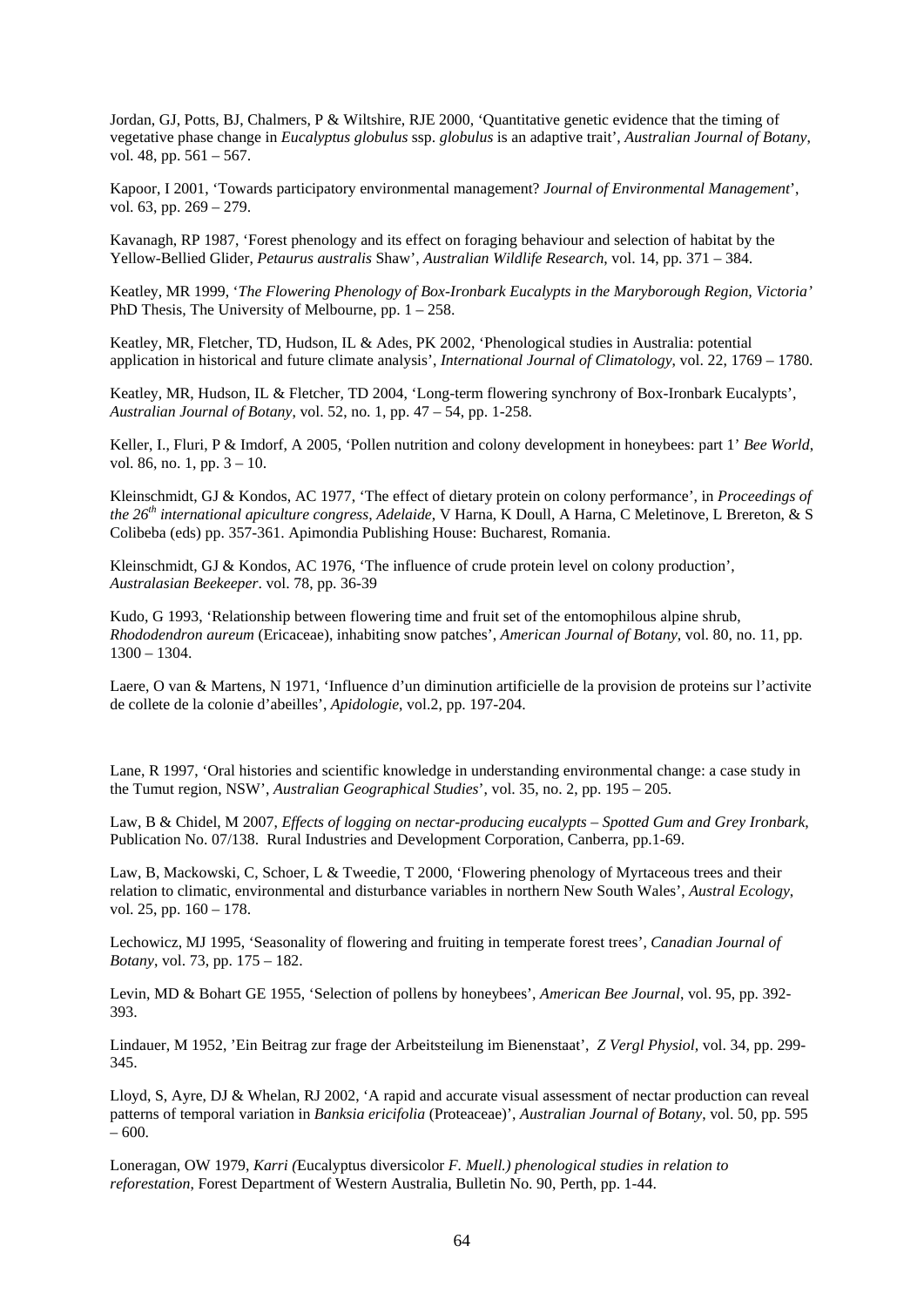Mallick, S 2001, 'Production and consumption of nectar in flowers of Tasmanian Leatherwood, *Eucryphia lucida* (Eucryphiaceae)', *Australian Journal of Botany*, vol. 49, 435 – 442.

Manning, R & Harvey, M 2002, 'Fatty acids in honeybee-collected pollens from six endemic Western Australian eucalypts and the possible significance to the Western Australian beekeeping industry', *Australian Journal of Experimental Agriculture*, vol. 42, pp. 217 – 223.

Martins, E, Mestriner, MA & Contel, EPB 1976, 'Alcohol dehydrogenase polymorphism in *Apis mellifera*', *Biochemical Genetics*, vol. 15, no. 3/4, pp. 357 – 366.

McKechnie, SW & Greer, BW 1984, Regulation of alcohol dehydrogenase in *Drosophila melanogaster* by dietary alcohol and carbohydrate, *Insect Biochemistry*, vol. 14, pp. 231 – 242.

McLean, CA & Campbell, CM 2003, 'Locating research informants in a multi-ethnic community: ethnic identities, social networks and recruitment methods', *Ethnicity and Health*, vol. 8, pp. 41 – 61.

Mesquita, F, Kral, A, Reingold, A, Haddad, I, Sanches, M, Turienzo, G, et al. 2001, 'Overdoses among cocaine users in Brazil', *Addiction*, vol. 96, pp. 1809 – 1813.

Momartin, S, Silove, D, Manicavasagar, V & Steel, Z 2002, 'Range and dimensions of trauma experienced by Bosnian refugees resettled in Australia', *Australian Psychologist*, vol. 37, pp. 149 – 155.

Moncur, MW & Boland, DJ 1989, 'Floral morphology of *Eucalyptus melliodora* A. Cunn ex Schau. and comparison with other *Eucalyptus* species', *Australian Journal of Botany*, vol. 37, pp. 125 – 135.

Moncur, MW 1992, 'Effect of low temperature on floral induction of *Eucalyptus lansdowneana* F. Muell. and J. Brown subsp. *lansdowneana*', *Australian Journal of Botany*, vol. 40, pp. 157 – 167.

Nation, JL & Robinson FA 1971, 'Concentration of some major and trace elements in honeybees, royal jelly and pollens, determined by atomic absorption spectrophotometry', *Journal of Apicultural Research*, vol. 10, pp. 35- 43.

Newstrom, LE, Frankie, GW & Baker, HG 1994, 'A new classification for plant phenology based on flowering patterns in lowland tropical rain forest trees at La Selva, Costa Rica', *Biotropica*, vol. 26, pp. 141 – 159.

Nicolson, SW & Wyk van, B 1998, 'Nectar sugars in Proteaceae: patterns and processes. *Australian Journal of Botany*', vol. 46, pp. 489 – 504.

Nursey-Bray, M 2000, 'Community histories and participation in environmental management', in: *Environment, History and Policy: Still Settling Australia*, S Dovers (ed.), Oxford University Press, Melbourne. pp. 165 – 191.

Oliver, DL 2000, 'Foraging behaviour and resource selection of the Regent Honeyeater *Xanghomyza phrygia* in Northern New South Wales', *Emu*, vol. 100, pp. 12 – 30.

Osborne, CP, Chuine, I, Viner, D & Woodward, FI 2000, 'Olive phenology as a sensitive indicator of future climatic warming in the Mediterranean', *Plant, Cell and Environment*, vol. 23, no. 7, pp. 701-710 .

Pace, ML & Cole, JJ 1989, 'What questions, systems, or phenomena warrant long-term ecological study', in: *Long-term studies in ecology: approaches and alternatives*, GE Likens (ed.), Springer-Verlag, New York. pp. 183 - 185.

Paini, DR 2004, 'Impact of the introduced honeybee (*Apis mellifera*) (Hymenoptera: Apidae) on native bees: a review', *Austral Ecology*, vol. 29, no. 4, pp. 399 – 407.

Pernal, SF & Currie, RW 2002, 'Discrimination and preferences for pollen-based cues by foraging honeybees, *Apis mellifera*. L', *Animal Behaviour*, vol. 63, pp. 369-390.

Pernal, SF & Currie, RW 2001, 'The influence of pollen quality on foraging behaviour in honeybees (*Apis mellifera* L.)', *Behavioural Ecology and Sociobiology*, vol. 51, pp. 53-68.

Poczwardowski, A & Conroy, DE 2002, 'Coping responses to failure and success among elite atheletes and performing artists', *Journal of Applied Sport Psychology*, vol. 14, pp. 313 – 329.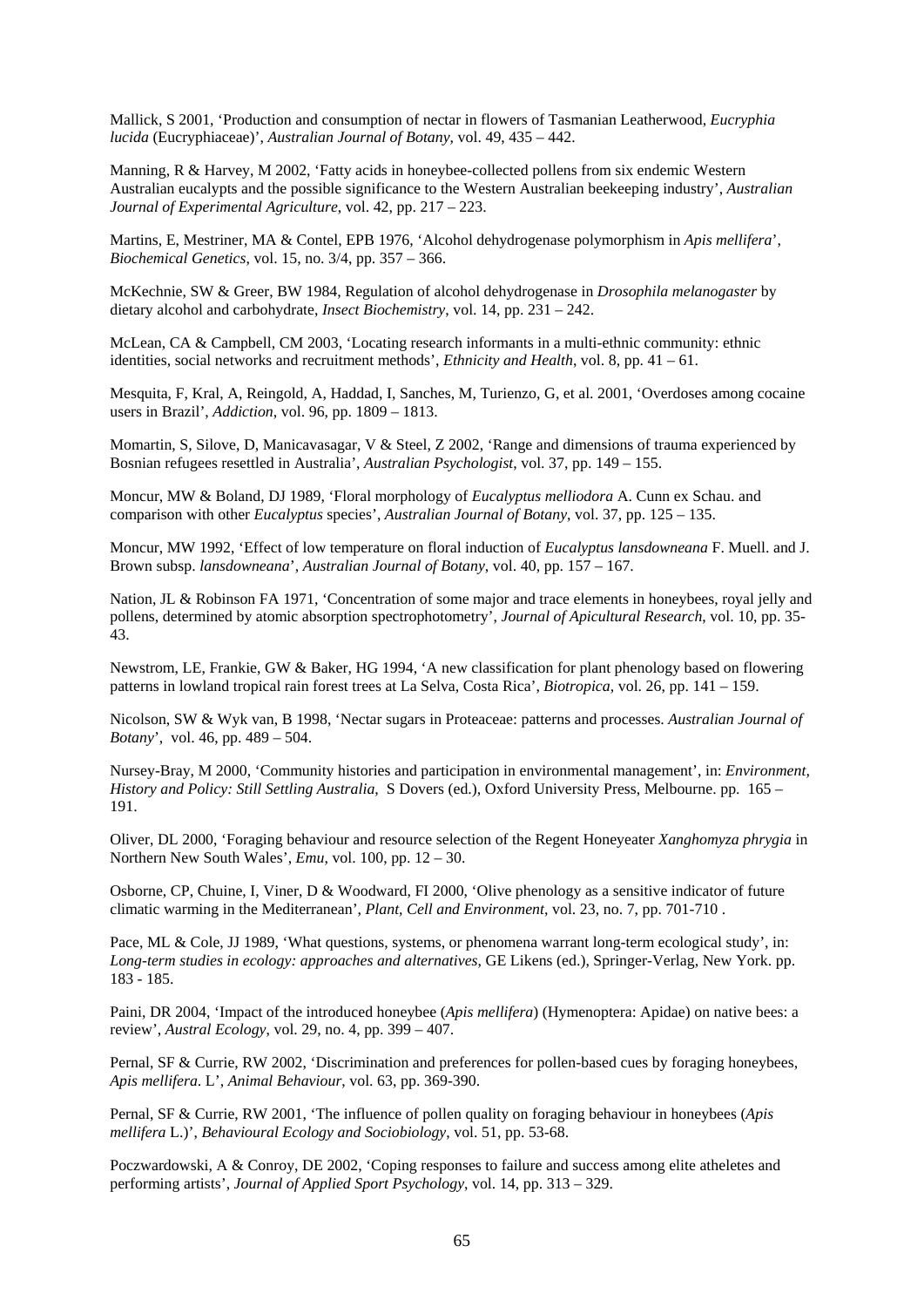Pook, EW, Gill, AM & Moore, PHR 1997, 'Long-term variation of litter fall, canopy leaf area and flowering in a *Eucalyptus maculata* forest on the south coast of New South Wales', *Australian Journal of Botany*, vol. 45, pp. 737 – 755.

Porter, JW 1978, 'Relationships between flowering and honey production of Red Ironbark, *Eucalyptus sideroxylon* (A. Cunn.) Benth, and climate in the Bendigo District', *Australian Journal of Agricultural Research*, vol. 29, pp. 815 – 29.

Proença, CEB. & Gibbs, PE 1994, 'Reproductive biology of eight sympatric Myrtaceae from Central Brazil', *New Phytologist*, vol. 126, pp. 343 – 354.

Rathcke, B 1988, 'Flowering phenologies in a shrub community: competition and constraints', *Journal of Ecology*, vol. 76, pp. 975 – 994.

Rementeria, A, Rodriguez, JA, Cadaval, A, Amenabar, R, Muguruza, JR, Hernando, FL et al. 2003, 'Yeast associated with spontaneous fermenations of white wines from the "Txakoli de Bizkaia" region (Basque Country, North Spain)', *International Journal of Food Microbiology*, vol. 86, no. 1-2, pp. 201 – 207.

Roberts, J & Sainty, G 2000, 'Oral history, ecological knowledge and river management', in: *Environment, History and Policy: Still Settling Australia*, S Dovers (ed.), Oxford University Press, Melbourne. pp. 118 – 114.

Robson, C 1993, *Real World Research: a Resource of Social Scientists and Practitioner-researcher*, Blackwell, Oxford, UK.

Roulston, T & Cane, JH 2000, 'Pollen nutritional content and digestibility for animals', *Plant Systematics and Evolution*, vol. 222, pp. 187 – 209.

Roulston, T, Cane, JH & Buchmann, SL 2000, 'What governs protein content of pollen: pollinator preferences, pollen-pistil interactions or phylogeny?', *Ecological Monographs*, vol. 70, pp. 617 – 643.

Saffer, VM 2004, 'Are diel patterns of nectar production and anthesis associated with other floral traits in plants visited by potential bird and mammal pollinators?' *Australian Journal of Botany*, vol. 52, no. 1, pp. 87 – 92.

Sakagami, SF & Fukuda, H 1968) 'Life tables of worker honeybees', *Researches on population ecology*, vol. 10, pp. 127-39.

Sharpe, DJ & Goldingay, RL 1998, 'Feeding behaviour of the squirrel glider at Bungawalbin Nature Reserve, north-eastern New South Wales', *Wildlife Research*, vol. 25, pp. 243 – 254.

Shawer, MB 1987, 'Major pollen sources in Kafr-El-Sheikh, Egypt, and the effect of pollen supply on brood area and honey yield', *Journal of Apicultural Research*, vol. 26, pp. 43-46.

Singh, CM & Heberlein, U 2000, 'Genetic control of acute ethanol-induced behaviours in *Drosophila*', *Alcohol Clinical Experimental Research*, vol. 24, pp. 1127 – 1136.

Singh, S, Saini, K & Jain, KL 1999, 'Quantitative comparison of lipids in some pollens and their phagostimulatory effects in honeybees', *Journal of Apicultural Research*, vol. 38, pp. 87 – 91.

Smith, AP & Murray, M 2003, 'Habitat requirements of the squirrel glider (*Petaurus norfolcensis*) and associated possums and gliders on the New South Wales central coast', *Wildlife Research*, vol. 30, no. 3, pp. 291  $-301.$ 

Somerville, DC 2005, 'Lipid content of honeybee-collected pollen from south-east Australia', *Australian Journal of Experimental Agriculture*, vol. 45, pp. 1659 – 1661.

Somerville, DC 2004, *The floral resources of New South Wales of primary importance to commercial beekeeping*, PhD thesis, Australian National University.

Somerville, DC 2000, *Crude protein, amino acid and fat levels of pollens collected by honeybees primarily in southern NSW*, Final Report DAN 134A, Rural Industries Research and Development Corporation, Canberra, pp. 1-195.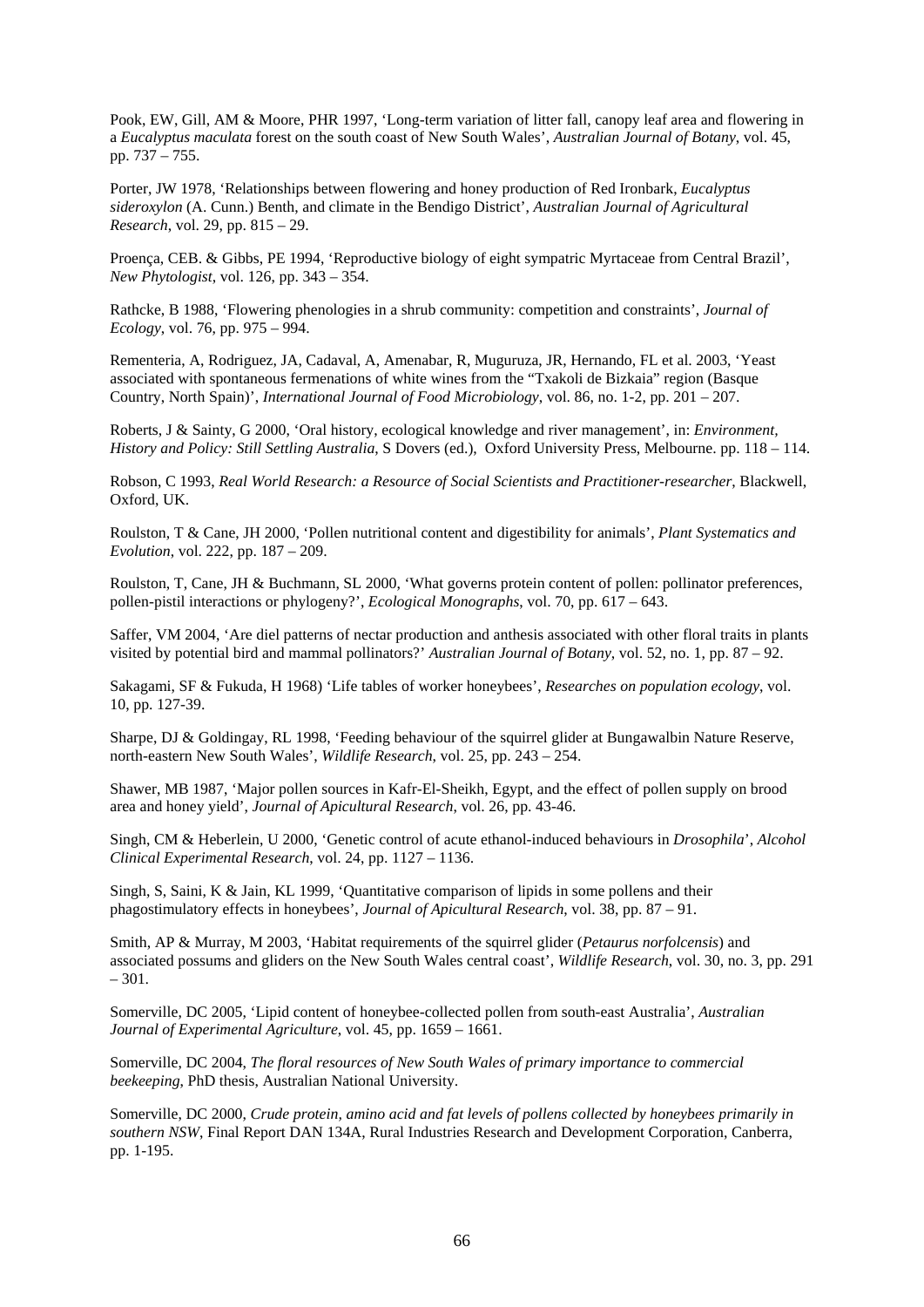Somerville, DC 1999, *Floral Resource Database for the NSW Apiary Industry*, Rural Industries Research and Development Corporation, Publication No. 99/174, Canberra, pp1-154.

Somerville, DC & Moncur, MW 1997, The importance of eucalypt species for honey production in NSW, Australia, *Proceedings of the 35th International Apicultural Congress of Apimodia*, 1-6 September 1997, Antwerp, Belgium. pp. 327 – 331.

Somerville, DC & Nicholson, D 2005, 'The primary melliferous flora and other aspects associated with beekeeping within State forests of New South Wales as determined by surveys of beekeepers', *Australian Forestry*, vol. 68, no. 1, pp. 9 - 16.

Spafford, JH & Evans 2004, 'Influence of different sugars on the longevity of *Bathyplectes curculionis* (Hymenoptera: Ichneumonidae)', *Journal of Applied Entomology*, vol. 128, no.4, pp. 316 – 320.

Sparks, TH, Jeffree, EP & Jeffree, CE 2000, 'An examination of the relationship between flowering times and temperature at the national scale using long-term phenological records from the UK', *International Journal of Biometeorology*, vol. 44, pp. 82 – 87.

Specht, RL & Brouwer, YM 1975, 'Seasonal shoot growth of *Eucalyptus* spp. in the Brisbane Area of Queensland (with notes on shoot and litter fall in other areas of Australia)', *Australian Journal of Botany*, vol. 23, pp. 459 – 474.

Thoms, M, Suter, P, Roberts, J, Koehn, J, Jones, G, Hillman, T & Close, A 2000, *Report of the River Murray Scientific Panel on Environmental Flows. River Murray – Dartmouth to Wellington and the Lower Darling River*, Murray-Darling Basin Committee, Canberra, pp. 1-168.

Tilman, D 1989, Ecological experimentation: strengths and conceptual problems. In: *Long-term studies in ecology: approaches and alternatives*, GE Likens (ed.), Springer-Verlag, New York. pp. 136 – 157.

Todd, FE & Bretherick, O 1942, 'The composition of pollens', *Journal of Economic Entomology*, vol. 35, pp.  $312 - 317.$ 

Valiela, I, Parsons, DJ & Johnston, AE 1989, 'Conditions and motivations for long-term ecological research: some notions from studies on salt marshes and elsewhere', in: *Long-term Studies in Ecology: Approaches and Alternatives,* GE Likens (ed.), Springer-Verlag, New York. pp. 158 – 169.

White, LM 1995, 'Predicting flowering of 130 plants at 8 locations with temperature and daylength' *Journal of Range Management*, vol. 48, no.2, pp. 108 – 114.

Wilson, J 2002, 'Flowering Ecology of a Box-Ironbark *Eucalyptus* Community', PhD Thesis, Deakin University.

Wiltshire, RJE, Reid, J & Potts, BM 1998, 'Genetic control of reproductive and vegetative phase change in the *Eucalyptus risdonii – E. tenuiramis* complex', *Australian Journal of Botany*, vol. 46, pp. 45 – 63.

Winklerprins, AMGA 1999, 'Local soil knowledge: a tool for sustainable land management', *Society and Natural Resources*, vol. 12, pp. 151 – 161.

Wooller, RD, Richardson, KC, Garavanta, CAM, Saffer, VM, Anthony, C & Wooller, SJ 1998, 'The influence of annual rainfall upon capture rates of a nectar-dependent marsupial', *Wildlife Research*, vol. 25, no. 2, pp. 165 – 169.

Youssef, AM, Farag, RS, Ewies, MA & El-Shakaa, AMA 1978, 'Chemical studies on pollen collected by honeybees in Giza region, Egypt', *Journal of Apicultural Research*, vol. 17, 110 – 113.

Zhang, X, Zwiers, FW, Hegerl, GC, Lambert, FH, Gillett, NP, Solomon, S, et al. 2007, 'Detection of human influence on twentieth-century precipitation trends', *Nature,* vol.448, pp. 461 – 465.

Zohre, DE & Erten, H 2002, 'The influence of *Kloeckera apiculata* and *Candida pulcherrima* yeasts on wine fermentation', *Process Biochemistry,* vol. 38, pp. 319 – 324.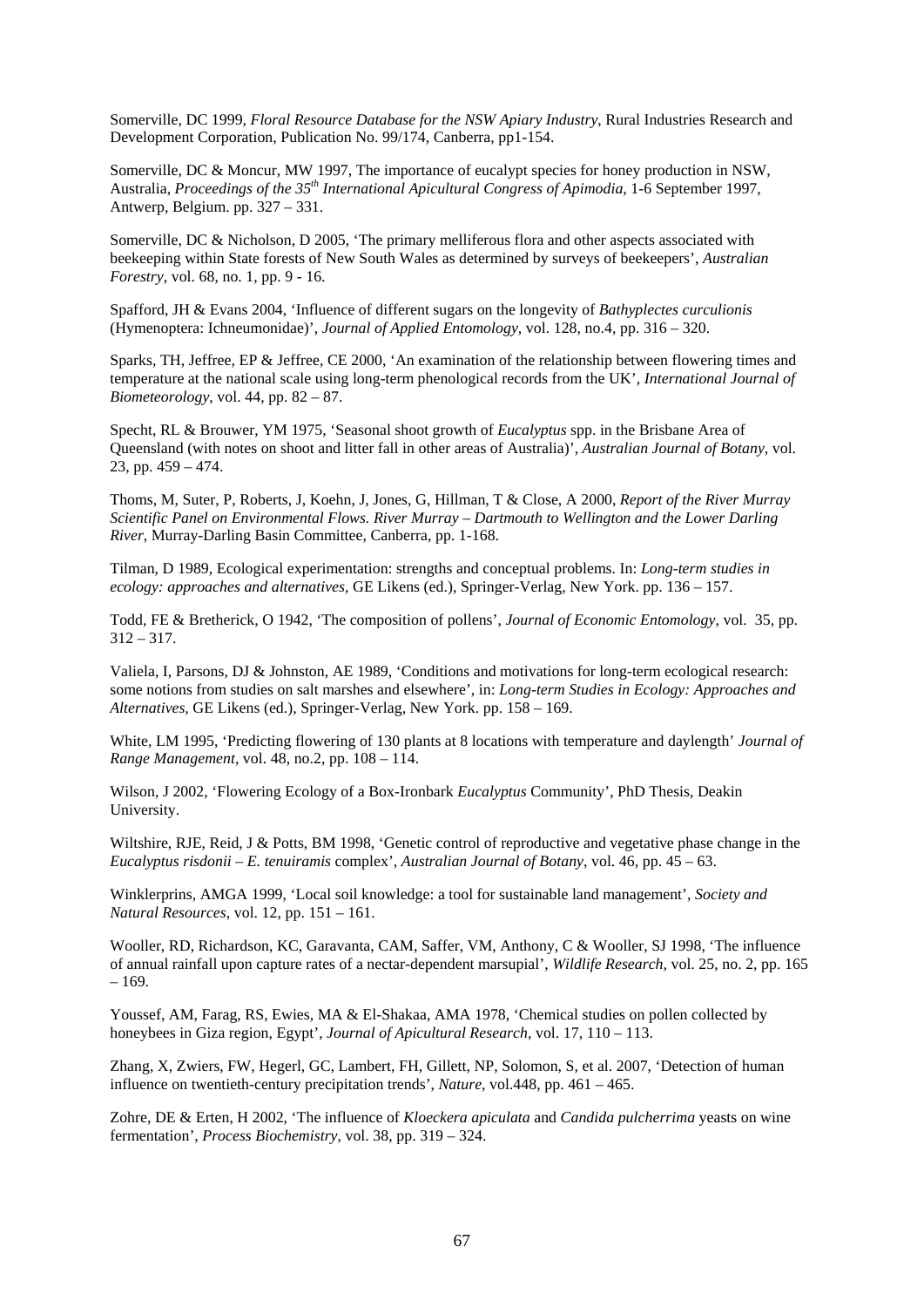# **Appendix 1**

### **Interview Questions**

- 1. For what length of time were you a commercial beekeeper?
- 2. What generation beekeeper are you?
- 3. How long have you been retired?
- 4. While you were operating your business, how many hives did you manage?
- 5. Which Australian states did you use? What districts in each state? Which forests?
- 6. Did you refer to areas as being reliable or unreliable? If so, please define these terms.
- 7. Did you notice a shift in the reliability of areas during your experiences in beekeeping (i.e. did reliable areas become unreliable, etc.)?
- 8. What factors do you consider would have contributed to reliable areas becoming unreliable and vice versa, if relevant?
- 9. How did you learn the identification of each species?
- 10. Which species did you use for honey production?
- 11. Why did you use those species (reliable nectar plants? availability?)

### **Flowering patterns**

- 12. Did any species have a regular flowering frequency?
- 13. What was the interval between flowering (i.e. shortest/longest observed and average interval) for each species?
- 14. Was the flowering frequency for each of these species the same in all of the sites you used?
- 15. What factors do you think influenced flowering frequency?
- 16. Did you use tools to predict when a species would flower in a particular area? What patterns did you recognise as potentially triggering flowering?
- 17. Were these tools successful at least 80% of the time?
- 18. How did you measure flowering intensity?
- 19. Did you notice a change (increase/decrease) in flowering intensity over the years?
- 20. To what do you attribute variations in flowering intensity?
- 21. For each species used, when did flowering begin and end?
- 22. Did the beginning of flowering, or flowering period, change over time?
- 23. Did flowering period vary in different areas?
- 24. If flowering frequency was spasmodic, was flowering period still reliable and constant (i.e. did flowering begin at the same time regardless of the interval since last flowering event)?
- 25. Did forest size affect flowering patterns? If so, how? Which forests, if any, were effects particularly observed?

### **Nectar production**

- 26. What did you consider to be a good nectar flow?
- 27. For each species, how frequently did you observe a good nectar flow?
- 28. Did you find nectar flows were related to flowering intensity?
- 29. Did you find nectar flows were related to the size of the forest you were using (i.e. did smaller fragments yield different volumes to large fragments)?
- 30. Was nectar produced every time a tree/forest flowered?
- 31. What tools did you use to predict nectar flows in any particular area (i.e. percentage in flower etc.)?
- 32. Did you notice an increase or decrease in nectar production by trees/forests over time?
- 33. What factors do you consider influenced any change in nectar production?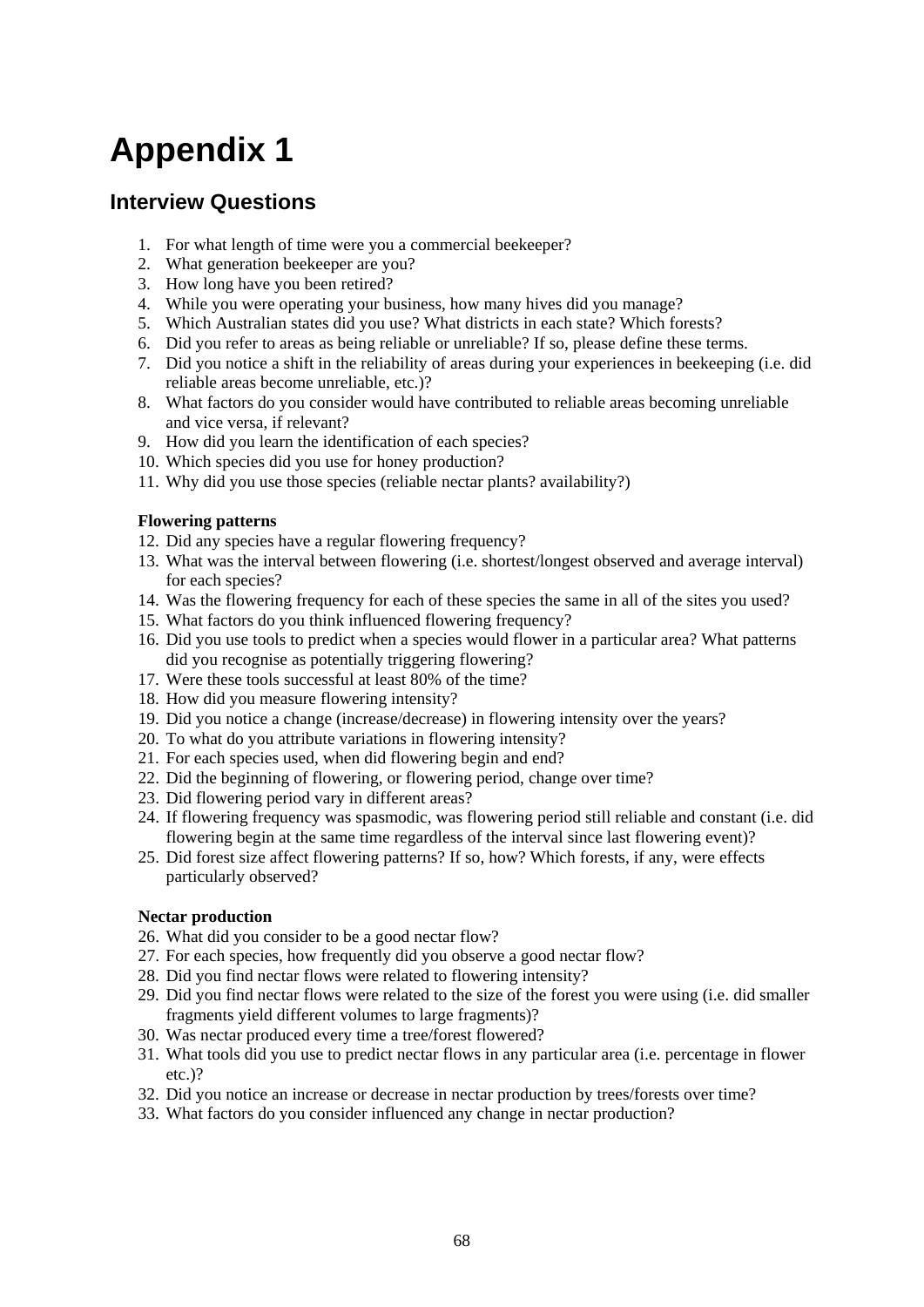### **Miscellaneous**

- 34. Have you observed any effects on honeybee health or honey yields resulting from visitation by other insects (e.g. Bogong Moth)? If so, what effects were observed, how long since last affected, under what circumstances (e.g. level of visitation, plague proportions). What factors do you consider resulted in these effects?
- 35. Have you experienced a phenomenon where trees produce toxic pollen and/or nectar? What are the effects on bee health/flowering/nectar production/honey yield? Does it affect particular areas or particular species, or both? Is it present every flowering event? What factors cause production of toxic pollen and/or nectar? Are there any factors preceding production? Was there a relationship between toxic pollen and visitation by other insects (e.g. Bogong Moths)?
- 36. Have you noticed an effect from logging on flowering intensity/frequency?
- 37. Did you find adjacent land use affected flowering/nectar yield? E.g. agricultural land, logging.
- 38. What effect, if any, did growth over bud have on nectar production?
- 39. What is the 'optimal' time for rain to avoid growth over bud?
- 40. Have you noticed any influence from lunar cycles on flowering/nectar production? If so, what is the relationship?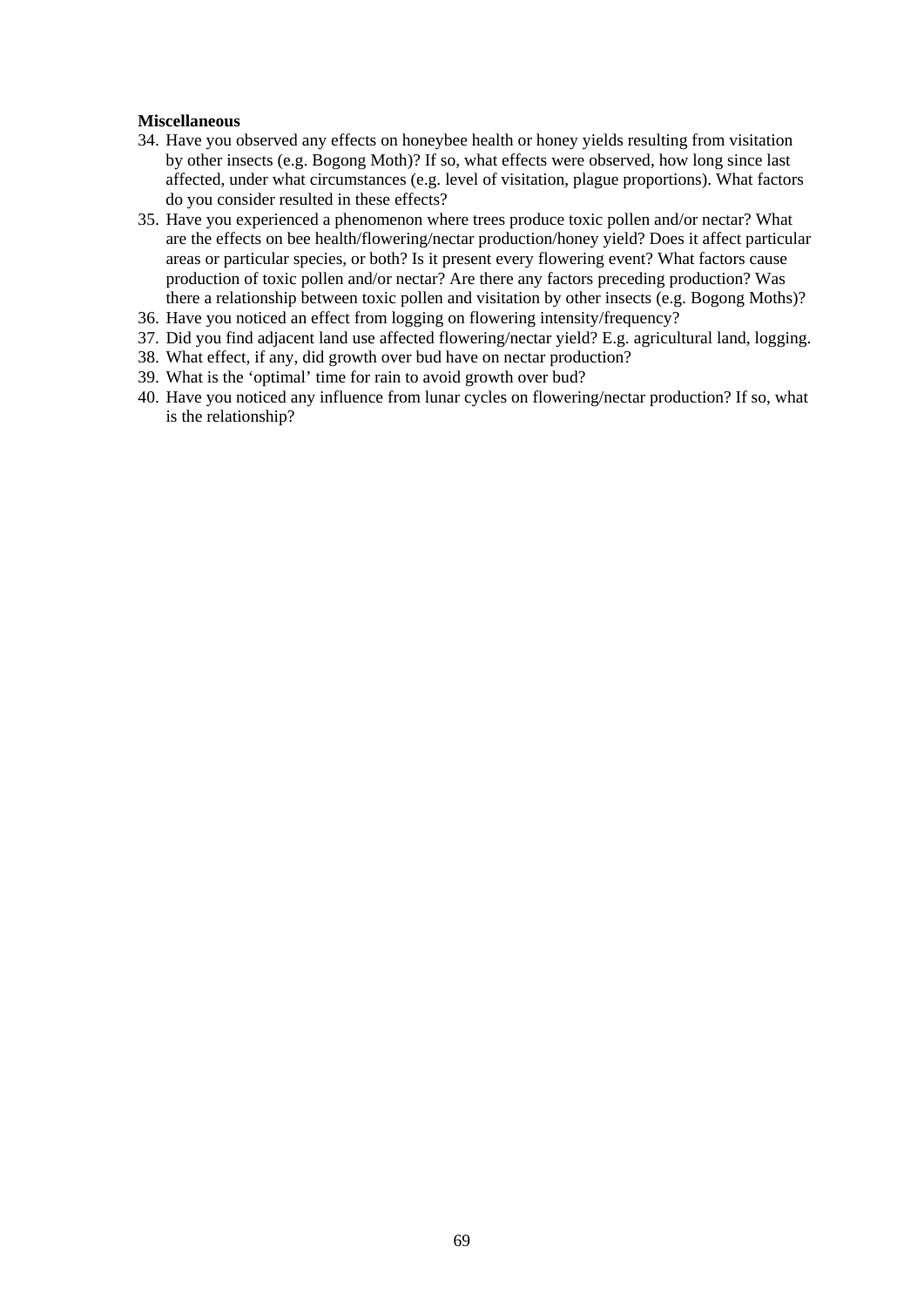# **Appendix 2**

## **List of species considered in this study**

|                                 | List of species considered in this study                         |               |
|---------------------------------|------------------------------------------------------------------|---------------|
| <b>Common Name</b>              | <b>Scientific Name</b>                                           | <b>Family</b> |
| Leatherwood                     | Eucryphia lucida (Labill.) Baill.                                | Cunoniaceae   |
| Droopy Styphelia                | Styphelia Sm. sp.                                                | Epacridaceae  |
| Apple Box                       | Eucalyptus bridgesiana R.T.Baker                                 | Myrtaceae     |
| <b>Bimble Box</b>               | Eucalyptus populnea F.Muell.                                     | Myrtaceae     |
| <b>Black Box</b>                | Eucalyptus largiflorens F.Muell.                                 | Myrtaceae     |
| <b>Blakely's Red Gum</b>        | Eucalyptus blakelyi Maiden                                       | Myrtaceae     |
| Bloodwood (Mallacoota)          | Corymbia gummifera (Gaertn.) K.D.Hill &<br>L.A.S.Johnson         | Myrtaceae     |
| <b>Blue Gum</b>                 | Eucalyptus globulus Labill.                                      | Myrtaceae     |
| <b>Blue Mallee</b>              | Eucalyptus polybractea R.T.Baker                                 | Myrtaceae     |
| <b>Blue-leaved Stringybark</b>  | Eucalyptus agglomerata Maiden                                    | Myrtaceae     |
| Broad-leaf (green)              | Undet.                                                           | Myrtaceae     |
| Broad-leaf (Pilliga) 5          | Undet.                                                           | Myrtaceae     |
| Later Harvey Ranges             |                                                                  |               |
| Broad-leaf (Pilliga) -          | Undet.                                                           | Myrtaceae     |
| unspecified                     |                                                                  |               |
| Broad-leaf (Pilliga) 1          | Undet.                                                           | Myrtaceae     |
| (Green-leaf)                    |                                                                  |               |
| Broad-leaf (Pilliga) 2          | Undet.                                                           | Myrtaceae     |
| (blue-leaf)                     |                                                                  |               |
| Broad-leaf (Pilliga) 3          | Undet.                                                           | Myrtaceae     |
| Early                           |                                                                  |               |
| Broad-leaf (Pilliga) 4 Mid      | Undet.                                                           | Myrtaceae     |
| Broad-leaved                    | Eucalyptus caliginosa Blakely & McKie                            | Myrtaceae     |
| Stringybark                     |                                                                  |               |
| <b>Brown Stringybark</b>        | Eucalyptus baxteri (Benth.) Maiden &<br>Blakely ex J.M.Black     | Myrtaceae     |
| <b>Brush Box</b>                | Lophostemon confertus (R.Br.) Peter<br>G. Wilson & J. T. Waterh. | Myrtaceae     |
| Caleys Ironbark                 | Eucalyptus caleyi Maiden                                         | Myrtaceae     |
| <b>Christmas Mallee</b>         | Eucalyptus socialis Miq.                                         | Myrtaceae     |
| <b>Coastal White Mallee</b>     | Eucalyptus diversifolia Bonpl.                                   | Myrtaceae     |
| Coolibah                        | Eucalyptus intertexta R.T. Baker                                 | Myrtaceae     |
| Desert Blue Gum                 | Eucalyptus leucoxylon subsp. stephaniae<br>Rule                  | Myrtaceae     |
| Dumosa Mallee                   | Eucalyptus dumosa A.Cunn. ex J.Oxley                             | Myrtaceae     |
| <b>Green Mallee</b>             | Eucalyptus viridis R.T. Baker                                    | Myrtaceae     |
| Grey Box                        | Eucalyptus microcarpa Maiden                                     | Myrtaceae     |
| Grey Gum (E. of Cooma,          | Eucalyptus punctata DC.                                          | Myrtaceae     |
| Brindabella Ranges)             |                                                                  |               |
| Grey Ironbark                   | Eucalyptus paniculata Sm.                                        | Myrtaceae     |
| Hill Red Gum, Sand              | Eucalyptus dealbata A.Cunn. ex Schauer                           | Myrtaceae     |
| Gum                             |                                                                  |               |
| Mallee Box, Black<br>Mallee Box | Eucalyptus porosa F.Muell. ex Miq.                               | Myrtaceae     |
| Manuka                          | Leptospermum scoparium J.R.Forst. &<br>G.Forst.                  | Myrtaceae     |
| Messmate                        | Eucalyptus andrewsii Maiden subsp.<br>andrewsii                  | Myrtaceae     |
| Messmate Stringybark            | Eucalyptus obliqua L'Herit.                                      | Myrtaceae     |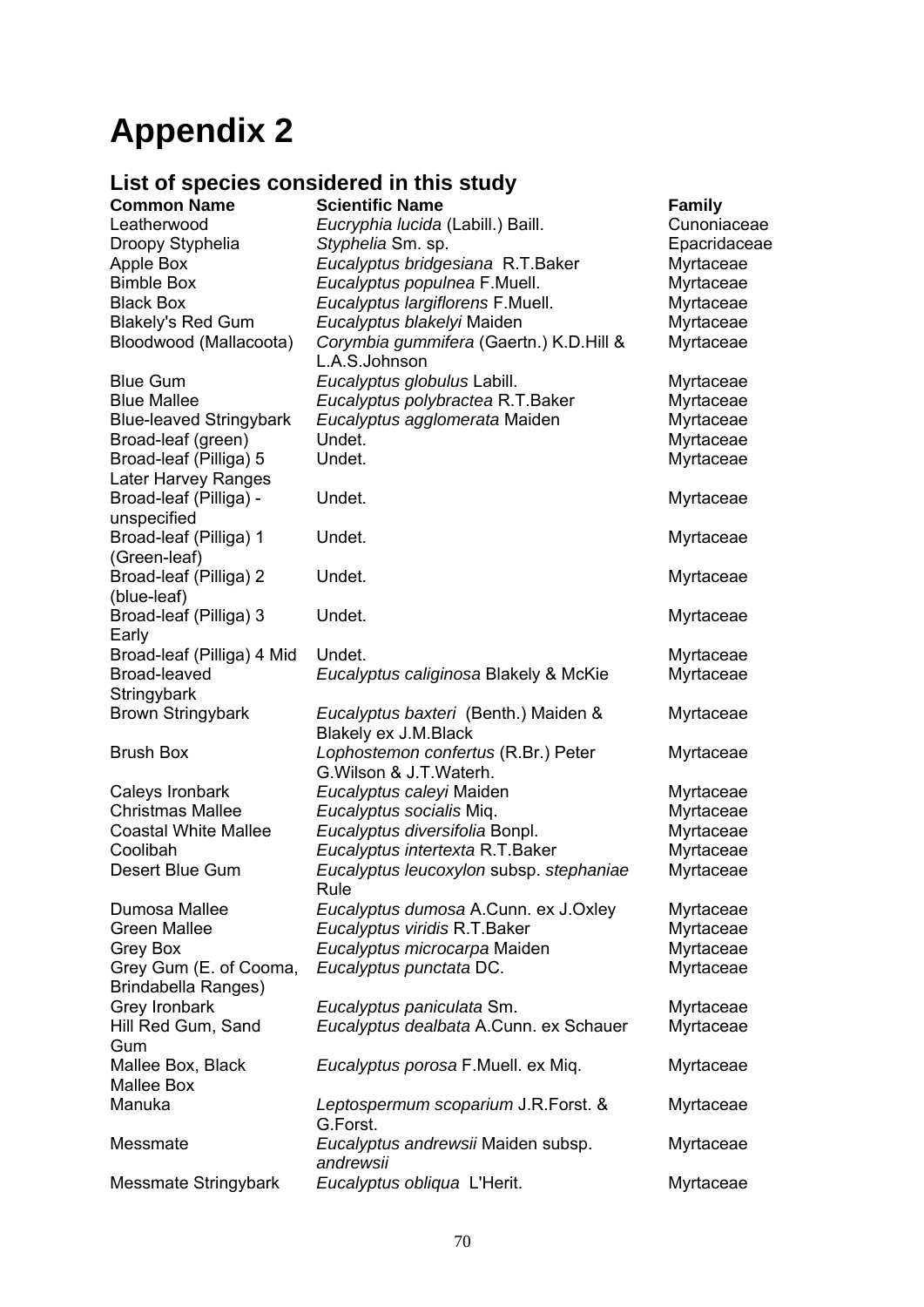| Moonah<br>Mountain Blue Gum  | Melaleuca lanceolata Otto                 | Myrtaceae<br>Myrtaceae |
|------------------------------|-------------------------------------------|------------------------|
|                              | Eucalyptus cypellocarpa L.A.S.Johnson     |                        |
| <b>Mountain Gum</b>          | Eucalyptus dalrympleana Maiden            | Myrtaceae              |
| Mugga Ironbark               | Eucalyptus sideroxylon A.Cunn. ex Woolls  | Myrtaceae              |
| Napunyah/Yapunyah            | Eucalyptus ochrophloia F.Muell.           | Myrtaceae              |
| <b>Common Name</b>           | <b>Scientific Name</b>                    | <b>Family</b>          |
| Narrow-leaf Pilliga          | Undet.                                    | Myrtaceae              |
| Narrow-leaved Ironbark       | Eucalyptus crebra F.Muell.                | Myrtaceae              |
| Narrow-leaved                | Eucalyptus radiata Sieber ex DC.          | Myrtaceae              |
| Peppermint                   |                                           |                        |
| <b>New England Blackbutt</b> | Eucalyptus andrewsii subsp. campanulata   | Myrtaceae              |
|                              | (R.T.Baker & H.G.Sm.) L.A.S.Johnson &     |                        |
|                              | <b>Blaxell</b>                            |                        |
| <b>Peppermint Box</b>        | Eucalyptus odorata Behr                   | Myrtaceae              |
| Pilliga Box                  | Eucalyptus pilligaensis Maiden            | Myrtaceae              |
| Pink Gum, Hill Gum           | Eucalyptus fasciculosa F.Muell.           | Myrtaceae              |
| Prickly Ti-tree              | Leptospermum juniperinum Sm.              | Myrtaceae              |
| <b>Red Box</b>               | Eucalyptus polyanthemos Schauer           | Myrtaceae              |
| Red Ironbark                 | Eucalyptus tricarpa (L.A.S.Johnson)       | Myrtaceae              |
|                              | L.A.S.Johnson & K.D.Hill                  |                        |
| Red Mallee, Acorn            | Eucalyptus oleosa F.Muell. ex Miq.        | Myrtaceae              |
| Mallee, Oil Mallee           |                                           |                        |
| <b>Red Stringybark</b>       | Eucalyptus macrorhyncha F.Muell. ex Benth | Myrtaceae              |
| Ridge-fruited Mallee,        | Eucalyptus incrassata Labill.             | Myrtaceae              |
| <b>Yellow Mallee</b>         |                                           |                        |
| <b>River Red Gum</b>         | Eucalyptus camaldulensis Dehnh.           | Myrtaceae              |
| Rough-barked Apple           | Angophora floribunda (Sm.) Sweet          | Myrtaceae              |
| Round leaved Box             | Eucalyptus baueriana Schauer              | Myrtaceae              |
| <b>Scribbly Gum</b>          | Eucalyptus haemastoma Sm.                 | Myrtaceae              |
| Silver-leaved Ironbark       | Eucalyptus melanophloia F.Muell.          | Myrtaceae              |
| Silver-topped                | Eucalyptus laevopinea R.T.Baker           | Myrtaceae              |
| Stringybark, White-limb      |                                           |                        |
| Snow Gum                     | Eucalyptus pauciflora Sieber ex Spreng.   | Myrtaceae              |
| Southern Blue Gum            | Eucalyptus globulus Labill. ssp.          | Myrtaceae              |
|                              | pseudoglobulus                            |                        |
| Spotted Gum                  | Corymbia maculata (Hook.) K.D.Hill &      | Myrtaceae              |
|                              | L.A.S.Johnson                             |                        |
| Sugar Gum                    | Eucalyptus cladocalyx F.Muell.            | Myrtaceae              |
| Turpentine                   | Syncarpia glomulifera (Sm.) Nied.         | Myrtaceae              |
| White Bloodwood, Pilliga     | Corymbia trachyphloia subsp.              | Myrtaceae              |
| Bloodwood                    | amphistomatica K.D.Hill & L.A.S.Johnson   |                        |
| <b>White Box</b>             | Eucalyptus albens Benth.                  | Myrtaceae              |
| White Mahogany               | Eucalyptus acmenoides Schauer             | Myrtaceae              |
| <b>White Mallee</b>          | Eucalyptus gracilis F.Muell.              | Myrtaceae              |
| White Stringybark            | Eucalyptus globoidea Blakely              | Myrtaceae              |
| <b>Yellow Box</b>            | Eucalyptus melliodora A.Cunn. ex Schauer  | Myrtaceae              |
| Yellow Gum, South            | Eucalyptus leucoxylon F.Muell.            | Myrtaceae              |
| <b>Australian Blue Gum</b>   |                                           |                        |
| <b>Yellow Stringybark</b>    | Eucalyptus muelleriana A.W. Howitt        | Myrtaceae              |
| <b>Prickly Box</b>           | Bursaria spinosa Cav. subsp. spinosa      | Pittosporaceae         |
| Desert Banksia               | Banksia ornata F.Muell. ex Meisn.         | Proteaceae             |
| Saw tooth Banksia            | Banksia serrata L.f.                      | Proteaceae             |
| Silver Banksia               | Banksia marginata Cav.                    | Proteaceae             |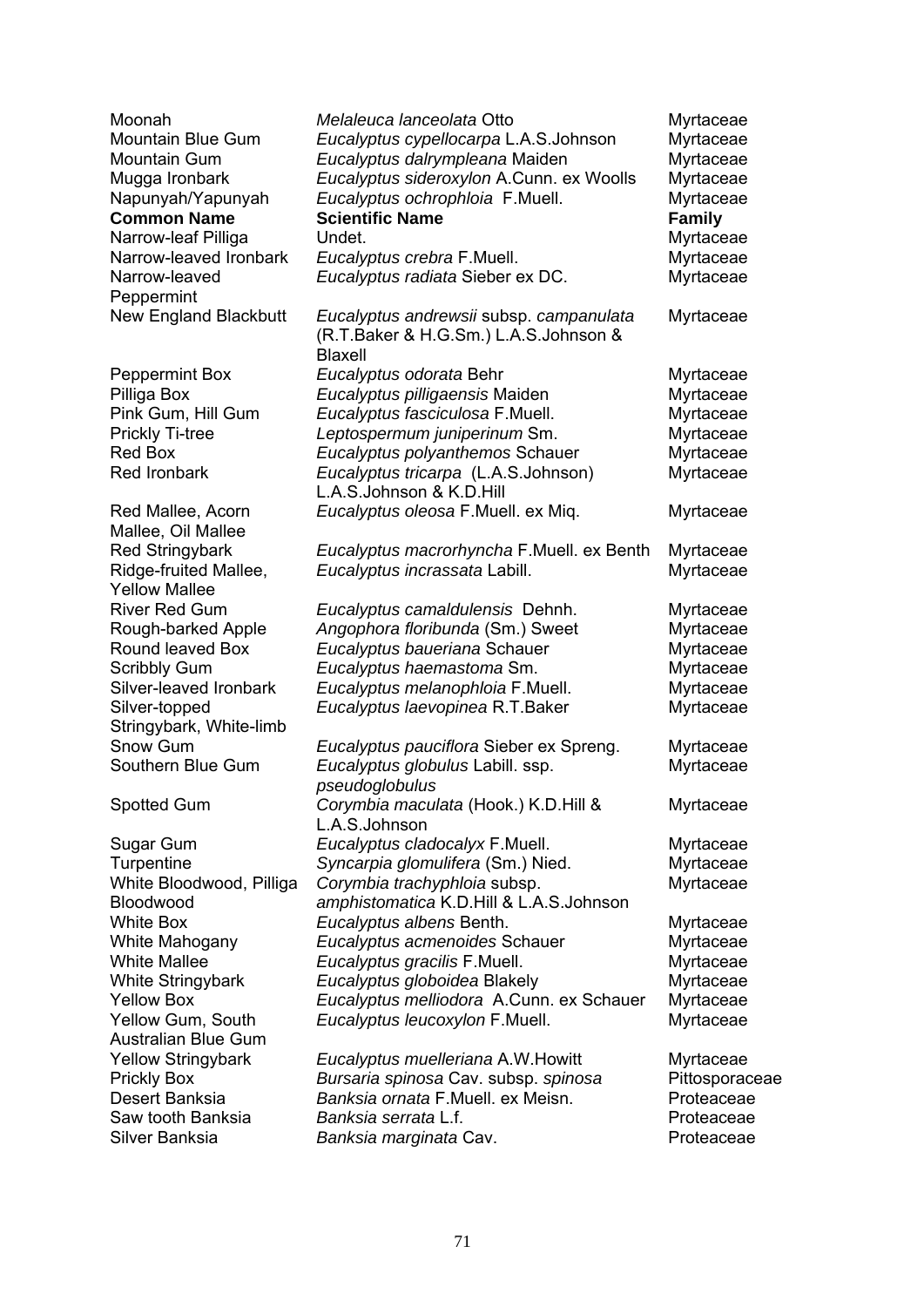# **Appendix 3**

## **Interview Questions - Pollen quality and bee nutrition survey**

The following questions relate to your knowledge of your main honey and pollen flora. **PLEASE NOTE, THE PAGES ARE DOUBLE-SIDED – THERE ARE 20 QUESTIONS** 

- 1. Scenario: multiple pollen sources are available at the apiary; hive health is declining.
	- a. Can you identify which pollen is detrimental to hive health?  $\Box$  Yes  $\Box$  No
	- b. If yes, how? …………………………………………………………………………….

2a. In the following table, please list your main pollen flora and rate each one (from  $1 - 5$ ) according to pollen quality.  $1 = \text{very low pollen quality}; 5 = \text{very high pollen quality}.$ 

| <b>Pollen flora</b> | <b>Rating</b> | <b>Pollen flora</b> | <b>Rating</b> |
|---------------------|---------------|---------------------|---------------|
|                     |               |                     |               |
|                     |               |                     |               |
|                     |               |                     |               |
|                     |               |                     |               |
|                     |               |                     |               |
|                     |               |                     |               |
|                     |               |                     |               |
|                     |               |                     |               |

b. What factors influence your rating of pollen quality?

|    | Colour     Size     Volume collected by bees    <br>Taste<br>Soil type     |
|----|----------------------------------------------------------------------------|
|    |                                                                            |
| 3. | Can pollen quality within a species vary?                                  |
|    |                                                                            |
|    | b. according to SEASONAL factors (in the case of longer-flowering species) |
|    |                                                                            |
|    | Yes<br>c. from SITE to SITE?                                               |
| 4. | Have you observed LONG-TERM variation in pollen quality within a SPECIES?  |
|    | $\Box$ $_{\text{Yes}}$ $\Box$ $_{\text{No}}$                               |
|    |                                                                            |
|    |                                                                            |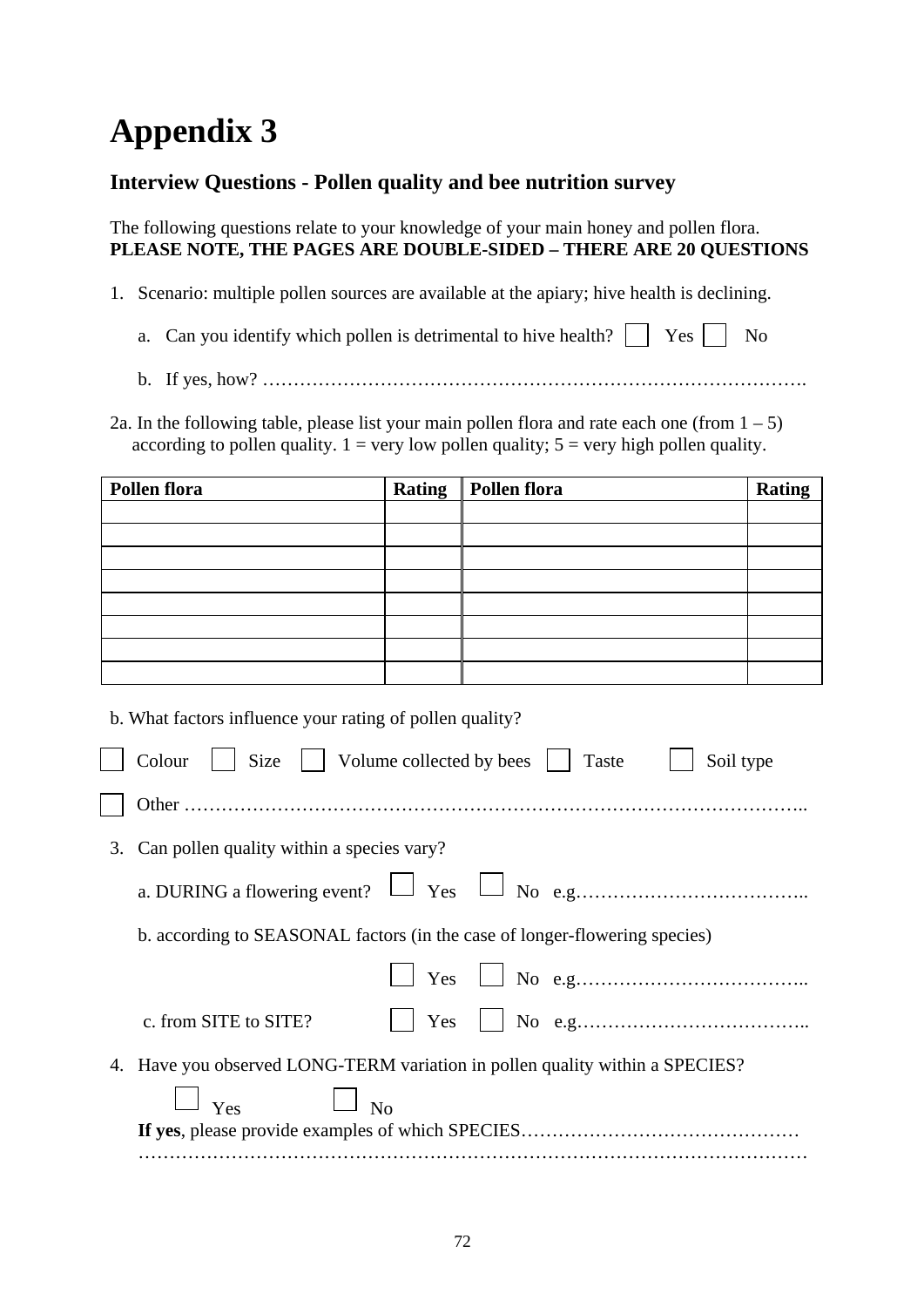5. Have you observed LONG-TERM variation in pollen quality at any particular SITE?

|    | Yes                                                                                                    |                                  | N <sub>o</sub>     |                                                                                        |
|----|--------------------------------------------------------------------------------------------------------|----------------------------------|--------------------|----------------------------------------------------------------------------------------|
|    |                                                                                                        |                                  |                    |                                                                                        |
| 6. | Are any particular pollen sources a 'favourite' to bees? $\Box$                                        |                                  |                    | Yes<br>N <sub>0</sub>                                                                  |
|    |                                                                                                        |                                  |                    |                                                                                        |
| 7. | Are there pollens more or less beneficial than others?<br>If yes, please complete the following table: |                                  |                    | Yes<br>N <sub>0</sub>                                                                  |
|    | <b>Species</b>                                                                                         | <b>More</b><br>beneficial        | Less<br>beneficial | <b>Impact of exposure</b>                                                              |
|    |                                                                                                        |                                  |                    |                                                                                        |
|    |                                                                                                        |                                  |                    |                                                                                        |
|    |                                                                                                        |                                  |                    |                                                                                        |
|    |                                                                                                        |                                  |                    |                                                                                        |
|    |                                                                                                        |                                  |                    |                                                                                        |
| 8. | Yes                                                                                                    | No                               |                    | Can the pollen of any plant species affect bee/hive health DURING a flowering episode? |
|    |                                                                                                        |                                  |                    | If yes, is the pollen immediately detrimental or does it take time to become so?       |
|    | If yes, at what stage of flowering does the pollen become detrimental to bee<br>health?                |                                  |                    |                                                                                        |
|    | 9a. When is pollen produced?                                                                           |                                  |                    |                                                                                        |
|    |                                                                                                        | Throughout duration of flowering |                    | Only during part of flowering. Please specify                                          |
|    | b. Have you noticed variation in the quantity of pollen produced during the flowering episode ?        |                                  |                    |                                                                                        |
|    | Yes                                                                                                    | No                               |                    |                                                                                        |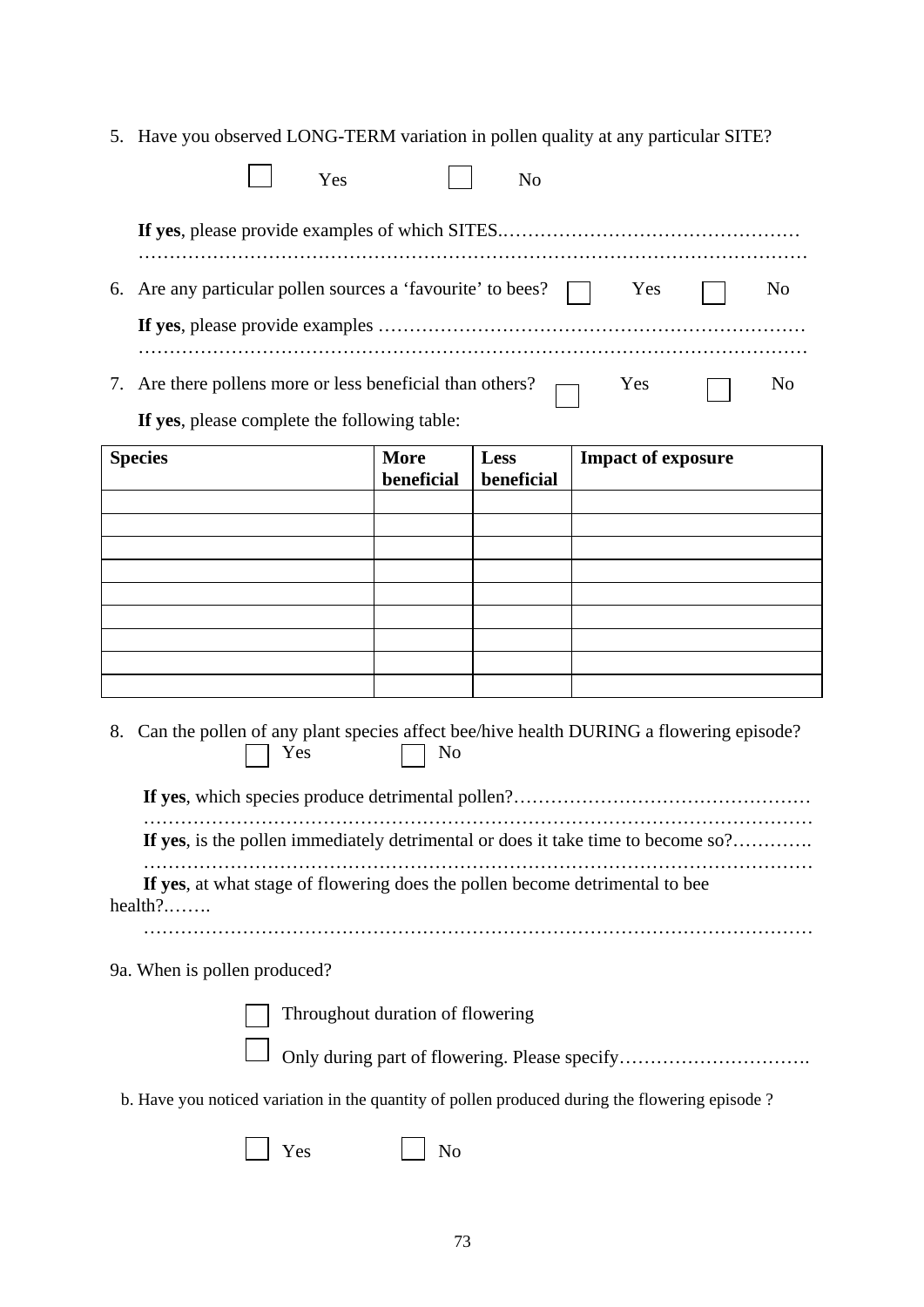| 10. Is the period of nectar collection longer or shorter than the period of pollen collection?  |
|-------------------------------------------------------------------------------------------------|
| 11a. To maintain hive health, is one pollen source sufficient or are multiple sources required? |
| b. Does this also relate to building hive populations?                                          |
| $\Box$ Yes<br>$\Box$ No                                                                         |
| What is the effect of one vs. multiple pollen sources on hive health?<br>$\mathbf{c}$ .         |
|                                                                                                 |
| 12a. At any one time, do all worker bees collect from one source or from different sources?     |
| Multiple sources<br>One source                                                                  |
| b. If from multiple sources, roughly what proportion would bees collect from each source?       |
| Does this proportion from each source change (within a day, week, flowering episode)?<br>c.     |
| If so, what factors do you think influence this variation in proportion?<br>d.                  |
|                                                                                                 |
| 13a. Have you observed variation in the preferred pollen source WITHIN A DAY?                   |
| Yes<br>N <sub>o</sub>                                                                           |
|                                                                                                 |
|                                                                                                 |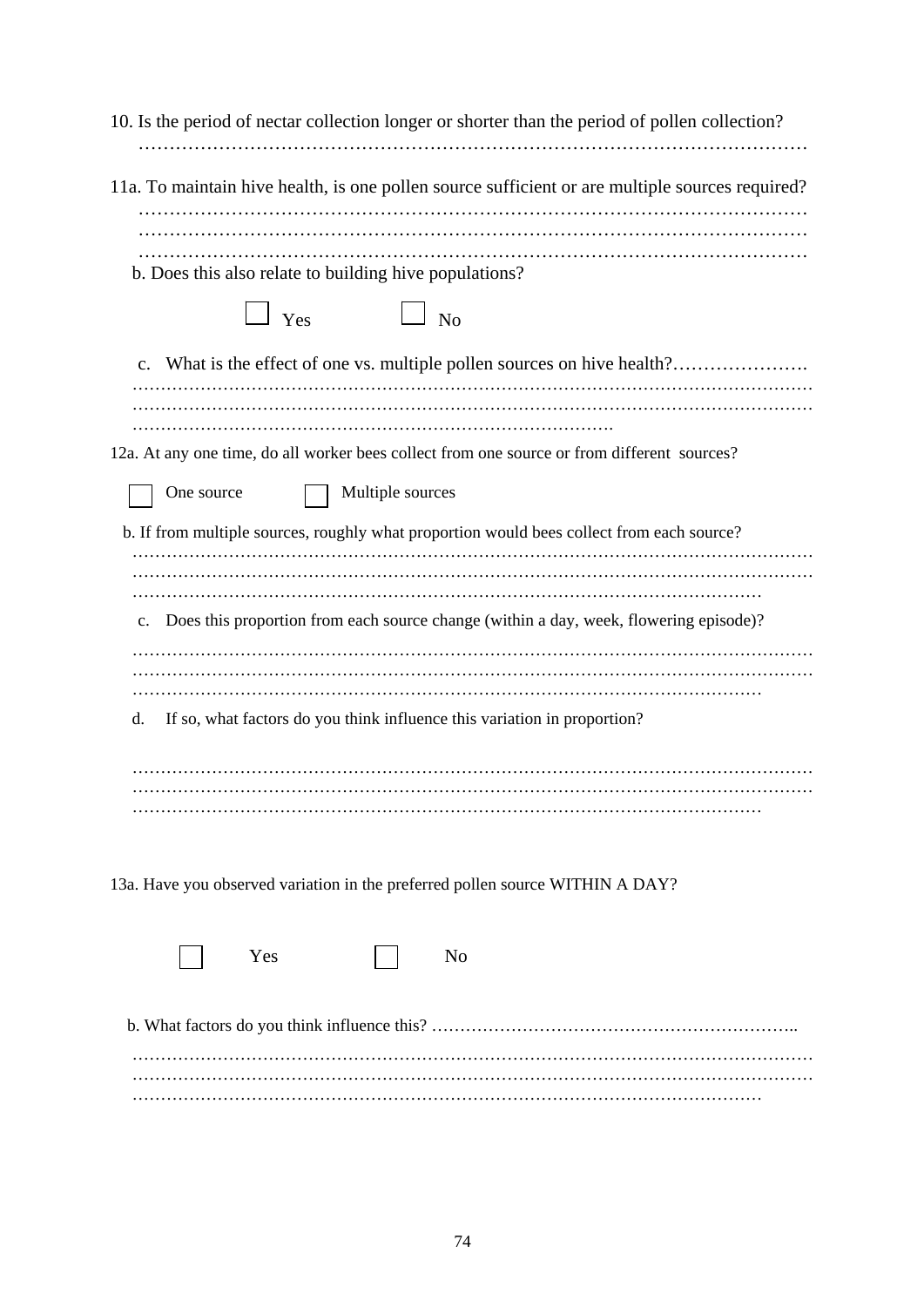|    |                                                     | 14a. Do honeybees begin collecting pollen from a source as soon as flowering in that species begins? |
|----|-----------------------------------------------------|------------------------------------------------------------------------------------------------------|
|    | Yes                                                 | N <sub>0</sub>                                                                                       |
|    |                                                     |                                                                                                      |
|    |                                                     | b. Do honeybees continue to collect pollen from a source until flowering in that species ceases?     |
|    | Yes                                                 | N <sub>o</sub>                                                                                       |
|    |                                                     |                                                                                                      |
|    |                                                     | 15a. Does the colour of pollen produced by a species affect hive health?                             |
|    | Yes                                                 | N <sub>o</sub>                                                                                       |
|    |                                                     |                                                                                                      |
|    |                                                     |                                                                                                      |
|    |                                                     |                                                                                                      |
|    |                                                     |                                                                                                      |
|    |                                                     |                                                                                                      |
| c. | Does pollen colour vary between flowering episodes? |                                                                                                      |
|    |                                                     |                                                                                                      |
|    | Yes<br>N <sub>0</sub>                               |                                                                                                      |
|    |                                                     |                                                                                                      |
|    | Does pollen colour vary between sites?              |                                                                                                      |
|    | Yes                                                 | N <sub>0</sub>                                                                                       |
|    |                                                     |                                                                                                      |
|    |                                                     |                                                                                                      |
|    | Yes                                                 | d. Do climatic factors before or during flowering affect pollen colour?<br>N <sub>o</sub>            |
|    |                                                     |                                                                                                      |
|    |                                                     |                                                                                                      |
|    |                                                     |                                                                                                      |
|    | 16a. Does tree age affect pollen quality?           |                                                                                                      |
|    | Yes                                                 | N <sub>o</sub>                                                                                       |
|    |                                                     |                                                                                                      |
|    | b. Does tree age affect pollen quantity?            |                                                                                                      |
|    | Yes                                                 | N <sub>o</sub>                                                                                       |
|    |                                                     |                                                                                                      |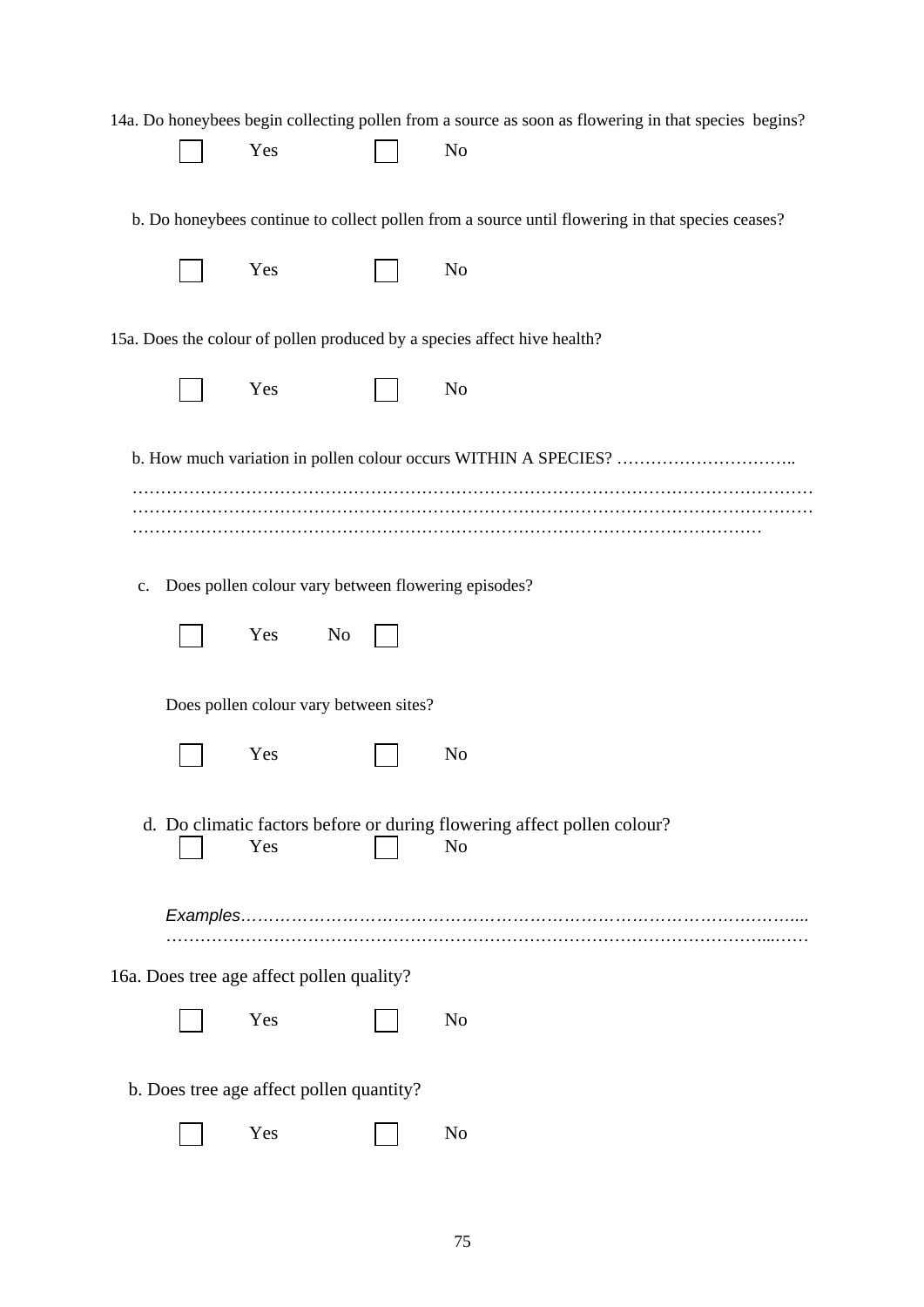| 17a. Does soil type affect pollen quality?                                |                                           |  |                                                                         |  |  |
|---------------------------------------------------------------------------|-------------------------------------------|--|-------------------------------------------------------------------------|--|--|
|                                                                           | Yes                                       |  | N <sub>o</sub>                                                          |  |  |
|                                                                           | b. Does soil type affect pollen quantity? |  |                                                                         |  |  |
|                                                                           | Yes                                       |  | N <sub>o</sub>                                                          |  |  |
| If yes to either of the above, how does soil type affect                  |                                           |  |                                                                         |  |  |
|                                                                           |                                           |  | 18. Please list any other factors you consider influence pollen quality |  |  |
|                                                                           |                                           |  |                                                                         |  |  |
| 19a. How often do you rely on pollen substitutes to maintain hive health? |                                           |  |                                                                         |  |  |
|                                                                           |                                           |  |                                                                         |  |  |
| b. Do you ever supplement pollen flows to build hive health/size?         |                                           |  |                                                                         |  |  |
|                                                                           |                                           |  |                                                                         |  |  |
|                                                                           |                                           |  |                                                                         |  |  |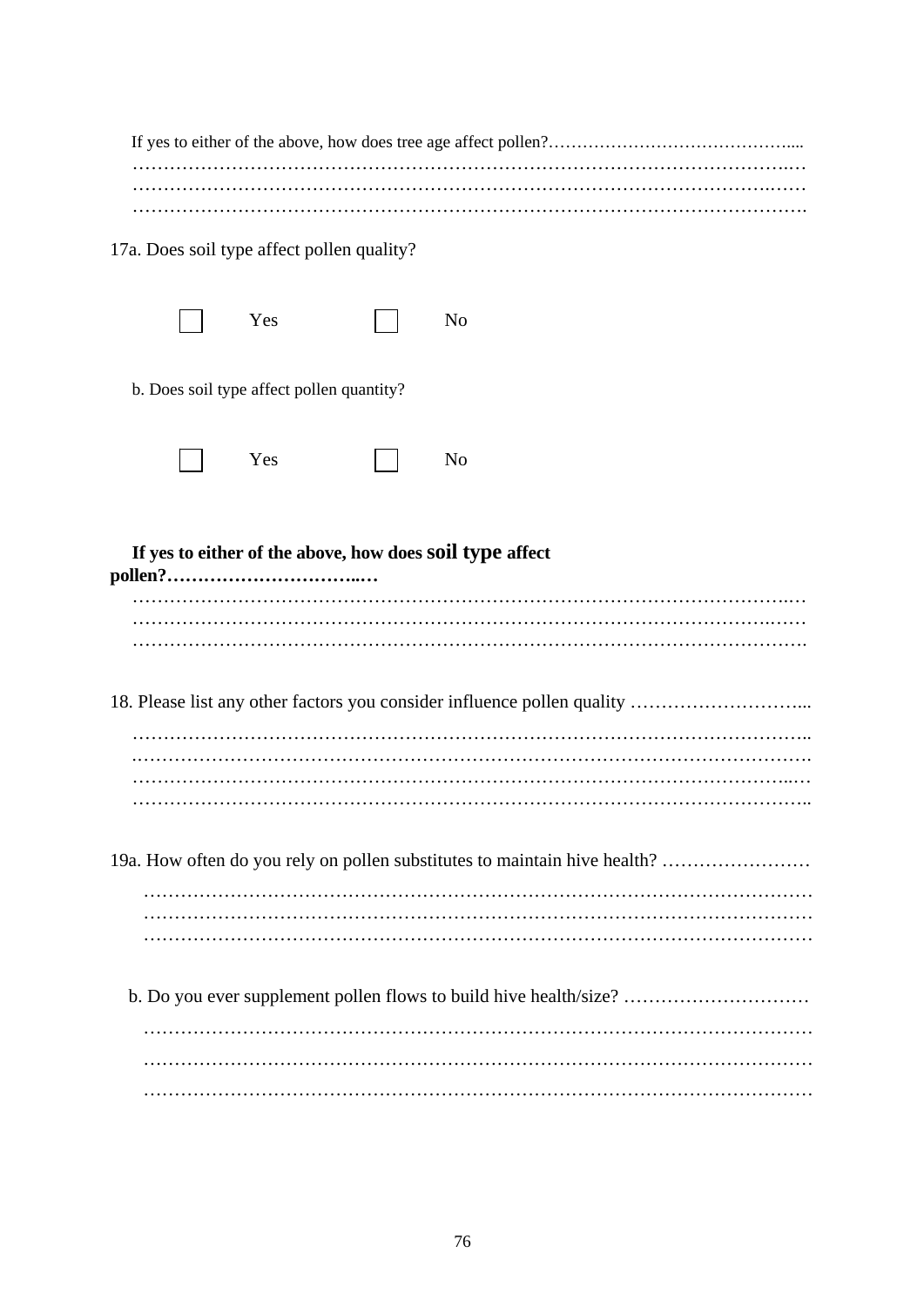c. Do some honey flows require pollen supplements more than other honey flows?

|  | Yes                                           | N <sub>o</sub>                                                                                   |
|--|-----------------------------------------------|--------------------------------------------------------------------------------------------------|
|  |                                               |                                                                                                  |
|  |                                               |                                                                                                  |
|  |                                               |                                                                                                  |
|  | 20a. Do you make your own pollen substitutes? |                                                                                                  |
|  | Yes                                           | N <sub>o</sub>                                                                                   |
|  | b. Do you purchase pollen substitutes?        |                                                                                                  |
|  | Yes                                           | N <sub>o</sub>                                                                                   |
|  |                                               | c. What ratio of protein, fatty acids and other components of a pollen substitute do you find    |
|  |                                               |                                                                                                  |
|  |                                               | Do you have any additional comments relating to pollen quality and/or bee nutrition?             |
|  |                                               |                                                                                                  |
|  |                                               | Sincerest thanks for the time, effort and expertise you have invested in completing this survey. |

Your input is greatly appreciated!